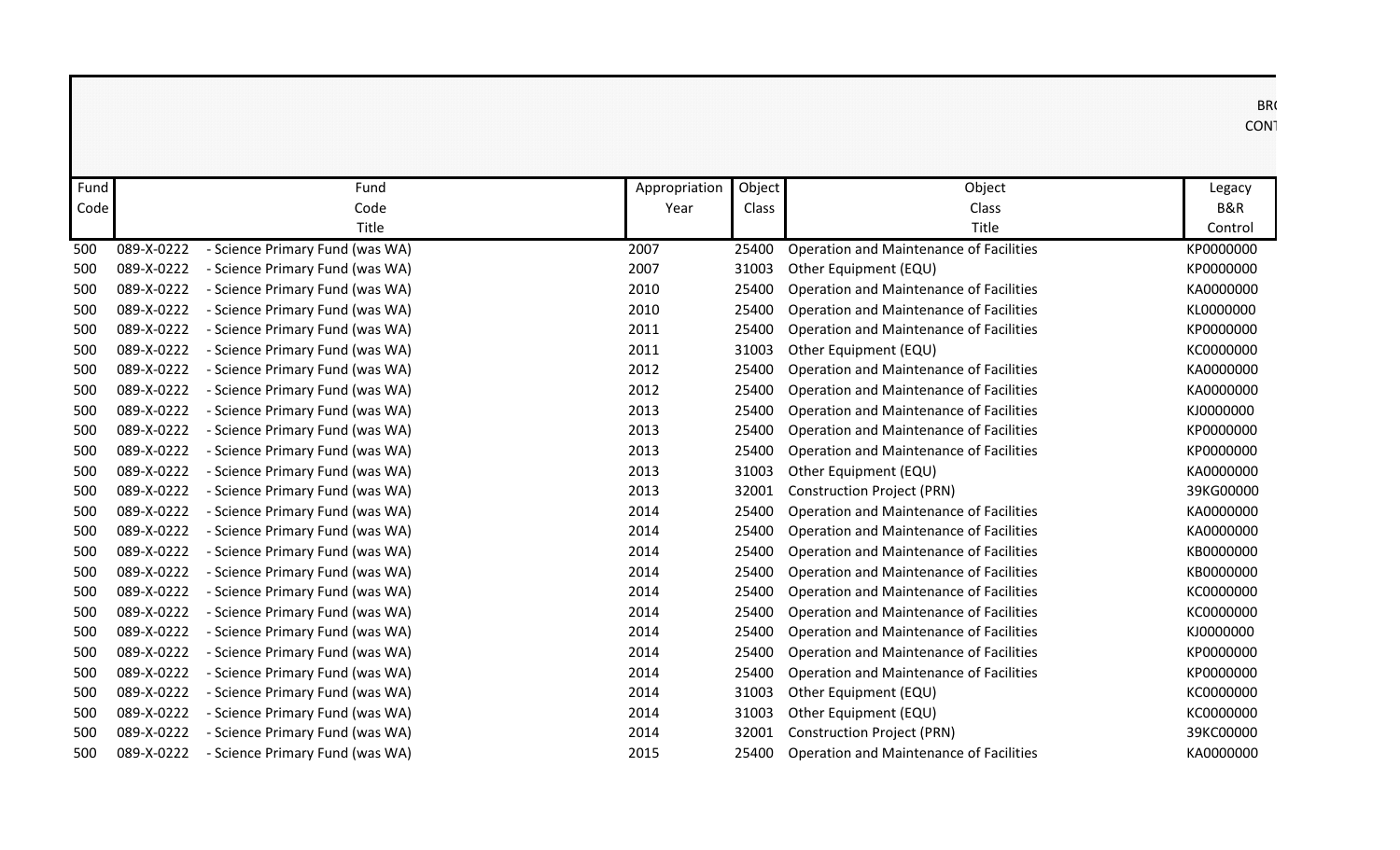| 500 | 089-X-0222 | - Science Primary Fund (was WA) | 2015 | 25400 | Operation and Maintenance of Facilities        | KA0000000 |
|-----|------------|---------------------------------|------|-------|------------------------------------------------|-----------|
| 500 | 089-X-0222 | - Science Primary Fund (was WA) | 2015 | 25400 | Operation and Maintenance of Facilities        | KA0000000 |
| 500 | 089-X-0222 | - Science Primary Fund (was WA) | 2015 | 25400 | Operation and Maintenance of Facilities        | KA0000000 |
| 500 | 089-X-0222 | - Science Primary Fund (was WA) | 2015 | 25400 | Operation and Maintenance of Facilities        | KA0000000 |
| 500 | 089-X-0222 | - Science Primary Fund (was WA) | 2015 | 25400 | Operation and Maintenance of Facilities        | KC0000000 |
| 500 | 089-X-0222 | - Science Primary Fund (was WA) | 2015 | 25400 | Operation and Maintenance of Facilities        | KC0000000 |
| 500 | 089-X-0222 | - Science Primary Fund (was WA) | 2015 | 25400 | Operation and Maintenance of Facilities        | KJ0000000 |
| 500 | 089-X-0222 | - Science Primary Fund (was WA) | 2015 | 25400 | Operation and Maintenance of Facilities        | KJ0000000 |
| 500 | 089-X-0222 | - Science Primary Fund (was WA) | 2015 | 25400 | Operation and Maintenance of Facilities        | KP0000000 |
| 500 | 089-X-0222 | - Science Primary Fund (was WA) | 2015 | 25400 | Operation and Maintenance of Facilities        | KP0000000 |
| 500 | 089-X-0222 | - Science Primary Fund (was WA) | 2015 | 25400 | Operation and Maintenance of Facilities        | KP0000000 |
| 500 | 089-X-0222 | - Science Primary Fund (was WA) | 2015 | 25400 | Operation and Maintenance of Facilities        | KP0000000 |
| 500 | 089-X-0222 | - Science Primary Fund (was WA) | 2015 | 31003 | Other Equipment (EQU)                          | KB0000000 |
| 500 | 089-X-0222 | - Science Primary Fund (was WA) | 2015 | 31003 | Other Equipment (EQU)                          | KC0000000 |
| 500 | 089-X-0222 | - Science Primary Fund (was WA) | 2016 | 25400 | Operation and Maintenance of Facilities        | FS1000000 |
| 500 | 089-X-0222 | - Science Primary Fund (was WA) | 2016 | 25400 | Operation and Maintenance of Facilities        | FS1000000 |
| 500 | 089-X-0222 | - Science Primary Fund (was WA) | 2016 | 25400 | Operation and Maintenance of Facilities        | FS1000000 |
| 500 | 089-X-0222 | - Science Primary Fund (was WA) | 2016 | 25400 | Operation and Maintenance of Facilities        | FS1000000 |
| 500 | 089-X-0222 | - Science Primary Fund (was WA) | 2016 | 25400 | Operation and Maintenance of Facilities        | FS1000000 |
| 500 | 089-X-0222 | - Science Primary Fund (was WA) | 2016 | 25400 | <b>Operation and Maintenance of Facilities</b> | FS1000000 |
| 500 | 089-X-0222 | - Science Primary Fund (was WA) | 2016 | 25400 | <b>Operation and Maintenance of Facilities</b> | FS1000000 |
| 500 | 089-X-0222 | - Science Primary Fund (was WA) | 2016 | 25400 | Operation and Maintenance of Facilities        | KA0000000 |
| 500 | 089-X-0222 | - Science Primary Fund (was WA) | 2016 | 25400 | Operation and Maintenance of Facilities        | KA0000000 |
| 500 | 089-X-0222 | - Science Primary Fund (was WA) | 2016 | 25400 | Operation and Maintenance of Facilities        | KA0000000 |
| 500 | 089-X-0222 | - Science Primary Fund (was WA) | 2016 | 25400 | Operation and Maintenance of Facilities        | KA0000000 |
| 500 | 089-X-0222 | - Science Primary Fund (was WA) | 2016 | 25400 | Operation and Maintenance of Facilities        | KA0000000 |
| 500 | 089-X-0222 | - Science Primary Fund (was WA) | 2016 | 25400 | Operation and Maintenance of Facilities        | KA0000000 |
| 500 | 089-X-0222 | - Science Primary Fund (was WA) | 2016 | 25400 | Operation and Maintenance of Facilities        | KA0000000 |
| 500 | 089-X-0222 | - Science Primary Fund (was WA) | 2016 | 25400 | Operation and Maintenance of Facilities        | KA0000000 |
| 500 | 089-X-0222 | - Science Primary Fund (was WA) | 2016 | 25400 | Operation and Maintenance of Facilities        | KA0000000 |
| 500 | 089-X-0222 | - Science Primary Fund (was WA) | 2016 | 25400 | Operation and Maintenance of Facilities        | KA0000000 |
| 500 | 089-X-0222 | - Science Primary Fund (was WA) | 2016 | 25400 | Operation and Maintenance of Facilities        | KA0000000 |
| 500 | 089-X-0222 | - Science Primary Fund (was WA) | 2016 | 25400 | Operation and Maintenance of Facilities        | KA0000000 |
| 500 | 089-X-0222 | - Science Primary Fund (was WA) | 2016 | 25400 | Operation and Maintenance of Facilities        | KA0000000 |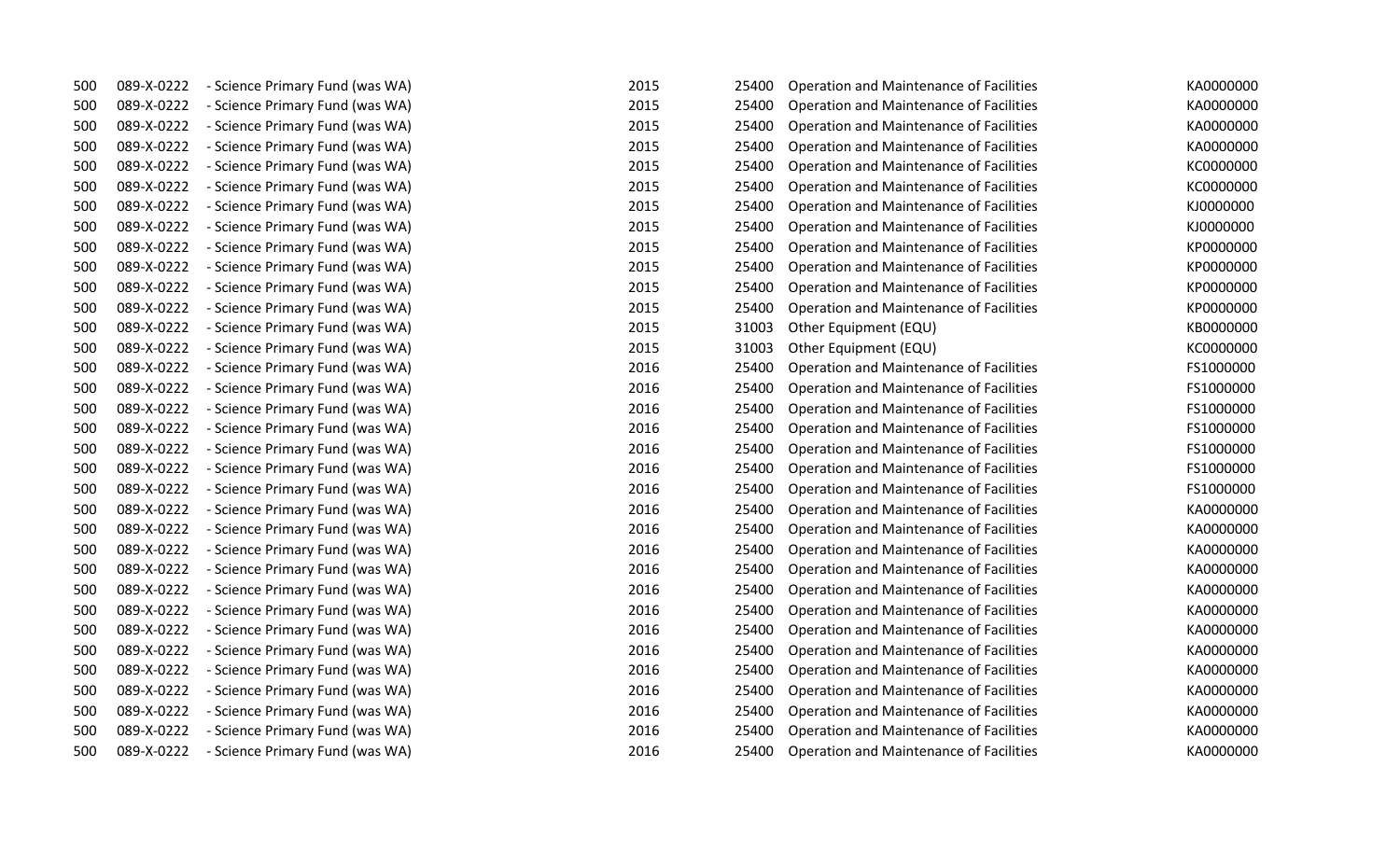| 500 | 089-X-0222 | - Science Primary Fund (was WA) | 2016<br>25400 | Operation and Maintenance of Facilities | KA0000000 |
|-----|------------|---------------------------------|---------------|-----------------------------------------|-----------|
| 500 | 089-X-0222 | - Science Primary Fund (was WA) | 2016<br>25400 | Operation and Maintenance of Facilities | KA0000000 |
| 500 | 089-X-0222 | - Science Primary Fund (was WA) | 2016<br>25400 | Operation and Maintenance of Facilities | KA0000000 |
| 500 | 089-X-0222 | - Science Primary Fund (was WA) | 2016<br>25400 | Operation and Maintenance of Facilities | KA0000000 |
| 500 | 089-X-0222 | - Science Primary Fund (was WA) | 2016<br>25400 | Operation and Maintenance of Facilities | KA0000000 |
| 500 | 089-X-0222 | - Science Primary Fund (was WA) | 2016<br>25400 | Operation and Maintenance of Facilities | KB0000000 |
| 500 | 089-X-0222 | - Science Primary Fund (was WA) | 2016<br>25400 | Operation and Maintenance of Facilities | KB0000000 |
| 500 | 089-X-0222 | - Science Primary Fund (was WA) | 2016<br>25400 | Operation and Maintenance of Facilities | KB0000000 |
| 500 | 089-X-0222 | - Science Primary Fund (was WA) | 2016<br>25400 | Operation and Maintenance of Facilities | KB0000000 |
| 500 | 089-X-0222 | - Science Primary Fund (was WA) | 2016<br>25400 | Operation and Maintenance of Facilities | KB0000000 |
| 500 | 089-X-0222 | - Science Primary Fund (was WA) | 2016<br>25400 | Operation and Maintenance of Facilities | KB0000000 |
| 500 | 089-X-0222 | - Science Primary Fund (was WA) | 2016<br>25400 | Operation and Maintenance of Facilities | KB0000000 |
| 500 | 089-X-0222 | - Science Primary Fund (was WA) | 2016<br>25400 | Operation and Maintenance of Facilities | KB0000000 |
| 500 | 089-X-0222 | - Science Primary Fund (was WA) | 2016<br>25400 | Operation and Maintenance of Facilities | KB0000000 |
| 500 | 089-X-0222 | - Science Primary Fund (was WA) | 2016<br>25400 | Operation and Maintenance of Facilities | KB0000000 |
| 500 | 089-X-0222 | - Science Primary Fund (was WA) | 2016<br>25400 | Operation and Maintenance of Facilities | KC0000000 |
| 500 | 089-X-0222 | - Science Primary Fund (was WA) | 2016<br>25400 | Operation and Maintenance of Facilities | KC0000000 |
| 500 | 089-X-0222 | - Science Primary Fund (was WA) | 2016<br>25400 | Operation and Maintenance of Facilities | KC0000000 |
| 500 | 089-X-0222 | - Science Primary Fund (was WA) | 2016<br>25400 | Operation and Maintenance of Facilities | KC0000000 |
| 500 | 089-X-0222 | - Science Primary Fund (was WA) | 2016<br>25400 | Operation and Maintenance of Facilities | KC0000000 |
| 500 | 089-X-0222 | - Science Primary Fund (was WA) | 2016<br>25400 | Operation and Maintenance of Facilities | KC0000000 |
| 500 | 089-X-0222 | - Science Primary Fund (was WA) | 2016<br>25400 | Operation and Maintenance of Facilities | KC0000000 |
| 500 | 089-X-0222 | - Science Primary Fund (was WA) | 2016<br>25400 | Operation and Maintenance of Facilities | KC0000000 |
| 500 | 089-X-0222 | - Science Primary Fund (was WA) | 2016<br>25400 | Operation and Maintenance of Facilities | KC0000000 |
| 500 | 089-X-0222 | - Science Primary Fund (was WA) | 2016<br>25400 | Operation and Maintenance of Facilities | KC0000000 |
| 500 | 089-X-0222 | - Science Primary Fund (was WA) | 2016<br>25400 | Operation and Maintenance of Facilities | KC0000000 |
| 500 | 089-X-0222 | - Science Primary Fund (was WA) | 2016<br>25400 | Operation and Maintenance of Facilities | KC0000000 |
| 500 | 089-X-0222 | - Science Primary Fund (was WA) | 2016<br>25400 | Operation and Maintenance of Facilities | KC0000000 |
| 500 | 089-X-0222 | - Science Primary Fund (was WA) | 2016<br>25400 | Operation and Maintenance of Facilities | KC0000000 |
| 500 | 089-X-0222 | - Science Primary Fund (was WA) | 2016<br>25400 | Operation and Maintenance of Facilities | KC0000000 |
| 500 | 089-X-0222 | - Science Primary Fund (was WA) | 2016<br>25400 | Operation and Maintenance of Facilities | KC0000000 |
| 500 | 089-X-0222 | - Science Primary Fund (was WA) | 2016<br>25400 | Operation and Maintenance of Facilities | KC0000000 |
| 500 | 089-X-0222 | - Science Primary Fund (was WA) | 2016<br>25400 | Operation and Maintenance of Facilities | KC0000000 |
| 500 | 089-X-0222 | - Science Primary Fund (was WA) | 2016<br>25400 | Operation and Maintenance of Facilities | KJ0000000 |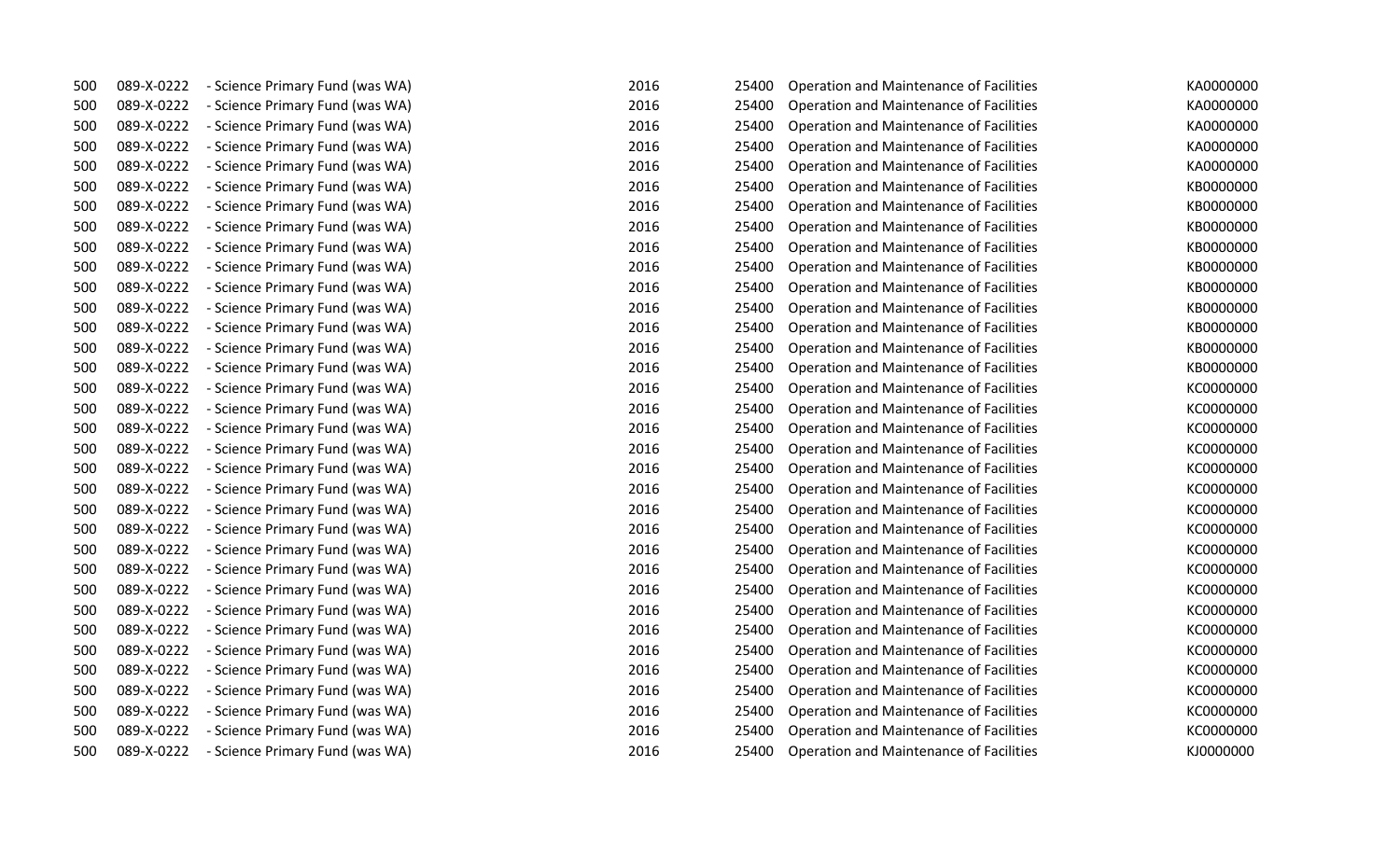| 500 | 089-X-0222 | - Science Primary Fund (was WA) | 2016<br>25400 | Operation and Maintenance of Facilities        | KJ0000000 |
|-----|------------|---------------------------------|---------------|------------------------------------------------|-----------|
| 500 | 089-X-0222 | - Science Primary Fund (was WA) | 2016<br>25400 | Operation and Maintenance of Facilities        | KL0000000 |
| 500 | 089-X-0222 | - Science Primary Fund (was WA) | 2016<br>25400 | Operation and Maintenance of Facilities        | KL0000000 |
| 500 | 089-X-0222 | - Science Primary Fund (was WA) | 2016<br>25400 | Operation and Maintenance of Facilities        | KL0000000 |
| 500 | 089-X-0222 | - Science Primary Fund (was WA) | 2016<br>25400 | Operation and Maintenance of Facilities        | KL0000000 |
| 500 | 089-X-0222 | - Science Primary Fund (was WA) | 2016<br>25400 | Operation and Maintenance of Facilities        | KP0000000 |
| 500 | 089-X-0222 | - Science Primary Fund (was WA) | 2016<br>25400 | Operation and Maintenance of Facilities        | KP0000000 |
| 500 | 089-X-0222 | - Science Primary Fund (was WA) | 2016<br>25400 | Operation and Maintenance of Facilities        | KP0000000 |
| 500 | 089-X-0222 | - Science Primary Fund (was WA) | 2016<br>25400 | Operation and Maintenance of Facilities        | KP0000000 |
| 500 | 089-X-0222 | - Science Primary Fund (was WA) | 2016<br>25400 | Operation and Maintenance of Facilities        | KP0000000 |
| 500 | 089-X-0222 | - Science Primary Fund (was WA) | 2016<br>31001 | Major Items of Equipment (MIE)                 | KA0000000 |
| 500 | 089-X-0222 | - Science Primary Fund (was WA) | 2016<br>31001 | Major Items of Equipment (MIE)                 | KA0000000 |
| 500 | 089-X-0222 | - Science Primary Fund (was WA) | 2016<br>31001 | Major Items of Equipment (MIE)                 | KC0000000 |
| 500 | 089-X-0222 | - Science Primary Fund (was WA) | 2016<br>31003 | Other Equipment (EQU)                          | FS1000000 |
| 500 | 089-X-0222 | - Science Primary Fund (was WA) | 2016<br>31003 | Other Equipment (EQU)                          | KB0000000 |
| 500 | 089-X-0222 | - Science Primary Fund (was WA) | 2016<br>31003 | Other Equipment (EQU)                          | KB0000000 |
| 500 | 089-X-0222 | - Science Primary Fund (was WA) | 2016<br>31003 | Other Equipment (EQU)                          | KC0000000 |
| 500 | 089-X-0222 | - Science Primary Fund (was WA) | 2016<br>31003 | Other Equipment (EQU)                          | KC0000000 |
| 500 | 089-X-0222 | - Science Primary Fund (was WA) | 2016<br>31003 | Other Equipment (EQU)                          | KP0000000 |
| 500 | 089-X-0222 | - Science Primary Fund (was WA) | 2016<br>32001 | <b>Construction Project (PRN)</b>              | 39KA00000 |
| 500 | 089-X-0222 | - Science Primary Fund (was WA) | 2016<br>32003 | Accelerator Improve/Reactor Mod projects (AIP) | KA0000000 |
| 500 | 089-X-0222 | - Science Primary Fund (was WA) | 2016<br>32003 | Accelerator Improve/Reactor Mod projects (AIP) | KB0000000 |
| 500 | 089-X-0222 | - Science Primary Fund (was WA) | 2017<br>25400 | Operation and Maintenance of Facilities        | FS1000000 |
| 500 | 089-X-0222 | - Science Primary Fund (was WA) | 2017<br>25400 | Operation and Maintenance of Facilities        | FS1000000 |
| 500 | 089-X-0222 | - Science Primary Fund (was WA) | 2017<br>25400 | Operation and Maintenance of Facilities        | FS1000000 |
| 500 | 089-X-0222 | - Science Primary Fund (was WA) | 2017<br>25400 | Operation and Maintenance of Facilities        | FS1000000 |
| 500 | 089-X-0222 | - Science Primary Fund (was WA) | 2017<br>25400 | Operation and Maintenance of Facilities        | FS1000000 |
| 500 | 089-X-0222 | - Science Primary Fund (was WA) | 2017<br>25400 | Operation and Maintenance of Facilities        | FS1000000 |
| 500 | 089-X-0222 | - Science Primary Fund (was WA) | 2017<br>25400 | Operation and Maintenance of Facilities        | FS1000000 |
| 500 | 089-X-0222 | - Science Primary Fund (was WA) | 2017<br>25400 | Operation and Maintenance of Facilities        | KA0000000 |
| 500 | 089-X-0222 | - Science Primary Fund (was WA) | 2017<br>25400 | Operation and Maintenance of Facilities        | KA0000000 |
| 500 | 089-X-0222 | - Science Primary Fund (was WA) | 2017<br>25400 | Operation and Maintenance of Facilities        | KA0000000 |
| 500 | 089-X-0222 | - Science Primary Fund (was WA) | 2017<br>25400 | Operation and Maintenance of Facilities        | KA0000000 |
| 500 | 089-X-0222 | - Science Primary Fund (was WA) | 2017<br>25400 | Operation and Maintenance of Facilities        | KA0000000 |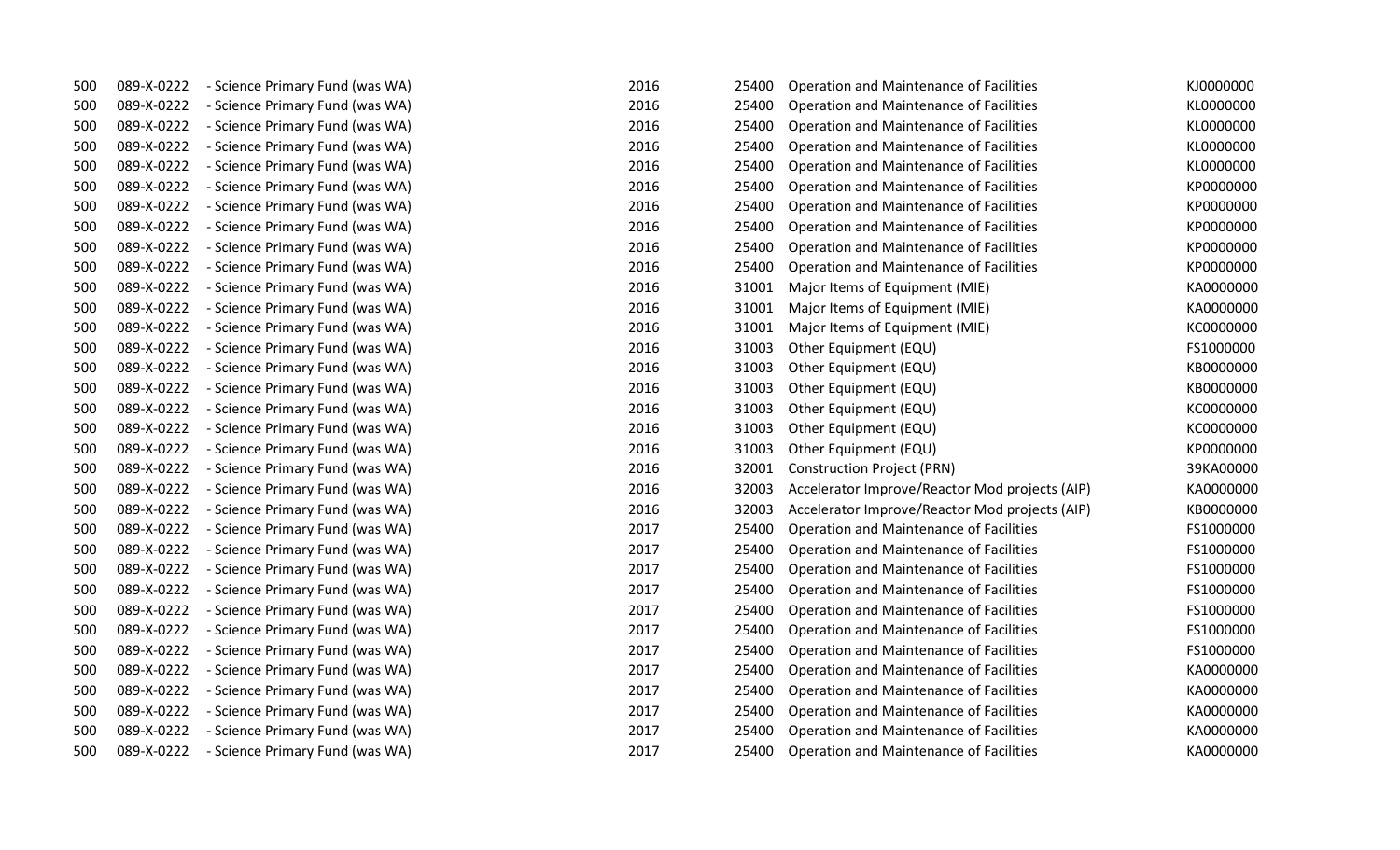| 500 | 089-X-0222 | - Science Primary Fund (was WA) | 2017 | 25400 | Operation and Maintenance of Facilities        | KA0000000 |
|-----|------------|---------------------------------|------|-------|------------------------------------------------|-----------|
| 500 | 089-X-0222 | - Science Primary Fund (was WA) | 2017 | 25400 | Operation and Maintenance of Facilities        | KA0000000 |
| 500 | 089-X-0222 | - Science Primary Fund (was WA) | 2017 | 25400 | Operation and Maintenance of Facilities        | KA0000000 |
| 500 | 089-X-0222 | - Science Primary Fund (was WA) | 2017 | 25400 | Operation and Maintenance of Facilities        | KA0000000 |
| 500 | 089-X-0222 | - Science Primary Fund (was WA) | 2017 | 25400 | Operation and Maintenance of Facilities        | KA0000000 |
| 500 | 089-X-0222 | - Science Primary Fund (was WA) | 2017 | 25400 | Operation and Maintenance of Facilities        | KA0000000 |
| 500 | 089-X-0222 | - Science Primary Fund (was WA) | 2017 | 25400 | Operation and Maintenance of Facilities        | KA0000000 |
| 500 | 089-X-0222 | - Science Primary Fund (was WA) | 2017 | 25400 | Operation and Maintenance of Facilities        | KA0000000 |
| 500 | 089-X-0222 | - Science Primary Fund (was WA) | 2017 | 25400 | Operation and Maintenance of Facilities        | KA0000000 |
| 500 | 089-X-0222 | - Science Primary Fund (was WA) | 2017 | 25400 | Operation and Maintenance of Facilities        | KA0000000 |
| 500 | 089-X-0222 | - Science Primary Fund (was WA) | 2017 | 25400 | Operation and Maintenance of Facilities        | KA0000000 |
| 500 | 089-X-0222 | - Science Primary Fund (was WA) | 2017 | 25400 | Operation and Maintenance of Facilities        | KB0000000 |
| 500 | 089-X-0222 | - Science Primary Fund (was WA) | 2017 | 25400 | Operation and Maintenance of Facilities        | KB0000000 |
| 500 | 089-X-0222 | - Science Primary Fund (was WA) | 2017 | 25400 | <b>Operation and Maintenance of Facilities</b> | KB0000000 |
| 500 | 089-X-0222 | - Science Primary Fund (was WA) | 2017 | 25400 | Operation and Maintenance of Facilities        | KB0000000 |
| 500 | 089-X-0222 | - Science Primary Fund (was WA) | 2017 | 25400 | Operation and Maintenance of Facilities        | KB0000000 |
| 500 | 089-X-0222 | - Science Primary Fund (was WA) | 2017 | 25400 | Operation and Maintenance of Facilities        | KB0000000 |
| 500 | 089-X-0222 | - Science Primary Fund (was WA) | 2017 | 25400 | Operation and Maintenance of Facilities        | KB0000000 |
| 500 | 089-X-0222 | - Science Primary Fund (was WA) | 2017 | 25400 | <b>Operation and Maintenance of Facilities</b> | KB0000000 |
| 500 | 089-X-0222 | - Science Primary Fund (was WA) | 2017 | 25400 | Operation and Maintenance of Facilities        | KC0000000 |
| 500 | 089-X-0222 | - Science Primary Fund (was WA) | 2017 | 25400 | Operation and Maintenance of Facilities        | KC0000000 |
| 500 | 089-X-0222 | - Science Primary Fund (was WA) | 2017 | 25400 | Operation and Maintenance of Facilities        | KC0000000 |
| 500 | 089-X-0222 | - Science Primary Fund (was WA) | 2017 | 25400 | Operation and Maintenance of Facilities        | KC0000000 |
| 500 | 089-X-0222 | - Science Primary Fund (was WA) | 2017 | 25400 | <b>Operation and Maintenance of Facilities</b> | KC0000000 |
| 500 | 089-X-0222 | - Science Primary Fund (was WA) | 2017 | 25400 | Operation and Maintenance of Facilities        | KC0000000 |
| 500 | 089-X-0222 | - Science Primary Fund (was WA) | 2017 | 25400 | Operation and Maintenance of Facilities        | KC0000000 |
| 500 | 089-X-0222 | - Science Primary Fund (was WA) | 2017 | 25400 | Operation and Maintenance of Facilities        | KC0000000 |
| 500 | 089-X-0222 | - Science Primary Fund (was WA) | 2017 | 25400 | Operation and Maintenance of Facilities        | KC0000000 |
| 500 | 089-X-0222 | - Science Primary Fund (was WA) | 2017 | 25400 | Operation and Maintenance of Facilities        | KC0000000 |
| 500 | 089-X-0222 | - Science Primary Fund (was WA) | 2017 | 25400 | Operation and Maintenance of Facilities        | KC0000000 |
| 500 | 089-X-0222 | - Science Primary Fund (was WA) | 2017 | 25400 | Operation and Maintenance of Facilities        | KC0000000 |
| 500 | 089-X-0222 | - Science Primary Fund (was WA) | 2017 | 25400 | Operation and Maintenance of Facilities        | KC0000000 |
| 500 | 089-X-0222 | - Science Primary Fund (was WA) | 2017 | 25400 | Operation and Maintenance of Facilities        | KC0000000 |
| 500 | 089-X-0222 | - Science Primary Fund (was WA) | 2017 | 25400 | Operation and Maintenance of Facilities        | KC0000000 |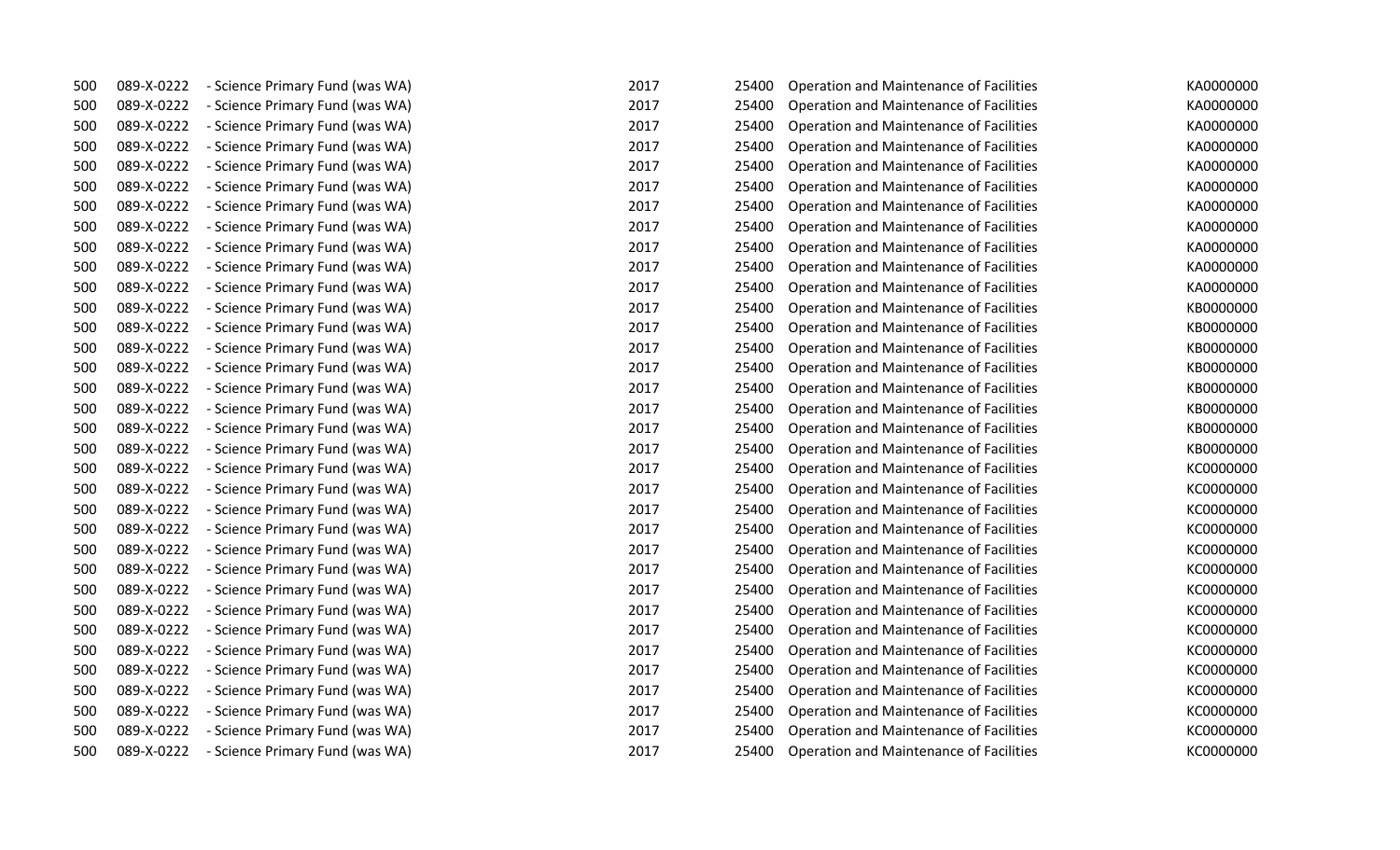| 500 | 089-X-0222 | - Science Primary Fund (was WA)               | 2017 | 25400 | Operation and Maintenance of Facilities        | KC0000000 |
|-----|------------|-----------------------------------------------|------|-------|------------------------------------------------|-----------|
| 500 | 089-X-0222 | - Science Primary Fund (was WA)               | 2017 | 25400 | Operation and Maintenance of Facilities        | KC0000000 |
| 500 | 089-X-0222 | - Science Primary Fund (was WA)               | 2017 | 25400 | Operation and Maintenance of Facilities        | KC0000000 |
| 500 | 089-X-0222 | - Science Primary Fund (was WA)               | 2017 | 25400 | Operation and Maintenance of Facilities        | KJ0000000 |
| 500 | 089-X-0222 | - Science Primary Fund (was WA)               | 2017 | 25400 | Operation and Maintenance of Facilities        | KJ0000000 |
| 500 | 089-X-0222 | - Science Primary Fund (was WA)               | 2017 | 25400 | Operation and Maintenance of Facilities        | KL0000000 |
| 500 | 089-X-0222 | - Science Primary Fund (was WA)               | 2017 | 25400 | Operation and Maintenance of Facilities        | KL0000000 |
| 500 | 089-X-0222 | - Science Primary Fund (was WA)               | 2017 | 25400 | Operation and Maintenance of Facilities        | KP0000000 |
| 500 | 089-X-0222 | - Science Primary Fund (was WA)               | 2017 | 25400 | Operation and Maintenance of Facilities        | KP0000000 |
| 500 | 089-X-0222 | - Science Primary Fund (was WA)               | 2017 | 25400 | Operation and Maintenance of Facilities        | KP0000000 |
| 500 | 089-X-0222 | - Science Primary Fund (was WA)               | 2017 | 25400 | Operation and Maintenance of Facilities        | KP0000000 |
| 500 | 089-X-0222 | - Science Primary Fund (was WA)               | 2017 | 25400 | Operation and Maintenance of Facilities        | KP0000000 |
| 500 | 089-X-0222 | - Science Primary Fund (was WA)               | 2017 | 31001 | Major Items of Equipment (MIE)                 | KA0000000 |
| 500 | 089-X-0222 | - Science Primary Fund (was WA)               | 2017 | 31003 | Other Equipment (EQU)                          | KA0000000 |
| 500 | 089-X-0222 | - Science Primary Fund (was WA)               | 2017 | 31003 | Other Equipment (EQU)                          | KB0000000 |
| 500 | 089-X-0222 | - Science Primary Fund (was WA)               | 2017 | 31003 | Other Equipment (EQU)                          | KB0000000 |
| 500 | 089-X-0222 | - Science Primary Fund (was WA)               | 2017 | 32001 | <b>Construction Project (PRN)</b>              | 39KA00000 |
| 500 | 089-X-0222 | - Science Primary Fund (was WA)               | 2017 | 32003 | Accelerator Improve/Reactor Mod projects (AIP) | KA0000000 |
| 500 | 089-X-0222 | - Science Primary Fund (was WA)               | 2017 | 32003 | Accelerator Improve/Reactor Mod projects (AIP) | KB0000000 |
| 510 | 089-X-0222 | - Science Reimbursable Work Technology Transf | 2014 | 25400 | Operation and Maintenance of Facilities        | 456100000 |
| 510 | 089-X-0222 | - Science Reimbursable Work Technology Transf | 2015 | 25400 | Operation and Maintenance of Facilities        | 456100000 |
| 510 | 089-X-0222 | - Science Reimbursable Work Technology Transf | 2015 | 25400 | <b>Operation and Maintenance of Facilities</b> | 456100000 |
| 510 | 089-X-0222 | - Science Reimbursable Work Technology Transf | 2016 | 25400 | Operation and Maintenance of Facilities        | 456100000 |
| 510 | 089-X-0222 | - Science Reimbursable Work Technology Transf | 2016 | 25400 | Operation and Maintenance of Facilities        | 456100000 |
| 510 | 089-X-0222 | - Science Reimbursable Work Technology Transf | 2016 | 25400 | Operation and Maintenance of Facilities        | 456100000 |
| 510 | 089-X-0222 | - Science Reimbursable Work Technology Transf | 2016 | 25400 | Operation and Maintenance of Facilities        | 456100000 |
| 510 | 089-X-0222 | - Science Reimbursable Work Technology Transf | 2016 | 25400 | Operation and Maintenance of Facilities        | 456100000 |
| 510 | 089-X-0222 | - Science Reimbursable Work Technology Transf | 2016 | 25400 | Operation and Maintenance of Facilities        | 456100000 |
| 510 | 089-X-0222 | - Science Reimbursable Work Technology Transf | 2016 | 25400 | Operation and Maintenance of Facilities        | 456100000 |
| 510 | 089-X-0222 | - Science Reimbursable Work Technology Transf | 2017 | 25400 | Operation and Maintenance of Facilities        | 456100000 |
| 510 | 089-X-0222 | - Science Reimbursable Work Technology Transf | 2017 | 25400 | Operation and Maintenance of Facilities        | 456100000 |
| 511 | 089-X-0222 | - Science Reimbursable Work with Non-Federal  | 2014 | 25400 | Operation and Maintenance of Facilities        | 456100000 |
| 511 | 089-X-0222 | - Science Reimbursable Work with Non-Federal  | 2014 | 25400 | Operation and Maintenance of Facilities        | 456100000 |
| 511 | 089-X-0222 | - Science Reimbursable Work with Non-Federal  | 2015 | 25400 | Operation and Maintenance of Facilities        | 456100000 |
|     |            |                                               |      |       |                                                |           |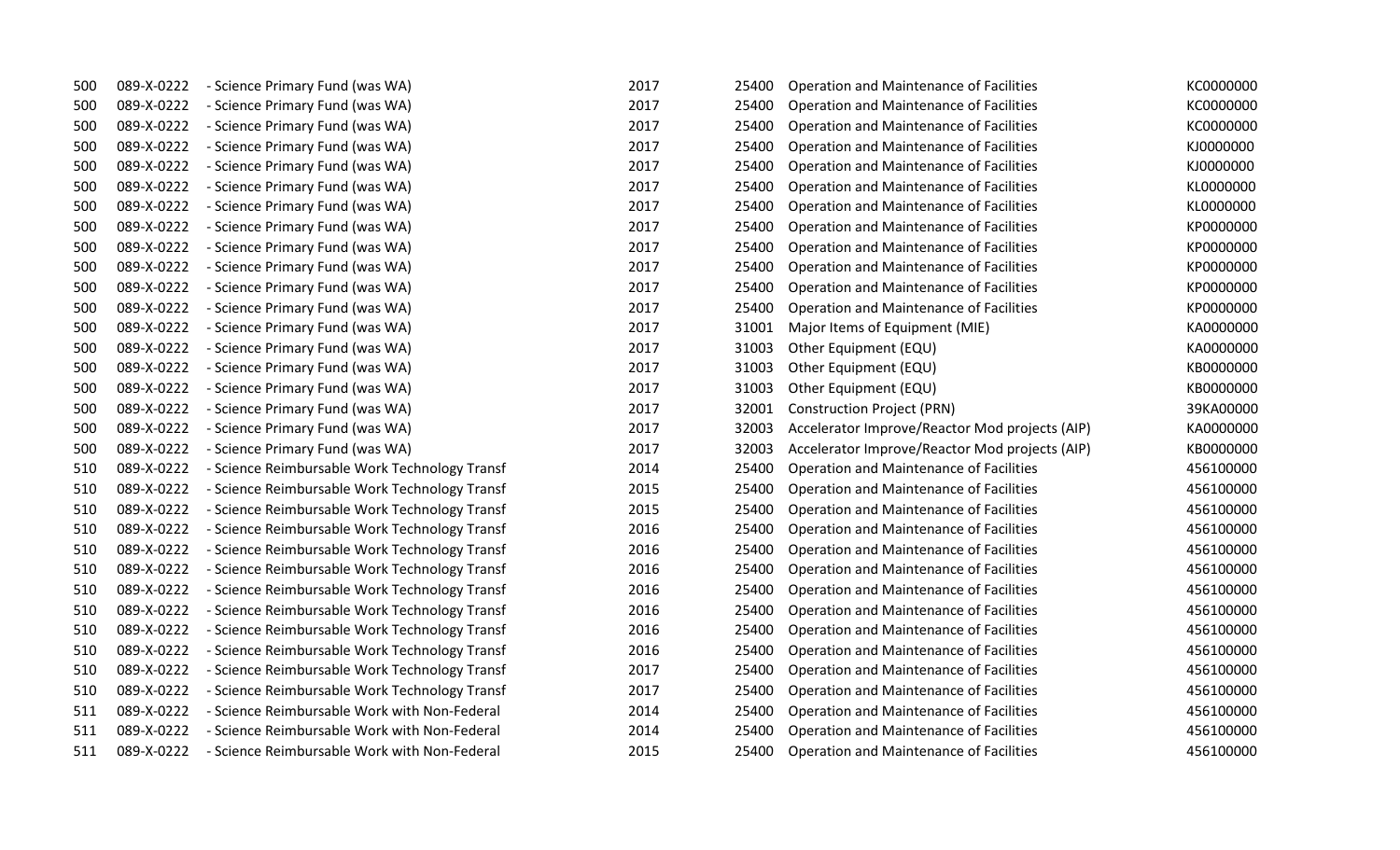| 511 | 089-X-0222 | - Science Reimbursable Work with Non-Federal | 2015 | 25400 | Operation and Maintenance of Facilities        | 456100000 |
|-----|------------|----------------------------------------------|------|-------|------------------------------------------------|-----------|
| 511 | 089-X-0222 | - Science Reimbursable Work with Non-Federal | 2015 | 25400 | Operation and Maintenance of Facilities        | 456100000 |
| 511 | 089-X-0222 | - Science Reimbursable Work with Non-Federal | 2015 | 25400 | Operation and Maintenance of Facilities        | 456100000 |
| 511 | 089-X-0222 | - Science Reimbursable Work with Non-Federal | 2016 | 25400 | Operation and Maintenance of Facilities        | 456100000 |
| 511 | 089-X-0222 | - Science Reimbursable Work with Non-Federal | 2016 | 25400 | Operation and Maintenance of Facilities        | 456100000 |
| 511 | 089-X-0222 | - Science Reimbursable Work with Non-Federal | 2016 | 25400 | Operation and Maintenance of Facilities        | 456100000 |
| 511 | 089-X-0222 | - Science Reimbursable Work with Non-Federal | 2016 | 25400 | Operation and Maintenance of Facilities        | 456100000 |
| 511 | 089-X-0222 | - Science Reimbursable Work with Non-Federal | 2016 | 25400 | Operation and Maintenance of Facilities        | 456100000 |
| 511 | 089-X-0222 | - Science Reimbursable Work with Non-Federal | 2016 | 25400 | Operation and Maintenance of Facilities        | 456100000 |
| 511 | 089-X-0222 | - Science Reimbursable Work with Non-Federal | 2016 | 25400 | Operation and Maintenance of Facilities        | 456100000 |
| 511 | 089-X-0222 | - Science Reimbursable Work with Non-Federal | 2016 | 25400 | Operation and Maintenance of Facilities        | 456100000 |
| 511 | 089-X-0222 | - Science Reimbursable Work with Non-Federal | 2016 | 25400 | Operation and Maintenance of Facilities        | 456100000 |
| 511 | 089-X-0222 | - Science Reimbursable Work with Non-Federal | 2016 | 25400 | Operation and Maintenance of Facilities        | 456100000 |
| 511 | 089-X-0222 | - Science Reimbursable Work with Non-Federal | 2016 | 25400 | Operation and Maintenance of Facilities        | 456100000 |
| 511 | 089-X-0222 | - Science Reimbursable Work with Non-Federal | 2016 | 25400 | Operation and Maintenance of Facilities        | 456100000 |
| 511 | 089-X-0222 | - Science Reimbursable Work with Non-Federal | 2016 | 25400 | Operation and Maintenance of Facilities        | 456100000 |
| 511 | 089-X-0222 | - Science Reimbursable Work with Non-Federal | 2016 | 25400 | Operation and Maintenance of Facilities        | 456100000 |
| 511 | 089-X-0222 | - Science Reimbursable Work with Non-Federal | 2016 | 25400 | Operation and Maintenance of Facilities        | 456100000 |
| 511 | 089-X-0222 | - Science Reimbursable Work with Non-Federal | 2016 | 25400 | Operation and Maintenance of Facilities        | 456100000 |
| 511 | 089-X-0222 | - Science Reimbursable Work with Non-Federal | 2016 | 25400 | Operation and Maintenance of Facilities        | 456100000 |
| 511 | 089-X-0222 | - Science Reimbursable Work with Non-Federal | 2016 | 25400 | Operation and Maintenance of Facilities        | 456100000 |
| 511 | 089-X-0222 | - Science Reimbursable Work with Non-Federal | 2016 | 25400 | Operation and Maintenance of Facilities        | 456100000 |
| 511 | 089-X-0222 | - Science Reimbursable Work with Non-Federal | 2016 | 25400 | Operation and Maintenance of Facilities        | 456100000 |
| 511 | 089-X-0222 | - Science Reimbursable Work with Non-Federal | 2016 | 25400 | Operation and Maintenance of Facilities        | 456100000 |
| 511 | 089-X-0222 | - Science Reimbursable Work with Non-Federal | 2016 | 25400 | Operation and Maintenance of Facilities        | 456100000 |
| 511 | 089-X-0222 | - Science Reimbursable Work with Non-Federal | 2016 | 25400 | Operation and Maintenance of Facilities        | 456100000 |
| 511 | 089-X-0222 | - Science Reimbursable Work with Non-Federal | 2016 | 25400 | Operation and Maintenance of Facilities        | 456100000 |
| 511 | 089-X-0222 | - Science Reimbursable Work with Non-Federal | 2016 | 25400 | Operation and Maintenance of Facilities        | 456100000 |
| 511 | 089-X-0222 | - Science Reimbursable Work with Non-Federal | 2016 | 25400 | Operation and Maintenance of Facilities        | 456100000 |
| 511 | 089-X-0222 | - Science Reimbursable Work with Non-Federal | 2016 | 25400 | Operation and Maintenance of Facilities        | 456100000 |
| 511 | 089-X-0222 | - Science Reimbursable Work with Non-Federal | 2016 | 25400 | Operation and Maintenance of Facilities        | 456100000 |
| 511 | 089-X-0222 | - Science Reimbursable Work with Non-Federal | 2016 | 25400 | Operation and Maintenance of Facilities        | 456100000 |
| 511 | 089-X-0222 | - Science Reimbursable Work with Non-Federal | 2016 | 25400 | Operation and Maintenance of Facilities        | 456100000 |
| 511 | 089-X-0222 | - Science Reimbursable Work with Non-Federal | 2016 | 25400 | <b>Operation and Maintenance of Facilities</b> | 456100000 |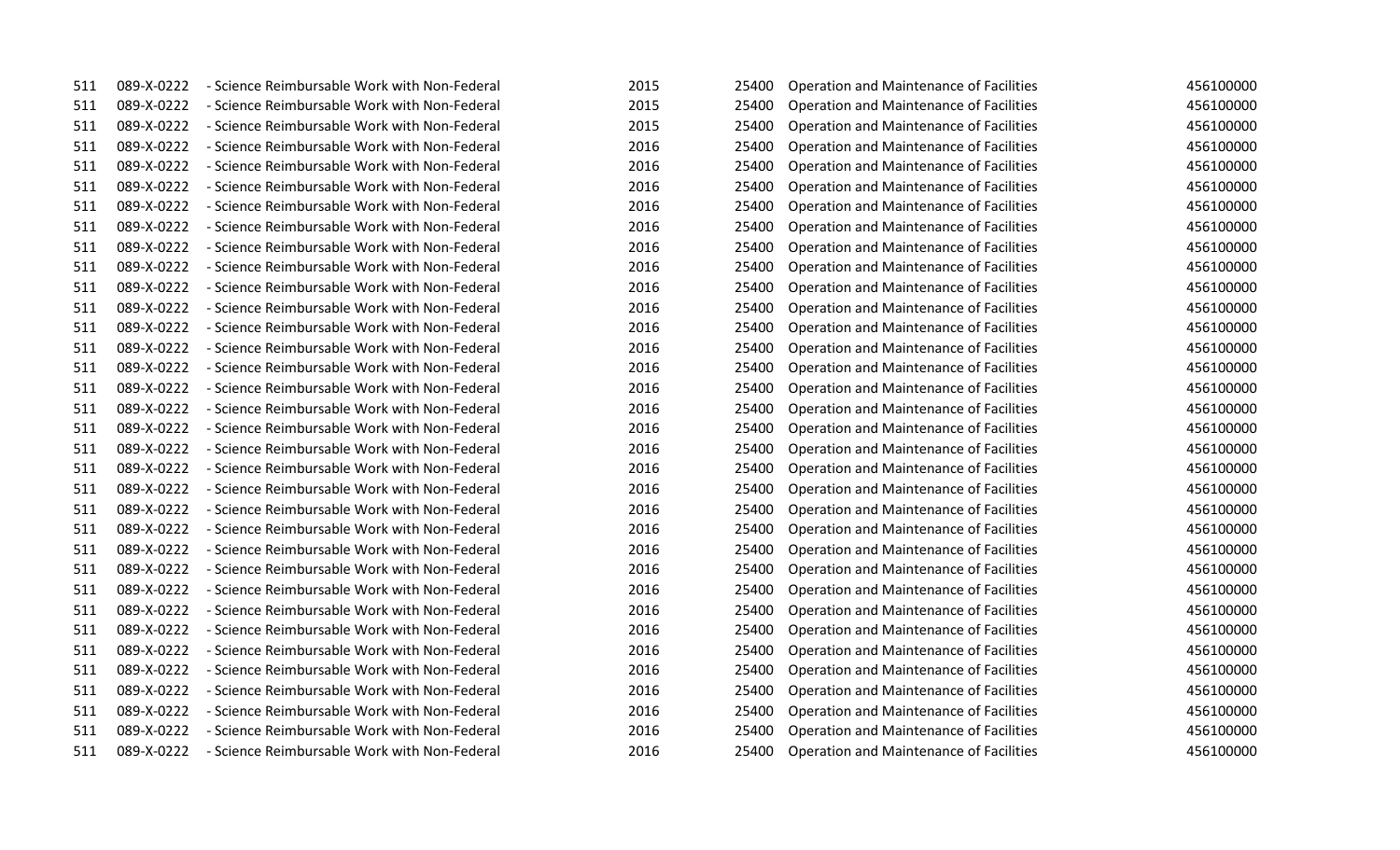| 511 | 089-X-0222 | - Science Reimbursable Work with Non-Federal | 2016 | 25400 | Operation and Maintenance of Facilities        | 456100000 |
|-----|------------|----------------------------------------------|------|-------|------------------------------------------------|-----------|
| 511 | 089-X-0222 | - Science Reimbursable Work with Non-Federal | 2016 | 25400 | Operation and Maintenance of Facilities        | 456100000 |
| 511 | 089-X-0222 | - Science Reimbursable Work with Non-Federal | 2016 | 25400 | Operation and Maintenance of Facilities        | 456100000 |
| 511 | 089-X-0222 | - Science Reimbursable Work with Non-Federal | 2016 | 25400 | Operation and Maintenance of Facilities        | 456100000 |
| 511 | 089-X-0222 | - Science Reimbursable Work with Non-Federal | 2016 | 25400 | Operation and Maintenance of Facilities        | 456100000 |
| 511 | 089-X-0222 | - Science Reimbursable Work with Non-Federal | 2016 | 25400 | Operation and Maintenance of Facilities        | 456100000 |
| 511 | 089-X-0222 | - Science Reimbursable Work with Non-Federal | 2016 | 25400 | Operation and Maintenance of Facilities        | 456100000 |
| 511 | 089-X-0222 | - Science Reimbursable Work with Non-Federal | 2016 | 25400 | Operation and Maintenance of Facilities        | 456100000 |
| 511 | 089-X-0222 | - Science Reimbursable Work with Non-Federal | 2016 | 25400 | Operation and Maintenance of Facilities        | 456100000 |
| 511 | 089-X-0222 | - Science Reimbursable Work with Non-Federal | 2016 | 25400 | Operation and Maintenance of Facilities        | 456100000 |
| 511 | 089-X-0222 | - Science Reimbursable Work with Non-Federal | 2016 | 25400 | Operation and Maintenance of Facilities        | 456100000 |
| 511 | 089-X-0222 | - Science Reimbursable Work with Non-Federal | 2016 | 25400 | Operation and Maintenance of Facilities        | 456100000 |
| 511 | 089-X-0222 | - Science Reimbursable Work with Non-Federal | 2016 | 25400 | Operation and Maintenance of Facilities        | 456100000 |
| 511 | 089-X-0222 | - Science Reimbursable Work with Non-Federal | 2016 | 25400 | Operation and Maintenance of Facilities        | 456100000 |
| 511 | 089-X-0222 | - Science Reimbursable Work with Non-Federal | 2016 | 25400 | Operation and Maintenance of Facilities        | 456100000 |
| 511 | 089-X-0222 | - Science Reimbursable Work with Non-Federal | 2016 | 25400 | <b>Operation and Maintenance of Facilities</b> | 456100000 |
| 511 | 089-X-0222 | - Science Reimbursable Work with Non-Federal | 2016 | 25400 | Operation and Maintenance of Facilities        | 456100000 |
| 511 | 089-X-0222 | - Science Reimbursable Work with Non-Federal | 2016 | 25400 | Operation and Maintenance of Facilities        | 456100000 |
| 511 | 089-X-0222 | - Science Reimbursable Work with Non-Federal | 2016 | 25400 | Operation and Maintenance of Facilities        | 456100000 |
| 511 | 089-X-0222 | - Science Reimbursable Work with Non-Federal | 2016 | 25400 | Operation and Maintenance of Facilities        | 456100000 |
| 511 | 089-X-0222 | - Science Reimbursable Work with Non-Federal | 2016 | 25400 | Operation and Maintenance of Facilities        | 456100000 |
| 511 | 089-X-0222 | - Science Reimbursable Work with Non-Federal | 2017 | 25400 | Operation and Maintenance of Facilities        | 456100000 |
| 511 | 089-X-0222 | - Science Reimbursable Work with Non-Federal | 2017 | 25400 | Operation and Maintenance of Facilities        | 456100000 |
| 511 | 089-X-0222 | - Science Reimbursable Work with Non-Federal | 2017 | 25400 | Operation and Maintenance of Facilities        | 456100000 |
| 511 | 089-X-0222 | - Science Reimbursable Work with Non-Federal | 2017 | 25400 | Operation and Maintenance of Facilities        | 456100000 |
| 511 | 089-X-0222 | - Science Reimbursable Work with Non-Federal | 2017 | 25400 | <b>Operation and Maintenance of Facilities</b> | 456100000 |
| 511 | 089-X-0222 | - Science Reimbursable Work with Non-Federal | 2017 | 25400 | Operation and Maintenance of Facilities        | 456100000 |
| 511 | 089-X-0222 | - Science Reimbursable Work with Non-Federal | 2017 | 25400 | Operation and Maintenance of Facilities        | 456100000 |
| 511 | 089-X-0222 | - Science Reimbursable Work with Non-Federal | 2017 | 25400 | Operation and Maintenance of Facilities        | 456100000 |
| 511 | 089-X-0222 | - Science Reimbursable Work with Non-Federal | 2017 | 25400 | Operation and Maintenance of Facilities        | 456100000 |
| 511 | 089-X-0222 | - Science Reimbursable Work with Non-Federal | 2017 | 25400 | Operation and Maintenance of Facilities        | 456100000 |
| 511 | 089-X-0222 | - Science Reimbursable Work with Non-Federal | 2017 | 25400 | Operation and Maintenance of Facilities        | 456100000 |
| 511 | 089-X-0222 | - Science Reimbursable Work with Non-Federal | 2017 | 25400 | Operation and Maintenance of Facilities        | 456100000 |
| 511 | 089-X-0222 | - Science Reimbursable Work with Non-Federal | 2017 | 25400 | <b>Operation and Maintenance of Facilities</b> | 456100000 |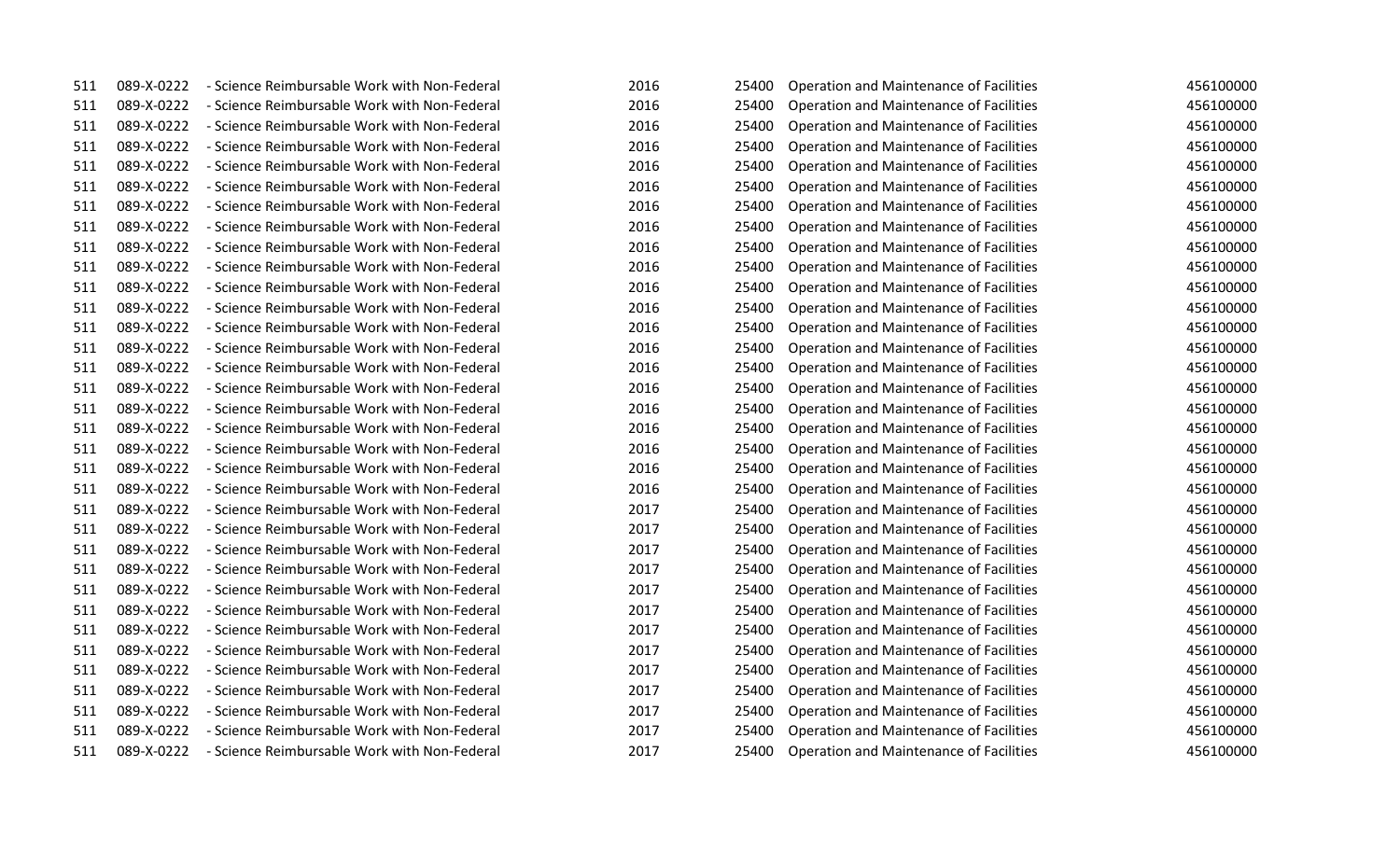| 511 | 089-X-0222 | - Science Reimbursable Work with Non-Federal  | 2017 | 25400 | Operation and Maintenance of Facilities        | 456100000 |
|-----|------------|-----------------------------------------------|------|-------|------------------------------------------------|-----------|
| 511 | 089-X-0222 | - Science Reimbursable Work with Non-Federal  | 2017 | 25400 | Operation and Maintenance of Facilities        | 456100000 |
| 511 | 089-X-0222 | - Science Reimbursable Work with Non-Federal  | 2017 | 25400 | Operation and Maintenance of Facilities        | 456100000 |
| 511 | 089-X-0222 | - Science Reimbursable Work with Non-Federal  | 2017 | 25400 | Operation and Maintenance of Facilities        | 456100000 |
| 511 | 089-X-0222 | - Science Reimbursable Work with Non-Federal  | 2017 | 25400 | Operation and Maintenance of Facilities        | 456100000 |
| 511 | 089-X-0222 | - Science Reimbursable Work with Non-Federal  | 2017 | 25400 | Operation and Maintenance of Facilities        | 456100000 |
| 511 | 089-X-0222 | - Science Reimbursable Work with Non-Federal  | 2017 | 25400 | Operation and Maintenance of Facilities        | 456100000 |
| 511 | 089-X-0222 | - Science Reimbursable Work with Non-Federal  | 2017 | 25400 | Operation and Maintenance of Facilities        | 456100000 |
| 511 | 089-X-0222 | - Science Reimbursable Work with Non-Federal  | 2017 | 25400 | Operation and Maintenance of Facilities        | 456100000 |
| 511 | 089-X-0222 | - Science Reimbursable Work with Non-Federal  | 2017 | 25400 | Operation and Maintenance of Facilities        | 456100000 |
| 511 | 089-X-0222 | - Science Reimbursable Work with Non-Federal  | 2017 | 25400 | Operation and Maintenance of Facilities        | 456100000 |
| 511 | 089-X-0222 | - Science Reimbursable Work with Non-Federal  | 2017 | 25400 | Operation and Maintenance of Facilities        | 456100000 |
| 511 | 089-X-0222 | - Science Reimbursable Work with Non-Federal  | 2017 | 25400 | Operation and Maintenance of Facilities        | 456100000 |
| 512 | 089-X-0222 | - Science Reimbursable Work with Other Federa | 2005 | 25400 | Operation and Maintenance of Facilities        | 456100000 |
| 512 | 089-X-0222 | - Science Reimbursable Work with Other Federa | 2005 | 25400 | Operation and Maintenance of Facilities        | 456100000 |
| 512 | 089-X-0222 | - Science Reimbursable Work with Other Federa | 2005 | 25400 | Operation and Maintenance of Facilities        | 456100000 |
| 512 | 089-X-0222 | - Science Reimbursable Work with Other Federa | 2005 | 25400 | Operation and Maintenance of Facilities        | 456100000 |
| 512 | 089-X-0222 | - Science Reimbursable Work with Other Federa | 2005 | 25400 | Operation and Maintenance of Facilities        | 456100000 |
| 512 | 089-X-0222 | - Science Reimbursable Work with Other Federa | 2005 | 25400 | Operation and Maintenance of Facilities        | 456100000 |
| 512 | 089-X-0222 | - Science Reimbursable Work with Other Federa | 2005 | 25400 | Operation and Maintenance of Facilities        | 456100000 |
| 512 | 089-X-0222 | - Science Reimbursable Work with Other Federa | 2005 | 25400 | Operation and Maintenance of Facilities        | 456100000 |
| 512 | 089-X-0222 | - Science Reimbursable Work with Other Federa | 2005 | 25400 | Operation and Maintenance of Facilities        | 456100000 |
| 512 | 089-X-0222 | - Science Reimbursable Work with Other Federa | 2005 | 25400 | Operation and Maintenance of Facilities        | 456100000 |
| 512 | 089-X-0222 | - Science Reimbursable Work with Other Federa | 2005 | 25400 | Operation and Maintenance of Facilities        | 456100000 |
| 512 | 089-X-0222 | - Science Reimbursable Work with Other Federa | 2005 | 25400 | Operation and Maintenance of Facilities        | 456100000 |
| 512 | 089-X-0222 | - Science Reimbursable Work with Other Federa | 2005 | 25400 | Operation and Maintenance of Facilities        | 456100000 |
| 512 | 089-X-0222 | - Science Reimbursable Work with Other Federa | 2005 | 25400 | Operation and Maintenance of Facilities        | 456100000 |
| 512 | 089-X-0222 | - Science Reimbursable Work with Other Federa | 2005 | 25400 | Operation and Maintenance of Facilities        | 456100000 |
| 512 | 089-X-0222 | - Science Reimbursable Work with Other Federa | 2005 | 25400 | Operation and Maintenance of Facilities        | 456100000 |
| 512 | 089-X-0222 | - Science Reimbursable Work with Other Federa | 2005 | 25400 | Operation and Maintenance of Facilities        | 456100000 |
| 512 | 089-X-0222 | - Science Reimbursable Work with Other Federa | 2005 | 25400 | Operation and Maintenance of Facilities        | 456100000 |
| 512 | 089-X-0222 | - Science Reimbursable Work with Other Federa | 2005 | 25400 | <b>Operation and Maintenance of Facilities</b> | 456100000 |
| 512 | 089-X-0222 | - Science Reimbursable Work with Other Federa | 2005 | 25400 | Operation and Maintenance of Facilities        | 456100000 |
| 512 | 089-X-0222 | - Science Reimbursable Work with Other Federa | 2006 | 25400 | <b>Operation and Maintenance of Facilities</b> | 456100000 |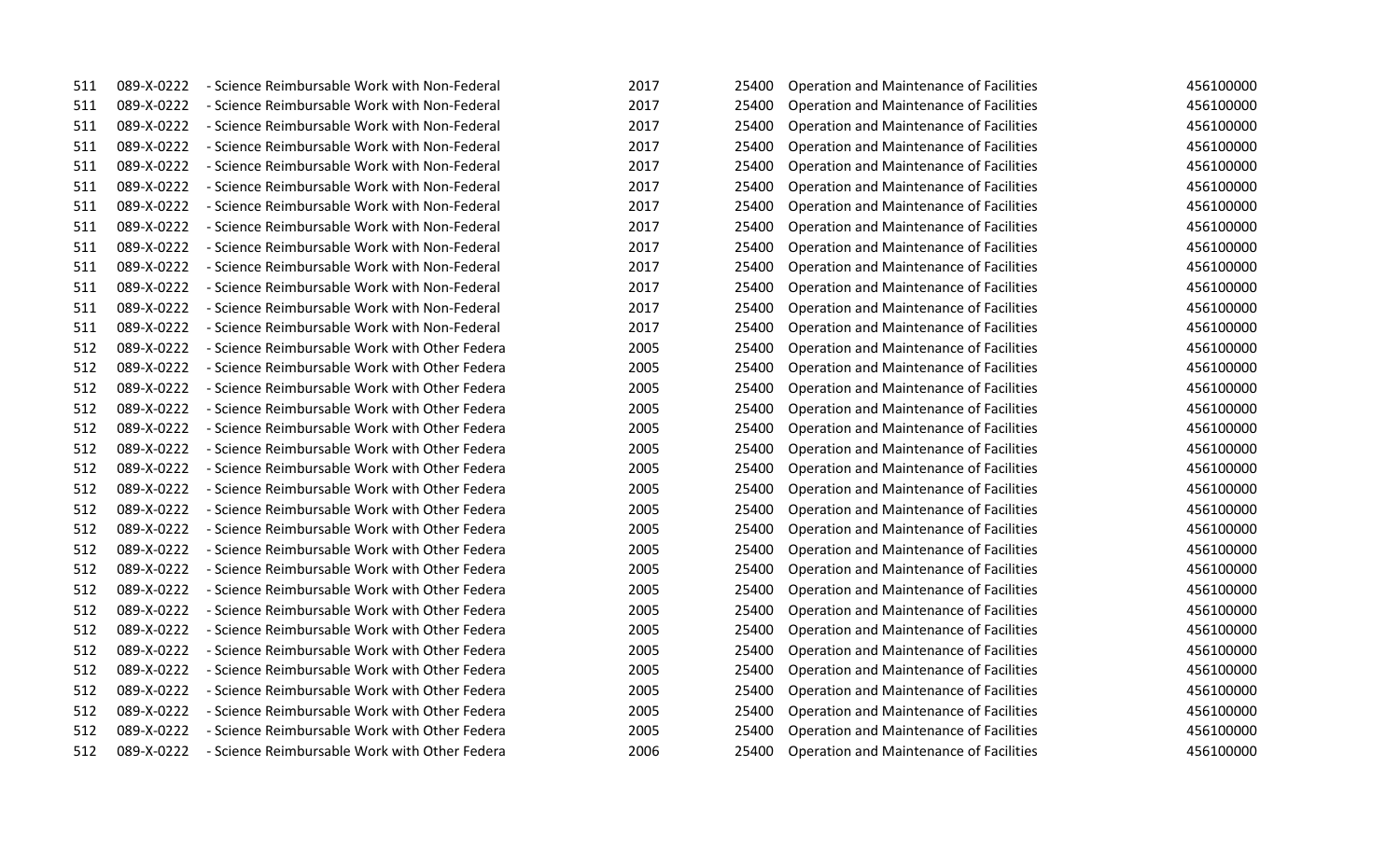| 512 | 089-X-0222 | - Science Reimbursable Work with Other Federa | 2006 | 25400 | Operation and Maintenance of Facilities        | 456100000 |
|-----|------------|-----------------------------------------------|------|-------|------------------------------------------------|-----------|
| 512 | 089-X-0222 | - Science Reimbursable Work with Other Federa | 2006 | 25400 | Operation and Maintenance of Facilities        | 456100000 |
| 512 | 089-X-0222 | - Science Reimbursable Work with Other Federa | 2006 | 25400 | Operation and Maintenance of Facilities        | 456100000 |
| 512 | 089-X-0222 | - Science Reimbursable Work with Other Federa | 2006 | 25400 | Operation and Maintenance of Facilities        | 456100000 |
| 512 | 089-X-0222 | - Science Reimbursable Work with Other Federa | 2006 | 25400 | Operation and Maintenance of Facilities        | 456100000 |
| 512 | 089-X-0222 | - Science Reimbursable Work with Other Federa | 2007 | 25400 | Operation and Maintenance of Facilities        | 456100000 |
| 512 | 089-X-0222 | - Science Reimbursable Work with Other Federa | 2007 | 25400 | Operation and Maintenance of Facilities        | 456100000 |
| 512 | 089-X-0222 | - Science Reimbursable Work with Other Federa | 2007 | 25400 | <b>Operation and Maintenance of Facilities</b> | 456100000 |
| 512 | 089-X-0222 | - Science Reimbursable Work with Other Federa | 2007 | 25400 | Operation and Maintenance of Facilities        | 456100000 |
| 512 | 089-X-0222 | - Science Reimbursable Work with Other Federa | 2007 | 25400 | Operation and Maintenance of Facilities        | 456100000 |
| 512 | 089-X-0222 | - Science Reimbursable Work with Other Federa | 2007 | 25400 | Operation and Maintenance of Facilities        | 456100000 |
| 512 | 089-X-0222 | - Science Reimbursable Work with Other Federa | 2007 | 25400 | Operation and Maintenance of Facilities        | 456100000 |
| 512 | 089-X-0222 | - Science Reimbursable Work with Other Federa | 2008 | 25400 | Operation and Maintenance of Facilities        | 456100000 |
| 512 | 089-X-0222 | - Science Reimbursable Work with Other Federa | 2008 | 25400 | Operation and Maintenance of Facilities        | 456100000 |
| 512 | 089-X-0222 | - Science Reimbursable Work with Other Federa | 2008 | 25400 | Operation and Maintenance of Facilities        | 456100000 |
| 512 | 089-X-0222 | - Science Reimbursable Work with Other Federa | 2008 | 25400 | Operation and Maintenance of Facilities        | 456100000 |
| 512 | 089-X-0222 | - Science Reimbursable Work with Other Federa | 2009 | 25400 | Operation and Maintenance of Facilities        | 456100000 |
| 512 | 089-X-0222 | - Science Reimbursable Work with Other Federa | 2009 | 25400 | <b>Operation and Maintenance of Facilities</b> | 456100000 |
| 512 | 089-X-0222 | - Science Reimbursable Work with Other Federa | 2009 | 25400 | Operation and Maintenance of Facilities        | 456100000 |
| 512 | 089-X-0222 | - Science Reimbursable Work with Other Federa | 2010 | 25400 | Operation and Maintenance of Facilities        | 456100000 |
| 512 | 089-X-0222 | - Science Reimbursable Work with Other Federa | 2010 | 25400 | Operation and Maintenance of Facilities        | 456100000 |
| 512 | 089-X-0222 | - Science Reimbursable Work with Other Federa | 2010 | 25400 | Operation and Maintenance of Facilities        | 456100000 |
| 512 | 089-X-0222 | - Science Reimbursable Work with Other Federa | 2011 | 25400 | Operation and Maintenance of Facilities        | 456100000 |
| 512 | 089-X-0222 | - Science Reimbursable Work with Other Federa | 2011 | 25400 | Operation and Maintenance of Facilities        | 456100000 |
| 512 | 089-X-0222 | - Science Reimbursable Work with Other Federa | 2011 | 25400 | Operation and Maintenance of Facilities        | 456100000 |
| 512 | 089-X-0222 | - Science Reimbursable Work with Other Federa | 2011 | 25400 | Operation and Maintenance of Facilities        | 456100000 |
| 512 | 089-X-0222 | - Science Reimbursable Work with Other Federa | 2011 | 25400 | Operation and Maintenance of Facilities        | 456100000 |
| 512 | 089-X-0222 | - Science Reimbursable Work with Other Federa | 2011 | 25400 | Operation and Maintenance of Facilities        | 456100000 |
| 512 | 089-X-0222 | - Science Reimbursable Work with Other Federa | 2012 | 25400 | Operation and Maintenance of Facilities        | 456100000 |
| 512 | 089-X-0222 | - Science Reimbursable Work with Other Federa | 2012 | 25400 | Operation and Maintenance of Facilities        | 456100000 |
| 512 | 089-X-0222 | - Science Reimbursable Work with Other Federa | 2012 | 25400 | Operation and Maintenance of Facilities        | 456100000 |
| 512 | 089-X-0222 | - Science Reimbursable Work with Other Federa | 2012 | 25400 | Operation and Maintenance of Facilities        | 456100000 |
| 512 | 089-X-0222 | - Science Reimbursable Work with Other Federa | 2012 | 25400 | Operation and Maintenance of Facilities        | 456100000 |
| 512 | 089-X-0222 | - Science Reimbursable Work with Other Federa | 2012 | 25400 | <b>Operation and Maintenance of Facilities</b> | 456100000 |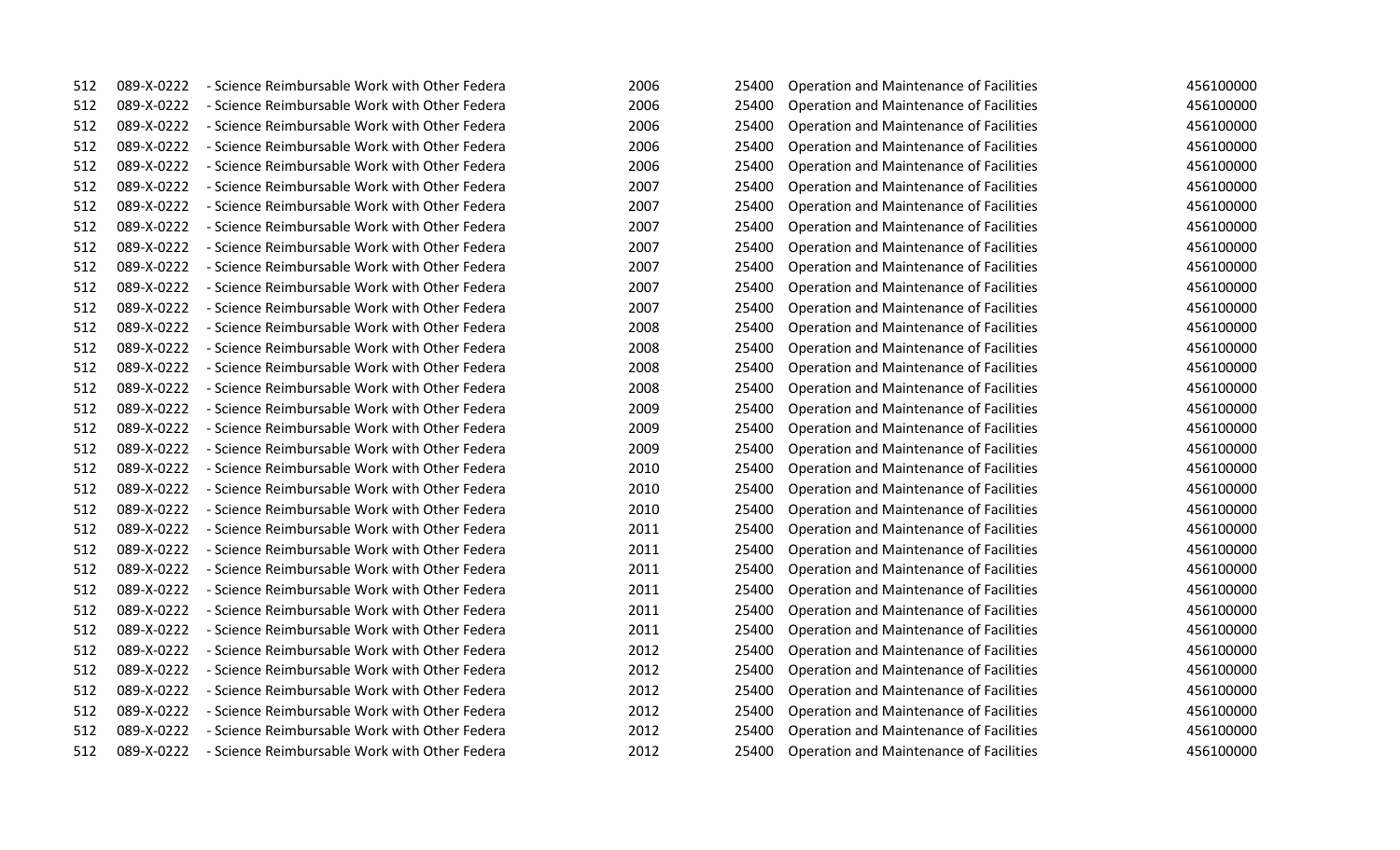| 512 | 089-X-0222 | - Science Reimbursable Work with Other Federa            | 2012 | 25400 | Operation and Maintenance of Facilities | 456100000 |
|-----|------------|----------------------------------------------------------|------|-------|-----------------------------------------|-----------|
| 512 | 089-X-0222 | - Science Reimbursable Work with Other Federa            | 2013 | 25400 | Operation and Maintenance of Facilities | 456100000 |
| 512 | 089-X-0222 | - Science Reimbursable Work with Other Federa            | 2013 | 25400 | Operation and Maintenance of Facilities | 456100000 |
| 512 | 089-X-0222 | - Science Reimbursable Work with Other Federa            | 2013 | 25400 | Operation and Maintenance of Facilities | 456100000 |
| 512 | 089-X-0222 | - Science Reimbursable Work with Other Federa            | 2013 | 25400 | Operation and Maintenance of Facilities | 456100000 |
| 512 | 089-X-0222 | - Science Reimbursable Work with Other Federa            | 2013 | 25400 | Operation and Maintenance of Facilities | 456100000 |
| 512 | 089-X-0222 | - Science Reimbursable Work with Other Federa            | 2013 | 25400 | Operation and Maintenance of Facilities | 456100000 |
| 512 | 089-X-0222 | - Science Reimbursable Work with Other Federa            | 2013 | 25400 | Operation and Maintenance of Facilities | 456100000 |
| 512 | 089-X-0222 | - Science Reimbursable Work with Other Federa            | 2014 | 25400 | Operation and Maintenance of Facilities | 456100000 |
| 512 | 089-X-0222 | - Science Reimbursable Work with Other Federa            | 2014 | 25400 | Operation and Maintenance of Facilities | 456100000 |
| 512 | 089-X-0222 | - Science Reimbursable Work with Other Federa            | 2014 | 25400 | Operation and Maintenance of Facilities | 456100000 |
| 512 | 089-X-0222 | - Science Reimbursable Work with Other Federa            | 2014 | 25400 | Operation and Maintenance of Facilities | 456100000 |
| 512 | 089-X-0222 | - Science Reimbursable Work with Other Federa            | 2014 | 25400 | Operation and Maintenance of Facilities | 456100000 |
| 512 | 089-X-0222 | - Science Reimbursable Work with Other Federa            | 2014 | 25400 | Operation and Maintenance of Facilities | 456100000 |
| 512 | 089-X-0222 | - Science Reimbursable Work with Other Federa            | 2014 | 25400 | Operation and Maintenance of Facilities | 456100000 |
| 512 | 089-X-0222 | - Science Reimbursable Work with Other Federa            | 2014 | 25400 | Operation and Maintenance of Facilities | 456100000 |
| 512 | 089-X-0222 | - Science Reimbursable Work with Other Federa            | 2014 | 25400 | Operation and Maintenance of Facilities | 456100000 |
| 512 | 089-X-0222 | - Science Reimbursable Work with Other Federa            | 2014 | 25400 | Operation and Maintenance of Facilities | 456100000 |
| 512 | 089-X-0222 | - Science Reimbursable Work with Other Federa            | 2014 | 25400 | Operation and Maintenance of Facilities | 456100000 |
| 512 | 089-X-0222 | - Science Reimbursable Work with Other Federa            | 2014 | 25400 | Operation and Maintenance of Facilities | 456100000 |
| 512 | 089-X-0222 | - Science Reimbursable Work with Other Federa            | 2014 | 25400 | Operation and Maintenance of Facilities | 456100000 |
| 512 | 089-X-0222 | - Science Reimbursable Work with Other Federa            | 2014 | 25400 | Operation and Maintenance of Facilities | 456100000 |
| 512 | 089-X-0222 | - Science Reimbursable Work with Other Federa            | 2014 | 25400 | Operation and Maintenance of Facilities | 456100000 |
| 512 | 089-X-0222 | - Science Reimbursable Work with Other Federa            | 2014 | 25400 | Operation and Maintenance of Facilities | 456100000 |
| 512 | 089-X-0222 | - Science Reimbursable Work with Other Federa            | 2015 | 25400 | Operation and Maintenance of Facilities | 456100000 |
| 512 | 089-X-0222 | - Science Reimbursable Work with Other Federa            | 2015 | 25400 | Operation and Maintenance of Facilities | 456100000 |
| 512 | 089-X-0222 | - Science Reimbursable Work with Other Federa            | 2015 | 25400 | Operation and Maintenance of Facilities | 456100000 |
| 512 | 089-X-0222 | - Science Reimbursable Work with Other Federa            | 2015 | 25400 | Operation and Maintenance of Facilities | 456100000 |
| 512 | 089-X-0222 | - Science Reimbursable Work with Other Federa            | 2015 | 25400 | Operation and Maintenance of Facilities | 456100000 |
| 512 | 089-X-0222 | - Science Reimbursable Work with Other Federa            | 2015 | 25400 | Operation and Maintenance of Facilities | 456100000 |
| 512 | 089-X-0222 | - Science Reimbursable Work with Other Federa            | 2015 | 25400 | Operation and Maintenance of Facilities | 456100000 |
| 512 | 089-X-0222 | - Science Reimbursable Work with Other Federa            | 2015 | 25400 | Operation and Maintenance of Facilities | 456100000 |
| 512 | 089-X-0222 | - Science Reimbursable Work with Other Federa            | 2015 | 25400 | Operation and Maintenance of Facilities | 456100000 |
| 512 |            | 089-X-0222 - Science Reimbursable Work with Other Federa | 2015 | 25400 | Operation and Maintenance of Facilities | 456100000 |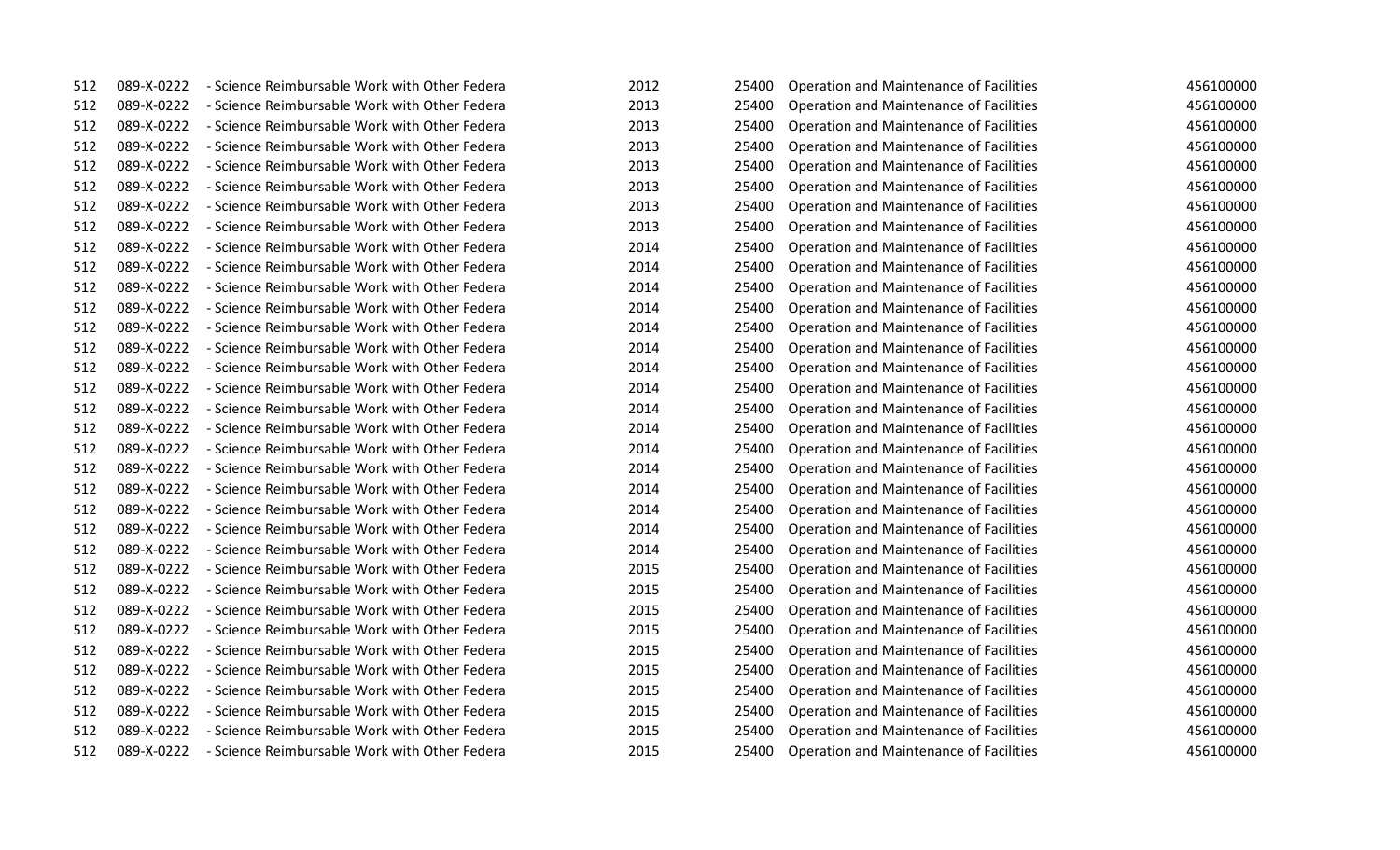| 512 | 089-X-0222 | - Science Reimbursable Work with Other Federa            | 2015 | 25400 | Operation and Maintenance of Facilities | 456100000 |
|-----|------------|----------------------------------------------------------|------|-------|-----------------------------------------|-----------|
| 512 | 089-X-0222 | - Science Reimbursable Work with Other Federa            | 2015 | 25400 | Operation and Maintenance of Facilities | 456100000 |
| 512 | 089-X-0222 | - Science Reimbursable Work with Other Federa            | 2015 | 25400 | Operation and Maintenance of Facilities | 456100000 |
| 512 | 089-X-0222 | - Science Reimbursable Work with Other Federa            | 2015 | 25400 | Operation and Maintenance of Facilities | 456100000 |
| 512 | 089-X-0222 | - Science Reimbursable Work with Other Federa            | 2015 | 25400 | Operation and Maintenance of Facilities | 456100000 |
| 512 | 089-X-0222 | - Science Reimbursable Work with Other Federa            | 2015 | 25400 | Operation and Maintenance of Facilities | 456100000 |
| 512 | 089-X-0222 | - Science Reimbursable Work with Other Federa            | 2015 | 25400 | Operation and Maintenance of Facilities | 456100000 |
| 512 | 089-X-0222 | - Science Reimbursable Work with Other Federa            | 2016 | 25400 | Operation and Maintenance of Facilities | 456100000 |
| 512 | 089-X-0222 | - Science Reimbursable Work with Other Federa            | 2016 | 25400 | Operation and Maintenance of Facilities | 456100000 |
| 512 | 089-X-0222 | - Science Reimbursable Work with Other Federa            | 2016 | 25400 | Operation and Maintenance of Facilities | 456100000 |
| 512 | 089-X-0222 | - Science Reimbursable Work with Other Federa            | 2016 | 25400 | Operation and Maintenance of Facilities | 456100000 |
| 512 | 089-X-0222 | - Science Reimbursable Work with Other Federa            | 2016 | 25400 | Operation and Maintenance of Facilities | 456100000 |
| 512 | 089-X-0222 | - Science Reimbursable Work with Other Federa            | 2016 | 25400 | Operation and Maintenance of Facilities | 456100000 |
| 512 | 089-X-0222 | - Science Reimbursable Work with Other Federa            | 2016 | 25400 | Operation and Maintenance of Facilities | 456100000 |
| 512 | 089-X-0222 | - Science Reimbursable Work with Other Federa            | 2016 | 25400 | Operation and Maintenance of Facilities | 456100000 |
| 512 | 089-X-0222 | - Science Reimbursable Work with Other Federa            | 2016 | 25400 | Operation and Maintenance of Facilities | 456100000 |
| 512 | 089-X-0222 | - Science Reimbursable Work with Other Federa            | 2016 | 25400 | Operation and Maintenance of Facilities | 456100000 |
| 512 | 089-X-0222 | - Science Reimbursable Work with Other Federa            | 2016 | 25400 | Operation and Maintenance of Facilities | 456100000 |
| 512 | 089-X-0222 | - Science Reimbursable Work with Other Federa            | 2016 | 25400 | Operation and Maintenance of Facilities | 456100000 |
| 512 | 089-X-0222 | - Science Reimbursable Work with Other Federa            | 2016 | 25400 | Operation and Maintenance of Facilities | 456100000 |
| 512 | 089-X-0222 | - Science Reimbursable Work with Other Federa            | 2016 | 25400 | Operation and Maintenance of Facilities | 456100000 |
| 512 | 089-X-0222 | - Science Reimbursable Work with Other Federa            | 2016 | 25400 | Operation and Maintenance of Facilities | 456100000 |
| 512 | 089-X-0222 | - Science Reimbursable Work with Other Federa            | 2016 | 25400 | Operation and Maintenance of Facilities | 456100000 |
| 512 | 089-X-0222 | - Science Reimbursable Work with Other Federa            | 2016 | 25400 | Operation and Maintenance of Facilities | 456100000 |
| 512 | 089-X-0222 | - Science Reimbursable Work with Other Federa            | 2016 | 25400 | Operation and Maintenance of Facilities | 456100000 |
| 512 | 089-X-0222 | - Science Reimbursable Work with Other Federa            | 2016 | 25400 | Operation and Maintenance of Facilities | 456100000 |
| 512 | 089-X-0222 | - Science Reimbursable Work with Other Federa            | 2016 | 25400 | Operation and Maintenance of Facilities | 456100000 |
| 512 | 089-X-0222 | - Science Reimbursable Work with Other Federa            | 2016 | 25400 | Operation and Maintenance of Facilities | 456100000 |
| 512 | 089-X-0222 | - Science Reimbursable Work with Other Federa            | 2016 | 25400 | Operation and Maintenance of Facilities | 456100000 |
| 512 | 089-X-0222 | - Science Reimbursable Work with Other Federa            | 2016 | 25400 | Operation and Maintenance of Facilities | 456100000 |
| 512 | 089-X-0222 | - Science Reimbursable Work with Other Federa            | 2016 | 25400 | Operation and Maintenance of Facilities | 456100000 |
| 512 | 089-X-0222 | - Science Reimbursable Work with Other Federa            | 2016 | 25400 | Operation and Maintenance of Facilities | 456100000 |
| 512 | 089-X-0222 | - Science Reimbursable Work with Other Federa            | 2016 | 25400 | Operation and Maintenance of Facilities | 456100000 |
| 512 |            | 089-X-0222 - Science Reimbursable Work with Other Federa | 2016 | 25400 | Operation and Maintenance of Facilities | 456100000 |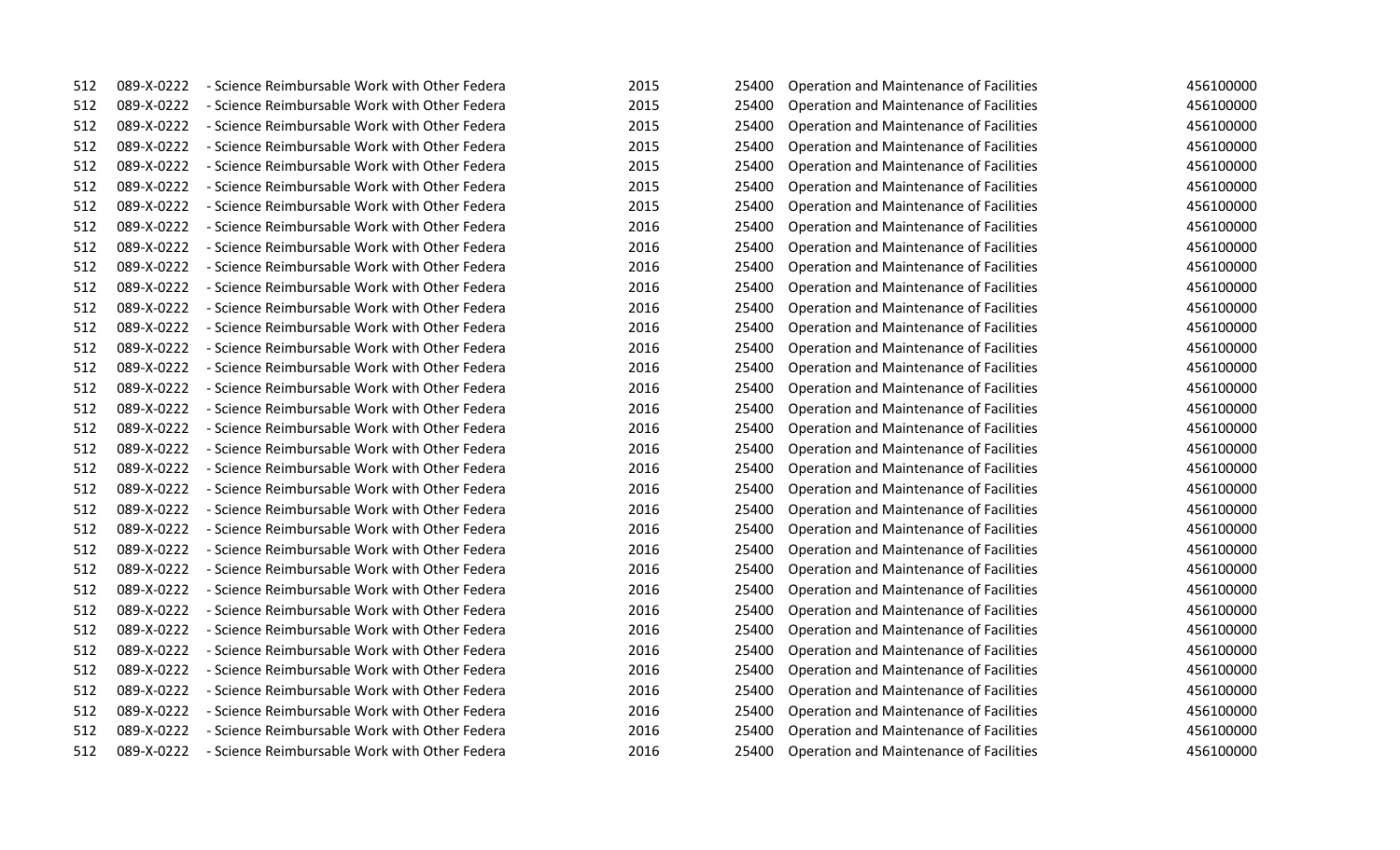| 512 | 089-X-0222 | - Science Reimbursable Work with Other Federa            | 2016 | 25400 | Operation and Maintenance of Facilities        | 456100000 |
|-----|------------|----------------------------------------------------------|------|-------|------------------------------------------------|-----------|
| 512 | 089-X-0222 | - Science Reimbursable Work with Other Federa            | 2016 | 25400 | Operation and Maintenance of Facilities        | 456100000 |
| 512 | 089-X-0222 | - Science Reimbursable Work with Other Federa            | 2017 | 25400 | Operation and Maintenance of Facilities        | 456100000 |
| 512 | 089-X-0222 | - Science Reimbursable Work with Other Federa            | 2017 | 25400 | Operation and Maintenance of Facilities        | 456100000 |
| 512 | 089-X-0222 | - Science Reimbursable Work with Other Federa            | 2017 | 25400 | Operation and Maintenance of Facilities        | 456100000 |
| 512 | 089-X-0222 | - Science Reimbursable Work with Other Federa            | 2017 | 25400 | Operation and Maintenance of Facilities        | 456100000 |
| 517 | 089-X-0222 | - Science Reimbursable Work Agreements for Co            | 2015 | 25400 | Operation and Maintenance of Facilities        | 456100000 |
| 517 | 089-X-0222 | - Science Reimbursable Work Agreements for Co            | 2016 | 25400 | Operation and Maintenance of Facilities        | 456100000 |
| 517 |            | 089-X-0222 - Science Reimbursable Work Agreements for Co | 2016 | 25400 | Operation and Maintenance of Facilities        | 456100000 |
| 679 |            | 089-15/16-0228 - DA Transfer from USAID (23 USC 2392)    | 2015 | 25400 | Operation and Maintenance of Facilities        | WA2200000 |
| 681 |            | 089-14/15-0228 - DA IA Transfer from USAID (23 USC 2392) | 2014 | 25400 | Operation and Maintenance of Facilities        | WA2200000 |
| 692 |            | 089-14/15-0228 - DA Primary Fund (P.L. 113-76 FY14)      | 2014 | 25400 | Operation and Maintenance of Facilities        | WN0000000 |
| 900 | 089-X-0240 | - Weapons Activities (WA) Primary Fund (was T            | 2014 | 25400 | Operation and Maintenance of Facilities        | DP1204000 |
| 900 | 089-X-0240 | - Weapons Activities (WA) Primary Fund (was T            | 2014 | 25400 | Operation and Maintenance of Facilities        | DP4000000 |
| 900 | 089-X-0240 | - Weapons Activities (WA) Primary Fund (was T            | 2015 | 25400 | Operation and Maintenance of Facilities        | DP4000000 |
| 900 | 089-X-0240 | - Weapons Activities (WA) Primary Fund (was T            | 2015 | 25400 | Operation and Maintenance of Facilities        | DP4000000 |
| 900 | 089-X-0240 | - Weapons Activities (WA) Primary Fund (was T            | 2015 | 25400 | Operation and Maintenance of Facilities        | DP4000000 |
| 900 | 089-X-0240 | - Weapons Activities (WA) Primary Fund (was T            | 2015 | 25400 | Operation and Maintenance of Facilities        | DP8000000 |
| 900 | 089-X-0240 | - Weapons Activities (WA) Primary Fund (was T            | 2016 | 25400 | Operation and Maintenance of Facilities        | DP0909000 |
| 900 | 089-X-0240 | - Weapons Activities (WA) Primary Fund (was T            | 2017 | 25400 | Operation and Maintenance of Facilities        | DP0909000 |
| 910 | 089-X-0240 | - WA Reimbursable Work with Other Federal Age            | 2005 | 25400 | Operation and Maintenance of Facilities        | 456100000 |
| 910 | 089-X-0240 | - WA Reimbursable Work with Other Federal Age            | 2005 | 25400 | Operation and Maintenance of Facilities        | 456100000 |
| 910 | 089-X-0240 | - WA Reimbursable Work with Other Federal Age            | 2005 | 25400 | Operation and Maintenance of Facilities        | 456100000 |
| 910 | 089-X-0240 | - WA Reimbursable Work with Other Federal Age            | 2006 | 25400 | <b>Operation and Maintenance of Facilities</b> | 456100000 |
| 910 | 089-X-0240 | - WA Reimbursable Work with Other Federal Age            | 2006 | 25400 | Operation and Maintenance of Facilities        | 456100000 |
| 910 | 089-X-0240 | - WA Reimbursable Work with Other Federal Age            | 2006 | 25400 | Operation and Maintenance of Facilities        | 456100000 |
| 910 | 089-X-0240 | - WA Reimbursable Work with Other Federal Age            | 2007 | 25400 | Operation and Maintenance of Facilities        | 456100000 |
| 910 | 089-X-0240 | - WA Reimbursable Work with Other Federal Age            | 2007 | 25400 | Operation and Maintenance of Facilities        | 456100000 |
| 910 | 089-X-0240 | - WA Reimbursable Work with Other Federal Age            | 2008 | 25400 | Operation and Maintenance of Facilities        | 456100000 |
| 910 | 089-X-0240 | - WA Reimbursable Work with Other Federal Age            | 2009 | 25400 | Operation and Maintenance of Facilities        | 456100000 |
| 910 | 089-X-0240 | - WA Reimbursable Work with Other Federal Age            | 2009 | 25400 | Operation and Maintenance of Facilities        | 456100000 |
| 910 | 089-X-0240 | - WA Reimbursable Work with Other Federal Age            | 2014 | 25400 | Operation and Maintenance of Facilities        | 456100000 |
| 910 | 089-X-0240 | - WA Reimbursable Work with Other Federal Age            | 2014 | 25400 | Operation and Maintenance of Facilities        | 456100000 |
| 910 | 089-X-0240 | - WA Reimbursable Work with Other Federal Age            | 2014 | 25400 | Operation and Maintenance of Facilities        | 456100000 |
|     |            |                                                          |      |       |                                                |           |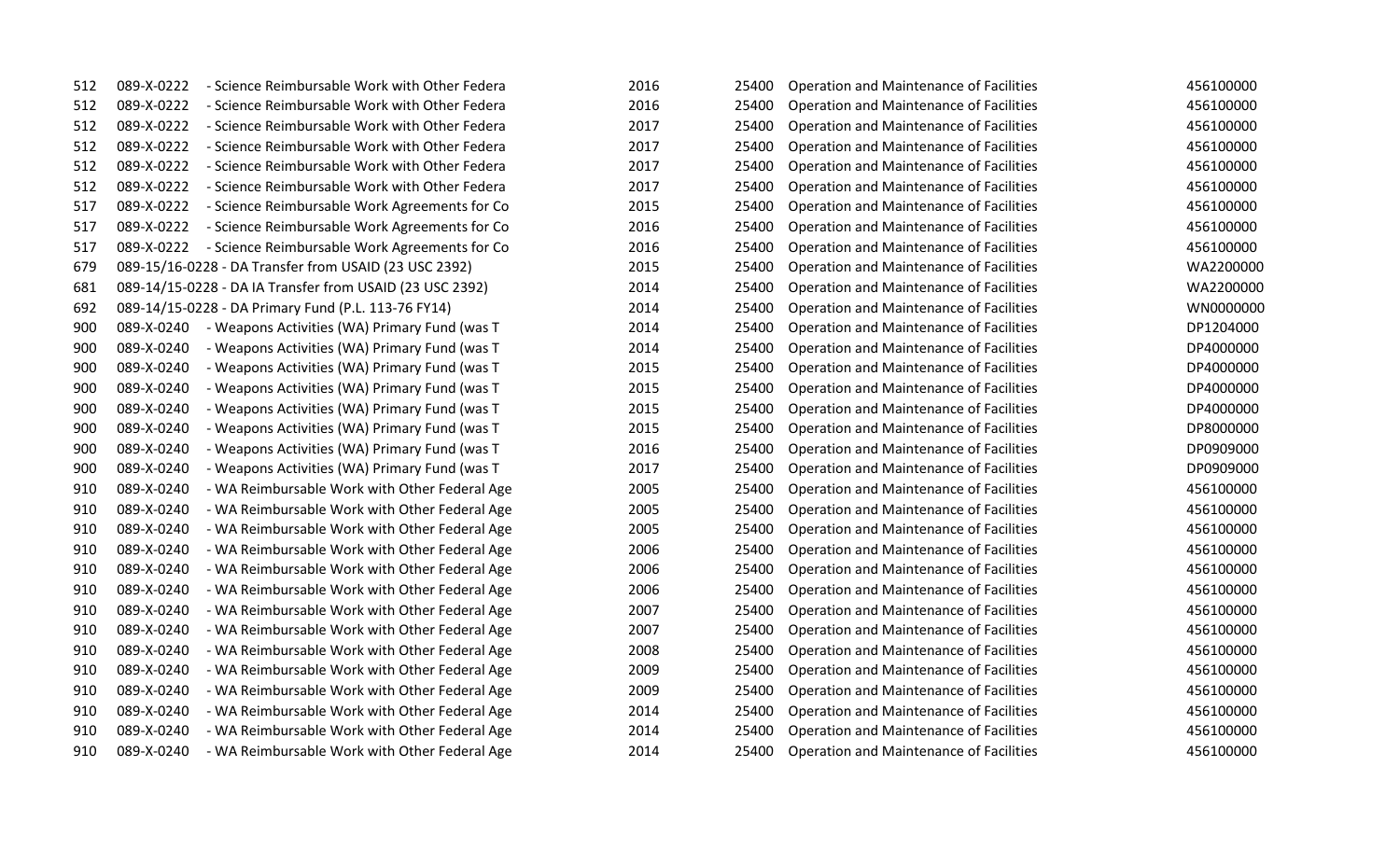| 910  | 089-X-0240      | - WA Reimbursable Work with Other Federal Age | 2014<br>25400 | Operation and Maintenance of Facilities        | 456100000 |
|------|-----------------|-----------------------------------------------|---------------|------------------------------------------------|-----------|
| 910  | 089-X-0240      | - WA Reimbursable Work with Other Federal Age | 2014<br>25400 | <b>Operation and Maintenance of Facilities</b> | 456100000 |
| 910  | 089-X-0240      | - WA Reimbursable Work with Other Federal Age | 2014<br>25400 | Operation and Maintenance of Facilities        | 456100000 |
| 910  | 089-X-0240      | - WA Reimbursable Work with Other Federal Age | 2015<br>25400 | <b>Operation and Maintenance of Facilities</b> | 456100000 |
| 910  | 089-X-0240      | - WA Reimbursable Work with Other Federal Age | 2015<br>25400 | Operation and Maintenance of Facilities        | 456100000 |
| 1050 | 089-X-0243      | - Other Defense Activities (ODA) Primary Fund | 2015<br>25400 | Operation and Maintenance of Facilities        | HQ0000000 |
| 1055 | 089-X-0243      | - ODA Reimbursable Work with Other Federal Ag | 2009<br>25400 | Operation and Maintenance of Facilities        | 456100000 |
| 1055 | 089-X-0243      | - ODA Reimbursable Work with Other Federal Ag | 2010<br>25400 | Operation and Maintenance of Facilities        | 456100000 |
| 1055 | 089-X-0243      | - ODA Reimbursable Work with Other Federal Ag | 2010<br>25400 | Operation and Maintenance of Facilities        | 456100000 |
| 1055 | 089-X-0243      | - ODA Reimbursable Work with Other Federal Ag | 2010<br>25400 | Operation and Maintenance of Facilities        | 456100000 |
| 1055 | 089-X-0243      | - ODA Reimbursable Work with Other Federal Ag | 2010<br>25400 | Operation and Maintenance of Facilities        | 456100000 |
| 1055 | 089-X-0243      | - ODA Reimbursable Work with Other Federal Ag | 2011<br>25400 | <b>Operation and Maintenance of Facilities</b> | 456100000 |
| 1055 | 089-X-0243      | - ODA Reimbursable Work with Other Federal Ag | 2011<br>25400 | Operation and Maintenance of Facilities        | 456100000 |
| 1055 | 089-X-0243      | - ODA Reimbursable Work with Other Federal Ag | 2011<br>25400 | Operation and Maintenance of Facilities        | 456100000 |
| 1055 | 089-X-0243      | - ODA Reimbursable Work with Other Federal Ag | 2011<br>25400 | Operation and Maintenance of Facilities        | 456100000 |
| 1055 | 089-X-0243      | - ODA Reimbursable Work with Other Federal Ag | 2011<br>25400 | Operation and Maintenance of Facilities        | 456100000 |
| 1055 | 089-X-0243      | - ODA Reimbursable Work with Other Federal Ag | 2012<br>25400 | Operation and Maintenance of Facilities        | 456100000 |
| 1055 | 089-X-0243      | - ODA Reimbursable Work with Other Federal Ag | 2012<br>25400 | Operation and Maintenance of Facilities        | 456100000 |
| 1055 | 089-X-0243      | - ODA Reimbursable Work with Other Federal Ag | 2012<br>25400 | Operation and Maintenance of Facilities        | 456100000 |
| 1055 | 089-X-0243      | - ODA Reimbursable Work with Other Federal Ag | 2012<br>25400 | Operation and Maintenance of Facilities        | 456100000 |
| 1055 | 089-X-0243      | - ODA Reimbursable Work with Other Federal Ag | 2012<br>25400 | Operation and Maintenance of Facilities        | 456100000 |
| 1055 | 089-X-0243      | - ODA Reimbursable Work with Other Federal Ag | 2012<br>25400 | <b>Operation and Maintenance of Facilities</b> | 456100000 |
| 1055 | 089-X-0243      | - ODA Reimbursable Work with Other Federal Ag | 2015<br>25400 | Operation and Maintenance of Facilities        | 456100000 |
| 1055 | 089-X-0243      | - ODA Reimbursable Work with Other Federal Ag | 2015<br>25400 | Operation and Maintenance of Facilities        | 456100000 |
| 1055 | 089-X-0243      | - ODA Reimbursable Work with Other Federal Ag | 2015<br>25400 | Operation and Maintenance of Facilities        | 456100000 |
| 1055 | 089-X-0243      | - ODA Reimbursable Work with Other Federal Ag | 2015<br>25400 | Operation and Maintenance of Facilities        | 456100000 |
| 1055 | 089-X-0243      | - ODA Reimbursable Work with Other Federal Ag | 2015<br>25400 | Operation and Maintenance of Facilities        | 456100000 |
| 1055 | 089-X-0243      | - ODA Reimbursable Work with Other Federal Ag | 2015<br>25400 | Operation and Maintenance of Facilities        | 456100000 |
| 1055 | 089-X-0243      | - ODA Reimbursable Work with Other Federal Ag | 2015<br>25400 | Operation and Maintenance of Facilities        | 456100000 |
| 1055 | 089-X-0243      | - ODA Reimbursable Work with Other Federal Ag | 2016<br>25400 | Operation and Maintenance of Facilities        | 456100000 |
| 1055 | 089-X-0243      | - ODA Reimbursable Work with Other Federal Ag | 2016<br>25400 | Operation and Maintenance of Facilities        | 456100000 |
| 1055 | 089-X-0243      | - ODA Reimbursable Work with Other Federal Ag | 2016<br>25400 | Operation and Maintenance of Facilities        | 456100000 |
| 1055 | 089-X-0243      | - ODA Reimbursable Work with Other Federal Ag | 2016<br>25400 | Operation and Maintenance of Facilities        | 456100000 |
|      | 1055 089-X-0243 | - ODA Reimbursable Work with Other Federal Ag | 2016<br>25400 | Operation and Maintenance of Facilities        | 456100000 |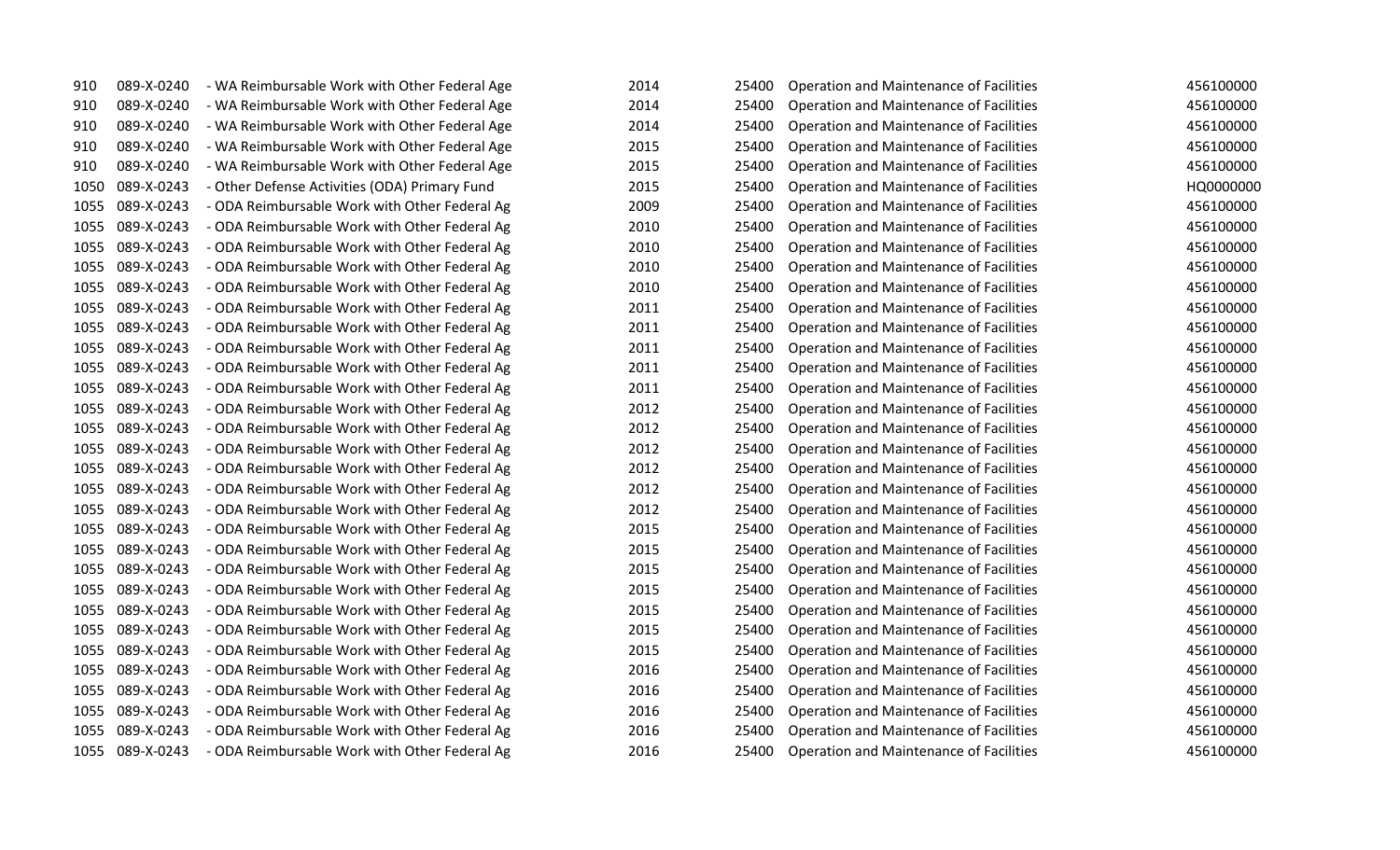| 1055 | 089-X-0243      | - ODA Reimbursable Work with Other Federal Ag | 2016 | 25400 | <b>Operation and Maintenance of Facilities</b> | 456100000 |
|------|-----------------|-----------------------------------------------|------|-------|------------------------------------------------|-----------|
| 1055 | 089-X-0243      | - ODA Reimbursable Work with Other Federal Ag | 2016 | 25400 | Operation and Maintenance of Facilities        | 456100000 |
| 1055 | 089-X-0243      | - ODA Reimbursable Work with Other Federal Ag | 2016 | 25400 | Operation and Maintenance of Facilities        | 456100000 |
| 1055 | 089-X-0243      | - ODA Reimbursable Work with Other Federal Ag | 2016 | 25400 | Operation and Maintenance of Facilities        | 456100000 |
| 1060 | 089-X-0243      | - ODA Specialized Security Activities Non-Pro | 2015 | 25400 | Operation and Maintenance of Facilities        | GD2500000 |
| 1060 | 089-X-0243      | - ODA Specialized Security Activities Non-Pro | 2016 | 25400 | <b>Operation and Maintenance of Facilities</b> | GD6000000 |
| 1060 | 089-X-0243      | - ODA Specialized Security Activities Non-Pro | 2016 | 25400 | Operation and Maintenance of Facilities        | GD6000000 |
| 1060 | 089-X-0243      | - ODA Specialized Security Activities Non-Pro | 2016 | 25400 | Operation and Maintenance of Facilities        | GD6000000 |
| 1060 | 089-X-0243      | - ODA Specialized Security Activities Non-Pro | 2016 | 25400 | Operation and Maintenance of Facilities        | GD6000000 |
| 1060 | 089-X-0243      | - ODA Specialized Security Activities Non-Pro | 2016 | 25400 | <b>Operation and Maintenance of Facilities</b> | GD6000000 |
| 1060 | 089-X-0243      | - ODA Specialized Security Activities Non-Pro | 2017 | 25400 | Operation and Maintenance of Facilities        | GD6000000 |
| 1060 | 089-X-0243      | - ODA Specialized Security Activities Non-Pro | 2017 | 25400 | Operation and Maintenance of Facilities        | GD6000000 |
| 1060 | 089-X-0243      | - ODA Specialized Security Activities Non-Pro | 2017 | 25400 | Operation and Maintenance of Facilities        | GD6000000 |
| 1060 | 089-X-0243      | - ODA Specialized Security Activities Non-Pro | 2017 | 25400 | <b>Operation and Maintenance of Facilities</b> | GD6000000 |
| 1060 | 089-X-0243      | - ODA Specialized Security Activities Non-Pro | 2017 | 25400 | Operation and Maintenance of Facilities        | GD6000000 |
| 1079 |                 | 089-16/17-0243 - ODA Program Direction        | 2016 | 25400 | <b>Operation and Maintenance of Facilities</b> | CS0000000 |
| 1551 | 089-X-0309      | - Defense Nuclear Nonproliferation (DNN) Prim | 2013 | 25400 | Operation and Maintenance of Facilities        | NN4000000 |
| 1551 | 089-X-0309      | - Defense Nuclear Nonproliferation (DNN) Prim | 2013 | 25400 | <b>Operation and Maintenance of Facilities</b> | NN5000000 |
| 1551 | 089-X-0309      | - Defense Nuclear Nonproliferation (DNN) Prim | 2013 | 25400 | <b>Operation and Maintenance of Facilities</b> | NN5000000 |
| 1551 | 089-X-0309      | - Defense Nuclear Nonproliferation (DNN) Prim | 2013 | 25400 | Operation and Maintenance of Facilities        | NN5000000 |
| 1551 | 089-X-0309      | - Defense Nuclear Nonproliferation (DNN) Prim | 2014 | 25400 | Operation and Maintenance of Facilities        | NN4000000 |
| 1551 | 089-X-0309      | - Defense Nuclear Nonproliferation (DNN) Prim | 2014 | 25400 | Operation and Maintenance of Facilities        | NN5000000 |
| 1551 | 089-X-0309      | - Defense Nuclear Nonproliferation (DNN) Prim | 2014 | 25400 | Operation and Maintenance of Facilities        | NN5000000 |
| 1551 | 089-X-0309      | - Defense Nuclear Nonproliferation (DNN) Prim | 2014 | 25400 | <b>Operation and Maintenance of Facilities</b> | NN5000000 |
| 1551 | 089-X-0309      | - Defense Nuclear Nonproliferation (DNN) Prim | 2014 | 25400 | Operation and Maintenance of Facilities        | NN5000000 |
| 1551 | 089-X-0309      | - Defense Nuclear Nonproliferation (DNN) Prim | 2014 | 25400 | Operation and Maintenance of Facilities        | NN5000000 |
| 1551 | 089-X-0309      | - Defense Nuclear Nonproliferation (DNN) Prim | 2014 | 25400 | Operation and Maintenance of Facilities        | NN5000000 |
| 1551 | 089-X-0309      | - Defense Nuclear Nonproliferation (DNN) Prim | 2014 | 25400 | <b>Operation and Maintenance of Facilities</b> | NN5000000 |
| 1551 | 089-X-0309      | - Defense Nuclear Nonproliferation (DNN) Prim | 2014 | 25400 | <b>Operation and Maintenance of Facilities</b> | NN5000000 |
| 1551 | 089-X-0309      | - Defense Nuclear Nonproliferation (DNN) Prim | 2014 | 25400 | Operation and Maintenance of Facilities        | NN9300000 |
| 1551 | 089-X-0309      | - Defense Nuclear Nonproliferation (DNN) Prim | 2015 | 25400 | Operation and Maintenance of Facilities        | NN2000000 |
| 1551 | 089-X-0309      | - Defense Nuclear Nonproliferation (DNN) Prim | 2015 | 25400 | Operation and Maintenance of Facilities        | NN4000000 |
| 1551 | 089-X-0309      | - Defense Nuclear Nonproliferation (DNN) Prim | 2015 | 25400 | Operation and Maintenance of Facilities        | NN4000000 |
|      | 1551 089-X-0309 | - Defense Nuclear Nonproliferation (DNN) Prim | 2015 | 25400 | Operation and Maintenance of Facilities        | NN4000000 |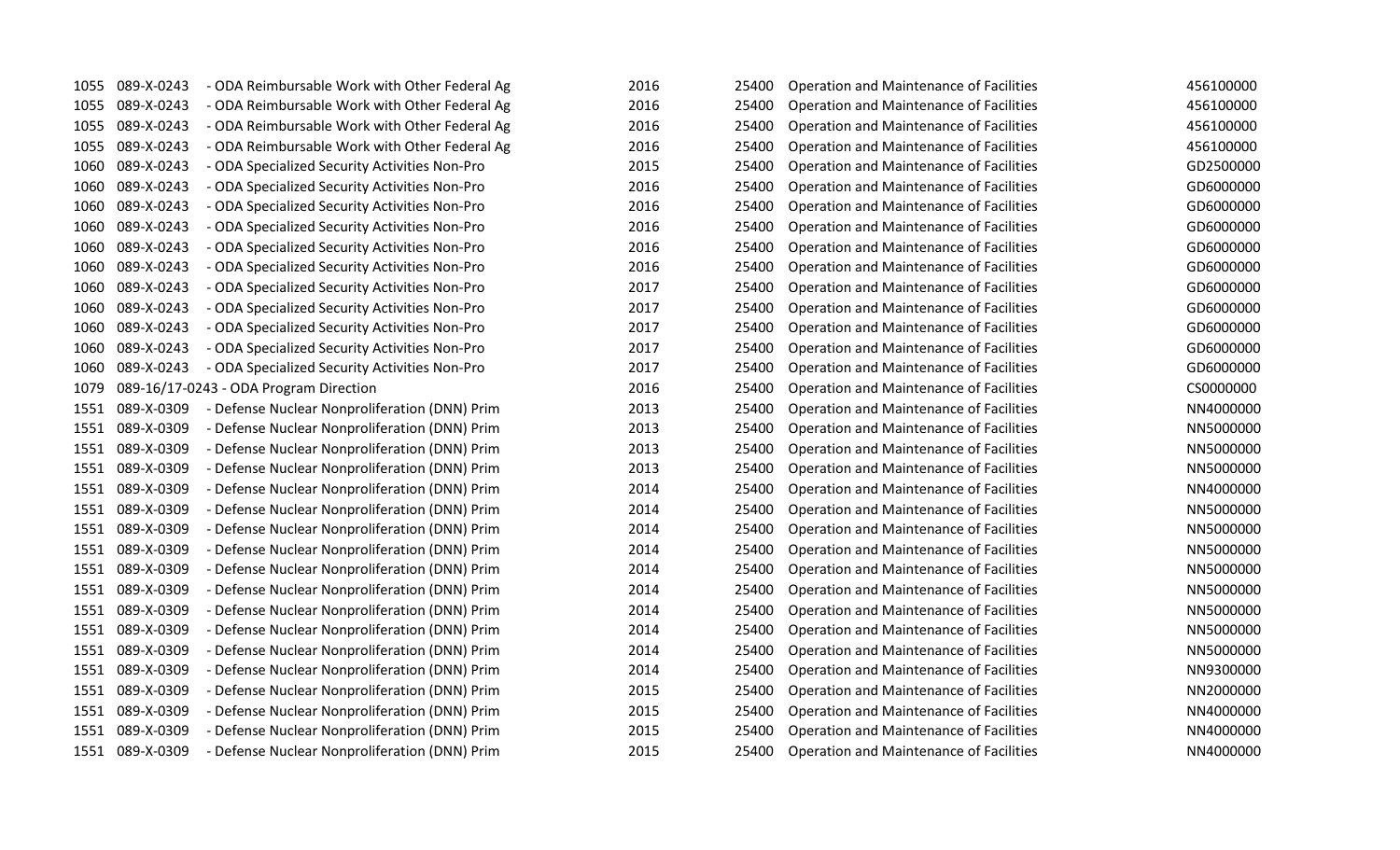| 1551 | 089-X-0309      | - Defense Nuclear Nonproliferation (DNN) Prim | 2015 | 25400 | Operation and Maintenance of Facilities        | NN4000000 |
|------|-----------------|-----------------------------------------------|------|-------|------------------------------------------------|-----------|
| 1551 | 089-X-0309      | - Defense Nuclear Nonproliferation (DNN) Prim | 2015 | 25400 | <b>Operation and Maintenance of Facilities</b> | NN4000000 |
| 1551 | 089-X-0309      | - Defense Nuclear Nonproliferation (DNN) Prim | 2015 | 25400 | Operation and Maintenance of Facilities        | NN4000000 |
| 1551 | 089-X-0309      | - Defense Nuclear Nonproliferation (DNN) Prim | 2015 | 25400 | <b>Operation and Maintenance of Facilities</b> | NN4000000 |
| 1551 | 089-X-0309      | - Defense Nuclear Nonproliferation (DNN) Prim | 2015 | 25400 | Operation and Maintenance of Facilities        | NN4000000 |
| 1551 | 089-X-0309      | - Defense Nuclear Nonproliferation (DNN) Prim | 2015 | 25400 | <b>Operation and Maintenance of Facilities</b> | NN5000000 |
| 1551 | 089-X-0309      | - Defense Nuclear Nonproliferation (DNN) Prim | 2015 | 25400 | Operation and Maintenance of Facilities        | NN5000000 |
| 1551 | 089-X-0309      | - Defense Nuclear Nonproliferation (DNN) Prim | 2015 | 25400 | Operation and Maintenance of Facilities        | NN5000000 |
| 1551 | 089-X-0309      | - Defense Nuclear Nonproliferation (DNN) Prim | 2015 | 25400 | Operation and Maintenance of Facilities        | NN5000000 |
| 1551 | 089-X-0309      | - Defense Nuclear Nonproliferation (DNN) Prim | 2015 | 25400 | Operation and Maintenance of Facilities        | NN5000000 |
| 1551 | 089-X-0309      | - Defense Nuclear Nonproliferation (DNN) Prim | 2015 | 25400 | <b>Operation and Maintenance of Facilities</b> | NN5000000 |
| 1551 | 089-X-0309      | - Defense Nuclear Nonproliferation (DNN) Prim | 2015 | 25400 | Operation and Maintenance of Facilities        | NN5000000 |
| 1551 | 089-X-0309      | - Defense Nuclear Nonproliferation (DNN) Prim | 2015 | 25400 | Operation and Maintenance of Facilities        | NN5000000 |
| 1551 | 089-X-0309      | - Defense Nuclear Nonproliferation (DNN) Prim | 2015 | 25400 | Operation and Maintenance of Facilities        | NN9100000 |
| 1551 | 089-X-0309      | - Defense Nuclear Nonproliferation (DNN) Prim | 2015 | 25400 | Operation and Maintenance of Facilities        | NN9300000 |
| 1551 | 089-X-0309      | - Defense Nuclear Nonproliferation (DNN) Prim | 2016 | 25400 | Operation and Maintenance of Facilities        | CT0000000 |
| 1551 | 089-X-0309      | - Defense Nuclear Nonproliferation (DNN) Prim | 2016 | 25400 | Operation and Maintenance of Facilities        | CT0000000 |
| 1551 | 089-X-0309      | - Defense Nuclear Nonproliferation (DNN) Prim | 2016 | 25400 | Operation and Maintenance of Facilities        | CT0000000 |
| 1551 | 089-X-0309      | - Defense Nuclear Nonproliferation (DNN) Prim | 2016 | 25400 | Operation and Maintenance of Facilities        | CT0000000 |
| 1551 | 089-X-0309      | - Defense Nuclear Nonproliferation (DNN) Prim | 2016 | 25400 | Operation and Maintenance of Facilities        | DN1001000 |
| 1551 | 089-X-0309      | - Defense Nuclear Nonproliferation (DNN) Prim | 2016 | 25400 | Operation and Maintenance of Facilities        | DN1001000 |
| 1551 | 089-X-0309      | - Defense Nuclear Nonproliferation (DNN) Prim | 2016 | 25400 | Operation and Maintenance of Facilities        | DN1003000 |
| 1551 | 089-X-0309      | - Defense Nuclear Nonproliferation (DNN) Prim | 2016 | 25400 | Operation and Maintenance of Facilities        | DN2000000 |
| 1551 | 089-X-0309      | - Defense Nuclear Nonproliferation (DNN) Prim | 2016 | 25400 | Operation and Maintenance of Facilities        | DN3001000 |
| 1551 | 089-X-0309      | - Defense Nuclear Nonproliferation (DNN) Prim | 2016 | 25400 | Operation and Maintenance of Facilities        | DN4000000 |
| 1551 | 089-X-0309      | - Defense Nuclear Nonproliferation (DNN) Prim | 2016 | 25400 | Operation and Maintenance of Facilities        | DN4000000 |
| 1551 | 089-X-0309      | - Defense Nuclear Nonproliferation (DNN) Prim | 2016 | 25400 | <b>Operation and Maintenance of Facilities</b> | DN4000000 |
| 1551 | 089-X-0309      | - Defense Nuclear Nonproliferation (DNN) Prim | 2016 | 25400 | Operation and Maintenance of Facilities        | DN4000000 |
| 1551 | 089-X-0309      | - Defense Nuclear Nonproliferation (DNN) Prim | 2016 | 25400 | Operation and Maintenance of Facilities        | DN4000000 |
| 1551 | 089-X-0309      | - Defense Nuclear Nonproliferation (DNN) Prim | 2016 | 25400 | Operation and Maintenance of Facilities        | DN4000000 |
| 1551 | 089-X-0309      | - Defense Nuclear Nonproliferation (DNN) Prim | 2016 | 25400 | Operation and Maintenance of Facilities        | DN4000000 |
| 1551 | 089-X-0309      | - Defense Nuclear Nonproliferation (DNN) Prim | 2017 | 25400 | Operation and Maintenance of Facilities        | CT0000000 |
| 1551 | 089-X-0309      | - Defense Nuclear Nonproliferation (DNN) Prim | 2017 | 25400 | Operation and Maintenance of Facilities        | CT0000000 |
|      | 1551 089-X-0309 | - Defense Nuclear Nonproliferation (DNN) Prim | 2017 | 25400 | <b>Operation and Maintenance of Facilities</b> | CT0000000 |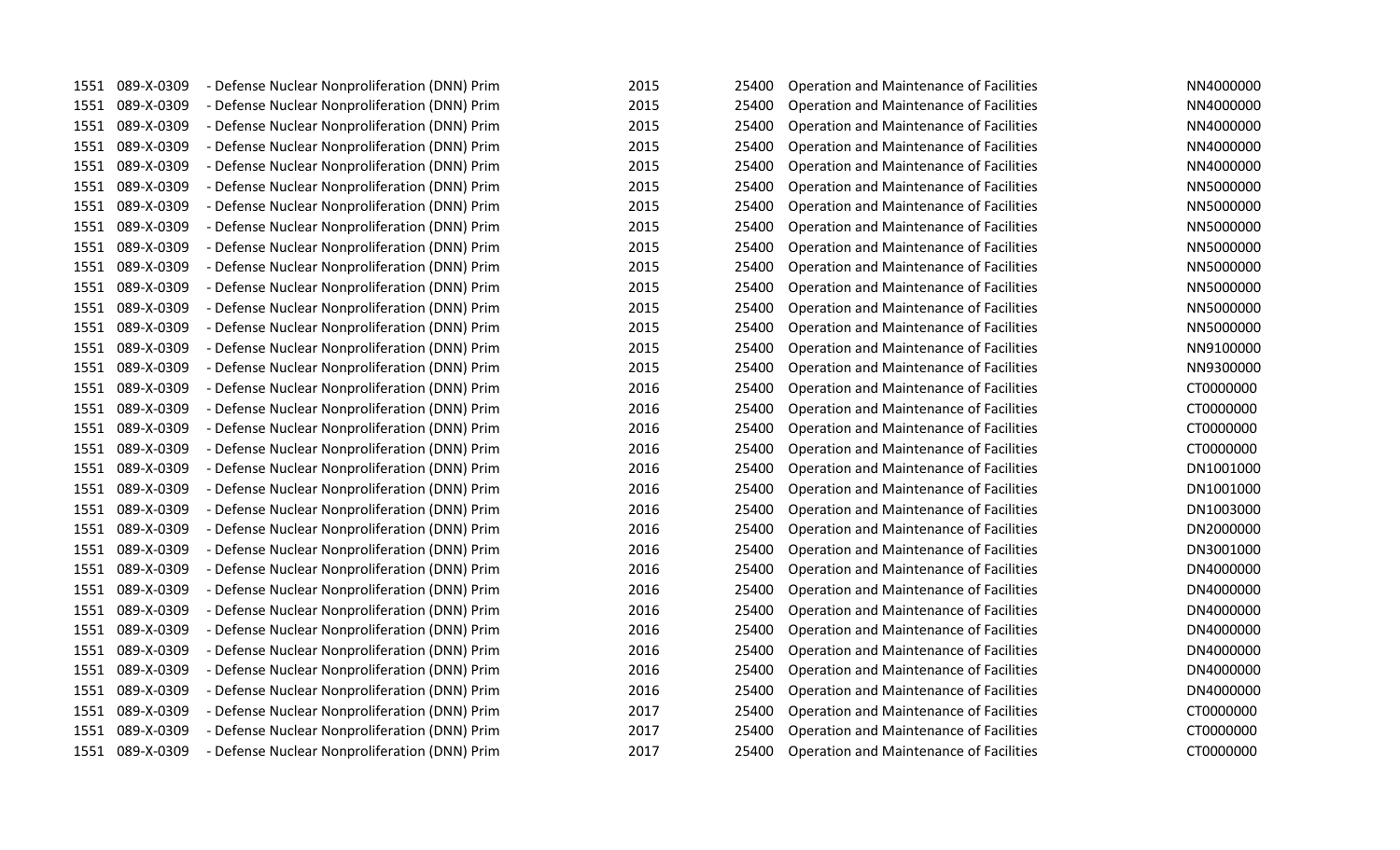|      | 1551 089-X-0309 | - Defense Nuclear Nonproliferation (DNN) Prim                | 2017 | 25400 | Operation and Maintenance of Facilities        | CT0000000 |
|------|-----------------|--------------------------------------------------------------|------|-------|------------------------------------------------|-----------|
| 1551 | 089-X-0309      | - Defense Nuclear Nonproliferation (DNN) Prim                | 2017 | 25400 | Operation and Maintenance of Facilities        | DN1001000 |
| 1551 | 089-X-0309      | - Defense Nuclear Nonproliferation (DNN) Prim                | 2017 | 25400 | Operation and Maintenance of Facilities        | DN2000000 |
| 1551 | 089-X-0309      | - Defense Nuclear Nonproliferation (DNN) Prim                | 2017 | 25400 | Operation and Maintenance of Facilities        | DN3001000 |
| 1551 | 089-X-0309      | - Defense Nuclear Nonproliferation (DNN) Prim                | 2017 | 25400 | Operation and Maintenance of Facilities        | DN3001000 |
| 1551 | 089-X-0309      | - Defense Nuclear Nonproliferation (DNN) Prim                | 2017 | 25400 | Operation and Maintenance of Facilities        | DN4000000 |
| 1551 | 089-X-0309      | - Defense Nuclear Nonproliferation (DNN) Prim                | 2017 | 25400 | Operation and Maintenance of Facilities        | DN4000000 |
| 1551 | 089-X-0309      | - Defense Nuclear Nonproliferation (DNN) Prim                | 2017 | 25400 | Operation and Maintenance of Facilities        | DN4000000 |
| 1551 | 089-X-0309      | - Defense Nuclear Nonproliferation (DNN) Prim                | 2017 | 25400 | Operation and Maintenance of Facilities        | DN4000000 |
| 1551 | 089-X-0309      | - Defense Nuclear Nonproliferation (DNN) Prim                | 2017 | 25400 | Operation and Maintenance of Facilities        | DN4000000 |
| 1557 | 089-X-0309      | - DNN Second Line of Defense International Co                | 2012 | 25400 | Operation and Maintenance of Facilities        | NN5000000 |
| 1650 | 089-X-0313      | - Office of the Administrator (OA) (was AD)                  | 2010 | 25400 | Operation and Maintenance of Facilities        | PS0000000 |
| 1689 |                 | 089-14/15-0313 - Office of the Administrator (P.L. 113-76 FY | 2014 | 25400 | Operation and Maintenance of Facilities        | PS0000000 |
| 1751 | 089-X-0315      | - Non-Defense Environmental Cleanup (NDEC) Pr                | 2013 | 25400 | Operation and Maintenance of Facilities        | EZ5000000 |
| 1751 | 089-X-0315      | - Non-Defense Environmental Cleanup (NDEC) Pr                | 2015 | 25400 | Operation and Maintenance of Facilities        | EZ5000000 |
| 2300 | 089-X-4180      | - Isotope Production and Distribution Fund (P                | 2014 | 25400 | Operation and Maintenance of Facilities        | ST0000000 |
| 2300 | 089-X-4180      | - Isotope Production and Distribution Fund (P                | 2014 | 25400 | Operation and Maintenance of Facilities        | ST0000000 |
| 2300 | 089-X-4180      | - Isotope Production and Distribution Fund (P                | 2014 | 32003 | Accelerator Improve/Reactor Mod projects (AIP) | ST0000000 |
| 2300 | 089-X-4180      | - Isotope Production and Distribution Fund (P                | 2015 | 25400 | Operation and Maintenance of Facilities        | ST0000000 |
| 2300 | 089-X-4180      | - Isotope Production and Distribution Fund (P                | 2015 | 25400 | Operation and Maintenance of Facilities        | ST0000000 |
| 2300 | 089-X-4180      | - Isotope Production and Distribution Fund (P                | 2015 | 32003 | Accelerator Improve/Reactor Mod projects (AIP) | ST0000000 |
| 2300 | 089-X-4180      | - Isotope Production and Distribution Fund (P                | 2016 | 25400 | Operation and Maintenance of Facilities        | ST0000000 |
| 2300 | 089-X-4180      | - Isotope Production and Distribution Fund (P                | 2016 | 25400 | Operation and Maintenance of Facilities        | ST0000000 |
| 2300 | 089-X-4180      | - Isotope Production and Distribution Fund (P                | 2016 | 25400 | Operation and Maintenance of Facilities        | ST0000000 |
| 2300 | 089-X-4180      | - Isotope Production and Distribution Fund (P                | 2016 | 25400 | Operation and Maintenance of Facilities        | ST0000000 |
| 2300 | 089-X-4180      | - Isotope Production and Distribution Fund (P                | 2016 | 25400 | Operation and Maintenance of Facilities        | ST0000000 |
| 2300 | 089-X-4180      | - Isotope Production and Distribution Fund (P                | 2016 | 25400 | Operation and Maintenance of Facilities        | ST0000000 |
| 2300 | 089-X-4180      | - Isotope Production and Distribution Fund (P                | 2016 | 25400 | Operation and Maintenance of Facilities        | ST0000000 |
| 2300 | 089-X-4180      | - Isotope Production and Distribution Fund (P                | 2017 | 25400 | Operation and Maintenance of Facilities        | ST0000000 |
| 5300 | 089-X-0318      | - Electricity Delivery and Energy Reliability                | 2014 | 25400 | Operation and Maintenance of Facilities        | TE1100000 |
| 5300 | 089-X-0318      | - Electricity Delivery and Energy Reliability                | 2014 | 25400 | Operation and Maintenance of Facilities        | TE1200000 |
| 5300 | 089-X-0318      | - Electricity Delivery and Energy Reliability                | 2015 | 25400 | Operation and Maintenance of Facilities        | TE1100000 |
| 5300 | 089-X-0318      | - Electricity Delivery and Energy Reliability                | 2015 | 25400 | Operation and Maintenance of Facilities        | TE1200000 |
|      | 5300 089-X-0318 | - Electricity Delivery and Energy Reliability                | 2015 | 25400 | Operation and Maintenance of Facilities        | TE1400000 |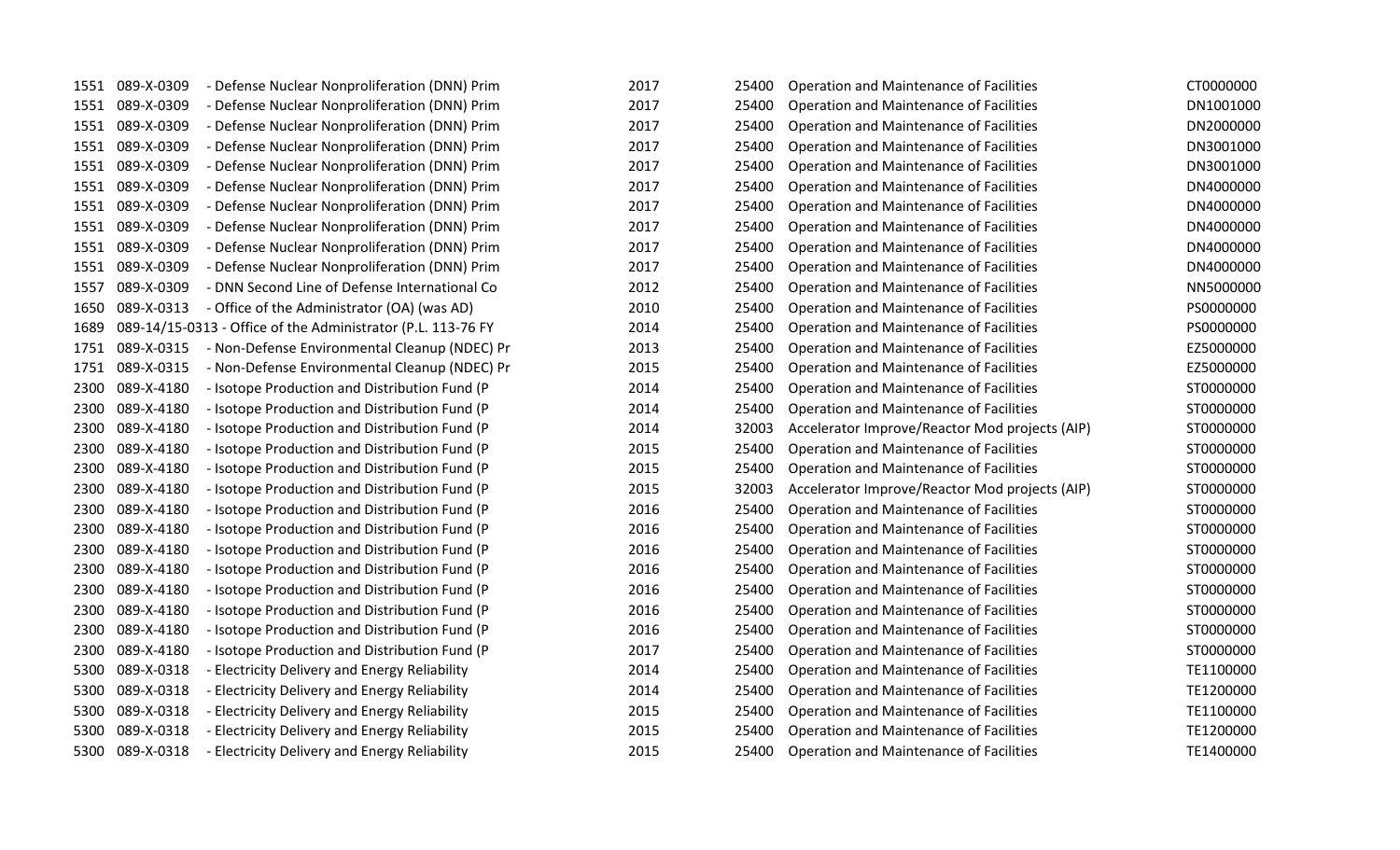| 5300 | 089-X-0318      | - Electricity Delivery and Energy Reliability | 2015 | 25400 | Operation and Maintenance of Facilities        | TG0000000 |
|------|-----------------|-----------------------------------------------|------|-------|------------------------------------------------|-----------|
| 5300 | 089-X-0318      | - Electricity Delivery and Energy Reliability | 2016 | 25400 | Operation and Maintenance of Facilities        | TE1100000 |
| 5300 | 089-X-0318      | - Electricity Delivery and Energy Reliability | 2016 | 25400 | Operation and Maintenance of Facilities        | TE1100000 |
| 5300 | 089-X-0318      | - Electricity Delivery and Energy Reliability | 2016 | 25400 | Operation and Maintenance of Facilities        | TE1100000 |
| 5300 | 089-X-0318      | - Electricity Delivery and Energy Reliability | 2016 | 25400 | Operation and Maintenance of Facilities        | TE1200000 |
| 5300 | 089-X-0318      | - Electricity Delivery and Energy Reliability | 2016 | 25400 | Operation and Maintenance of Facilities        | TE1200000 |
| 5300 | 089-X-0318      | - Electricity Delivery and Energy Reliability | 2016 | 25400 | Operation and Maintenance of Facilities        | TE1200000 |
| 5300 | 089-X-0318      | - Electricity Delivery and Energy Reliability | 2016 | 25400 | Operation and Maintenance of Facilities        | TE1200000 |
| 5300 | 089-X-0318      | - Electricity Delivery and Energy Reliability | 2016 | 25400 | Operation and Maintenance of Facilities        | TE1200000 |
| 5300 | 089-X-0318      | - Electricity Delivery and Energy Reliability | 2016 | 25400 | Operation and Maintenance of Facilities        | TE1300000 |
| 5300 | 089-X-0318      | - Electricity Delivery and Energy Reliability | 2016 | 25400 | Operation and Maintenance of Facilities        | TE1300000 |
| 5300 | 089-X-0318      | - Electricity Delivery and Energy Reliability | 2016 | 25400 | Operation and Maintenance of Facilities        | TE1300000 |
| 5300 | 089-X-0318      | - Electricity Delivery and Energy Reliability | 2016 | 25400 | Operation and Maintenance of Facilities        | TE1400000 |
| 5300 | 089-X-0318      | - Electricity Delivery and Energy Reliability | 2016 | 25400 | Operation and Maintenance of Facilities        | TF0000000 |
| 5350 | 089-X-0319      | - Nuclear Energy (NE) Primary Fund (P.L. 110- | 2013 | 25400 | Operation and Maintenance of Facilities        | NT0100000 |
| 5350 | 089-X-0319      | - Nuclear Energy (NE) Primary Fund (P.L. 110- | 2014 | 25400 | Operation and Maintenance of Facilities        | AF5800000 |
| 5350 | 089-X-0319      | - Nuclear Energy (NE) Primary Fund (P.L. 110- | 2016 | 25400 | Operation and Maintenance of Facilities        | AF0400000 |
| 5350 | 089-X-0319      | - Nuclear Energy (NE) Primary Fund (P.L. 110- | 2016 | 25400 | Operation and Maintenance of Facilities        | AF5800000 |
| 5350 | 089-X-0319      | - Nuclear Energy (NE) Primary Fund (P.L. 110- | 2016 | 25400 | Operation and Maintenance of Facilities        | AF5800000 |
| 5350 | 089-X-0319      | - Nuclear Energy (NE) Primary Fund (P.L. 110- | 2016 | 25400 | Operation and Maintenance of Facilities        | AF5800000 |
| 5350 | 089-X-0319      | - Nuclear Energy (NE) Primary Fund (P.L. 110- | 2016 | 25400 | Operation and Maintenance of Facilities        | AF5800000 |
| 5350 | 089-X-0319      | - Nuclear Energy (NE) Primary Fund (P.L. 110- | 2016 | 25400 | Operation and Maintenance of Facilities        | RC0400000 |
| 5350 | 089-X-0319      | - Nuclear Energy (NE) Primary Fund (P.L. 110- | 2017 | 25400 | Operation and Maintenance of Facilities        | AF0400000 |
| 5350 | 089-X-0319      | - Nuclear Energy (NE) Primary Fund (P.L. 110- | 2017 | 25400 | Operation and Maintenance of Facilities        | AF5800000 |
| 5350 | 089-X-0319      | - Nuclear Energy (NE) Primary Fund (P.L. 110- | 2017 | 25400 | Operation and Maintenance of Facilities        | AF5800000 |
| 5350 | 089-X-0319      | - Nuclear Energy (NE) Primary Fund (P.L. 110- | 2017 | 25400 | Operation and Maintenance of Facilities        | AF5800000 |
| 5350 | 089-X-0319      | - Nuclear Energy (NE) Primary Fund (P.L. 110- | 2017 | 25400 | Operation and Maintenance of Facilities        | AF5800000 |
| 5350 | 089-X-0319      | - Nuclear Energy (NE) Primary Fund (P.L. 110- | 2017 | 25400 | Operation and Maintenance of Facilities        | RC0400000 |
| 5450 | 089-X-0321      | - Energy Efficiency and Renewable Energy (EER | 2013 | 25400 | Operation and Maintenance of Facilities        | EL1700000 |
| 5450 | 089-X-0321      | - Energy Efficiency and Renewable Energy (EER | 2014 | 25400 | Operation and Maintenance of Facilities        | BM0100000 |
| 5450 | 089-X-0321      | - Energy Efficiency and Renewable Energy (EER | 2014 | 25400 | Operation and Maintenance of Facilities        | GT0000000 |
| 5450 | 089-X-0321      | - Energy Efficiency and Renewable Energy (EER | 2014 | 25400 | Operation and Maintenance of Facilities        | VT0000000 |
| 5450 | 089-X-0321      | - Energy Efficiency and Renewable Energy (EER | 2015 | 25400 | Operation and Maintenance of Facilities        | HT0000000 |
|      | 5450 089-X-0321 | - Energy Efficiency and Renewable Energy (EER | 2015 | 25400 | <b>Operation and Maintenance of Facilities</b> | SL0000000 |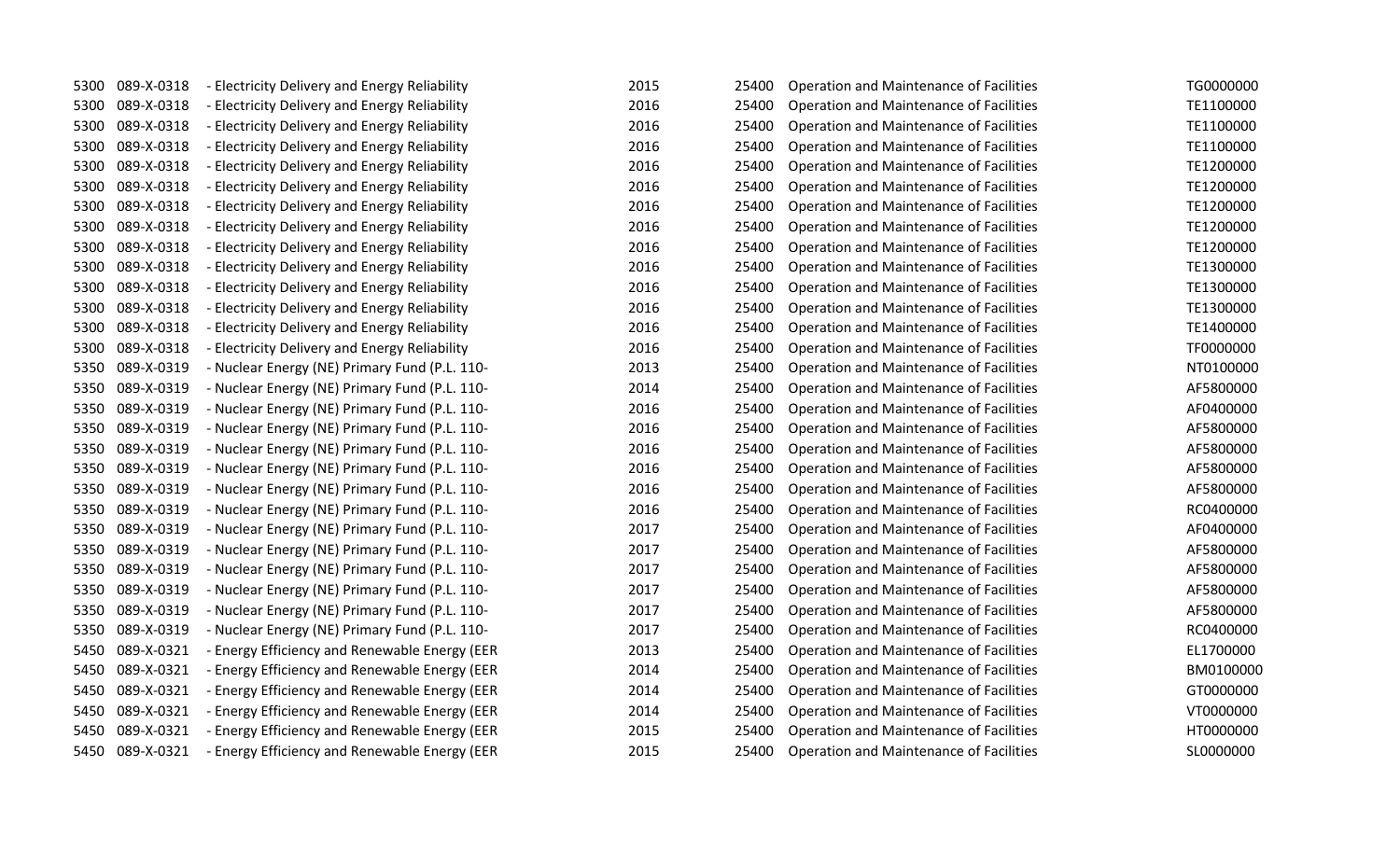| 5450 | 089-X-0321 | - Energy Efficiency and Renewable Energy (EER                | 2015 | 25400 | Operation and Maintenance of Facilities | VT0000000 |
|------|------------|--------------------------------------------------------------|------|-------|-----------------------------------------|-----------|
| 5450 | 089-X-0321 | - Energy Efficiency and Renewable Energy (EER                | 2016 | 25400 | Operation and Maintenance of Facilities | GT0000000 |
| 5450 | 089-X-0321 | - Energy Efficiency and Renewable Energy (EER                | 2016 | 25400 | Operation and Maintenance of Facilities | HT0000000 |
| 5450 | 089-X-0321 | - Energy Efficiency and Renewable Energy (EER                | 2016 | 25400 | Operation and Maintenance of Facilities | HT0000000 |
| 5450 | 089-X-0321 | - Energy Efficiency and Renewable Energy (EER                | 2016 | 25400 | Operation and Maintenance of Facilities | HT0000000 |
| 5450 | 089-X-0321 | - Energy Efficiency and Renewable Energy (EER                | 2016 | 25400 | Operation and Maintenance of Facilities | PG0000000 |
| 5450 | 089-X-0321 | - Energy Efficiency and Renewable Energy (EER                | 2016 | 25400 | Operation and Maintenance of Facilities | VT0000000 |
| 5450 | 089-X-0321 | - Energy Efficiency and Renewable Energy (EER                | 2016 | 25400 | Operation and Maintenance of Facilities | VT0000000 |
| 5450 | 089-X-0321 | - Energy Efficiency and Renewable Energy (EER                | 2017 | 25400 | Operation and Maintenance of Facilities | GT0000000 |
| 5450 | 089-X-0321 | - Energy Efficiency and Renewable Energy (EER                | 2017 | 25400 | Operation and Maintenance of Facilities | HT0000000 |
| 5450 | 089-X-0321 | - Energy Efficiency and Renewable Energy (EER                | 2017 | 25400 | Operation and Maintenance of Facilities | VT0000000 |
| 5489 |            | 089-16/17-0321 - EERE Reimbursable Work with Other Federal A | 2016 | 25400 | Operation and Maintenance of Facilities | 456100000 |
| 5498 | 089-X-0321 | - EERE Reimbursable Work with Non-Federal Ent                | 2015 | 25400 | Operation and Maintenance of Facilities | 456100000 |
| 5498 | 089-X-0321 | - EERE Reimbursable Work with Non-Federal Ent                | 2016 | 25400 | Operation and Maintenance of Facilities | 456100000 |
| 5499 | 089-X-0321 | - EERE Reimbursable Work with Other Federal A                | 2014 | 25400 | Operation and Maintenance of Facilities | 456100000 |
| 5499 | 089-X-0321 | - EERE Reimbursable Work with Other Federal A                | 2014 | 25400 | Operation and Maintenance of Facilities | 456100000 |
| 5499 | 089-X-0321 | - EERE Reimbursable Work with Other Federal A                | 2016 | 25400 | Operation and Maintenance of Facilities | 456100000 |
| 6600 | 089X0337   | - Energy Transformation Acceleration Fund - A                | 2014 | 25400 | Operation and Maintenance of Facilities | CJ0100000 |
| 6600 | 089X0337   | - Energy Transformation Acceleration Fund - A                | 2014 | 25400 | Operation and Maintenance of Facilities | CJ0100000 |
| 6600 | 089X0337   | - Energy Transformation Acceleration Fund - A                | 2014 | 25400 | Operation and Maintenance of Facilities | CJ0100000 |

## **Non-Appropriated Total**

**Other Federal Agency Total**

## **DOE Appropriated Total**

## **SF-30 Total**

**FPDS-NG Total [Action Obligation] FPDS-NG Total [Base And Exercised Options Value] FPDS-NG Total [Base And All Options Value]**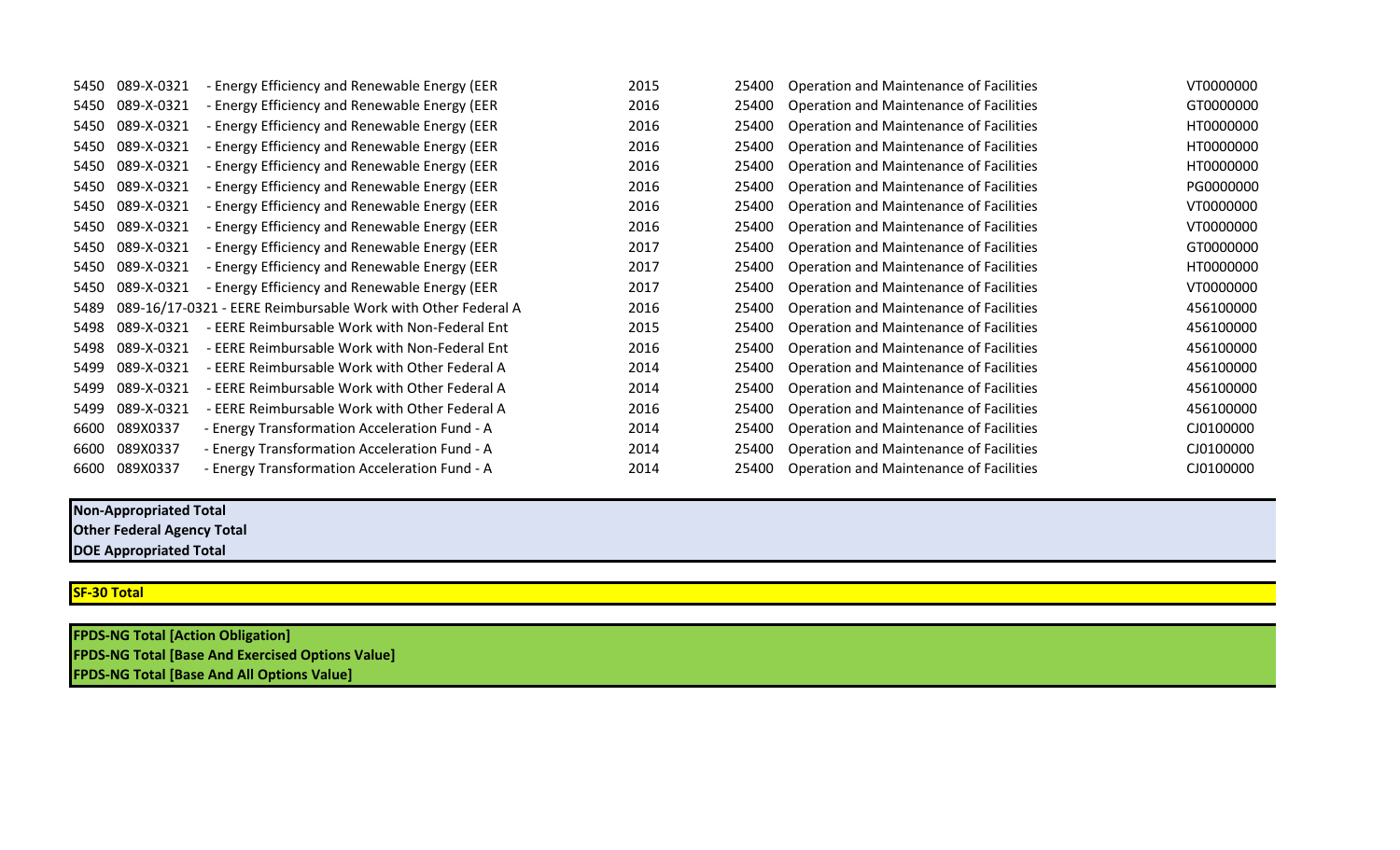## DE-SC0012704 TRACT MOD # 0068 [Financial January] OOKHAVEN NATIONAL LABORATORY

| OCL | Program         | Program                                                                      | <b>WFO</b> | <b>WFO</b>       | Local | Local               | <b>Beginning</b>     | <b>Budget</b> | <b>Budget</b> |
|-----|-----------------|------------------------------------------------------------------------------|------------|------------------|-------|---------------------|----------------------|---------------|---------------|
|     |                 | Title                                                                        |            | Title            | Use   | Use                 | Uncosted             | Authority     | Authority     |
|     |                 |                                                                              |            |                  |       | Code                | Obligations          | Previous      | Change        |
|     |                 | C001024 2923849 KP1102010, Molecular Biology                                 | 0          | Default W0       |       |                     | Default \$1,581.19   | \$0.00        | \$0.00        |
|     |                 | C001024 2923848 KP1101010, Structural Biology                                | 0          | Default W 485396 |       |                     | CHEQL \$39,292.45    | \$0.00        | \$0.00        |
|     |                 | C002852 2924151 KA1301032, Non-Accelerator Physics Research, Projects, Futur | O          | Default W0       |       |                     | Default \$3,865.54   | \$0.00        | \$0.00        |
|     | C001021 2924414 | KL1500000, Outreach                                                          | 0          | Default W0       |       |                     | Default \$2,180.42   | \$0.00        | \$0.00        |
|     | C001024 2924206 | KP1602020, Radiobiology                                                      | 0          | Default W0       |       |                     | Default \$133,299.29 | \$0.00        | \$0.00        |
|     | C002853 3023325 | KC0203020, Synthesis and Processing Science                                  | 0          | Default W 485396 |       |                     | CHEQL \$2,515.98     | \$0.00        | \$0.00        |
|     | C002852 2923679 | KA1102080, Proton Facilities - Other                                         | 0          | Default W0       |       |                     | Default \$22,965.75  | \$0.00        | \$0.00        |
|     |                 | C002852 2924034 KA1502021, Advanced Technology Research, Accelerator Develop | 0          | Default W0       |       |                     | Default \$3,459.35   | \$0.00        | \$0.00        |
|     | C001018 2924137 | KJ0404000, Next Generation Networking for Science                            | 0          | Default W0       |       |                     | Default \$88,613.67  | \$0.00        | \$0.00        |
|     | C001024 2924200 | KP1601010, Foundational Genomics Research                                    | 0          | Default W0       |       |                     | Default \$108,136.82 | \$0.00        | \$0.00        |
|     | C001024 2924202 | KP1601030, Metabolic Synthesis and Conversion                                | O          | Default W0       |       |                     | Default \$31,958.69  | \$0.00        | \$0.00        |
|     | C002852 2924363 | KA2403013, Other Projects                                                    | 0          | Default W 485396 |       |                     | CHEQL \$13,302.54    | $-$13,302.54$ | \$0.00        |
|     | C002739 2924227 | 39KG01000PRN10SC72000, Renovate Science Laboratories, Ph. I                  | 0          | Default W0       |       |                     | Default \$13,328.21  | \$0.00        | \$0.00        |
|     | C002852 2923680 | KA1102811, Proton Facilities - Chng in Inventories, Special                  | 0          | Default W0       |       |                     | Default \$25,126.18  | \$0.00        | \$0.00        |
|     | C002852 2923681 | KA1102812, Proton Facilities - Chng in Inventories, Common U                 | 0          | Default W0       |       |                     | Default \$212,904.79 | \$0.00        | \$0.00        |
|     | C001009 2923728 | KB0181012, Nuclear Physics - BNL-Tandem                                      | 0          | Default W0       |       |                     | Default \$34,228.17  | \$0.00        | \$0.00        |
|     | C001009 2923741 | KB0281011, Nuclear Physics - RHIC                                            | 0          | Default W0       |       |                     | Default \$440,766.74 | \$0.00        | \$0.00        |
|     | C002853 2923794 | KC0281013, BNL-NSLS                                                          | O          | Default W0       |       |                     | Default \$165,193.55 | \$0.00        | \$0.00        |
|     | C002853 2924248 | KC0404040, National Synchrotron Light Source II (BNL)                        | 0          | Default W0       |       |                     | Default \$708,710.29 | \$0.00        | \$0.00        |
|     | C001018 2924137 | KJ0404000, Next Generation Networking for Science                            | 0          | Default W0       |       |                     | Defaul \$6,172.14    | \$0.00        | \$0.00        |
|     | C001024 2924200 | KP1601010, Foundational Genomics Research                                    | 0          | Default W0       |       |                     | Default \$180,000.00 | \$0.00        | \$0.00        |
|     | C001024 2924217 | KP1703030, Integrated Assessment                                             | 0          | Default W0       |       |                     | Defaul \$66.09       | \$0.00        | \$0.00        |
|     | C002853 2924232 | KC0401030, National Synchrotron Light Source (BNL)                           | 0          | Default W 485396 |       | <b>CHEQL \$0.35</b> |                      | \$0.00        | \$0.00        |
|     | C002853 2924300 | KC0304030, Solar Photochemistry                                              | O          | Default W 485396 |       |                     | CHEQL \$1,164.17     | \$0.00        | \$0.00        |
|     | C000604 2924055 | 39KC02000PRN07SC06000, PED, National Synchrotron Light Sourc                 | O          | Default W0       |       |                     | Default \$2,399.33   | \$0.00        | \$0.00        |
|     |                 | C002852 2924313 KA2101020, National Laboratories                             | 0          | Default W 485474 |       |                     | CHOPE \$620,981.62   | \$0.00        | \$0.00        |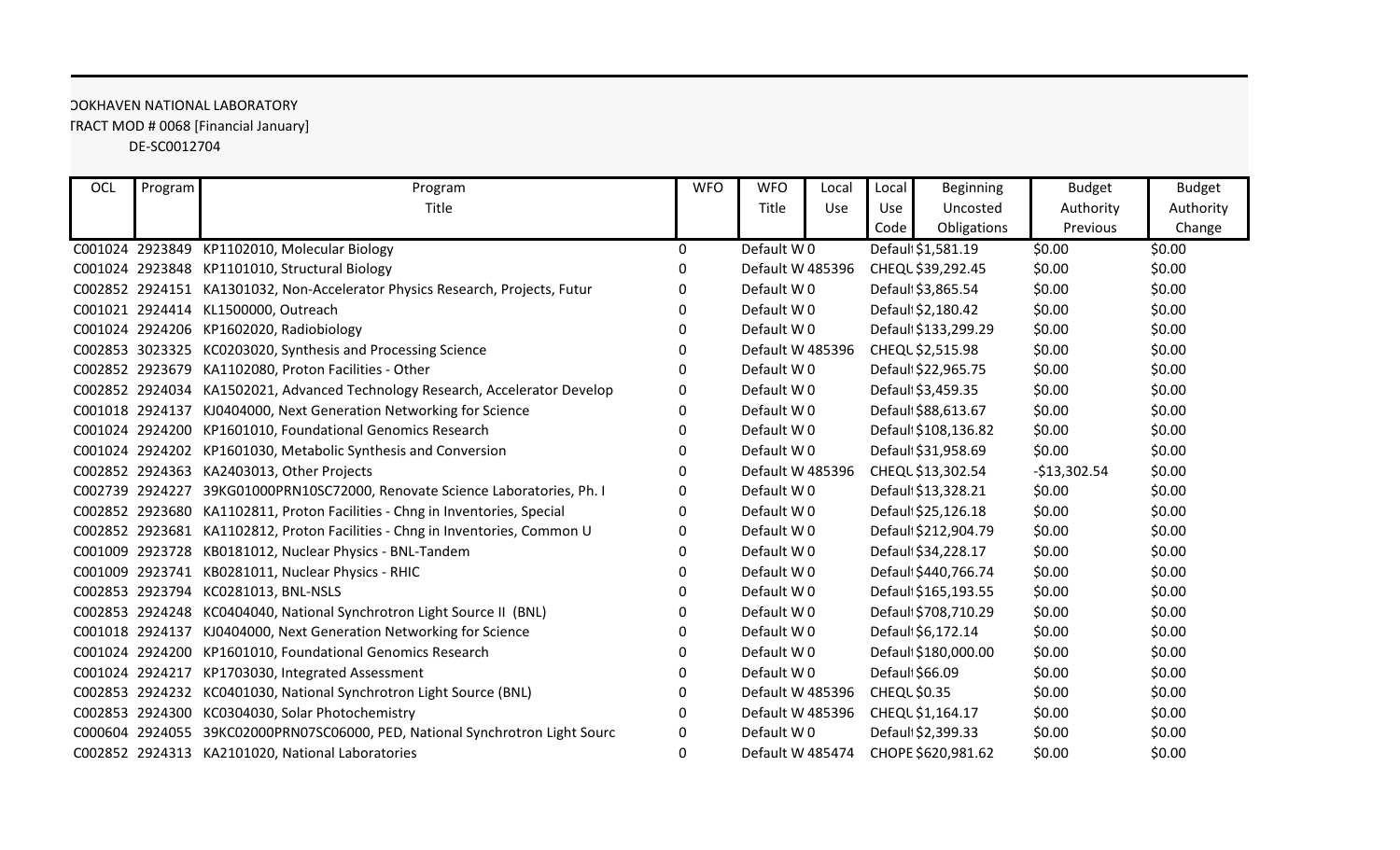|  | C002852 2924314 KA2101030, University Service Accounts                       | $\mathbf 0$ | Default W0       | Default \$52,821.41    | \$0.00 | \$0.00 |
|--|------------------------------------------------------------------------------|-------------|------------------|------------------------|--------|--------|
|  | C002852 2924336 KA2202090, Other Facilities                                  | $\Omega$    | Default W0       | Default \$284,282.14   | \$0.00 | \$0.00 |
|  | C002852 2924342 KA2203012, Line Item OPC                                     | 0           | Default W0       | Default \$119,515.33   | \$0.00 | \$0.00 |
|  | C002852 2924363 KA2403013, Other Projects                                    | 0           | Default W0       | Default \$9,984.80     | \$0.00 | \$0.00 |
|  | C002853 2924232 KC0401030, National Synchrotron Light Source (BNL)           | 0           | Default W0       | Default \$90,348.79    | \$0.00 | \$0.00 |
|  | C002853 2924447 KC0213010, Computational Materials Sciences                  | 0           | Default W0       | Defaul \$1,781,003.95  | \$0.00 | \$0.00 |
|  | C001018 2924135 KJ0402000, Computer Sciences Research                        | $\Omega$    | Default W0       | Defaul \$177,483.60    | \$0.00 | \$0.00 |
|  | C001018 2924137 KJ0404000, Next Generation Networking for Science            | 0           | Default W0       | Default \$220,490.65   | \$0.00 | \$0.00 |
|  | C001024 2924200 KP1601010, Foundational Genomics Research                    | 0           | Default W0       | Default \$180,000.00   | \$0.00 | \$0.00 |
|  | C001024 2924209 KP1605010, Structural Biology Infrastructure                 | 0           | Default W0       | Default \$2,286,067.89 | \$0.00 | \$0.00 |
|  | C001024 2924216 KP1703020, Earth System Modeling                             | 0           | Default W0       | Default \$42,767.36    | \$0.00 | \$0.00 |
|  | C001024 2924417 KP1606000, Mesoscale to Molecules                            | $\Omega$    | Default W0       | Default \$800,505.82   | \$0.00 | \$0.00 |
|  | C001009 2923736 KB0202011, Heavy Ion, RHIC Accelerator Operations            | 0           | Default W 485396 | CHEQL \$52,139.75      | \$0.00 | \$0.00 |
|  | C002853 2923774 KC0202020, Experimental Condensed Matter Physics             | 0           | Default W 485396 | CHEQL \$3,393.61       | \$0.00 | \$0.00 |
|  | C000984 2923652 FS1001000, Protective Forces                                 | 0           | Default W0       | Defaul: \$1,141,759.68 | \$0.00 | \$0.00 |
|  | C000984 2923653 FS1002000, Security Systems                                  | $\Omega$    | Default W0       | Default \$631,209.37   | \$0.00 | \$0.00 |
|  | C000984 2923654 FS1004000, Information Security                              | 0           | Default W0       | Default \$219,425.15   | \$0.00 | \$0.00 |
|  | C000984 2923655 FS1005000, Cyber Security                                    | 0           | Default W0       | Default \$718,695.99   | \$0.00 | \$0.00 |
|  | C000984 2923656 FS1006000, Personnel Security                                | 0           | Default W0       | Default \$205,594.31   | \$0.00 | \$0.00 |
|  | C000984 2923657 FS1007000, Material Control and Accountability               | 0           | Default W0       | Default \$324,477.63   | \$0.00 | \$0.00 |
|  | C000984 2923658 FS1009000, Program Management                                | 0           | Default W0       | Default \$502,270.24   | \$0.00 | \$0.00 |
|  | C002852 2924313 KA2101020, National Laboratories                             | 0           | Default W0       | Default \$1,606,137.72 | \$0.00 | \$0.00 |
|  | C002852 2924314 KA2101030, University Service Accounts                       | 0           | Default W0       | Default \$242,500.00   | \$0.00 | \$0.00 |
|  | C002852 2924317 KA2102021, ATLAS Detector and Computing Support              | 0           | Default W0       | Default \$9,468,950.42 | \$0.00 | \$0.00 |
|  | C002852 2924319 KA2102090, Other Facilities                                  | 0           | Default W0       | Default \$167,707.69   | \$0.00 | \$0.00 |
|  | C002852 2924320 KA2103011, MIE                                               | 0           | Default W 485493 | CHOPE \$8,877.94       | \$0.00 | \$0.00 |
|  | C002852 2924325 KA2201020, National Laboratories                             | 0           | Default W0       | Defaul \$1,044,141.64  | \$0.00 | \$0.00 |
|  | C002852 2924328 KA2202010, Experimental Operations and Support               | 0           | Default W0       | Default \$325,922.19   | \$0.00 | \$0.00 |
|  | C002852 2924336 KA2202090, Other Facilities                                  | 0           | Default W0       | Default \$385,000.00   | \$0.00 | \$0.00 |
|  | C002852 2924346 KA2301020, National Laboratories                             | $\Omega$    | Default W0       | Default \$515,439.32   | \$0.00 | \$0.00 |
|  | C002852 2924355 KA2401012, National Laboratories                             | 0           | Default W0       | Default \$872,897.65   | \$0.00 | \$0.00 |
|  | C002852 2924357 KA2401021, Scientific Discovery through Advanced Computing ( | 0           | Default W0       | Default \$250,572.30   | \$0.00 | \$0.00 |
|  | C002852 2924358 KA2401022, Scientific Computing                              | 0           | Default W0       | Defaul \$31,794.97     | \$0.00 | \$0.00 |
|  | C002852 2924366 KA2501012, National Laboratories                             | 0           | Default W0       | Default \$119,962.39   | \$0.00 | \$0.00 |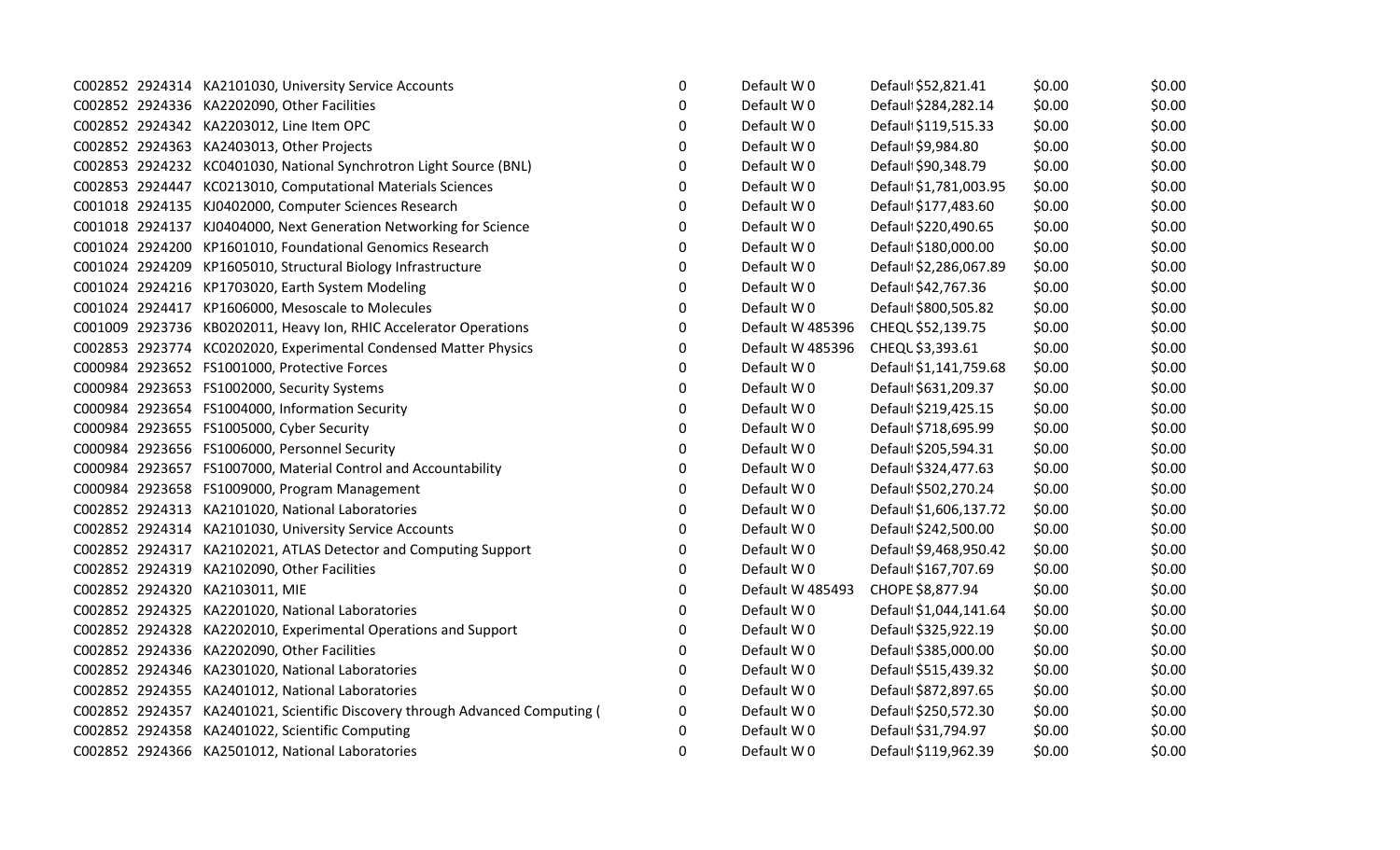|  | C002852 2924368 KA2501021, LHC Accelerator Research                          | $\mathbf 0$ | Default W0 | Default \$171,563.78    | \$0.00           | \$0.00 |
|--|------------------------------------------------------------------------------|-------------|------------|-------------------------|------------------|--------|
|  | C002852 2924369 KA2501022, Muon Accelerators                                 | 0           | Default W0 | Default \$624,552.42    | \$0.00           | \$0.00 |
|  | C002852 2924371 KA2501032, National Laboratories                             | $\Omega$    | Default W0 | Default \$597,568.28    | \$0.00           | \$0.00 |
|  | C002852 2924380 KA2601020, National Laboratories                             | $\Omega$    | Default W0 | Default \$97,745.06     | \$0.00           | \$0.00 |
|  | C002852 2924382 KA2602010, Accelerator Operations and Support                | $\Omega$    | Default W0 | Default \$439,869.04    | \$0.00           | \$0.00 |
|  | C001009 2923721 KB0101022, Medium Energy, Other National Laboratory Research | 0           | Default W0 | Default \$332,163.64    | \$0.00           | \$0.00 |
|  | C001009 2923733 KB0201021, Heavy Ion, RHIC Research                          | 0           | Default W0 | Default \$1,156,414.54  | \$0.00           | \$0.00 |
|  | C001009 2923734 KB0201022, Heavy Ion, Other National Laboratory Research     | O           | Default W0 | Default \$3,451.68      | \$0.00           | \$0.00 |
|  | C001009 2923736 KB0202011, Heavy Ion, RHIC Accelerator Operations            | $\Omega$    | Default W0 | Default \$5,608,896.89  | \$0.00           | \$0.00 |
|  | C001009 2923737 KB0202012, Heavy Ion, RHIC Experimental Support              | 0           | Default W0 | Default \$3,890,030.59  | \$0.00           | \$0.00 |
|  | C001009 2923746 KB0301020, Theory, National Laboratory Research              | 0           | Default W0 | Defaul \$1,702,019.19   | \$0.00           | \$0.00 |
|  | C001009 2923749 KB0301042, Theory, Nuclear Data, National Laboratory Researc | 0           | Default W0 | Default \$435,882.54    | \$0.00           | \$0.00 |
|  | C001009 2923752 KB0301052, Theory, SciDAC, National Laboratory Research      | 0           | Default W0 | Default \$214,542.85    | \$0.00           | \$0.00 |
|  | C001009 2923755 KB0401022, Low Energy, Other National Laboratory Research    | 0           | Default W0 | Default \$72,507.28     | \$0.00           | \$0.00 |
|  | C001009 2924156 KB0201052, Heavy Ion Accelerator R&D Natl Lab Research       | 0           | Default W0 | Default \$473,078.72    | \$0.00           | \$0.00 |
|  | C002853 2923769 KC0201010, Structure Of Materials                            | 0           | Default W0 | Defaul \$1,977,142.14   | \$0.00           | \$0.00 |
|  | C002853 2923774 KC0202020, Experimental Condensed Matter Physics             | n           | Default W0 | Default \$188,786.71    | \$0.00           | \$0.00 |
|  | C002853 2923775 KC0202030, Condensed Matter Theory, Particle-Solid Interacti | $\Omega$    | Default W0 | Default \$240,339.63    | \$0.00           | \$0.00 |
|  | C002853 2923803 KC0301020, Chemical Physics                                  | 0           | Default W0 | Default \$268,939.89    | \$0.00           | \$0.00 |
|  | C002853 2923807 KC0302010, Chemical Energy                                   | 0           | Default W0 | Default \$330,284.74    | \$0.00           | \$0.00 |
|  | C002853 2923809 KC0302030, Heavy Element Chemistry                           | 0           | Default W0 | Default \$383,021.77    | \$0.00           | \$0.00 |
|  | C002853 2924192 KC0207010, Energy Frontier Research Centers (EFRCs)          | $\Omega$    | Default W0 | Default \$3,286,893.63  | \$0.00           | \$0.00 |
|  | C002853 2924233 KC0401040, National Synchrotron Light Source II (BNL)        | 0           | Default W0 | Default \$25,785,995.15 | $-55,600,000.00$ | \$0.00 |
|  | C002853 2924242 KC0403020, Center for Functional Nanomaterials (BNL)         | 0           | Default W0 | Defaul \$7,853,607.86   | \$0.00           | \$0.00 |
|  | C002853 2924295 KC0202050, Physical Behavior of Materials                    | 0           | Default W0 | Default \$20,444.56     | \$0.00           | \$0.00 |
|  | C002853 2924299 KC0304020, Physical Biosciences                              | $\Omega$    | Default W0 | Default \$1,357,113.79  | \$0.00           | \$0.00 |
|  | C002853 2924300 KC0304030, Solar Photochemistry                              | 0           | Default W0 | Default \$2,017,288.63  | \$0.00           | \$0.00 |
|  | C002853 2924305 KC0406020, Accelerator and Detector Research                 | 0           | Default W0 | Default \$514,401.99    | \$0.00           | \$0.00 |
|  | C002853 2924405 KC0201060, Neutron and X-Ray Scatering                       | 0           | Default W0 | Default \$974,600.96    | \$0.00           | \$0.00 |
|  | C002853 2924421 KC0406030, Long Term Surveillance and Maintenance            | 0           | Default W0 | Default \$688,593.25    | \$0.00           | \$0.00 |
|  | C002853 2924447 KC0213010, Computational Materials Sciences                  | 0           | Default W0 | Default \$2,875,000.00  | \$0.00           | \$0.00 |
|  | C002853 2924460 KC0301050, Condensed Phase & Interfacial Molecular Science   | 0           | Default W0 | Default \$63,125.86     | \$0.00           | \$0.00 |
|  | C002853 3023325 KC0203020, Synthesis and Processing Science                  | O           | Default W0 | Defaul \$79,184.60      | \$0.00           | \$0.00 |
|  | C001018 2924135 KJ0402000, Computer Sciences Research                        | $\Omega$    | Default W0 | Default \$500,000.00    | \$0.00           | \$0.00 |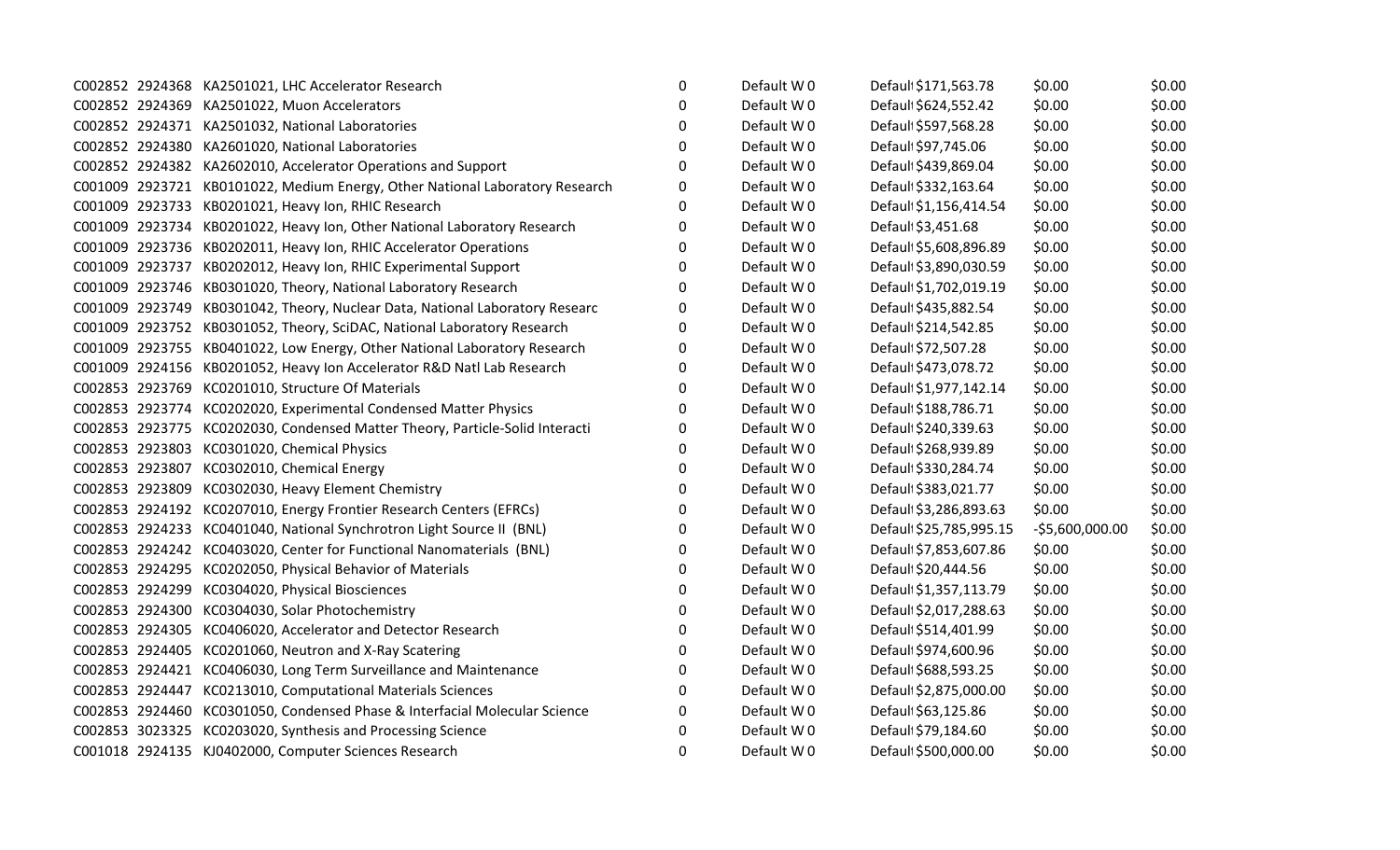|  | C001018 2924137 KJ0404000, Next Generation Networking for Science            | $\mathbf{0}$ | Default W0       | Default \$471,000.00                   | \$0.00           | \$0.00 |
|--|------------------------------------------------------------------------------|--------------|------------------|----------------------------------------|------------------|--------|
|  | C001021 2924406 KL1001000, Science Undergraduate Laboratory Internship       | 0            | Default W0       | Default \$657,357.42                   | \$0.00           | \$0.00 |
|  | C001021 2924407 KL1002000, Community College Internship Program              | $\Omega$     | Default W0       | Default \$139,000.95                   | \$0.00           | \$0.00 |
|  | C001021 2924408 KL1003000, Visiting Faculty Program                          | 0            | Default W0       | Default \$325,428.91                   | \$0.00           | \$0.00 |
|  | C001021 2924414 KL1500000, Outreach                                          | $\Omega$     | Default W0       | Default \$40,000.00                    | \$0.00           | \$0.00 |
|  | C001024 2924203 KP1601040, Computational Biosciences                         | 0            | Default W0       | Default \$1,700,697.29                 | \$0.00           | \$0.00 |
|  | C001024 2924205 KP1602010, Radiochemistry and Imaging Instrumentation        | 0            | Default W0       | Default \$719,579.18                   | \$0.00           | \$0.00 |
|  | C001024 2924209 KP1605010, Structural Biology Infrastructure                 | 0            | Default W0       | Default \$2,500,000.00                 | $-$1,582,426.00$ | \$0.00 |
|  | C001024 2924211 KP1701000, Atmospheric System Research                       | 0            | Default W0       | Defaul \$1,492,685.68                  | \$0.00           | \$0.00 |
|  | C001024 2924462 KP1703040, Climate Model Development and Validation          | 0            | Default W0       | Defaul \$1,338,617.23                  | \$0.00           | \$0.00 |
|  | C002852 2924320 KA2103011, MIE                                               | 0            | Default W 485486 | CHEQL \$9,394,807.12                   | \$0.00           | \$0.00 |
|  | C002852 2924350 KA2303011, MIE                                               | 0            |                  | Default W 4809008 CHEQI \$3,100,354.96 | \$0.00           | \$0.00 |
|  | C002853 2924289 KC0405060, NSLS-II Experimental Tools (NEXT)                 | 0            | Default W 485469 | CHEQL \$7,453,205.72                   | \$0.00           | \$0.00 |
|  | C000984 2923655 FS1005000, Cyber Security                                    | $\Omega$     | Default W 485396 | CHEQL \$720,000.00                     | \$0.00           | \$0.00 |
|  | C001009 2923736 KB0202011, Heavy Ion, RHIC Accelerator Operations            | 0            | Default W 485396 | CHEQL \$1,594,000.00                   | \$0.00           | \$0.00 |
|  | C001009 2923737 KB0202012, Heavy Ion, RHIC Experimental Support              | 0            | Default W 485396 | CHEQL \$1,086,299.63                   | \$0.00           | \$0.00 |
|  | C002853 2924233 KC0401040, National Synchrotron Light Source II (BNL)        | 0            | Default W 485396 | CHEQL \$6,757,308.93                   | \$5,600,000.00   | \$0.00 |
|  | C002853 2924242 KC0403020, Center for Functional Nanomaterials (BNL)         | 0            | Default W 485396 | CHEQL \$2,135,454.47                   | \$0.00           | \$0.00 |
|  | C001024 2924209 KP1605010, Structural Biology Infrastructure                 | $\Omega$     | Default W 485396 | <b>CHEQL \$0.00</b>                    | \$1,582,426.00   | \$0.00 |
|  | C002786 2924263 39KA00000PRN11SC40000, Long Baseline Neutrino Experiment (PE | 0            | Default W0       | Default \$2,784,013.23                 | \$0.00           | \$0.00 |
|  | C002852 2924382 KA2602010, Accelerator Operations and Support                | 0            | Default W 485395 | CHAIP \$338,106.61                     | \$0.00           | \$0.00 |
|  | C001009 2923736 KB0202011, Heavy Ion, RHIC Accelerator Operations            | 0            | Default W 485395 | CHAIP \$3,384,154.12                   | \$0.00           | \$0.00 |
|  | C000984 2923652 FS1001000, Protective Forces                                 | 0            | Default W0       | Default \$0.00                         | \$3,898,000.00   | \$0.00 |
|  | C000984 2923653 FS1002000, Security Systems                                  | 0            | Default W0       | Default \$0.00                         | \$515,000.00     | \$0.00 |
|  | C000984 2923654 FS1004000, Information Security                              | 0            | Default W0       | Default \$0.00                         | \$293,000.00     | \$0.00 |
|  | C000984 2923655 FS1005000, Cyber Security                                    | 0            | Default W0       | Default \$0.00                         | \$1,206,000.00   | \$0.00 |
|  | C000984 2923656 FS1006000, Personnel Security                                | 0            | Default W0       | Default \$0.00                         | \$338,000.00     | \$0.00 |
|  | C000984 2923657 FS1007000, Material Control and Accountability               | $\Omega$     | Default W0       | Default \$0.00                         | \$407,000.00     | \$0.00 |
|  | C000984 2923658 FS1009000, Program Management                                | 0            | Default W0       | Default \$0.00                         | \$451,000.00     | \$0.00 |
|  | C002852 2924313 KA2101020, National Laboratories                             | 0            | Default W0       | Default \$0.00                         | \$2,838,000.00   | \$0.00 |
|  | C002852 2924317 KA2102021, ATLAS Detector and Computing Support              | 0            | Default W0       | Default \$0.00                         | \$12,647,000.00  | \$0.00 |
|  | C002852 2924320 KA2103011, MIE                                               | 0            | Default W 485493 | <b>CHOPE \$0.00</b>                    | \$1,979,000.00   | \$0.00 |
|  | C002852 2924325 KA2201020, National Laboratories                             | 0            | Default W0       | Default \$0.00                         | \$2,477,000.00   | \$0.00 |
|  | C002852 2924328 KA2202010, Experimental Operations and Support               | $\Omega$     | Default W0       | Default \$0.00                         | \$559,000.00     | \$0.00 |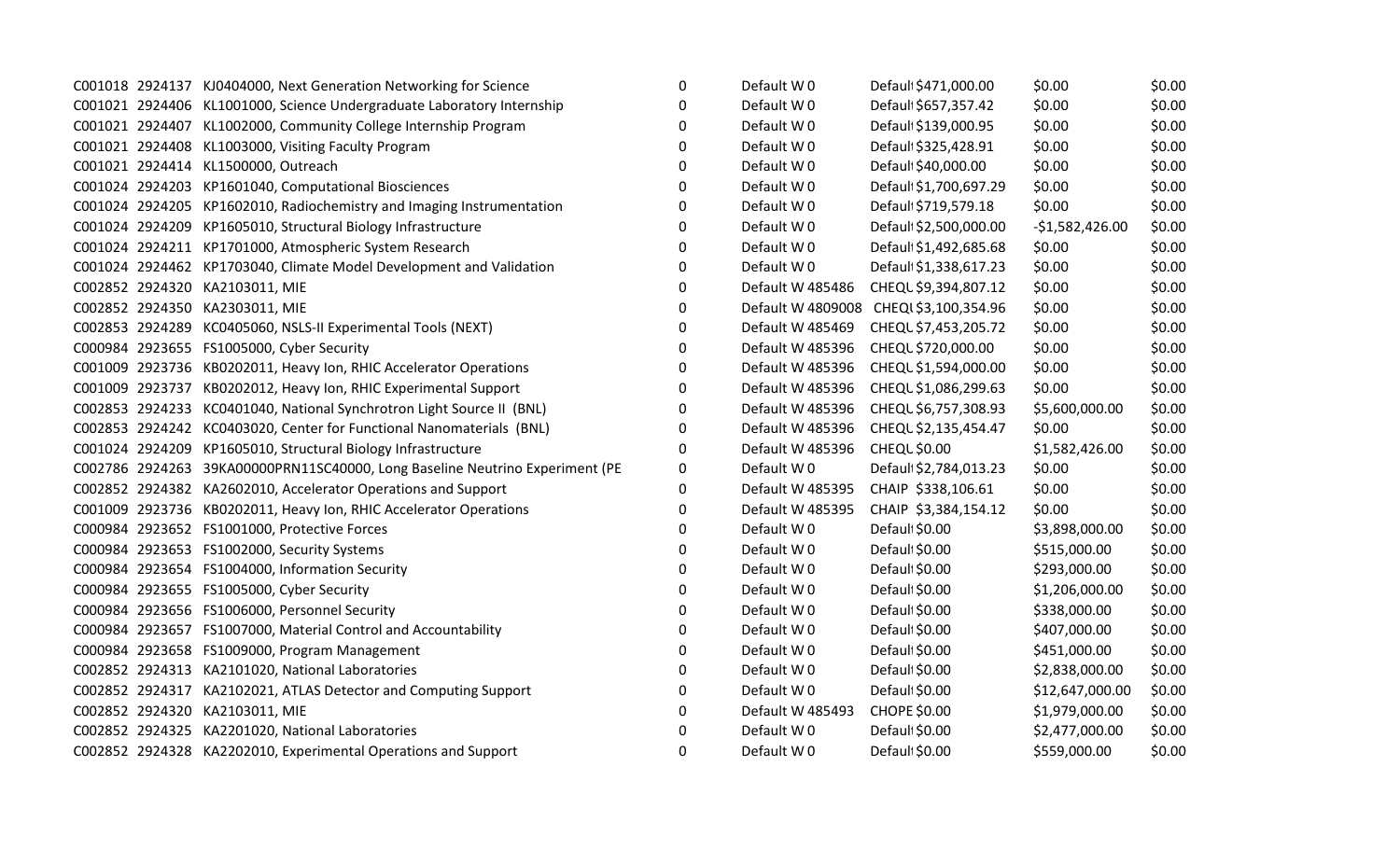|  | C002852 2924336 KA2202090, Other Facilities                                  | $\mathbf 0$ | Default W0 | Defaul \$0.00  | \$221,000.00    | \$0.00 |
|--|------------------------------------------------------------------------------|-------------|------------|----------------|-----------------|--------|
|  | C002852 2924346 KA2301020, National Laboratories                             | $\Omega$    | Default W0 | Defaul \$0.00  | \$573,000.00    | \$0.00 |
|  | C002852 2924355 KA2401012, National Laboratories                             | 0           | Default W0 | Default \$0.00 | \$2,065,000.00  | \$0.00 |
|  | C002852 2924358 KA2401022, Scientific Computing                              | 0           | Default W0 | Defaul \$0.00  | \$87,000.00     | \$0.00 |
|  | C002852 2924363 KA2403013, Other Projects                                    | 0           | Default W0 | Defaul \$0.00  | \$218,000.00    | \$0.00 |
|  | C002852 2924366 KA2501012, National Laboratories                             | 0           | Default W0 | Defaul \$0.00  | \$125,000.00    | \$0.00 |
|  | C002852 2924368 KA2501021, LHC Accelerator Research                          | 0           | Default W0 | Defaul \$0.00  | \$3,343,000.00  | \$0.00 |
|  | C002852 2924369 KA2501022, Muon Accelerators                                 | 0           | Default W0 | Default \$0.00 | \$143,000.00    | \$0.00 |
|  | C002852 2924371 KA2501032, National Laboratories                             | 0           | Default W0 | Default \$0.00 | \$631,000.00    | \$0.00 |
|  | C002852 2924380 KA2601020, National Laboratories                             | 0           | Default W0 | Default \$0.00 | \$66,000.00     | \$0.00 |
|  | C002852 2924382 KA2602010, Accelerator Operations and Support                | 0           | Default W0 | Default \$0.00 | \$2,072,000.00  | \$0.00 |
|  | C001009 2923721 KB0101022, Medium Energy, Other National Laboratory Research | 0           | Default W0 | Default \$0.00 | \$1,278,200.00  | \$0.00 |
|  | C001009 2923733 KB0201021, Heavy Ion, RHIC Research                          | 0           | Default W0 | Defaul \$0.00  | \$3,665,300.00  | \$0.00 |
|  | C001009 2923734 KB0201022, Heavy Ion, Other National Laboratory Research     | 0           | Default W0 | Default \$0.00 | \$25,000.00     | \$0.00 |
|  | C001009 2923736 KB0202011, Heavy Ion, RHIC Accelerator Operations            | 0           | Default W0 | Default \$0.00 | \$73,132,000.00 | \$0.00 |
|  | C001009 2923737 KB0202012, Heavy Ion, RHIC Experimental Support              | 0           | Default W0 | Defaul \$0.00  | \$19,520,600.00 | \$0.00 |
|  | C001009 2923746 KB0301020, Theory, National Laboratory Research              | 0           | Default W0 | Default \$0.00 | \$1,524,500.00  | \$0.00 |
|  | C001009 2923749 KB0301042, Theory, Nuclear Data, National Laboratory Researc | 0           | Default W0 | Default \$0.00 | \$2,272,700.00  | \$0.00 |
|  | C001009 2923755 KB0401022, Low Energy, Other National Laboratory Research    | 0           | Default W0 | Default \$0.00 | \$390,300.00    | \$0.00 |
|  | C002853 2923769 KC0201010, Structure Of Materials                            | 0           | Default W0 | Defaul \$0.00  | \$1,658,000.00  | \$0.00 |
|  | C002853 2923774 KC0202020, Experimental Condensed Matter Physics             | 0           | Default W0 | Default \$0.00 | \$1,086,000.00  | \$0.00 |
|  | C002853 2923775 KC0202030, Condensed Matter Theory, Particle-Solid Interacti | 0           | Default W0 | Defaul \$0.00  | \$856,000.00    | \$0.00 |
|  | C002853 2923803 KC0301020, Chemical Physics                                  | 0           | Default W0 | Default \$0.00 | \$892,000.00    | \$0.00 |
|  | C002853 2923807 KC0302010, Chemical Energy                                   | 0           | Default W0 | Default \$0.00 | \$2,074,000.00  | \$0.00 |
|  | C002853 2923809 KC0302030, Heavy Element Chemistry                           | 0           | Default W0 | Defaul \$0.00  | \$122,000.00    | \$0.00 |
|  | C002853 2924233 KC0401040, National Synchrotron Light Source II (BNL)        | $\Omega$    | Default W0 | Defaul \$0.00  | \$68,678,000.00 | \$0.00 |
|  | C002853 2924242 KC0403020, Center for Functional Nanomaterials (BNL)         | 0           | Default W0 | Default \$0.00 | \$11,962,000.00 | \$0.00 |
|  | C002853 2924294 KC0202040, Mechanical Behavior and Radiation Effects         | 0           | Default W0 | Default \$0.00 | \$115,000.00    | \$0.00 |
|  | C002853 2924295 KC0202050, Physical Behavior of Materials                    | 0           | Default W0 | Default \$0.00 | \$398,000.00    | \$0.00 |
|  | C002853 2924299 KC0304020, Physical Biosciences                              | 0           | Default W0 | Default \$0.00 | \$1,858,000.00  | \$0.00 |
|  | C002853 2924300 KC0304030, Solar Photochemistry                              | 0           | Default W0 | Default \$0.00 | \$3,453,000.00  | \$0.00 |
|  | C002853 2924305 KC0406020, Accelerator and Detector Research                 | 0           | Default W0 | Defaul \$0.00  | \$298,000.00    | \$0.00 |
|  | C002853 2924405 KC0201060, Neutron and X-Ray Scatering                       | 0           | Default W0 | Defaul \$0.00  | \$1,351,000.00  | \$0.00 |
|  | C002853 2924421 KC0406030, Long Term Surveillance and Maintenance            | 0           | Default W0 | Default \$0.00 | \$4,154,000.00  | \$0.00 |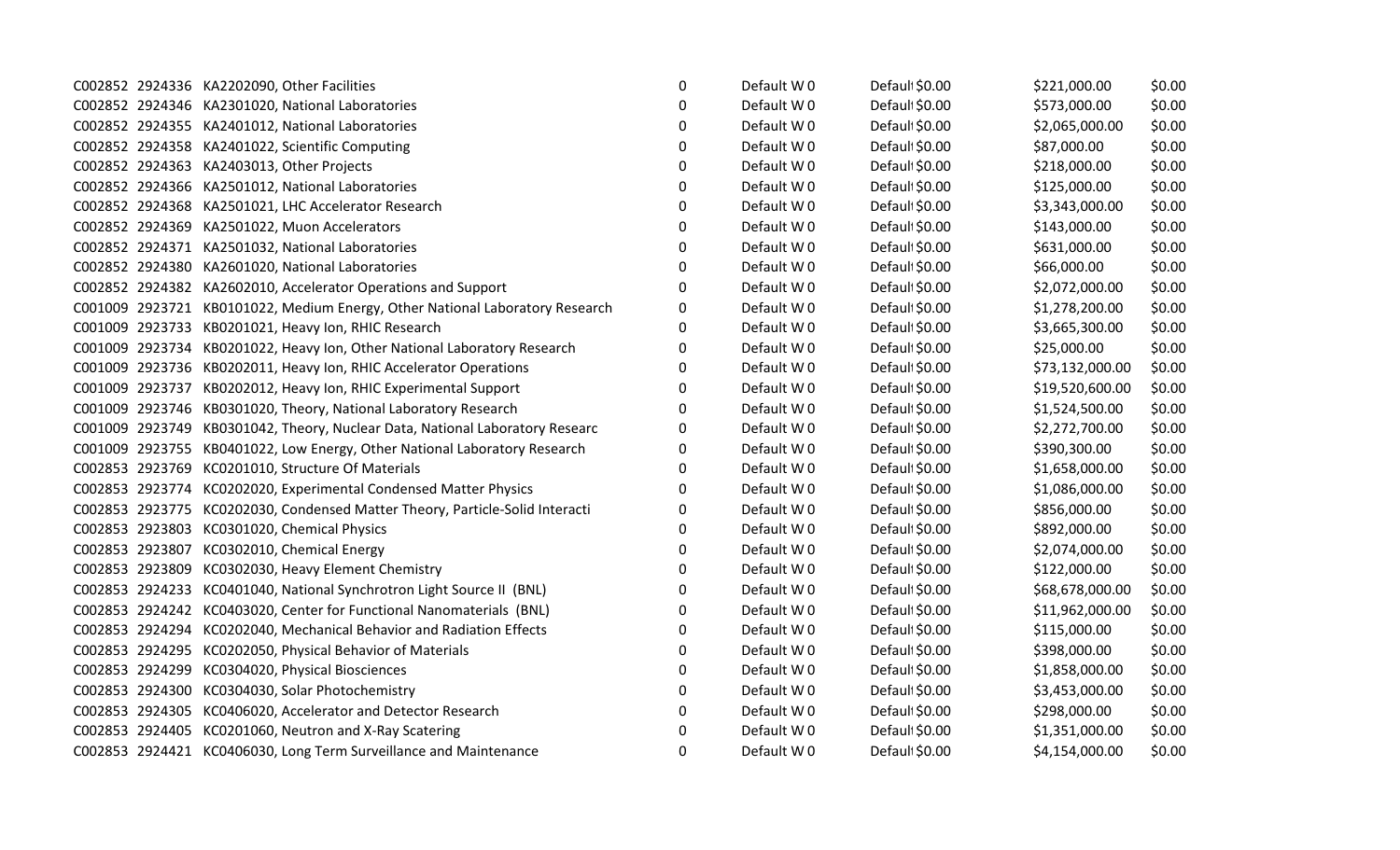|  | C002853 2924460 KC0301050, Condensed Phase & Interfacial Molecular Science   | 0        | Default W0        | Default \$0.00       | \$716,000.00   | \$0.00 |
|--|------------------------------------------------------------------------------|----------|-------------------|----------------------|----------------|--------|
|  | C002853 2924472 KC0201070, X-Ray Scattering                                  | 0        | Default W 0       | Default \$0.00       | \$748,000.00   | \$0.00 |
|  | C002853 3023325 KC0203020, Synthesis and Processing Science                  | $\Omega$ | Default W0        | Default \$0.00       | \$1,395,000.00 | \$0.00 |
|  | C001018 2924137 KJ0404000, Next Generation Networking for Science            | 0        | Default W0        | Default \$0.00       | \$730,000.00   | \$0.00 |
|  | C001018 2924474 KJ0402010, Computer Sciences - Research                      | 0        | Default W0        | Default \$0.00       | \$450,000.00   | \$0.00 |
|  | C001021 2924406 KL1001000, Science Undergraduate Laboratory Internship       | 0        | Default W0        | Default \$0.00       | \$1,050,000.00 | \$0.00 |
|  | C001021 2924407 KL1002000, Community College Internship Program              | 0        | Default W0        | Default \$0.00       | \$140,000.00   | \$0.00 |
|  | C001024 2924203 KP1601040, Computational Biosciences                         | 0        | Default W0        | Default \$0.00       | \$432,000.00   | \$0.00 |
|  | C001024 2924209 KP1605010, Structural Biology Infrastructure                 | 0        | Default W0        | Default \$0.00       | \$1,444,000.00 | \$0.00 |
|  | C001024 2924211 KP1701000, Atmospheric System Research                       | 0        | Default W0        | Default \$0.00       | \$2,930,000.00 | \$0.00 |
|  | C001024 2924216 KP1703020, Earth System Modeling                             | $\Omega$ | Default W0        | Default \$0.00       | \$146,000.00   | \$0.00 |
|  | C001024 2924462 KP1703040, Climate Model Development and Validation          | $\Omega$ | Default W 0       | Default \$0.00       | \$691,000.00   | \$0.00 |
|  | C002852 2924320 KA2103011, MIE                                               | 0        | Default W 485486  | <b>CHEQL \$0.00</b>  | \$4,520,000.00 | \$0.00 |
|  | C002852 2924363 KA2403013, Other Projects                                    | 0        | Default W 485396  | <b>CHEQL \$0.00</b>  | \$750,000.00   | \$0.00 |
|  | C001009 2923736 KB0202011, Heavy Ion, RHIC Accelerator Operations            | 0        | Default W 485396  | <b>CHEQL \$0.00</b>  | \$610,900.00   | \$0.00 |
|  | C001009 2923737 KB0202012, Heavy Ion, RHIC Experimental Support              | 0        | Default W 485396  | <b>CHEQL \$0.00</b>  | \$1,507,700.00 | \$0.00 |
|  | C002786 2924263 39KA00000PRN11SC40000, Long Baseline Neutrino Experiment (PE | 0        | Default W0        | Default \$0.00       | \$3,050,000.00 | \$0.00 |
|  | C002852 2924382 KA2602010, Accelerator Operations and Support                | $\Omega$ | Default W 485395  | <b>CHAIP \$0.00</b>  | \$667,000.00   | \$0.00 |
|  | C001009 2923736 KB0202011, Heavy Ion, RHIC Accelerator Operations            | $\Omega$ | Default W 485395  | <b>CHAIP \$0.00</b>  | \$1,322,800.00 | \$0.00 |
|  | C003005 6600199 456165021, Cooperative Research And Development Agreements   |          | 4860866 CHAGR87.0 | Default \$7,384.70   | $-57,384.70$   | \$0.00 |
|  | C003005 6600199 456165021, Cooperative Research And Development Agreements   |          | 4860797 CHAGR87:0 | Default \$6,782.16   | \$0.00         | \$0.00 |
|  | C003005 6600199 456165021, Cooperative Research And Development Agreements   |          | 4860839 CHAGR87.0 | Default \$223.96     | \$0.00         | \$0.00 |
|  | C003005 6600199 456165021, Cooperative Research And Development Agreements   |          | 4860747 CHAGR87 0 | Default \$90,913.13  | \$0.00         | \$0.00 |
|  | C003005 6600199 456165021, Cooperative Research And Development Agreements   |          | 4860892 CHAGR87.0 | Default \$127,652.31 | \$0.00         | \$0.00 |
|  | C003005 6600199 456165021, Cooperative Research And Development Agreements   |          | 4860926 CHAGR87.0 | Defaul \$34,951.46   | \$0.00         | \$0.00 |
|  | C003005 6600199 456165021, Cooperative Research And Development Agreements   |          | 4860934 CHAGR87.0 | Default \$211,230.10 | \$0.00         | \$0.00 |
|  | C003005 6600199 456165021, Cooperative Research And Development Agreements   |          | 4860958 CHAGR87.0 | Default \$0.08       | \$0.00         | \$0.00 |
|  | C003005 6600199 456165021, Cooperative Research And Development Agreements   |          | 4860983 CHAGR84(0 | Default \$7,979.17   | \$0.00         | \$0.00 |
|  | C003005 6600199 456165021, Cooperative Research And Development Agreements   |          | 4861014 CHAGR84(0 | Default \$75,000.00  | \$0.00         | \$0.00 |
|  | C003005 6600199 456165021, Cooperative Research And Development Agreements   |          | 4860747 CHAGR87 0 | Defaul \$0.00        | \$93,734.97    | \$0.00 |
|  | C003005 6600199 456165021, Cooperative Research And Development Agreements   |          | 4861004 CHAGR84 0 | Default \$0.00       | \$72,815.53    | \$0.00 |
|  | C003005 6600146 456160031, Industry - Domestic                               |          | 4860840 CHAGR87.0 | Default \$9,492.10   | \$0.00         | \$0.00 |
|  | C003005 6600146 456160031, Industry - Domestic                               |          | 4860871 CHAGR87.0 | Default \$238,428.09 | \$0.00         | \$0.00 |
|  | C003005 6600146 456160031, Industry - Domestic                               |          | 4860857 CHAGR87.0 | Defaul \$1,701.35    | $-$1,701.35$   | \$0.00 |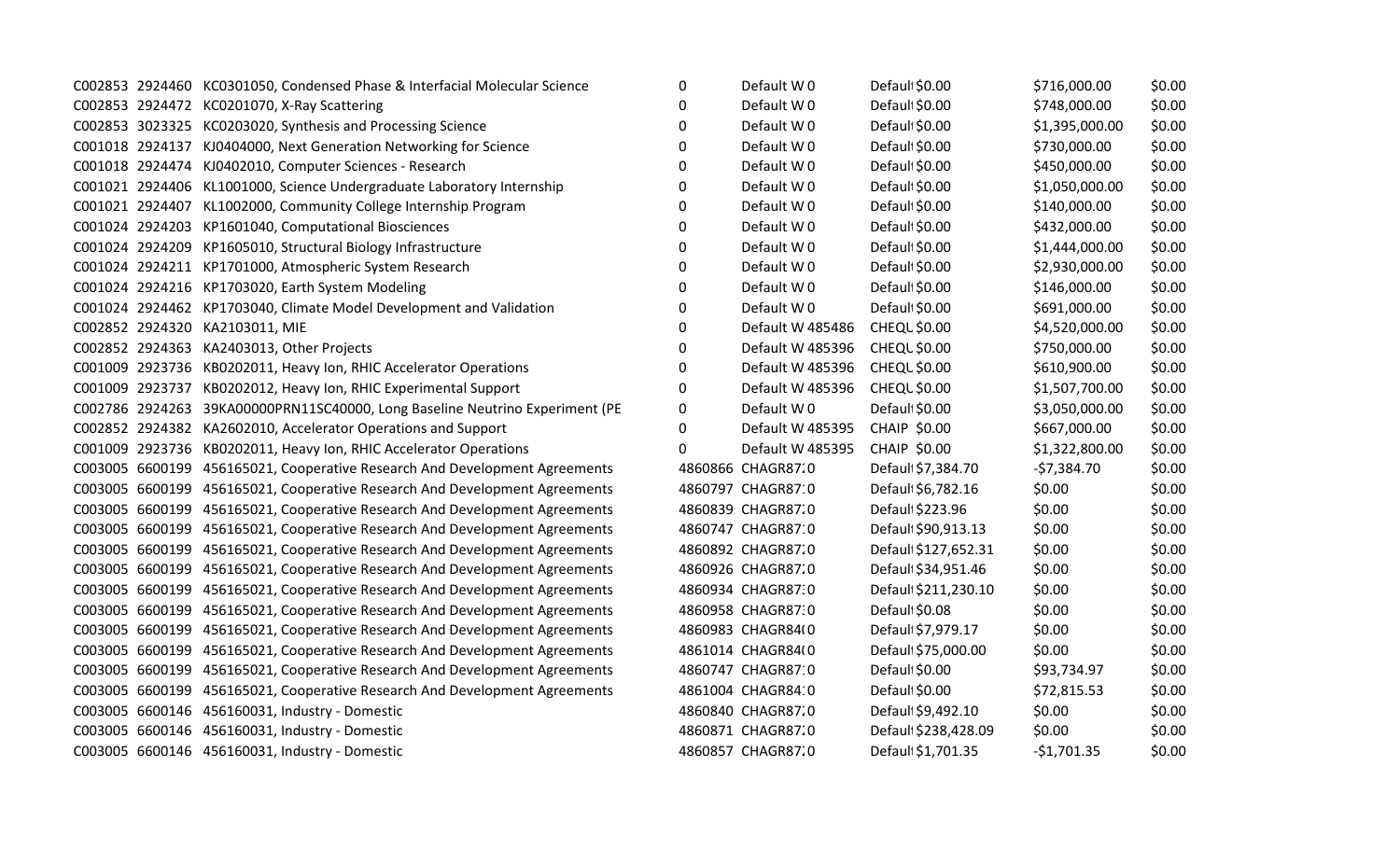|  | C003005 6600146 456160031, Industry - Domestic | 4860868 CHAGR87.0 | Default \$14,199.38 | \$0.00        | \$0.00 |
|--|------------------------------------------------|-------------------|---------------------|---------------|--------|
|  | C003005 6600146 456160031, Industry - Domestic | 4860880 CHAGR87.0 | Default \$11,542.04 | \$0.00        | \$0.00 |
|  | C003005 6600146 456160031, Industry - Domestic | 4860883 CHAGR87.0 | Default \$1,002.84  | \$0.00        | \$0.00 |
|  | C003005 6600146 456160031, Industry - Domestic | 4860577 CHAGR87(0 | Default \$2,163.30  | \$0.00        | \$0.00 |
|  | C003005 6600146 456160031, Industry - Domestic | 4860686 CHAGR8710 | Defaul \$20,689.98  | \$0.00        | \$0.00 |
|  | C003005 6600146 456160031, Industry - Domestic | 4860731 CHAGR87.0 | Default \$70,279.39 | $-520,540.93$ | \$0.00 |
|  | C003005 6600146 456160031, Industry - Domestic | 4860748 CHAGR87 0 | Defaul \$60,105.55  | \$0.00        | \$0.00 |
|  | C003005 6600146 456160031, Industry - Domestic | 4860811 CHAGR87.0 | Default \$3,496.65  | $-53,496.65$  | \$0.00 |
|  | C003005 6600146 456160031, Industry - Domestic | 4860831 CHAGR87.0 | Default \$20,850.43 | \$0.00        | \$0.00 |
|  | C003005 6600146 456160031, Industry - Domestic | 4860854 CHAGR87.0 | Default \$3,348.85  | \$0.00        | \$0.00 |
|  | C003005 6600146 456160031, Industry - Domestic | 4860868 CHAGR87.0 | Default \$3,753.21  | \$0.00        | \$0.00 |
|  | C003005 6600146 456160031, Industry - Domestic | 4860871 CHAGR87.0 | Default \$13,578.50 | \$0.00        | \$0.00 |
|  | C003005 6600146 456160031, Industry - Domestic | 4860878 CHAGR87.0 | Defaul \$24,660.64  | $-524,660.64$ | \$0.00 |
|  | C003005 6600146 456160031, Industry - Domestic | 4860880 CHAGR87.0 | Defaul \$3,397.00   | \$0.00        | \$0.00 |
|  | C003005 6600146 456160031, Industry - Domestic | 4860883 CHAGR87.0 | Default \$327.03    | \$0.00        | \$0.00 |
|  | C003005 6600146 456160031, Industry - Domestic | 4860893 CHAGR87:0 | Default \$7,832.17  | \$0.00        | \$0.00 |
|  | C003005 6600146 456160031, Industry - Domestic | 4860916 CHAGR87.0 | Default \$3,767.67  | \$0.00        | \$0.00 |
|  | C003005 6600146 456160031, Industry - Domestic | 4860922 CHAGR87.0 | Default \$40,366.79 | \$0.00        | \$0.00 |
|  | C003005 6600146 456160031, Industry - Domestic | 4860928 CHAGR87:0 | Default \$908.26    | \$0.00        | \$0.00 |
|  | C003005 6600146 456160031, Industry - Domestic | 4860929 CHAGR87.0 | Default \$2,034.98  | \$0.00        | \$0.00 |
|  | C003005 6600146 456160031, Industry - Domestic | 4860931 CHAGR87.0 | Default \$2,111.25  | \$0.00        | \$0.00 |
|  | C003005 6600146 456160031, Industry - Domestic | 4860935 CHAGR87.0 | Default \$0.04      | \$0.00        | \$0.00 |
|  | C003005 6600146 456160031, Industry - Domestic | 4860936 CHAGR87.0 | Default \$6,865.03  | \$0.00        | \$0.00 |
|  | C003005 6600146 456160031, Industry - Domestic | 4860943 CHAGR87:0 | Defaul \$375,478.83 | \$0.00        | \$0.00 |
|  | C003005 6600146 456160031, Industry - Domestic | 4860944 CHAGR87.0 | Default \$8,509.56  | \$0.00        | \$0.00 |
|  | C003005 6600146 456160031, Industry - Domestic | 4860946 CHAGR87.0 | Default \$70,958.66 | \$0.00        | \$0.00 |
|  | C003005 6600146 456160031, Industry - Domestic | 4860949 CHAGR87.0 | Defaul \$71,848.46  | $-526,593.12$ | \$0.00 |
|  | C003005 6600146 456160031, Industry - Domestic | 4860963 CHAGR87.0 | Defaul \$548.42     | $-5548.42$    | \$0.00 |
|  | C003005 6600146 456160031, Industry - Domestic | 4860969 CHAGR87.0 | Default \$42,584.48 | \$0.00        | \$0.00 |
|  | C003005 6600146 456160031, Industry - Domestic | 4860971 CHAGR87.0 | Default \$46,830.12 | \$0.00        | \$0.00 |
|  | C003005 6600146 456160031, Industry - Domestic | 4860972 CHAGR87:0 | Defaul \$20,444.14  | \$0.00        | \$0.00 |
|  | C003005 6600146 456160031, Industry - Domestic | 4860976 CHAGR87.0 | Default \$3,072.52  | $-53,072.52$  | \$0.00 |
|  | C003005 6600146 456160031, Industry - Domestic | 4860977 CHAGR87.0 | Default \$11,474.22 | \$0.00        | \$0.00 |
|  | C003005 6600146 456160031, Industry - Domestic | 4860981 CHAGR87.0 | Default \$0.02      | \$0.00        | \$0.00 |
|  |                                                |                   |                     |               |        |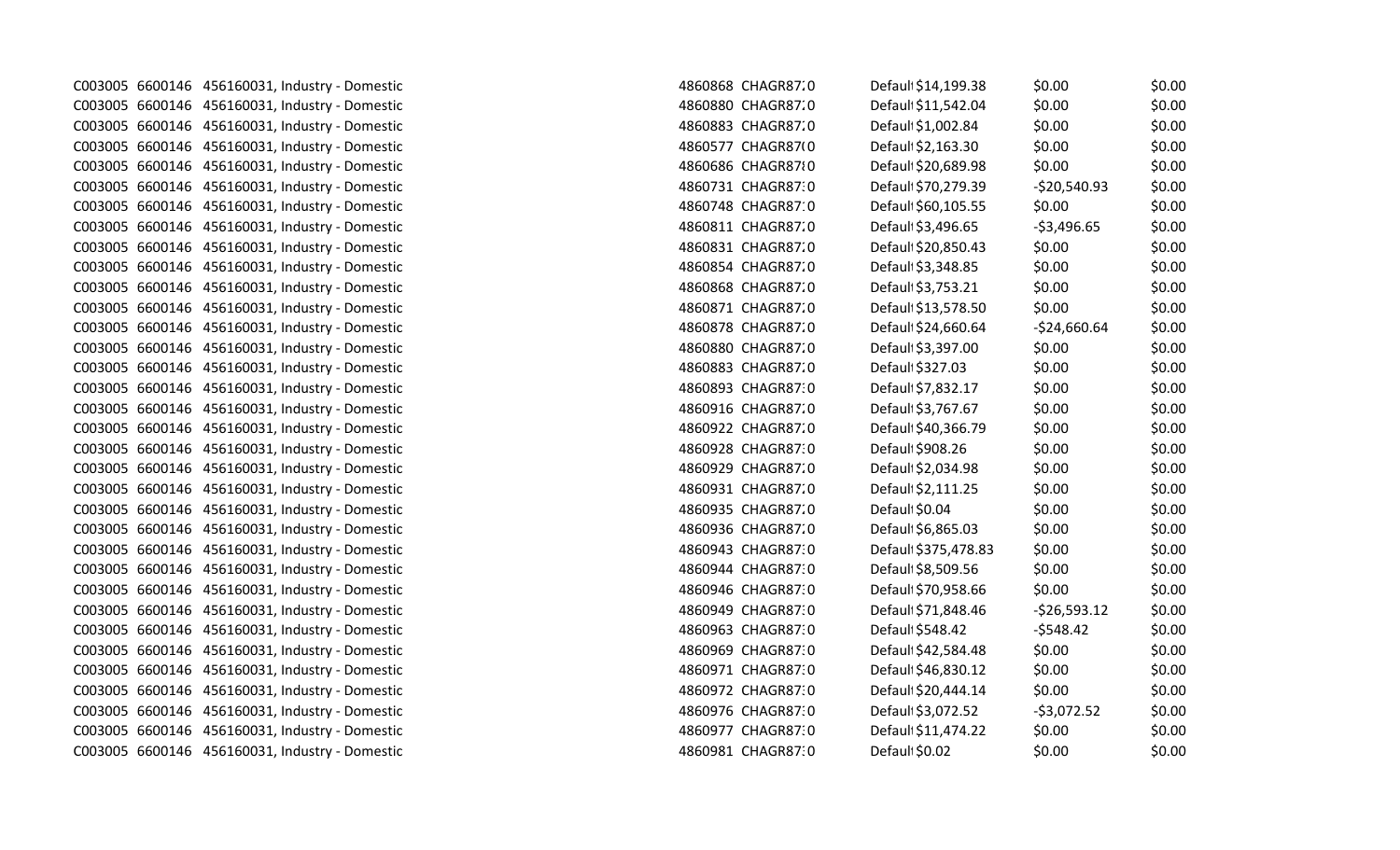|  | C003005 6600146 456160031, Industry - Domestic | 4860985 CHAGR84(0 | Defaul \$2,473.53    | \$0.00        | \$0.00 |
|--|------------------------------------------------|-------------------|----------------------|---------------|--------|
|  | C003005 6600146 456160031, Industry - Domestic | 4860986 CHAGR84(0 | Defaul \$120.20      | \$0.00        | \$0.00 |
|  | C003005 6600146 456160031, Industry - Domestic | 4860987 CHAGR84(0 | Defaul \$51,066.81   | $-$50,000.00$ | \$0.00 |
|  | C003005 6600146 456160031, Industry - Domestic | 4860990 CHAGR84(0 | Default \$104,046.13 | \$0.00        | \$0.00 |
|  | C003005 6600146 456160031, Industry - Domestic | 4860998 CHAGR84(0 | Default \$15,000.00  | \$0.00        | \$0.00 |
|  | C003005 6600146 456160031, Industry - Domestic | 4860999 CHAGR84:0 | Default \$39,948.28  | \$0.00        | \$0.00 |
|  | C003005 6600146 456160031, Industry - Domestic | 4861003 CHAGR84(0 | Default \$83,388.97  | \$0.00        | \$0.00 |
|  | C003005 6600147 456160032, Industry - Foreign  | 4801577 CH AGR870 | Defaul \$1,904.38    | \$0.00        | \$0.00 |
|  | C003005 6600147 456160032, Industry - Foreign  | 4860800 CHAGR87:0 | Default \$15,420.15  | \$0.00        | \$0.00 |
|  | C003005 6600147 456160032, Industry - Foreign  | 4860813 CHAGR87.0 | Default \$18,066.55  | \$0.00        | \$0.00 |
|  | C003005 6600147 456160032, Industry - Foreign  | 4860874 CHAGR87.0 | Default \$113,277.89 | \$0.00        | \$0.00 |
|  | C003005 6600147 456160032, Industry - Foreign  | 4860908 CHAGR87.0 | Default \$1,845.92   | \$0.00        | \$0.00 |
|  | C003005 6600147 456160032, Industry - Foreign  | 4860919 CHAGR87:0 | Default \$35,369.90  | \$0.00        | \$0.00 |
|  | C003005 6600147 456160032, Industry - Foreign  | 4860924 CHAGR8740 | Default \$814.13     | \$0.00        | \$0.00 |
|  | C003005 6600147 456160032, Industry - Foreign  | 4860956 CHAGR87:0 | Default \$6,176.33   | $-56,176.33$  | \$0.00 |
|  | C003005 6600147 456160032, Industry - Foreign  | 4860975 CHAGR87.0 | Default \$40,638.41  | \$0.00        | \$0.00 |
|  | C003005 6600147 456160032, Industry - Foreign  | 4860978 CHAGR87.0 | Default \$2,812.51   | \$0.00        | \$0.00 |
|  | C003005 6600147 456160032, Industry - Foreign  | 4860984 CHAGR84(0 | Default \$2,632.19   | \$0.00        | \$0.00 |
|  | C003005 6600147 456160032, Industry - Foreign  | 4860988 CHAGR84(0 | Default \$4.30       | \$0.00        | \$0.00 |
|  | C003005 6600147 456160032, Industry - Foreign  | 4861000 CHAGR84(0 | Default \$2,475.82   | \$0.00        | \$0.00 |
|  | C003005 6600147 456160032, Industry - Foreign  | 4861001 CHAGR84:0 | Default \$26,257.02  | \$0.00        | \$0.00 |
|  | C003005 6600146 456160031, Industry - Domestic | 4860748 CHAGR87 0 | Default \$0.00       | \$19,969.11   | \$0.00 |
|  | C003005 6600146 456160031, Industry - Domestic | 4860916 CHAGR87.0 | Default \$0.00       | \$41,429.71   | \$0.00 |
|  | C003005 6600146 456160031, Industry - Domestic | 4860922 CHAGR87.0 | Default \$0.00       | \$4,172.21    | \$0.00 |
|  | C003005 6600146 456160031, Industry - Domestic | 4860936 CHAGR87.0 | Default \$0.00       | \$4,771.04    | \$0.00 |
|  | C003005 6600146 456160031, Industry - Domestic | 4860949 CHAGR87:0 | Default \$0.00       | \$25,232.87   | \$0.00 |
|  | C003005 6600146 456160031, Industry - Domestic | 4860971 CHAGR87.0 | Default \$0.00       | \$53,169.88   | \$0.00 |
|  | C003005 6600146 456160031, Industry - Domestic | 4860977 CHAGR87.0 | Defaul \$0.00        | \$36,532.04   | \$0.00 |
|  | C003005 6600146 456160031, Industry - Domestic | 4860982 CHAGR84(0 | Default \$0.00       | \$95,986.00   | \$0.00 |
|  | C003005 6600146 456160031, Industry - Domestic | 4860986 CHAGR84(0 | Default \$0.00       | \$14,879.80   | \$0.00 |
|  | C003005 6600146 456160031, Industry - Domestic | 4861003 CHAGR84(0 | Default \$0.00       | \$140,776.70  | \$0.00 |
|  | C003005 6600146 456160031, Industry - Domestic | 4861009 CHAGR84:0 | Default \$0.00       | \$7,000.00    | \$0.00 |
|  | C003005 6600146 456160031, Industry - Domestic | 4861016 CHAGR84(0 | Default \$0.00       | \$35,000.00   | \$0.00 |
|  | C003005 6600146 456160031, Industry - Domestic | 4861017 CHAGR84:0 | Default \$0.00       | \$8,000.00    | \$0.00 |
|  |                                                |                   |                      |               |        |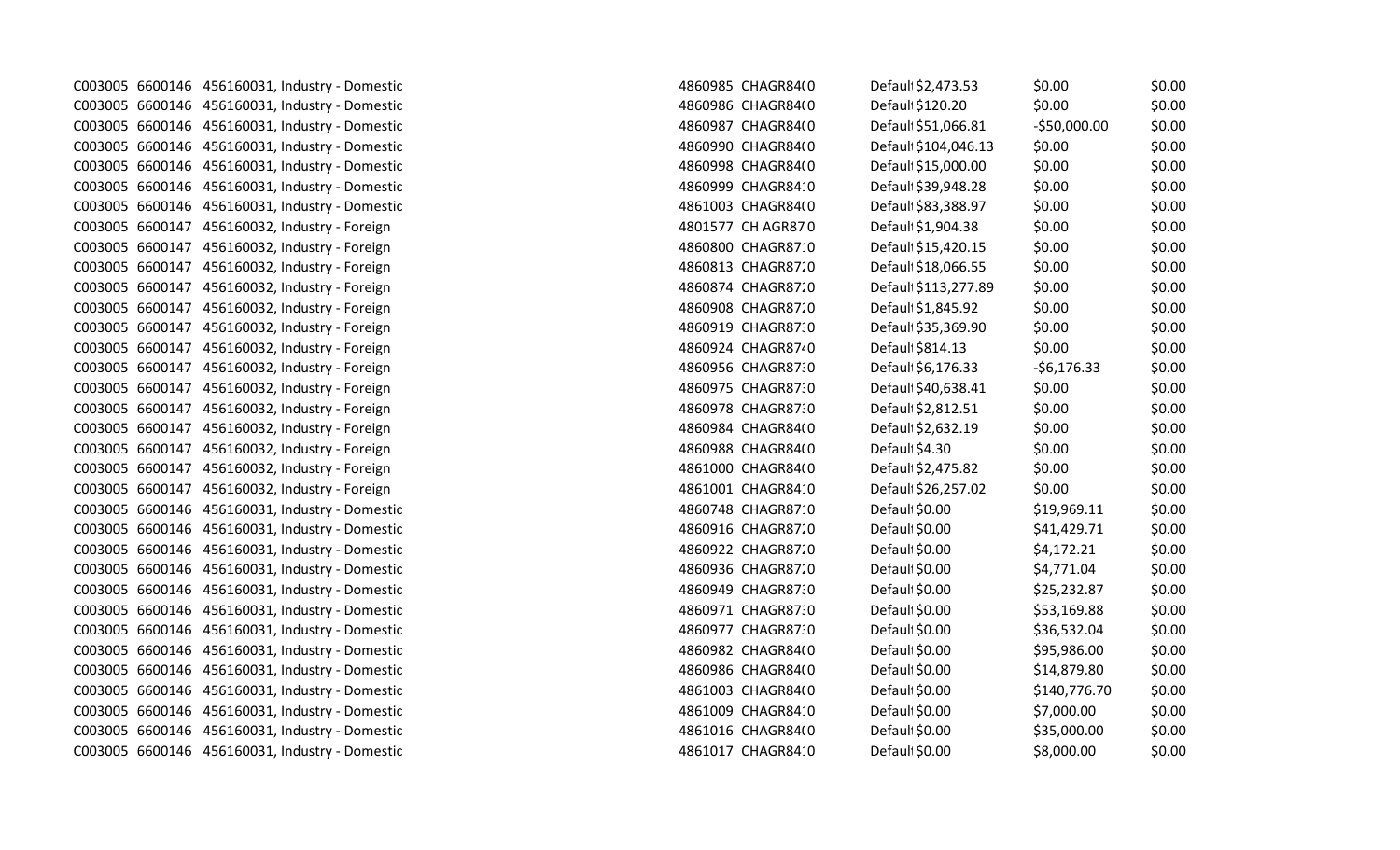|  | C003005 6600146 456160031, Industry - Domestic                               | 4861018 CHAGR84(0  | Default \$0.00       | \$21,216.84    | \$0.00 |
|--|------------------------------------------------------------------------------|--------------------|----------------------|----------------|--------|
|  | C003005 6600146 456160031, Industry - Domestic                               | 4861019 CHAGR84(0  | Default \$0.00       | \$6,009.66     | \$0.00 |
|  | C003005 6600146 456160031, Industry - Domestic                               | 4861020 CHAGR84(0  | Defaul \$0.00        | \$20,000.00    | \$0.00 |
|  | C003005 6600146 456160031, Industry - Domestic                               | 4861021 CHAGR84(0  | Default \$0.00       | \$15,000.00    | \$0.00 |
|  | C003005 6600146 456160031, Industry - Domestic                               | 4861022 CHAGR84:0  | Defaul \$0.00        | \$2,000,000.00 | \$0.00 |
|  | C003005 6600146 456160031, Industry - Domestic                               | 4861023 CHAGR84(0  | Default \$0.00       | \$90,000.00    | \$0.00 |
|  | C003005 6600147 456160032, Industry - Foreign                                | 4860800 CHAGR87 0  | Defaul \$0.00        | \$97,087.38    | \$0.00 |
|  | C003005 6600147 456160032, Industry - Foreign                                | 4860813 CHAGR87.0  | Defaul \$0.00        | \$38,714.56    | \$0.00 |
|  | C003005 6600147 456160032, Industry - Foreign                                | 4860874 CHAGR87.0  | Defaul \$0.00        | \$8,127.01     | \$0.00 |
|  | C003005 6600147 456160032, Industry - Foreign                                | 4860975 CHAGR87.0  | Default \$0.00       | \$7,905.28     | \$0.00 |
|  | C003005 6600147 456160032, Industry - Foreign                                | 4860978 CHAGR87.0  | Defaul \$0.00        | \$74,857.39    | \$0.00 |
|  | C003005 6600147 456160032, Industry - Foreign                                | 4860984 CHAGR84(0  | Default \$0.00       | \$74,314.20    | \$0.00 |
|  | C003005 6600147 456160032, Industry - Foreign                                | 4861001 CHAGR84:0  | Defaul \$0.00        | \$20,005.07    | \$0.00 |
|  | C003005 6600007 456140050, Research & Development - Department of Commerce   | 4860020 CHAGRNA0   | Defaul \$72.36       | \$0.00         | \$0.00 |
|  | C003005 6600007 456140050, Research & Development - Department of Commerce   | 4860021 CHAGRNA0   | Default \$316.17     | \$0.00         | \$0.00 |
|  | C003005 6600007 456140050, Research & Development - Department of Commerce   | 4860314 CHAGRNA0   | Default \$12.58      | \$0.00         | \$0.00 |
|  | C003005 6600043 456140170, Research & Development - Department of Transporta | 4802338 CH AGRDT0  | Default \$2,532.20   | \$0.00         | \$0.00 |
|  | C003005 6600044 456140180, Research & Development - Environmental Protection | 4802381 CH AGRDV0  | Default \$7,826.04   | \$0.00         | \$0.00 |
|  | C003005 6600044 456140180, Research & Development - Environmental Protection | 4802476 CH AGRDV0  | Default \$132.52     | \$0.00         | \$0.00 |
|  | C003005 6600050 456140196, NASA Other                                        | 4803795 CH AGRS50  | Default \$258.04     | \$0.00         | \$0.00 |
|  | C003005 6600050 456140196, NASA Other                                        | 4803858 CH AGRT10  | Default \$271.59     | \$0.00         | \$0.00 |
|  | C003005 6600051 456140200, Research & Development - National Science Foundat | 4806205 CHAGRDN 0  | Default \$2,193.60   | \$0.00         | \$0.00 |
|  | C003005 6600053 456140220, Research & Development - Department of Health and | 4803774 CH AGRRV0  | Default \$527,491.57 | \$0.00         | \$0.00 |
|  | C003005 6600053 456140220, Research & Development - Department of Health and | 4804155 CH AGRY10  | Default \$108.32     | \$0.00         | \$0.00 |
|  | C003005 6600053 456140220, Research & Development - Department of Health and | 4804179 CH AGRY10  | Default \$16,355.37  | \$0.00         | \$0.00 |
|  | C003005 6600059 456140280, Research & Development - Space Fission Reactor Te | 4803894 CH AGRW 0  | Default \$10,071.02  | \$0.00         | \$0.00 |
|  | C003005 6600066 456140351, Department of State - U.S. Voluntary Contribution | 4806666 CHAGRRW0   | Default \$394,234.20 | \$0.00         | \$0.00 |
|  | C003005 6600073 456140358, Other Federal Agencies                            | 4806635 CHAGR90:0  | Default \$43,756.46  | \$0.00         | \$0.00 |
|  | C003005 6600073 456140358, Other Federal Agencies                            | 4806667 CHAGRS0:0  | Default \$166.79     | \$0.00         | \$0.00 |
|  | C003005 6600096 456140371, Nuclear Regulatory Commission - Nuclear Reactor R | 4800194 CH 189J290 | Defaul \$0.01        | \$0.00         | \$0.00 |
|  | C003005 6600099 456140374, Nuclear Regulatory Commission - Nuclear Regulator | 4800324 CH 189L250 | Default \$133.81     | \$0.00         | \$0.00 |
|  | C003005 6600099 456140374, Nuclear Regulatory Commission - Nuclear Regulator | 4800376 CH 189WE0  | Default \$0.01       | \$0.00         | \$0.00 |
|  | C003005 6600099 456140374, Nuclear Regulatory Commission - Nuclear Regulator | 4800484 CH 189Y680 | Default \$145.88     | \$0.00         | \$0.00 |
|  | C003005 6600007 456140050, Research & Development - Department of Commerce   | 4860362 CHAGRNA0   | Default \$662.75     | \$0.00         | \$0.00 |
|  |                                                                              |                    |                      |                |        |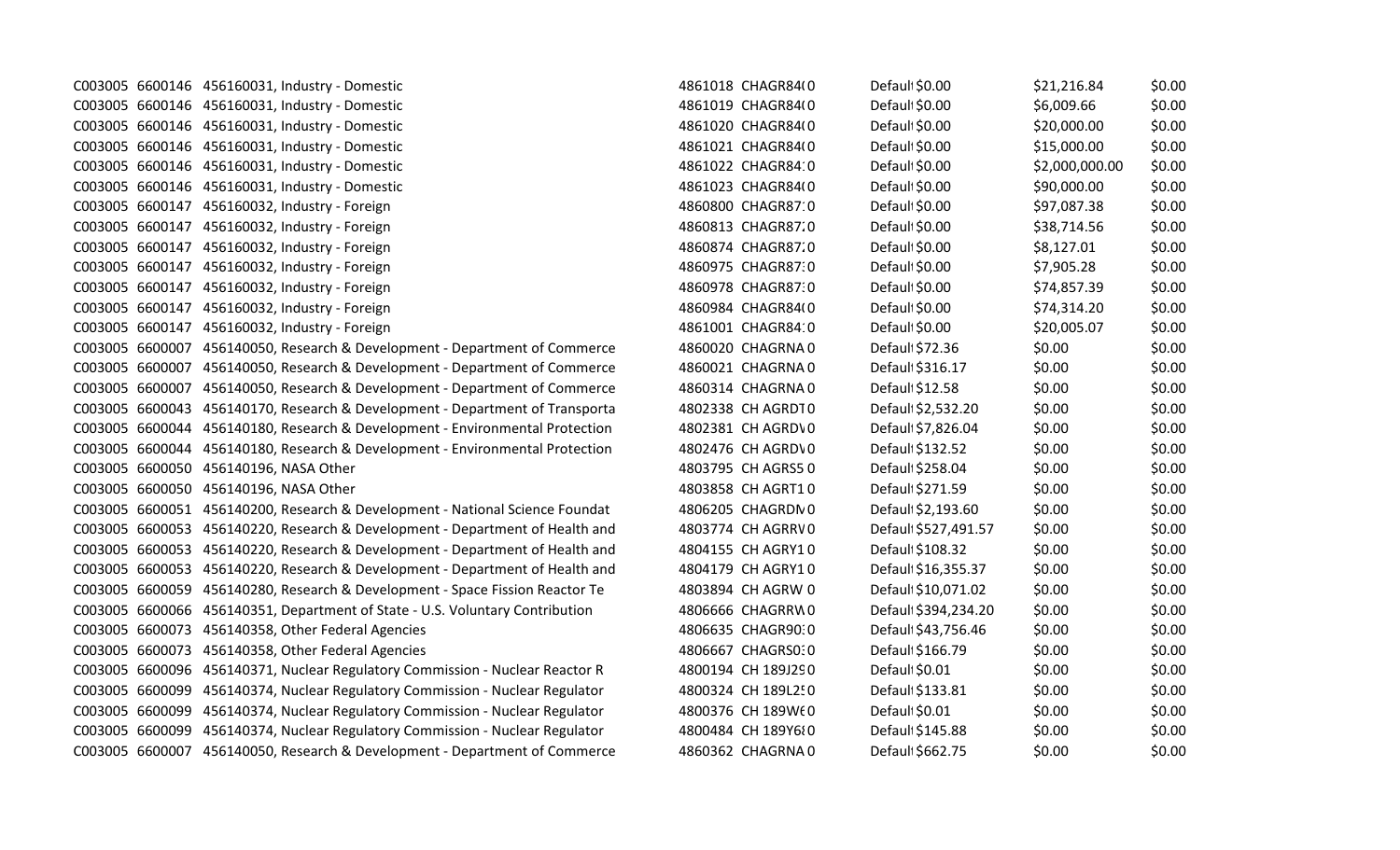|  | C003005 6600007 456140050, Research & Development - Department of Commerce   | 4860375 CHAGRNA0   | Defaul \$385.54      | \$0.00 | \$0.00 |
|--|------------------------------------------------------------------------------|--------------------|----------------------|--------|--------|
|  | C003005 6600044 456140180, Research & Development - Environmental Protection | 4806368 CHAGRDW0   | Defaul \$50.65       | \$0.00 | \$0.00 |
|  | C003005 6600050 456140196, NASA Other                                        | 4803865 CH AGRT40  | Default \$1,673.69   | \$0.00 | \$0.00 |
|  | C003005 6600067 456140352, Department of State - U.S. Voluntary Contribution | 4860304 CHAGRSIA0  | Default \$95.26      | \$0.00 | \$0.00 |
|  | C003005 6600067 456140352, Department of State - U.S. Voluntary Contribution | 4860414 CHAGRSIA0  | Default \$175.17     | \$0.00 | \$0.00 |
|  | C003005 6600007 456140050, Research & Development - Department of Commerce   | 4803152 CH AGRM+0  | Default \$163,777.03 | \$0.00 | \$0.00 |
|  | C003005 6600007 456140050, Research & Development - Department of Commerce   | 4860421 CHAGREA 0  | Default \$413.99     | \$0.00 | \$0.00 |
|  | C003005 6600007 456140050, Research & Development - Department of Commerce   | 4860498 CHAGR8E\0  | Default \$0.04       | \$0.00 | \$0.00 |
|  | C003005 6600050 456140196, NASA Other                                        | 4860316 CHAGRNN0   | Default \$20,870.32  | \$0.00 | \$0.00 |
|  | C003005 6600050 456140196, NASA Other                                        | 4860391 CHAGRNN0   | Default \$229.09     | \$0.00 | \$0.00 |
|  | C003005 6600067 456140352, Department of State - U.S. Voluntary Contribution | 4860490 CHAGRSIA0  | Default \$46.59      | \$0.00 | \$0.00 |
|  | C003005 6600099 456140374, Nuclear Regulatory Commission - Nuclear Regulator | 4860303 CH189N610  | Default \$0.02       | \$0.00 | \$0.00 |
|  | C003005 6600007 456140050, Research & Development - Department of Commerce   | 4802949 CH AGRM 0  | Default \$509,058.59 | \$0.00 | \$0.00 |
|  | C003005 6600007 456140050, Research & Development - Department of Commerce   | 4803152 CH AGRM+0  | Defaul \$97,087.38   | \$0.00 | \$0.00 |
|  | C003005 6600050 456140196, NASA Other                                        | 4860391 CHAGRNN0   | Default \$1,378.14   | \$0.00 | \$0.00 |
|  | C003005 6600053 456140220, Research & Development - Department of Health and | 4860502 CHAGRF320  | Default \$11,278.07  | \$0.00 | \$0.00 |
|  | C003005 6600050 456140196, NASA Other                                        | 4860609 CHAGRNN0   | Default \$3.66       | \$0.00 | \$0.00 |
|  | C003005 6600053 456140220, Research & Development - Department of Health and | 4860502 CHAGRF320  | Default \$50,054.00  | \$0.00 | \$0.00 |
|  | C003005 6600067 456140352, Department of State - U.S. Voluntary Contribution | 4860553 CHAGRSIA0  | Default \$39.54      | \$0.00 | \$0.00 |
|  | C003005 6600006 456140040, Research & Development - Department of Agricultur | 4860656 CHAGRAG 0  | Default \$384.38     | \$0.00 | \$0.00 |
|  | C003005 6600033 456140124, DNA - Other                                       | 4860681 CHAGRB10   | Default \$72.80      | \$0.00 | \$0.00 |
|  | C003005 6600050 456140196, NASA Other                                        | 4860623 CHAGRNN0   | Defauli \$403.69     | \$0.00 | \$0.00 |
|  | C003005 6600042 456140160, Research & Development - Department of the Interi | 4860719 CHAGR50:0  | Default \$0.87       | \$0.00 | \$0.00 |
|  | C003005 6600050 456140196, NASA Other                                        | 4860463 CHAGRNN0   | Default \$0.26       | \$0.00 | \$0.00 |
|  | C003005 6600050 456140196, NASA Other                                        | 4860467 CHAGRNN0   | Default \$360,508.07 | \$0.00 | \$0.00 |
|  | C003005 6600066 456140351, Department of State - U.S. Voluntary Contribution | 4860730 CHAGRSIA0  | Default \$1,843.62   | \$0.00 | \$0.00 |
|  | C003005 6600072 456140357, Department of State - Other                       | 3011137 CRAGRS-CO  | Default \$6.34       | \$0.00 | \$0.00 |
|  | C003005 6600096 456140371, Nuclear Regulatory Commission - Nuclear Reactor R | 4860532 CH189J41 0 | Default \$3,429.21   | \$0.00 | \$0.00 |
|  | C003005 6600033 456140124, DNA - Other                                       | 4860786 CHAGR10(0  | Default \$200,671.97 | \$0.00 | \$0.00 |
|  | C003005 6600053 456140220, Research & Development - Department of Health and | 4804149 CH AGRY10  | Default \$4,499.65   | \$0.00 | \$0.00 |
|  | C003005 6600053 456140220, Research & Development - Department of Health and | 4804168 CH AGRY10  | Default \$3,309.73   | \$0.00 | \$0.00 |
|  | C003005 6600053 456140220, Research & Development - Department of Health and | 4860699 CHAGRR2 0  | Default \$12,417.93  | \$0.00 | \$0.00 |
|  | C003005 6600053 456140220, Research & Development - Department of Health and | 4860788 CHAGR12I0  | Default \$152,272.29 | \$0.00 | \$0.00 |
|  | C003005 6600053 456140220, Research & Development - Department of Health and | 4860792 CHAGRAA 0  | Default \$35,616.06  | \$0.00 | \$0.00 |
|  |                                                                              |                    |                      |        |        |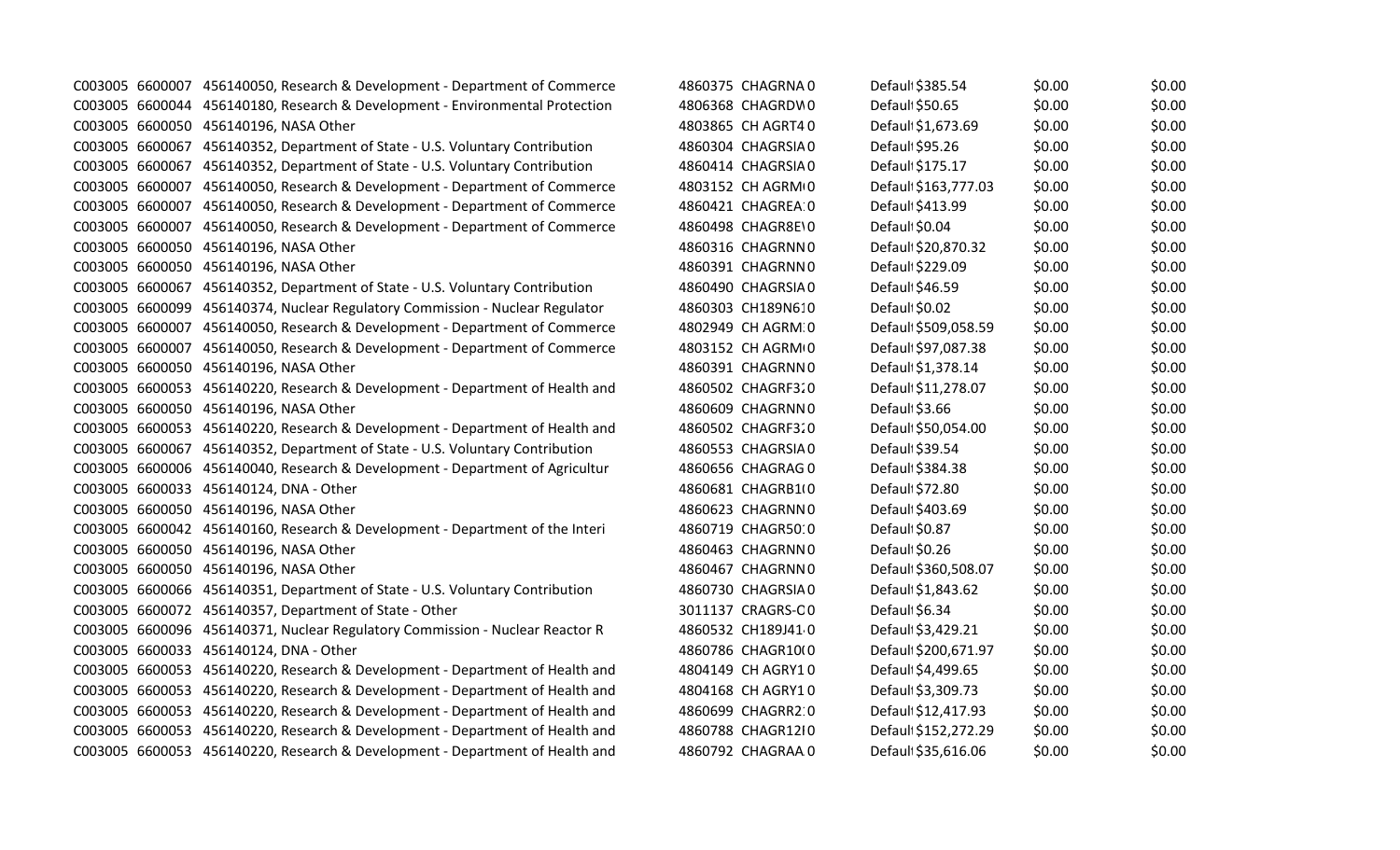|                 | C003005 6600066 456140351, Department of State - U.S. Voluntary Contribution | 4860779 CHAGRSIA0  | Default \$422,331.19   | \$0.00 | \$0.00 |
|-----------------|------------------------------------------------------------------------------|--------------------|------------------------|--------|--------|
|                 | C003005 6600007 456140050, Research & Development - Department of Commerce   | 4860561 CHAGR9E\0  | Default \$11,462.70    | \$0.00 | \$0.00 |
|                 | C003005 6600007 456140050, Research & Development - Department of Commerce   | 4860675 CHAGRM10   | Default \$19,422.33    | \$0.00 | \$0.00 |
|                 | C003005 6600007 456140050, Research & Development - Department of Commerce   | 4860849 CHAGR20:0  | Default \$2,007.03     | \$0.00 | \$0.00 |
|                 | C003005 6600053 456140220, Research & Development - Department of Health and | 4803492 CH AGRNI 0 | Default \$181,639.35   | \$0.00 | \$0.00 |
|                 | C003005 6600053 456140220, Research & Development - Department of Health and | 4860794 CHAGRAG 0  | Default \$784,306.85   | \$0.00 | \$0.00 |
|                 | C003005 6600066 456140351, Department of State - U.S. Voluntary Contribution | 4860844 CHAGRSIA0  | Defaul: \$2,146,007.82 | \$0.00 | \$0.00 |
| C003005 6600067 | 456140352, Department of State - U.S. Voluntary Contribution                 | 4860796 CHAGRSIA0  | Default \$623.41       | \$0.00 | \$0.00 |
| C003005 6600007 | 456140050, Research & Development - Department of Commerce                   | 4860561 CHAGR9E\0  | Default \$8,737.52     | \$0.00 | \$0.00 |
|                 | C003005 6600007 456140050, Research & Development - Department of Commerce   | 4860850 CHAGR2010  | Default \$72,377.31    | \$0.00 | \$0.00 |
|                 | C003005 6600053 456140220, Research & Development - Department of Health and | 4803492 CH AGRNI 0 | Default \$828,632.00   | \$0.00 | \$0.00 |
|                 | C003005 6600053 456140220, Research & Development - Department of Health and | 4860836 CHAGRAG 0  | Default \$767.68       | \$0.00 | \$0.00 |
|                 | C003005 6600053 456140220, Research & Development - Department of Health and | 4860897 CHAGRR2 0  | Default \$59,436.80    | \$0.00 | \$0.00 |
|                 | C003005 6600066 456140351, Department of State - U.S. Voluntary Contribution | 4860917 CHAGR19:0  | Default \$3,526,178.49 | \$0.00 | \$0.00 |
|                 | C003005 6600067 456140352, Department of State - U.S. Voluntary Contribution | 4860680 CHAGRSIA0  | Default \$17,189.30    | \$0.00 | \$0.00 |
|                 | C003005 6600067 456140352, Department of State - U.S. Voluntary Contribution | 4860918 CHAGR19:0  | Default \$11,604.39    | \$0.00 | \$0.00 |
|                 | C003005 6600072 456140357, Department of State - Other                       | 3010549 CRAGRS-CO  | Default \$211.96       | \$0.00 | \$0.00 |
|                 | C003005 6600072 456140357, Department of State - Other                       | 4860877 CHAGR14I0  | Default \$26,008.75    | \$0.00 | \$0.00 |
|                 | C003005 6600072 456140357, Department of State - Other                       | 4860914 CHAGR19:0  | Default \$6,708.87     | \$0.00 | \$0.00 |
|                 | C003005 6600073 456140358, Other Federal Agencies                            | 3011110 CRAGRS-CO  | Default \$121.25       | \$0.00 | \$0.00 |
|                 | C003005 6600073 456140358, Other Federal Agencies                            | 4860852 CHAGR01.0  | Defaul \$83,084.91     | \$0.00 | \$0.00 |
|                 | C003005 6600096 456140371, Nuclear Regulatory Commission - Nuclear Reactor R | 4860776 CH189QB\0  | Default \$9,993.07     | \$0.00 | \$0.00 |
|                 | C003005 6600099 456140374, Nuclear Regulatory Commission - Nuclear Regulator | 4860657 CH189V610  | Default \$29,137.54    | \$0.00 | \$0.00 |
|                 | C003005 6600099 456140374, Nuclear Regulatory Commission - Nuclear Regulator | 4860697 CH189N670  | Default \$67,304.85    | \$0.00 | \$0.00 |
|                 | C003005 6600007 456140050, Research & Development - Department of Commerce   | 4860561 CHAGR9E\0  | Default \$1.29         | \$0.00 | \$0.00 |
|                 | C003005 6600007 456140050, Research & Development - Department of Commerce   | 4860959 CHAGR20:0  | Default \$47,049.87    | \$0.00 | \$0.00 |
|                 | C003005 6600050 456140196, NASA Other                                        | 4860745 CHAGRNN0   | Default \$226,651.05   | \$0.00 | \$0.00 |
|                 | C003005 6600050 456140196, NASA Other                                        | 4860920 CHAGRRPI0  | Default \$7,506.19     | \$0.00 | \$0.00 |
|                 | C003005 6600050 456140196, NASA Other                                        | 4860927 CHARGNN0   | Default \$354.45       | \$0.00 | \$0.00 |
|                 | C003005 6600053 456140220, Research & Development - Department of Health and | 4803492 CH AGRNI 0 | Default \$822,752.00   | \$0.00 | \$0.00 |
|                 | C003005 6600053 456140220, Research & Development - Department of Health and | 4860897 CHAGRR2 0  | Default \$236,160.00   | \$0.00 | \$0.00 |
|                 | C003005 6600067 456140352, Department of State - U.S. Voluntary Contribution | 4860964 CHAGR19:0  | Default \$369,265.26   | \$0.00 | \$0.00 |
|                 | C003005 6600072 456140357, Department of State - Other                       | 4860914 CHAGR19:0  | Default \$260.99       | \$0.00 | \$0.00 |
|                 | C003005 6600099 456140374, Nuclear Regulatory Commission - Nuclear Regulator | 4860622 CH189N680  | Default \$561.39       | \$0.00 | \$0.00 |
|                 |                                                                              |                    |                        |        |        |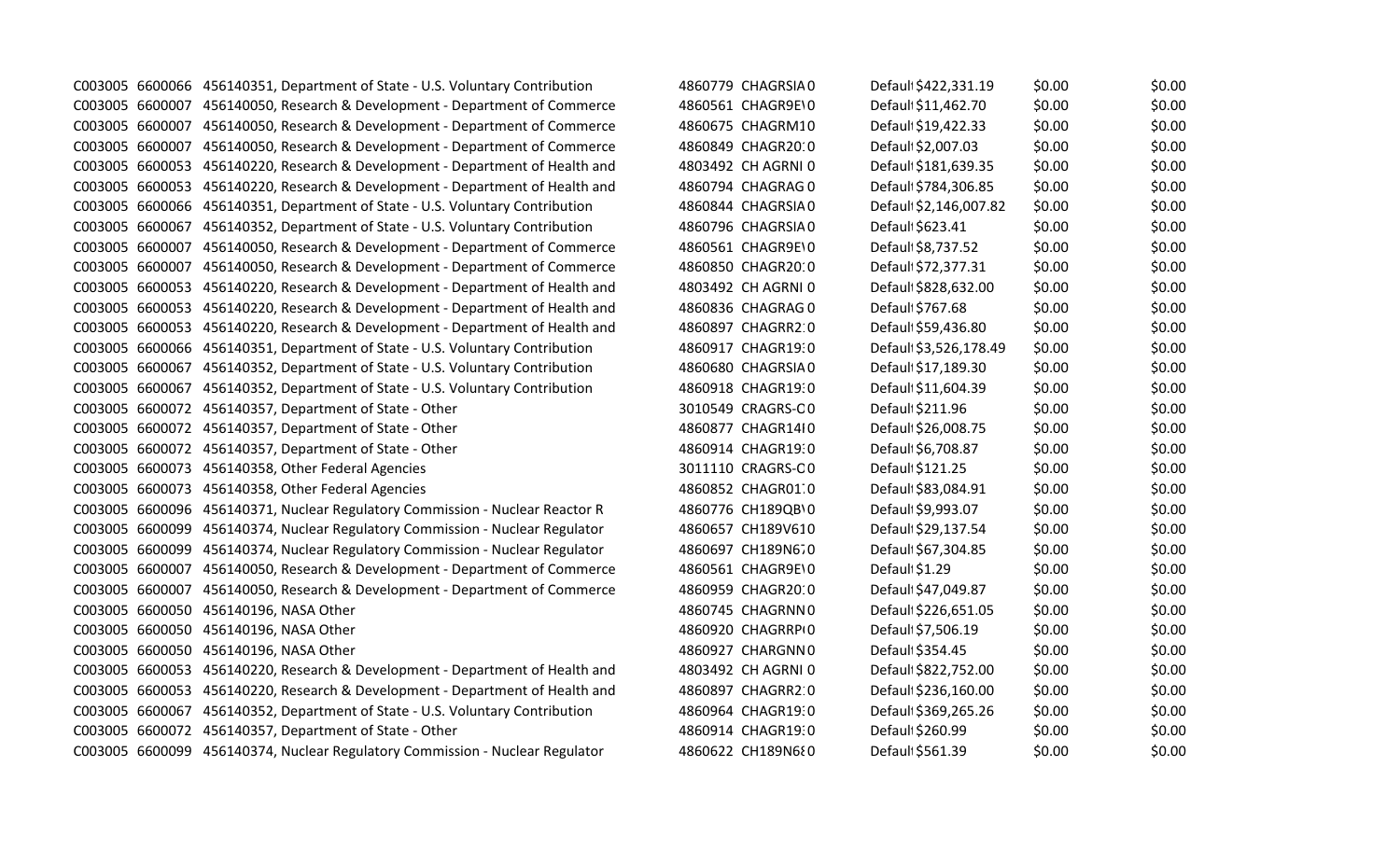|  | C003005 6600099 456140374, Nuclear Regulatory Commission - Nuclear Regulator | 4860657 CH189V610  | Default \$9,708.74     | \$0.00 | \$0.00 |
|--|------------------------------------------------------------------------------|--------------------|------------------------|--------|--------|
|  | C003005 6600099 456140374, Nuclear Regulatory Commission - Nuclear Regulator | 4860678 CH189V6C0  | Default \$3,085.77     | \$0.00 | \$0.00 |
|  | C003005 6600099 456140374, Nuclear Regulatory Commission - Nuclear Regulator | 4860812 CH189V640  | Defaul \$94.63         | \$0.00 | \$0.00 |
|  | C003005 6600099 456140374, Nuclear Regulatory Commission - Nuclear Regulator | 4860894 CHAGRNR 0  | Default \$85,446.78    | \$0.00 | \$0.00 |
|  | C003005 6600099 456140374, Nuclear Regulatory Commission - Nuclear Regulator | 4860901 CHAGRNR 0  | Defaul \$17,462.48     | \$0.00 | \$0.00 |
|  | C003005 6600099 456140374, Nuclear Regulatory Commission - Nuclear Regulator | 4860911 CHAGRNR 0  | Default \$54,016.06    | \$0.00 | \$0.00 |
|  | C003005 6600099 456140374, Nuclear Regulatory Commission - Nuclear Regulator | 4860913 CHAGRNR 0  | Default \$151.73       | \$0.00 | \$0.00 |
|  | C003005 6600007 456140050, Research & Development - Department of Commerce   | 4860843 CHAGR2010  | Default \$4,163,036.69 | \$0.00 | \$0.00 |
|  | C003005 6600007 456140050, Research & Development - Department of Commerce   | 4860974 CHAGR6010  | Default \$0.01         | \$0.00 | \$0.00 |
|  | C003005 6600050 456140196, NASA Other                                        | 4860745 CHAGRNN0   | Default \$97,087.38    | \$0.00 | \$0.00 |
|  | C003005 6600050 456140196, NASA Other                                        | 4860920 CHAGRRPI0  | Default \$38,834.95    | \$0.00 | \$0.00 |
|  | C003005 6600050 456140196, NASA Other                                        | 4860932 CHAGRNN0   | Default \$468.39       | \$0.00 | \$0.00 |
|  | C003005 6600050 456140196, NASA Other                                        | 4860942 CHAGRNN0   | Default \$44,319.97    | \$0.00 | \$0.00 |
|  | C003005 6600050 456140196, NASA Other                                        | 4860957 CHAGRNN0   | Default \$1,554.98     | \$0.00 | \$0.00 |
|  | C003005 6600050 456140196, NASA Other                                        | 4860979 CHAGRNN0   | Default \$2,230,518.21 | \$0.00 | \$0.00 |
|  | C003005 6600050 456140196, NASA Other                                        | 4860991 CHAGRNN0   | Default \$47,986.62    | \$0.00 | \$0.00 |
|  | C003005 6600050 456140196, NASA Other                                        | 4860992 CHAGRNN0   | Default \$4,068.54     | \$0.00 | \$0.00 |
|  | C003005 6600050 456140196, NASA Other                                        | 4860995 CHAGRNN0   | Default \$25,958.30    | \$0.00 | \$0.00 |
|  | C003005 6600053 456140220, Research & Development - Department of Health and | 4803492 CH AGRNI 0 | Default \$455,077.00   | \$0.00 | \$0.00 |
|  | C003005 6600053 456140220, Research & Development - Department of Health and | 4860902 CHAGRP4:0  | Default \$2,661,274.80 | \$0.00 | \$0.00 |
|  | C003005 6600066 456140351, Department of State - U.S. Voluntary Contribution | 4860970 CHAGR19:0  | Default \$4,429,967.46 | \$0.00 | \$0.00 |
|  | C003005 6600066 456140351, Department of State - U.S. Voluntary Contribution | 4861012 CHAGR19:0  | Default \$7,800,000.00 | \$0.00 | \$0.00 |
|  | C003005 6600069 456140354, U.S. Agency For International Development (USAID) | 4860930 CHAGRAIL 0 | Default \$412,997.74   | \$0.00 | \$0.00 |
|  | C003005 6600096 456140371, Nuclear Regulatory Commission - Nuclear Reactor R | 4860773 CH189QBI0  | Default \$215,187.79   | \$0.00 | \$0.00 |
|  | C003005 6600096 456140371, Nuclear Regulatory Commission - Nuclear Reactor R | 4860873 CHAGRNR 0  | Default \$2,265,436.99 | \$0.00 | \$0.00 |
|  | C003005 6600099 456140374, Nuclear Regulatory Commission - Nuclear Regulator | 4860724 CH189V610  | Defaul \$3,761.11      | \$0.00 | \$0.00 |
|  | C003005 6600099 456140374, Nuclear Regulatory Commission - Nuclear Regulator | 4860760 CH189N690  | Default \$62,911.03    | \$0.00 | \$0.00 |
|  | C003005 6600099 456140374, Nuclear Regulatory Commission - Nuclear Regulator | 4860817 CH189V640  | Default \$1,737.71     | \$0.00 | \$0.00 |
|  | C003005 6600099 456140374, Nuclear Regulatory Commission - Nuclear Regulator | 4860846 CH189V640  | Default \$200.29       | \$0.00 | \$0.00 |
|  | C003005 6600099 456140374, Nuclear Regulatory Commission - Nuclear Regulator | 4860894 CHAGRNR 0  | Default \$144,163.11   | \$0.00 | \$0.00 |
|  | C003005 6600099 456140374, Nuclear Regulatory Commission - Nuclear Regulator | 4860901 CHAGRNR 0  | Default \$28,048.54    | \$0.00 | \$0.00 |
|  | C003005 6600099 456140374, Nuclear Regulatory Commission - Nuclear Regulator | 4860912 CHAGRNR 0  | Default \$8,972.89     | \$0.00 | \$0.00 |
|  | C003005 6600099 456140374, Nuclear Regulatory Commission - Nuclear Regulator | 4860941 CHAGRNR 0  | Default \$242,078.92   | \$0.00 | \$0.00 |
|  | C003005 6600099 456140374, Nuclear Regulatory Commission - Nuclear Regulator | 4860947 CHAGRNR 0  | Default \$21,779.72    | \$0.00 | \$0.00 |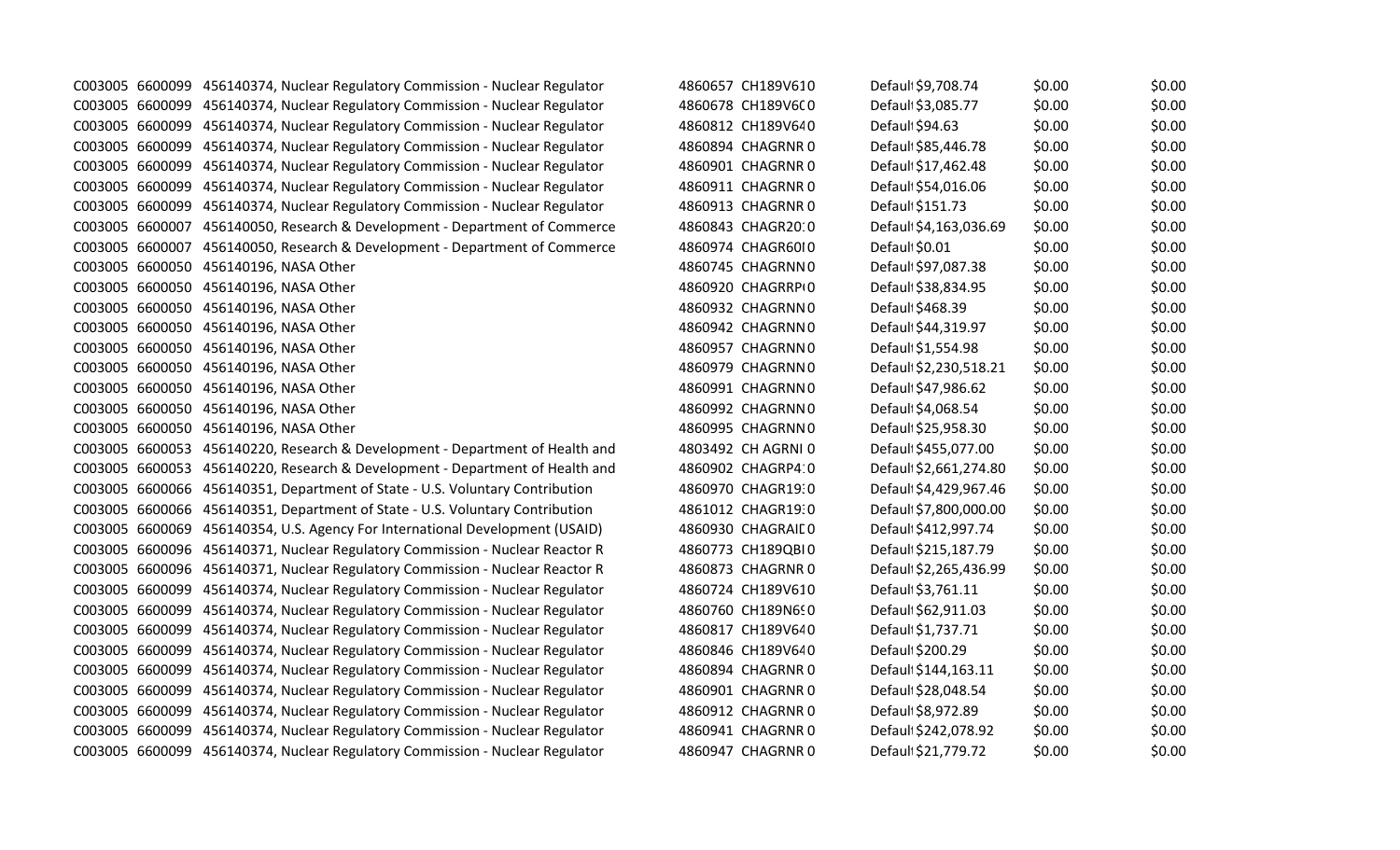|  | C003005 6600099 456140374, Nuclear Regulatory Commission - Nuclear Regulator |          | 4860948 CHAGRNR 0  | Default \$107,398.78 | \$0.00         | \$0.00      |
|--|------------------------------------------------------------------------------|----------|--------------------|----------------------|----------------|-------------|
|  | C003005 6600100 456140375, Nuclear Regulatory Commission - Commission And St |          | 4860765 CH189N750  | Default \$822,843.93 | \$0.00         | \$0.00      |
|  | C003005 6600050 456140196, NASA Other                                        |          | 4860979 CHAGRNN0   | Default \$0.00       | \$1,460,068.19 | \$0.00      |
|  | C003005 6600096 456140371, Nuclear Regulatory Commission - Nuclear Reactor R |          | 4860873 CHAGRNR 0  | Default \$0.00       | \$165,048.54   | \$0.00      |
|  | C003005 6600099 456140374, Nuclear Regulatory Commission - Nuclear Regulator |          | 4860947 CHAGRNR 0  | Default \$0.00       | \$10,679.61    | \$0.00      |
|  | C003005 6600100 456140375, Nuclear Regulatory Commission - Commission And St |          | 4860765 CH189N750  | Default \$0.00       | \$242,718.45   | \$0.00      |
|  | C003005 6600207 456167SC0, Office of Science (SC)                            |          | 4860823 CHAGR87.0  | Default \$53,343.14  | \$0.00         | \$0.00      |
|  | C003005 6600207 456167SC0, Office of Science (SC)                            |          | 4860826 CHAGR87.0  | Default \$23,465.53  | \$0.00         | \$0.00      |
|  | C003005 6600207 456167SC0, Office of Science (SC)                            |          | 4860834 CHAGR87.0  | Default \$200,083.97 | \$0.00         | \$0.00      |
|  | C001104 2822390 WA2230100, Other Related Expenses - Contractual Services     | $\Omega$ | Default W 302064   | Climat \$40,000.00   | \$0.00         | \$0.00      |
|  | C001104 2822390 WA2230100, Other Related Expenses - Contractual Services     | 0        | Default W0         | Default \$54,145.26  | \$0.00         | \$0.00      |
|  | C001118 1721222 WN0219060, State and Local Governments and Non-Profit Organi |          | 4860825 CHAGR87.0  | Default \$17,728.79  | \$0.00         | \$0.00      |
|  | C000912 2220743 DP1204010, Secondary Assessment Technologies                 | 0        | Default W0         | Default \$2,310.04   | \$0.00         | \$0.00      |
|  | C000925 2222480 DP4011093, Nuclear Counterterrorism                          | 0        | Default W0         | Default \$2,057.91   | \$0.00         | \$0.00      |
|  | C000925 2221775 DP4015011 - Radiological Assistance Program                  | 0        | Default W0         | Default \$0.01       | \$0.00         | \$0.00      |
|  | C000925 2221791 DP4015042 - Direct Response Program                          | 0        | Default W0         | Default \$256.73     | \$0.00         | \$0.00      |
|  | C000925 2221792 DP4015043 - Exercise Program                                 | 0        | Default W0         | Defaul \$1,659.63    | \$0.00         | \$0.00      |
|  | C002982 2222989 DP8000000, Counterterrorism and Counterproliferation Program | 0        | Default W0         | Default \$50,000.00  | \$0.00         | \$0.00      |
|  | C002955 2223112 DP0909010, Nuclear Criticality Safety Program                | 0        | Default W0         | Default \$28,101.77  | \$0.00         | \$0.00      |
|  | C002955 2223112 DP0909010, Nuclear Criticality Safety Program                | 0        | Default W 0        | Default \$0.00       | \$41,429.00    | \$82,836.00 |
|  | C003005 6600014 456140075, Army - Other                                      |          | 4806308 CHAGR4EI0  | Default \$252.20     | \$0.00         | \$0.00      |
|  | C003005 6600020 456140086, Navy - Other                                      |          | 4860274 CHAGRN00   | Default \$90.80      | \$0.00         | \$0.00      |
|  | C003005 6600033 456140124, DNA - Other                                       |          | 4860301 CHAGR05-0  | Default \$40.30      | \$0.00         | \$0.00      |
|  | C003005 6600020 456140086, Navy - Other                                      |          | 4860345 CHAGRN00   | Defaul \$2,468.42    | \$0.00         | \$0.00      |
|  | C003005 6600020 456140086, Navy - Other                                      |          | 4860374 CHAGRDS, 0 | Defaul \$9,500.40    | \$0.00         | \$0.00      |
|  | C003005 6600084 45614036B, Science and Technology - Other                    |          | 4860348 CHAGRHSI0  | Defaul \$516.93      | \$0.00         | \$0.00      |
|  | C003005 6600033 456140124, DNA - Other                                       |          | 4860447 CHAGRB010  | Default \$759.55     | \$0.00         | \$0.00      |
|  | C003005 6600109 456140063, Air Force - Other                                 |          | 4860461 CHAGRF3I0  | Defaul \$121.67      | \$0.00         | \$0.00      |
|  | C003005 6600033 456140124, DNA - Other                                       |          | 4860521 CHAGRB010  | Default \$1,977.80   | \$0.00         | \$0.00      |
|  | C003005 6600033 456140124, DNA - Other                                       |          | 4860545 CHAGRB010  | Default \$43.04      | \$0.00         | \$0.00      |
|  | C003005 6600109 456140063, Air Force - Other                                 |          | 4860615 CHAGRF1/0  | Default\$8.15        | \$0.00         | \$0.00      |
|  | C003005 6600014 456140075, Army - Other                                      |          | 4860884 CHAGRW70   | Default \$199,247.13 | \$0.00         | \$0.00      |
|  | C003005 6600014 456140075, Army - Other                                      |          | 4860885 CHAGR10!0  | Defaul \$1,650.49    | \$0.00         | \$0.00      |
|  | C003005 6600072 456140357, Department of State - Other                       |          | 4860787 CHAGRSIA0  | Default \$16,850.98  | \$0.00         | \$0.00      |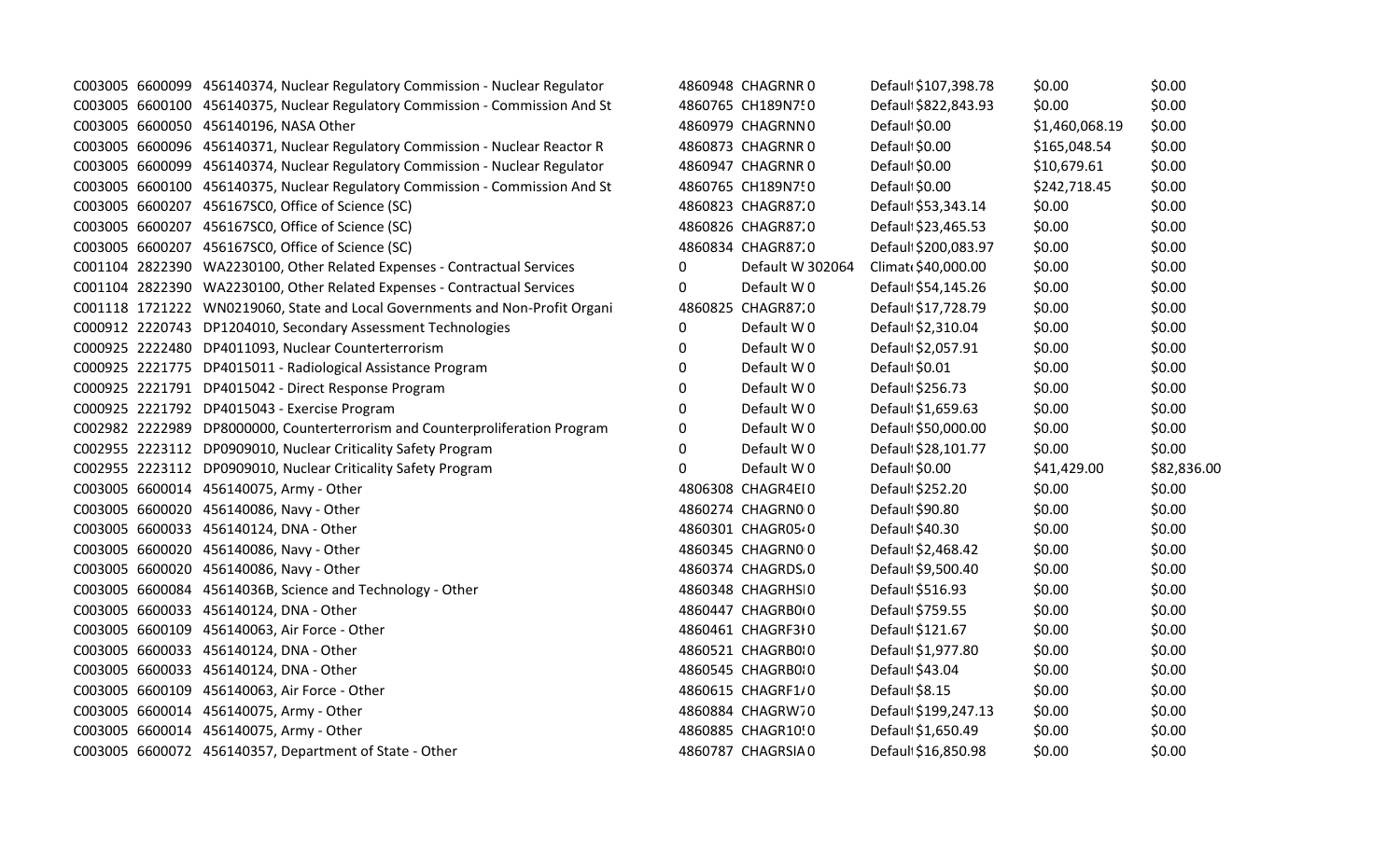|  | C003005 6600084 45614036B, Science and Technology - Other |              | 4841247 CHAGRHSI0 | Defaul \$4,212.25   | \$0.00 | \$0.00 |
|--|-----------------------------------------------------------|--------------|-------------------|---------------------|--------|--------|
|  | C003005 6600084 45614036B, Science and Technology - Other |              | 4860789 CHAGRHSI0 | Defaul \$3,429.15   | \$0.00 | \$0.00 |
|  | C003005 6600084 45614036B, Science and Technology - Other |              | 4860915 CHAGRHSI0 | Defaul \$15,314.81  | \$0.00 | \$0.00 |
|  | C003005 6600014 456140075, Army - Other                   |              | 4860884 CHAGRW70  | Defaul: \$97,087.38 | \$0.00 | \$0.00 |
|  | C003005 6600084 45614036B, Science and Technology - Other |              | 4860847 CHAGRHSI0 | Default \$33,978.70 | \$0.00 | \$0.00 |
|  | C002425 3184701 HQ1001000, Worker Advocacy                | $\mathbf{0}$ | Default W0        | Default \$13,885.65 | \$0.00 | \$0.00 |
|  | C003005 6600020 456140086, Navy - Other                   |              | 4860535 CHAGRN00  | Default \$1.63      | \$0.00 | \$0.00 |
|  | C003005 6600020 456140086, Navy - Other                   |              | 4860635 CHAGRN00  | Defaul \$1,834.82   | \$0.00 | \$0.00 |
|  | C003005 6600033 456140124, DNA - Other                    |              | 4860637 CHAGRB0!0 | Defaul \$738.21     | \$0.00 | \$0.00 |
|  | C003005 6600040 456140142, Other DOD Agencies - Other     |              | 4860682 CHAGREAIO | Defaul \$1,372.48   | \$0.00 | \$0.00 |
|  | C003005 6600084 45614036B, Science and Technology - Other |              | 4860658 CHAGRHSI0 | Default \$0.42      | \$0.00 | \$0.00 |
|  | C003005 6600020 456140086, Navy - Other                   |              | 4860694 CHAGRN00  | Defaul \$2,572.20   | \$0.00 | \$0.00 |
|  | C003005 6600033 456140124, DNA - Other                    |              | 4860698 CHAGRB1 0 | Default \$232.09    | \$0.00 | \$0.00 |
|  | C003005 6600033 456140124, DNA - Other                    |              | 4860713 CHAGR1140 | Defaul \$76.14      | \$0.00 | \$0.00 |
|  | C003005 6600033 456140124, DNA - Other                    |              | 4860716 CHAGR11 0 | Default \$6,766.21  | \$0.00 | \$0.00 |
|  | C003005 6600084 45614036B, Science and Technology - Other |              | 4860604 CHAGRHSI0 | Defaul: \$25,454.80 | \$0.00 | \$0.00 |
|  | C003005 6600020 456140086, Navy - Other                   |              | 4860751 CHAGRN00  | Defaul \$12,675.15  | \$0.00 | \$0.00 |
|  | C003005 6600072 456140357, Department of State - Other    |              | 4860787 CHAGRSIA0 | Defaul \$0.01       | \$0.00 | \$0.00 |
|  | C003005 6600084 45614036B, Science and Technology - Other |              | 4860604 CHAGRHSI0 | Defaul \$20,000.00  | \$0.00 | \$0.00 |
|  | C003005 6600084 45614036B, Science and Technology - Other |              | 4860643 CHAGRHSI0 | Defaul \$7,027.90   | \$0.00 | \$0.00 |
|  | C003005 6600084 45614036B, Science and Technology - Other |              | 4860789 CHAGRHSI0 | Default \$0.10      | \$0.00 | \$0.00 |
|  | C003005 6600109 456140063, Air Force - Other              |              | 4860791 CHAGRFIA0 | Defaul \$57.50      | \$0.00 | \$0.00 |
|  | C003005 6600014 456140075, Army - Other                   |              | 4860967 CHAGR10.0 | Defaul \$401.74     | \$0.00 | \$0.00 |
|  | C003005 6600020 456140086, Navy - Other                   |              | 4860938 CHAGRN00  | Defaul \$302.17     | \$0.00 | \$0.00 |
|  | C003005 6600033 456140124, DNA - Other                    |              | 4860855 CHAGR10(0 | Defaul \$5,909.14   | \$0.00 | \$0.00 |
|  | C003005 6600084 45614036B, Science and Technology - Other |              | 4842545 CHAGRHSI0 | Defaul \$419,024.14 | \$0.00 | \$0.00 |
|  | C003005 6600084 45614036B, Science and Technology - Other |              | 4860923 CHARGHSI0 | Defaul \$696.09     | \$0.00 | \$0.00 |
|  | C003005 6600084 45614036B, Science and Technology - Other |              | 4860933 CHAGRHSI0 | Defaul \$2,147.71   | \$0.00 | \$0.00 |
|  | C003005 6600084 45614036B, Science and Technology - Other |              | 4860960 CHAGRHSI0 | Defaul \$333,730.82 | \$0.00 | \$0.00 |
|  | C003005 6600033 456140124, DNA - Other                    |              | 4861006 CHAGR10(0 | Defaul \$88,388.00  | \$0.00 | \$0.00 |
|  | C003005 6600040 456140142, Other DOD Agencies - Other     |              | 4861013 CHAGRNILO | Defaul \$100,000.00 | \$0.00 | \$0.00 |
|  | C003005 6600084 45614036B, Science and Technology - Other |              | 4842534 CHAGRHSI0 | Defaul \$30,000.00  | \$0.00 | \$0.00 |
|  | C003005 6600084 45614036B, Science and Technology - Other |              | 4860960 CHAGRHSI0 | Defaul \$90,000.00  | \$0.00 | \$0.00 |
|  | C003005 6600084 45614036B, Science and Technology - Other |              | 4860994 CHAGRHSI0 | Defaul \$12,464.49  | \$0.00 | \$0.00 |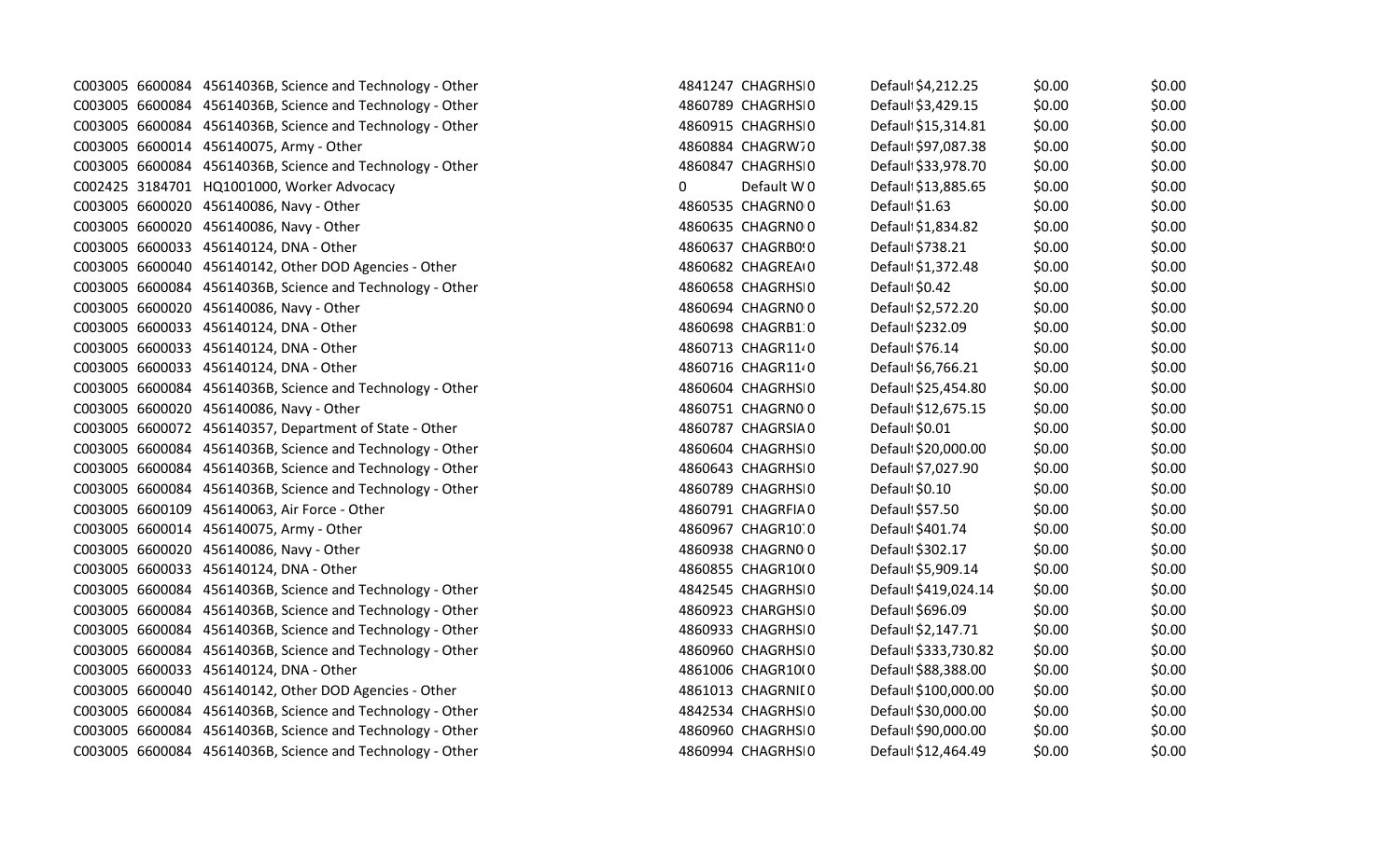|  | C003005 6600084 45614036B, Science and Technology - Other                    |          | 4860997 CHAGRHSI0 | Default \$263,290.35   | \$0.00        | \$0.00       |
|--|------------------------------------------------------------------------------|----------|-------------------|------------------------|---------------|--------------|
|  | C003005 6600084 45614036B, Science and Technology - Other                    |          | 4861002 CHAGRHSI0 | Default \$52,000.00    | \$0.00        | \$0.00       |
|  | C003005 6600084 45614036B, Science and Technology - Other                    |          | 4861005 CHAGRHSI0 | Default \$1,079,070.26 | \$0.00        | \$0.00       |
|  | C003005 6600084 45614036B, Science and Technology - Other                    |          | 4861008 CHAGRHSI0 | Default \$25,000.00    | \$0.00        | \$0.00       |
|  | C002546 3203755 GD2540250, CI Training                                       | 0        | Default W0        | Defaul \$38,022.43     | \$0.00        | \$0.00       |
|  | C002970 3203761 GD6020100, Analysis                                          | 0        | Default W0        | Default \$95,177.67    | \$0.00        | \$0.00       |
|  | C002970 3203763 GD6020300, Investigations                                    | $\Omega$ | Default W0        | Default \$620,975.87   | \$0.00        | \$0.00       |
|  | C002970 3203764 GD6020400, CI Training                                       | 0        | Default W0        | Default \$27,779.43    | \$0.00        | \$0.00       |
|  | C002970 3203769 GD6020900, Office of The SCIO                                | 0        | Default W0        | Default \$284,128.50   | \$0.00        | \$0.00       |
|  | C002970 3203779 GD6050100, CYBER & OPERATIONS                                | 0        | Default W0        | Default \$31,971.53    | \$0.00        | \$0.00       |
|  | C002970 3203761 GD6020100, Analysis                                          | 0        | Default W0        | Default \$0.00         | \$75,237.00   | \$144,048.00 |
|  | C002970 3203763 GD6020300, Investigations                                    | 0        | Default W0        | Default \$0.00         | \$322,753.00  | \$617,938.00 |
|  | C002970 3203764 GD6020400, CI Training                                       | 0        | Default W0        | Default \$0.00         | \$8,840.00    | \$16,925.00  |
|  | C002970 3203769 GD6020900, Office of The SCIO                                | $\Omega$ | Default W0        | Default \$0.00         | \$170,511.00  | \$326,458.00 |
|  | C002970 3203780 GD6050200, Technical Services                                | 0        | Default W0        | Default \$0.00         | \$72,381.00   | \$142,342.00 |
|  | C000892 1713352 CS7000000, Integrated Joint Cybersecurity Coordination Cente | 0        | Default W0        | Default \$173,407.96   | \$0.00        | \$0.00       |
|  | C001056 2222721 NN4010010, International Nonproliferation Export Control     | 0        | Default W0        | Default \$7,926.55     | \$0.00        | \$0.00       |
|  | C001058 2221234 NN5002010, U.S. Costs for Russia/Newly Independent States Pr | 0        | Default W0        | Default \$109,686.53   | \$0.00        | \$0.00       |
|  | C001058 2221240 NN5004010, U.S. Costs for Russia/Newly Independent States Pr | 0        | Default W0        | Default \$240,667.55   | \$0.00        | \$0.00       |
|  | C001058 2222811 NN5003040, US Costs for Non Russia/Non-Newly Independent Sta | 0        | Default W0        | Defaul \$2,868.79      | \$0.00        | \$0.00       |
|  | C001056 2222722 NN4010021, US Costs for Russia/Newly Independent States      | 0        | Default W0        | Defaul \$5,882.97      | \$0.00        | \$0.00       |
|  | C001058 2221231 NN5001010, U.S. Costs for Russia/Newly Independent States Pr | $\Omega$ | Default W0        | Default \$3,898.41     | \$0.00        | \$0.00       |
|  | C001058 2221235 NN5002020, In-Country Costs for Russia/Newly Independent Sta | 0        | Default W0        | Default \$1,797,650.48 | \$0.00        | \$0.00       |
|  | C001058 2221240 NN5004010, U.S. Costs for Russia/Newly Independent States Pr | 0        | Default W0        | Default \$118,720.00   | \$0.00        | \$0.00       |
|  | C001058 2221241 NN5004020, In-Country Costs for Russia/Newly Independent Sta | 0        | Default W0        | Default \$303,914.10   | \$0.00        | \$0.00       |
|  | C001058 2221249 NN5006010, U.S. Costs for Russia/Newly Independent States Pr | 0        | Default W0        | Default \$4.97         | \$0.00        | \$0.00       |
|  | C001058 2222878 NN5070010, U.S. Costs for Russia/Newly Independent States Pr | 0        | Default W0        | Default \$12,375.31    | \$0.00        | \$0.00       |
|  | C001058 2222881 NN5070040, US Costs for Non Russia/Non-Newly Independent Sta | 0        | Default W0        | Default \$27,382.94    | \$0.00        | \$0.00       |
|  | C001058 2720208 NN500W000, M&O Contractor Employee Costs (at Headquarters)   | 0        | Default W0        | Defaul \$51,312.90     | \$0.00        | \$0.00       |
|  | C002936 2222890 NN9301000, Domestic Nuclear and Radiological Material Protec | 0        | Default W0        | Defaul \$5,557.99      | \$0.00        | \$0.00       |
|  | C001052 2221132 NN2001000, Nonproliferation Detection                        | $\Omega$ | Default W0        | Default \$40,296.10    | \$0.00        | \$0.00       |
|  | C001056 2222717 NN4009010, Safeguards Policy and Human Resources             | 0        | Default W0        | Default \$90,568.64    | \$0.00        | \$0.00       |
|  | C001056 2222718 NN4009020, DO NOT USE!!! Safeguards Engagement               | 0        | Default W0        | Default \$115,983.55   | \$0.00        | \$0.00       |
|  | C001056 2222719 NN4009030, Safeguards Technology Development                 | 0        | Default W0        | Default \$28,488.59    | $-$18,567.08$ | \$0.00       |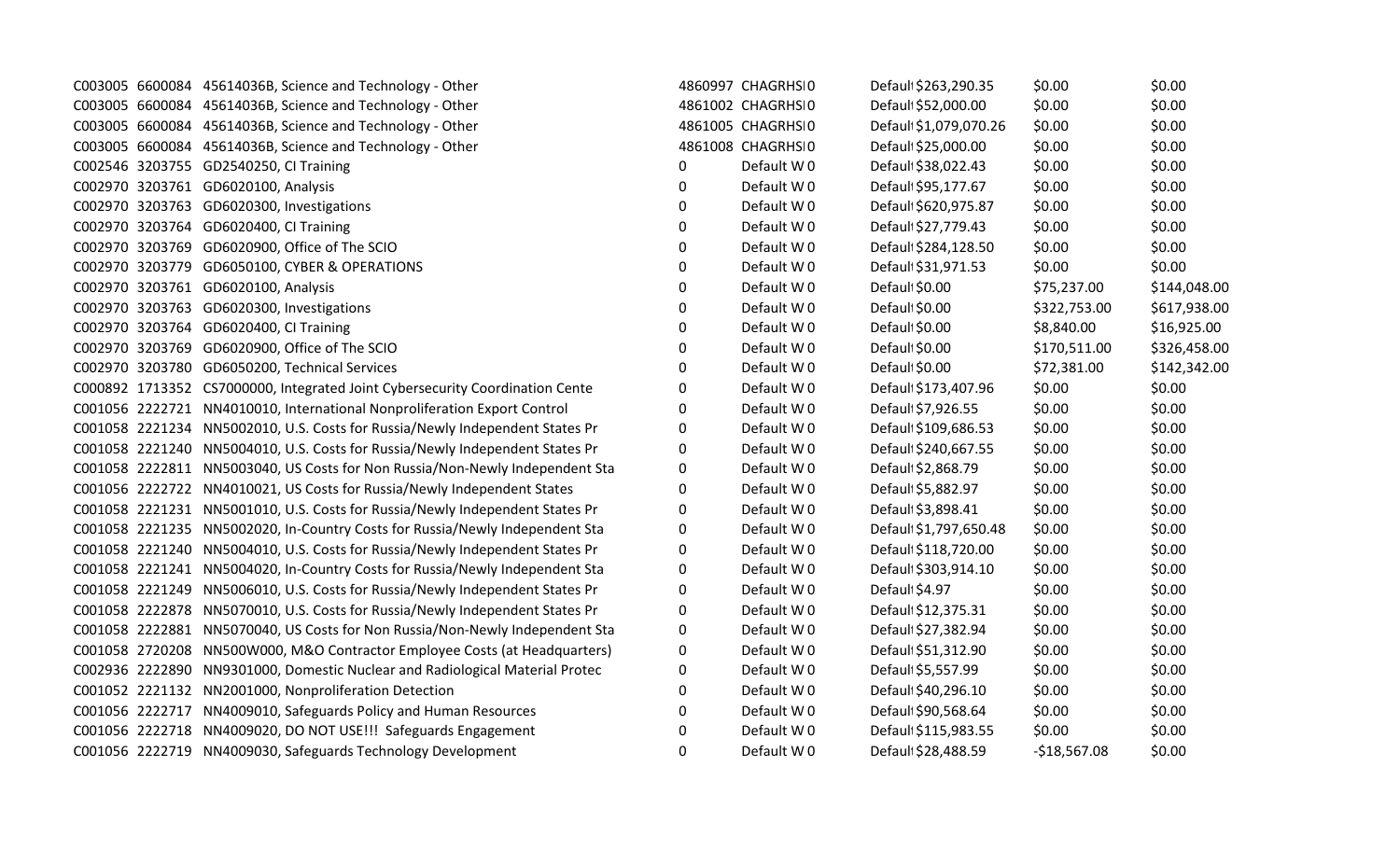|  | C001056 2222727 NN4011010, Warhead Dismantlement and Fissile Material Transp | 0        | Default W0 | Default \$0.03         | \$0.00       | \$0.00       |
|--|------------------------------------------------------------------------------|----------|------------|------------------------|--------------|--------------|
|  | C001056 2222728 NN4011020, Nuclear Noncompliance Verification                | 0        | Default W0 | Default \$12,700.54    | \$0.00       | \$0.00       |
|  | C001056 2222730 NN4012010, Global Regimes                                    | 0        | Default W0 | Default \$15,681.30    | \$0.00       | \$0.00       |
|  | C001056 2222732 NN4012030, Multilateral Supplier Policy                      | $\Omega$ | Default W0 | Default \$3,279.15     | \$0.00       | \$0.00       |
|  | C001056 2222733 NN4012040, Policy Studies and Support                        | 0        | Default W0 | Default \$91,216.46    | \$0.00       | \$0.00       |
|  | C001058 2221234 NN5002010, U.S. Costs for Russia/Newly Independent States Pr | O        | Default W0 | Defaul: \$1,170,606.82 | \$0.00       | \$0.00       |
|  | C001058 2221235 NN5002020, In-Country Costs for Russia/Newly Independent Sta | 0        | Default W0 | Defaul \$612,798.16    | \$0.00       | \$0.00       |
|  | C001058 2221240 NN5004010, U.S. Costs for Russia/Newly Independent States Pr | 0        | Default W0 | Default \$153,515.04   | \$0.00       | \$0.00       |
|  | C001058 2221241 NN5004020, In-Country Costs for Russia/Newly Independent Sta | 0        | Default W0 | Default \$29.25        | \$0.00       | \$0.00       |
|  | C001058 2221243 NN5005011, U.S. Costs for Russia/Newly Independent States Pr | 0        | Default W0 | Default \$234,731.14   | \$0.00       | \$0.00       |
|  | C001058 2222810 NN5002040, US Costs for Non Russia/Non-Newly Independent Sta | 0        | Default W0 | Default \$80,517.16    | \$0.00       | \$0.00       |
|  | C001058 2222878 NN5070010, U.S. Costs for Russia/Newly Independent States Pr | 0        | Default W0 | Default \$1,148.73     | \$0.00       | \$0.00       |
|  | C001058 2222881 NN5070040, US Costs for Non Russia/Non-Newly Independent Sta | 0        | Default W0 | Default \$15,000.00    | \$0.00       | \$0.00       |
|  | C002938 2222883 NN9100000, Highly Enriched Uranium (HEU) Reactor Conversion  | 0        | Default W0 | Default \$4,283.61     | \$0.00       | \$0.00       |
|  | C002936 2222890 NN9301000, Domestic Nuclear and Radiological Material Protec | 0        | Default W0 | Default \$50,000.00    | \$0.00       | \$0.00       |
|  | C003007 2223014 CT8101000, Nuclear Incident Policy and Cooperation           | 0        | Default W0 | Default \$55,526.01    | \$0.00       | \$0.00       |
|  | C003007 2223020 CT8401000, Radiological Assistance Program (RAP)             | 0        | Default W0 | Default \$75,498.15    | \$0.00       | \$0.00       |
|  | C003007 2223023 CT8404010, Evaluation, Exercise, Readiness, and Response Sup | 0        | Default W0 | Default \$101,821.47   | \$0.00       | \$0.00       |
|  | C003007 2223025 CT8405010, Technology Integration (TI)                       | $\Omega$ | Default W0 | Default \$4,200.90     | \$0.00       | \$0.00       |
|  | C003034 2223049 DN1001011, U.S. Costs for Russia/Newly Independent State Pro | 0        | Default W0 | Default \$231,051.41   | \$0.00       | \$0.00       |
|  | C003034 2223053 DN1001021, U.S. Costs for Russia/Newly Independent State Pro | 0        | Default W0 | Default \$704,027.86   | \$0.00       | \$0.00       |
|  | C003036 2223063 DN1003011, U.S. Costs for Russia/Newly Independent State Pro | 0        | Default W0 | Default \$40,000.00    | \$0.00       | \$0.00       |
|  | C003038 2223076 DN2001000, Proliferation Detection                           | $\Omega$ | Default W0 | Default \$367,968.12   | \$0.00       | \$0.00       |
|  | C003039 2223079 DN3001010, Highly Enriched Uranium (HEU) Reactor Conversion  | 0        | Default W0 | Default \$130,977.11   | \$0.00       | \$0.00       |
|  | C003042 2223094 DN4001010, Safeguards Policy                                 | 0        | Default W0 | Default \$333,801.45   | \$0.00       | \$0.00       |
|  | C003042 2223095 DN4001020, Safeguards Engagement (INSEP)                     | 0        | Default W0 | Default \$543,679.17   | \$0.00       | \$0.00       |
|  | C003042 2223096 DN4001030, Safeguards Technology Development                 | 0        | Default W0 | Default \$24,431.56    | \$0.00       | \$0.00       |
|  | C003042 2223101 DN4003010, Warhead Dismantlement and Fissile Material Transp | 0        | Default W0 | Defaul \$18,664.46     | \$0.00       | \$0.00       |
|  | C003042 2223102 DN4003020, Nuclear Noncompliance Verification                | 0        | Default W0 | Default \$119,435.40   | \$0.00       | \$0.00       |
|  | C003042 2223103 DN4004010, Global Regimes                                    | 0        | Default W0 | Default \$134,656.26   | \$0.00       | \$0.00       |
|  | C003042 2223105 DN4004030, Multilateral Supplier Policy                      | 0        | Default W0 | Default \$131,792.22   | \$0.00       | \$0.00       |
|  | C003007 2223014 CT8101000, Nuclear Incident Policy and Cooperation           | 0        | Default W0 | Default \$0.00         | \$11,325.00  | \$22,717.00  |
|  | C003007 2223020 CT8401000, Radiological Assistance Program (RAP)             | 0        | Default W0 | Default \$0.00         | \$317,100.00 | \$636,072.00 |
|  | C003007 2223023 CT8404010, Evaluation, Exercise, Readiness, and Response Sup | $\Omega$ | Default W0 | Defaul \$0.00          | \$45,111.00  | \$90,489.00  |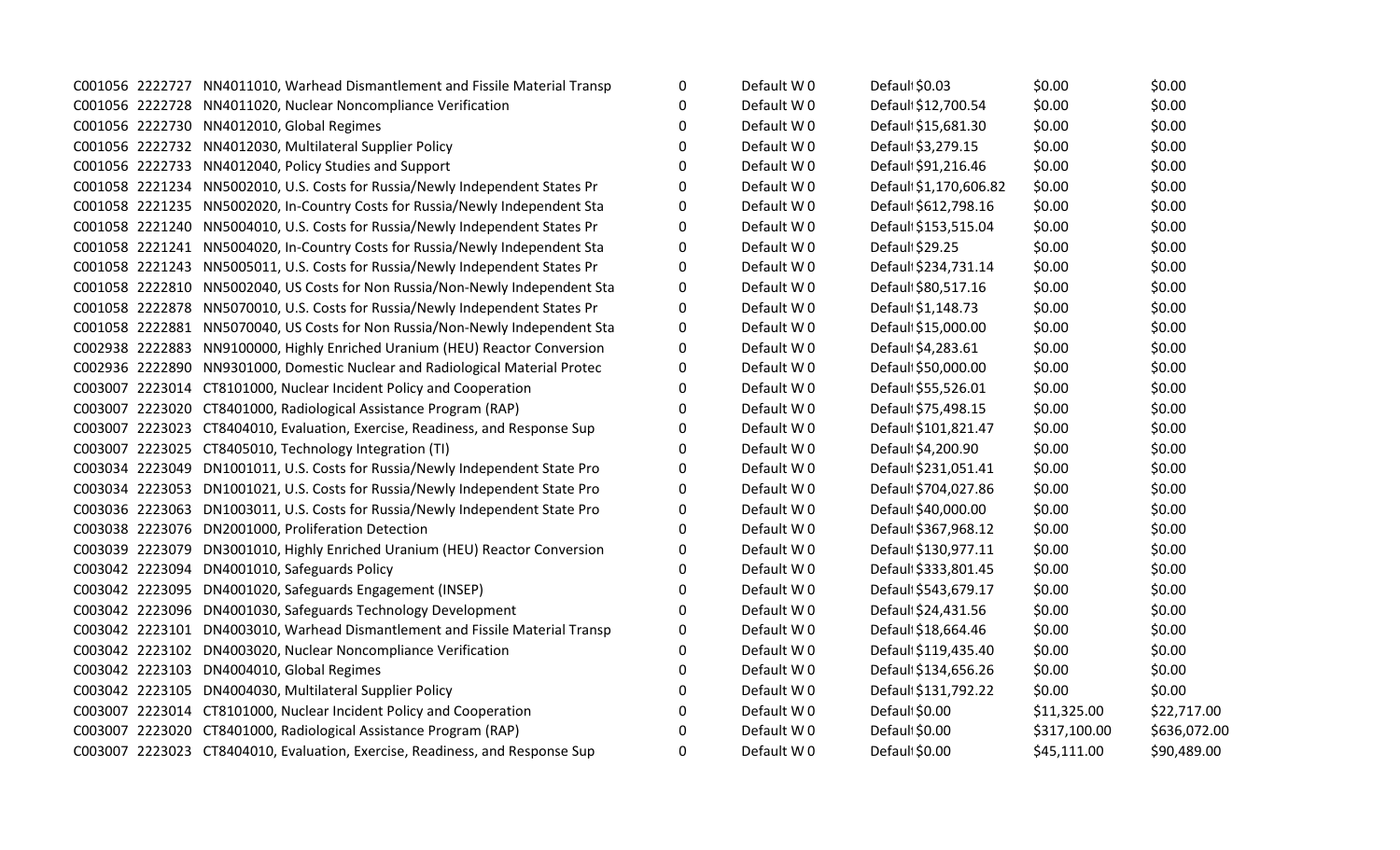|  | C003007 2223025 CT8405010, Technology Integration (TI)                       | 0        | Default W0       | Defaul \$0.00          | \$3,775.00   | \$7,572.00   |
|--|------------------------------------------------------------------------------|----------|------------------|------------------------|--------------|--------------|
|  | C003034 2223049 DN1001011, U.S. Costs for Russia/Newly Independent State Pro | 0        | Default W0       | Default \$0.00         | \$74,938.00  | \$65,062.00  |
|  | C003038 2223076 DN2001000, Proliferation Detection                           | $\Omega$ | Default W0       | Default \$0.00         | \$484,231.00 | \$0.00       |
|  | C003039 2223079 DN3001010, Highly Enriched Uranium (HEU) Reactor Conversion  | $\Omega$ | Default W0       | Default \$0.00         | \$152,504.00 | \$305,946.00 |
|  | C003039 2223080 DN3001020, Molybdenum-99 (Mo-99)                             | 0        | Default W0       | Default \$0.00         | \$0.00       | \$20,000.00  |
|  | C003042 2223094 DN4001010, Safeguards Policy                                 | 0        | Default W0       | Default \$0.00         | \$145,847.30 | \$367,600.00 |
|  | C003042 2223095 DN4001020, Safeguards Engagement (INSEP)                     | 0        | Default W0       | Default \$0.00         | \$309,002.07 | \$595,400.00 |
|  | C003042 2223096 DN4001030, Safeguards Technology Development                 | $\Omega$ | Default W0       | Default \$0.00         | \$74,928.79  | \$144,300.00 |
|  | C003042 2223102 DN4003020, Nuclear Noncompliance Verification                | $\Omega$ | Default W0       | Default \$0.00         | \$87,592.81  | \$168,834.00 |
|  | C003042 2223103 DN4004010, Global Regimes                                    | 0        | Default W0       | Default \$0.00         | \$15,830.03  | \$30,500.00  |
|  | C001058 2222290 NN5010000, International Contributions UK                    | 0        | Default W0       | Default \$50,324.10    | \$0.00       | \$0.00       |
|  | C001075 2221514 PS0202132, Advisory and Assistance, Diversity Programs       | $\Omega$ | Default W0       | Default \$38,795.51    | \$0.00       | \$0.00       |
|  | C001075 2222565 PS0202200, A&A, Counterterrorism                             | $\Omega$ | Default W0       | Default \$2,019.15     | \$0.00       | \$0.00       |
|  | C002226 1110981 EZ5012300 - BRNL-0030 Soil and Water Remediation - Brookhave | $\Omega$ | Default W0       | Default \$522,109.05   | \$0.00       | \$0.00       |
|  | C002226 1110981 EZ5012300 - BRNL-0030 Soil and Water Remediation - Brookhave | 0        | Default W0       | Default \$47.62        | \$0.00       | \$0.00       |
|  | C001087 2720714 ST5001020, Brookhaven Linear Isotope Producer (BLIP)         | $\Omega$ | Default W0       | Default \$506,852.52   | \$0.00       | \$0.00       |
|  | C001087 2924424 ST5001040, Actinium-225 Technology Research and Integration  | 0        | Default W0       | Default \$107,238.58   | \$0.00       | \$0.00       |
|  | C001087 2924281 ST6001034, Facility Upgrades                                 | $\Omega$ | Default W 485395 | CHAIP \$378,714.95     | \$0.00       | \$0.00       |
|  | C001087 2720715 ST5001030, Other National Lab Research                       | 0        | Default W0       | Default \$11,925.21    | \$0.00       | \$0.00       |
|  | C001087 2924281 ST6001034, Facility Upgrades                                 | 0        | Default W0       | Default \$49,875.62    | \$0.00       | \$0.00       |
|  | C001087 2924281 ST6001034, Facility Upgrades                                 | 0        | Default W 485395 | CHAIP \$152,000.00     | \$0.00       | \$0.00       |
|  | C001087 2720715 ST5001030, Other National Lab Research                       | $\Omega$ | Default W0       | Default \$220,833.12   | \$185,000.00 | \$0.00       |
|  | C001087 2720716 ST5002000, University Research                               | 0        | Default W0       | Default \$147,084.32   | \$0.00       | \$0.00       |
|  | C001087 2720718 ST6001020, Brookhaven Linear Isotope Producer (BLIP)         | 0        | Default W0       | Default \$234,931.66   | \$140,000.00 | \$0.00       |
|  | C001087 2924280 ST6001032, Hot Cell and Other National Lab Facilities        | 0        | Default W0       | Defaul \$1,427,585.71  | \$600,000.00 | \$0.00       |
|  | C001087 2924282 ST6001036, Technical Services                                | 0        | Default W0       | Default \$20,289.84    | \$0.00       | \$0.00       |
|  | C001087 2924306 ST6001031, Production                                        | $\Omega$ | Default W0       | Default \$2,217,227.76 | \$0.00       | \$0.00       |
|  | C001087 2924424 ST5001040, Actinium-225 Technology Research and Integration  | $\Omega$ | Default W0       | Default \$0.00         | \$100,000.00 | \$0.00       |
|  | C001087 2924306 ST6001031, Production                                        | 0        | Default W0       | Default \$0.00         | \$0.00       | \$850,000.00 |
|  | C002798 3123785 TE1103000, Advanced Modeling Grid Research                   | 0        | Default W0       | Default \$8,661.50     | \$0.00       | \$0.00       |
|  | C002799 3123792 TE1201000, Smart Grid                                        | $\Omega$ | Default W0       | Default \$31,959.55    | \$0.00       | \$0.00       |
|  | C002798 3123785 TE1103000, Advanced Modeling Grid Research                   | $\Omega$ | Default W0       | Default \$20,611.00    | \$0.00       | \$0.00       |
|  | C002799 3123792 TE1201000, Smart Grid                                        | $\Omega$ | Default W0       | Default \$26,357.24    | \$0.00       | \$0.00       |
|  | C002801 3123795 TE1400000, Energy Storage                                    | 0        | Default W0       | Default \$56.79        | \$0.00       | \$0.00       |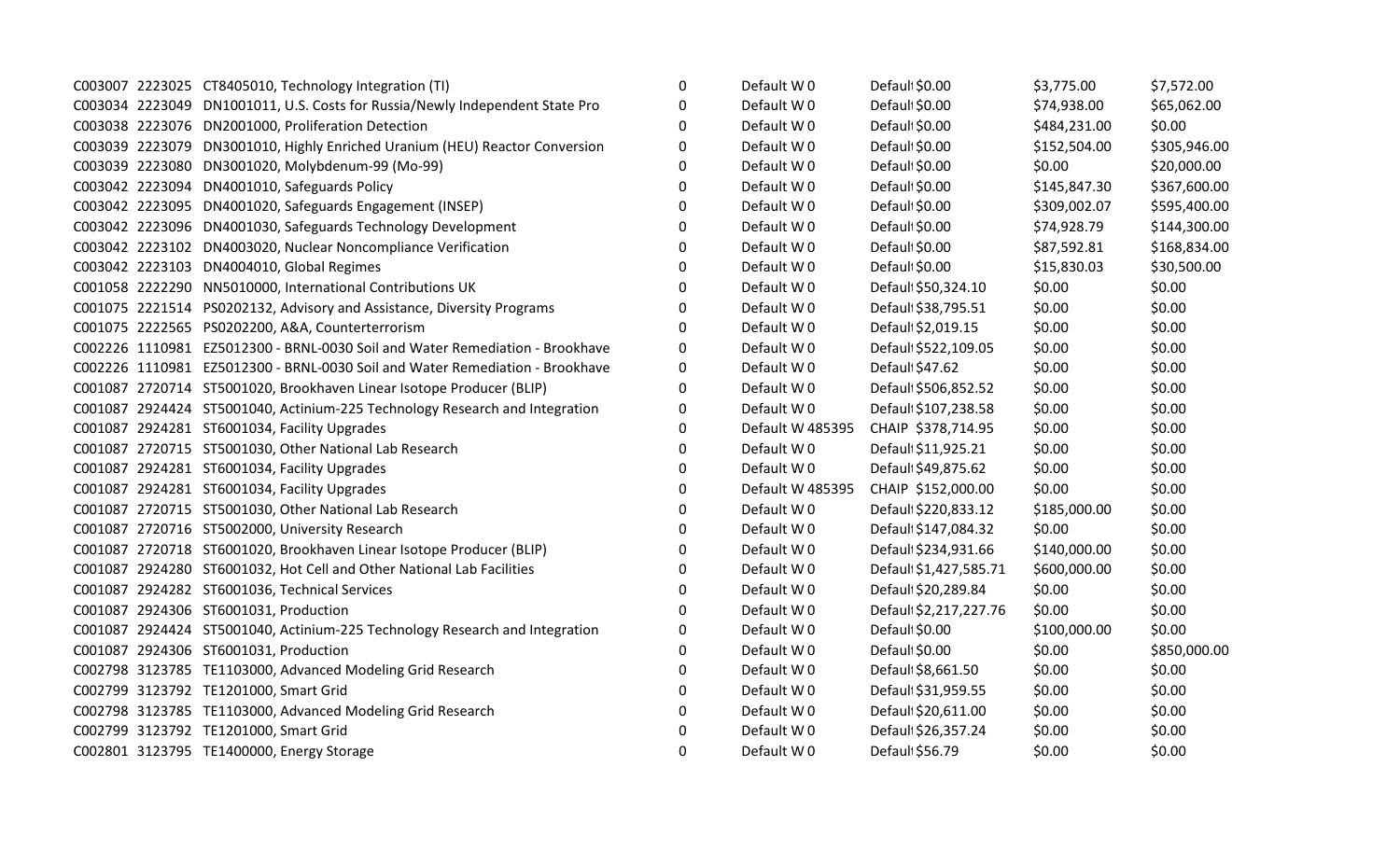|  | C002803 3123806 TG0100000, Infrastructure Security and Energy Restoration    | 0        | Default W0       | Default \$63.25      | \$0.00       | \$0.00       |
|--|------------------------------------------------------------------------------|----------|------------------|----------------------|--------------|--------------|
|  | C002798 3123785 TE1103000, Advanced Modeling Grid Research                   | 0        | Default W0       | Default \$67,432.00  | \$0.00       | \$0.00       |
|  | C002798 3123789 TE1101000, Transmission Reliability & Renewables Integration | 0        | Default W0       | Default \$7,976.36   | \$0.00       | \$0.00       |
|  | C002798 3123802 TE1104000, Energy Systems Predictive Capability              | $\Omega$ | Default W 0      | Default \$250,799.93 | \$0.00       | \$0.00       |
|  | C002799 3123792 TE1201000, Smart Grid                                        | $\Omega$ | Default W0       | Default \$2,347.00   | \$0.00       | \$0.00       |
|  | C002799 3123809 TE1203000, Advance Distribution Management System            | 0        | Default W0       | Default \$276.08     | \$0.00       | \$0.00       |
|  | C002799 3123810 TE1204000, Market-Based Control Signal                       | $\Omega$ | Default W0       | Default \$2,804.90   | \$0.00       | \$0.00       |
|  | C002799 3123811 TE1205000, Resilient Electric Distribution Grid R&D          | $\Omega$ | Default W0       | Default \$83,643.81  | \$0.00       | \$0.00       |
|  | C002799 3123812 TE1206000, Advanced Secure Low-cost Sensors                  | $\Omega$ | Default W0       | Default \$45,945.00  | \$0.00       | \$0.00       |
|  | C002800 3123803 TE1301000, Cyber for Energy Security R&D                     | 0        | Default W0       | Default \$32,823.22  | \$0.00       | \$0.00       |
|  | C002800 3123804 TE1302000, Cyber for Energy Security OPS                     | $\Omega$ | Default W0       | Default \$8,312.99   | \$0.00       | \$0.00       |
|  | C002800 3123815 TE1305000, Virtual Energy Sector Forensics Analysis Platform | 0        | Default W0       | Default \$49,649.35  | \$0.00       | \$0.00       |
|  | C002801 3123795 TE1400000, Energy Storage                                    | 0        | Default W0       | Defaul \$3,750.00    | \$0.00       | \$0.00       |
|  | C002802 3123796 TF0000000, National Electricity Delivery                     | 0        | Default W0       | Default \$4,790.55   | \$0.00       | \$0.00       |
|  | C002769 2720775 NT0104000, Reactor Materials                                 | 0        | Default W0       | Default \$98,115.68  | \$0.00       | \$0.00       |
|  | C000822 2720875 AF5832030, Program Assessment & Coordination                 | 0        | Default W 301604 | CHNE-(\$2,668.83     | \$0.00       | \$0.00       |
|  | C002768 2720880 AF0440000, Program Support                                   | 0        | Default W0       | Default \$5,184.83   | \$0.00       | \$0.00       |
|  | C000822 2720625 AF5855000, Fuel Resources R&D                                | $\Omega$ | Default W0       | Default \$46,642.43  | \$0.00       | \$0.00       |
|  | C000822 2720667 AF5810000, Advanced Fuels Research, Development and Testing  | $\Omega$ | Default W0       | Default \$168,682.35 | \$0.00       | \$0.00       |
|  | C000822 2720874 AF5832020, Systems Analysis                                  | 0        | Default W0       | Default \$95,188.31  | \$0.00       | \$0.00       |
|  | C000822 2720875 AF5832030, Program Assessment & Coordination                 | 0        | Default W0       | Default \$214,496.04 | \$0.00       | \$0.00       |
|  | C002775 2720918 RC0424000, ARC International Collaborations                  | 0        | Default W0       | Default \$22,642.70  | \$0.00       | \$0.00       |
|  | C002768 2720877 AF0410000, Bilateral Cooperation                             | $\Omega$ | Default W0       | Default \$0.00       | \$0.00       | \$10,000.00  |
|  | C000822 2720625 AF5855000, Fuel Resources R&D                                | $\Omega$ | Default W0       | Default \$0.00       | \$20,650.00  | \$57,300.00  |
|  | C000822 2720667 AF5810000, Advanced Fuels Research, Development and Testing  | 0        | Default W0       | Default \$0.00       | \$165,200.00 | \$458,400.00 |
|  | C000822 2720874 AF5832020, Systems Analysis                                  | 0        | Default W0       | Default \$0.00       | \$83,632.50  | \$232,065.00 |
|  | C000822 2720875 AF5832030, Program Assessment & Coordination                 | 0        | Default W0       | Default \$0.00       | \$8,673.00   | \$24,066.00  |
|  | C002775 2720918 RC0424000, ARC International Collaborations                  | 0        | Default W0       | Defaul \$0.00        | \$75,000.00  | \$0.00       |
|  | C000955 1005091 EL1708000, DOE Specific Investments                          | 0        | Default W0       | Default \$118,016.25 | \$0.00       | \$0.00       |
|  | C000846 1009218 BM0107000, Biopower                                          | 0        | Default W0       | Default \$2,556.10   | \$0.00       | \$0.00       |
|  | C002910 1005612 GT0100000, Enhanced Geothermal Systems                       | $\Omega$ | Default W0       | Default \$6,318.43   | \$0.00       | \$0.00       |
|  | C001096 1004893 VT0204000, Vehicle Technologies Deployment                   | 0        | Default W0       | Defaul \$338.96      | \$0.00       | \$0.00       |
|  | C002796 1009190 HT0100000, Fuel Cell Systems R&D                             | $\Omega$ | Default W 0      | Default \$6,683.36   | \$0.00       | \$0.00       |
|  | C002911 1005616 SL0300000, Systems Integration (Balance of Systems and Power | $\Omega$ | Default W0       | Default \$7,158.23   | \$0.00       | \$0.00       |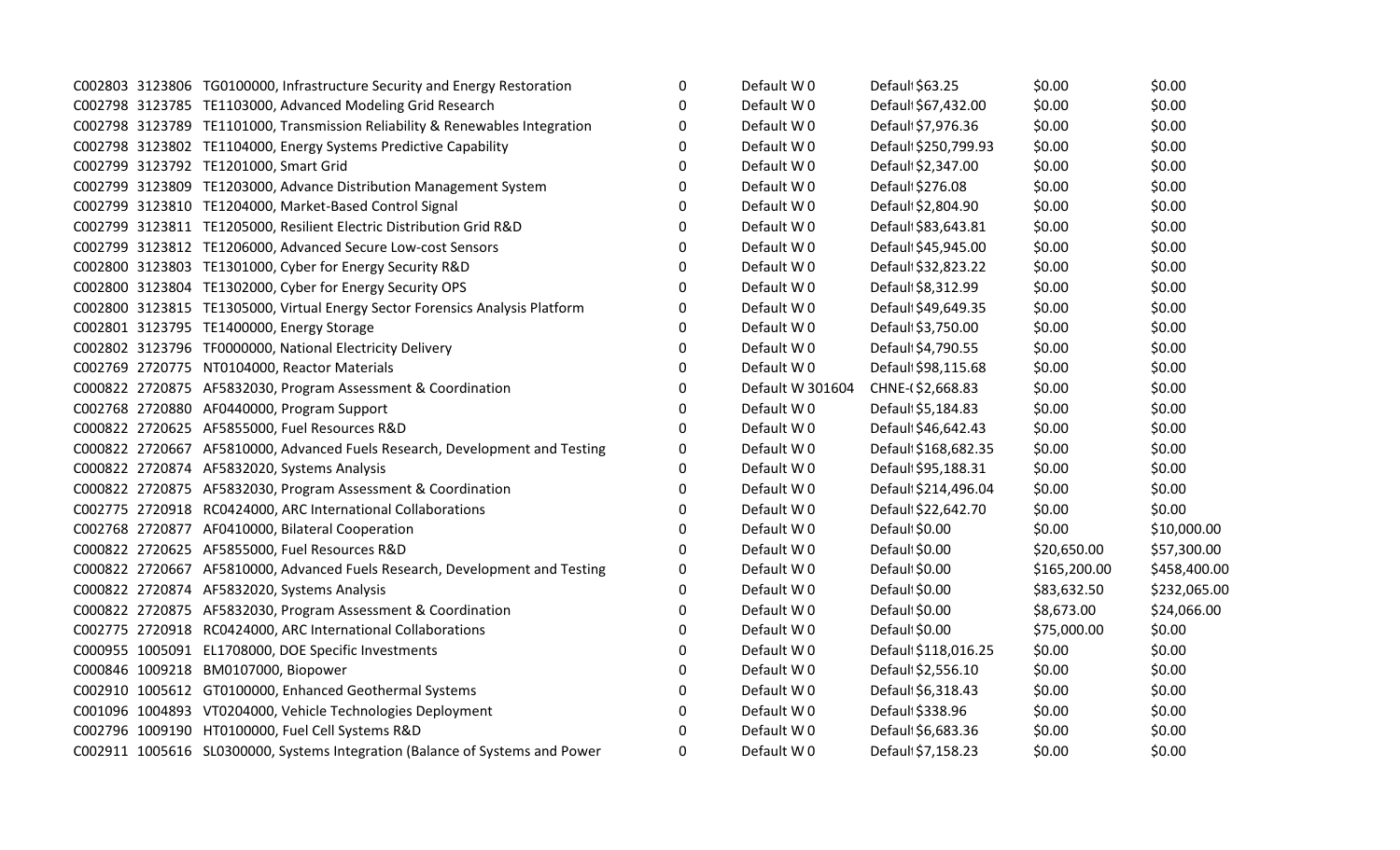|  | C001096 1005556 VT1301000, Vehicle and System Simulation and Testing - Vehic | 0            | Default W0             | Default \$7,101.82     | \$0.00                                           | \$0.00         |
|--|------------------------------------------------------------------------------|--------------|------------------------|------------------------|--------------------------------------------------|----------------|
|  | C002910 1005613 GT0300000, Hydrothermal                                      |              | Default W0             | Default \$142,653.99   | \$0.00                                           | \$0.00         |
|  | C002796 1009190 HT0100000, Fuel Cell Systems R&D                             | 0            | Default W0             | Default \$300,000.00   | \$0.00                                           | \$0.00         |
|  | C002796 1009190 HT0100000, Fuel Cell Systems R&D                             |              | Default W 302017       | TCF Ful \$200,000.00   | \$0.00                                           | \$0.00         |
|  | C002796 1009198 HT0800000, Technology Validation                             | <sup>0</sup> | Default W0             | Default \$46,852.96    | \$0.00                                           | \$0.00         |
|  | C002840 1005604 PG0400000, Innovation & Deployment                           |              | Default W0             | Default \$85,000.00    | \$0.00                                           | \$0.00         |
|  | C001096 1005554 VT1201000, Batteries & Electric Drive Technology - Energy St |              | Default W0             | Default \$1,470,704.46 | \$0.00                                           | \$0.00         |
|  | C001096 1005556 VT1301000, Vehicle and System Simulation and Testing - Vehic |              | Default W0             | Defaul \$167,675.00    | \$0.00                                           | \$0.00         |
|  | C002910 1005613 GT0300000, Hydrothermal                                      |              | Default W0             | Default \$0.00         | \$130,000.00                                     | \$0.00         |
|  | C002796 1009190 HT0100000, Fuel Cell Systems R&D                             | O            | Default W0             | Default \$0.00         | \$300,000.00                                     | \$0.00         |
|  | C001096 1005554 VT1201000, Batteries & Electric Drive Technology - Energy St |              | Default W0             | Default \$0.00         | \$320,000.00                                     | \$0.00         |
|  | C003005 6600073 456140358, Other Federal Agencies                            |              | 4861011 CHAGRGX 302027 | OTT 16\$169,902.91     | \$0.00                                           | \$0.00         |
|  | C003005 6600146 456160031, Industry - Domestic                               |              | 4860966 CHAGR87:0      | Default \$56,623.76    | \$0.00                                           | \$0.00         |
|  | C003005 6600146 456160031, Industry - Domestic                               |              | 4860966 CHAGR87:0      | Default \$193,203.88   | \$0.00                                           | \$0.00         |
|  | C003005 6600072 456140357, Department of State - Other                       |              | 3011110 CRAGRS-CO      | Default \$45.77        | \$0.00                                           | \$0.00         |
|  | C003005 6600072 456140357, Department of State - Other                       |              | 3012882 CRAGR 190      | Default \$687.25       | \$0.00                                           | \$0.00         |
|  | C003005 6600072 456140357, Department of State - Other                       |              | 3012199 CRAGR-S-(0     | Default \$25,808.25    | \$0.00                                           | \$0.00         |
|  | C002599 3166012 CJ0100000, ARPA-E Projects                                   | $\Omega$     | Default W0             | Default \$36,666.49    | \$0.00                                           | \$0.00         |
|  | C002599 3166012 CJ0100000, ARPA-E Projects                                   | <sup>0</sup> | Default W 1249         | CHARP \$561,053.77     | \$0.00                                           | \$0.00         |
|  | C002599 3166012 CJ0100000, ARPA-E Projects                                   | 0            | Default W 1250         | CHARP \$241,490.09     | \$0.00                                           | \$0.00         |
|  |                                                                              |              |                        |                        |                                                  |                |
|  |                                                                              |              |                        | \$2,888,957.51         | \$2,982,532.59                                   | \$0.00         |
|  |                                                                              |              |                        | \$42,337,519.73        | \$1,878,514.79                                   | \$0.00         |
|  |                                                                              |              |                        |                        | \$161,783,590.15 \$265,725,621.88                | \$5,416,870.00 |
|  |                                                                              |              |                        |                        |                                                  |                |
|  |                                                                              |              |                        |                        | \$207,010,067.39 \$270,586,669.26 \$5,416,870.00 |                |
|  |                                                                              |              |                        |                        |                                                  |                |
|  |                                                                              |              |                        |                        |                                                  | \$5,416,870.00 |
|  |                                                                              |              |                        |                        |                                                  | \$5,416,870.00 |

**\$5,416,870.00**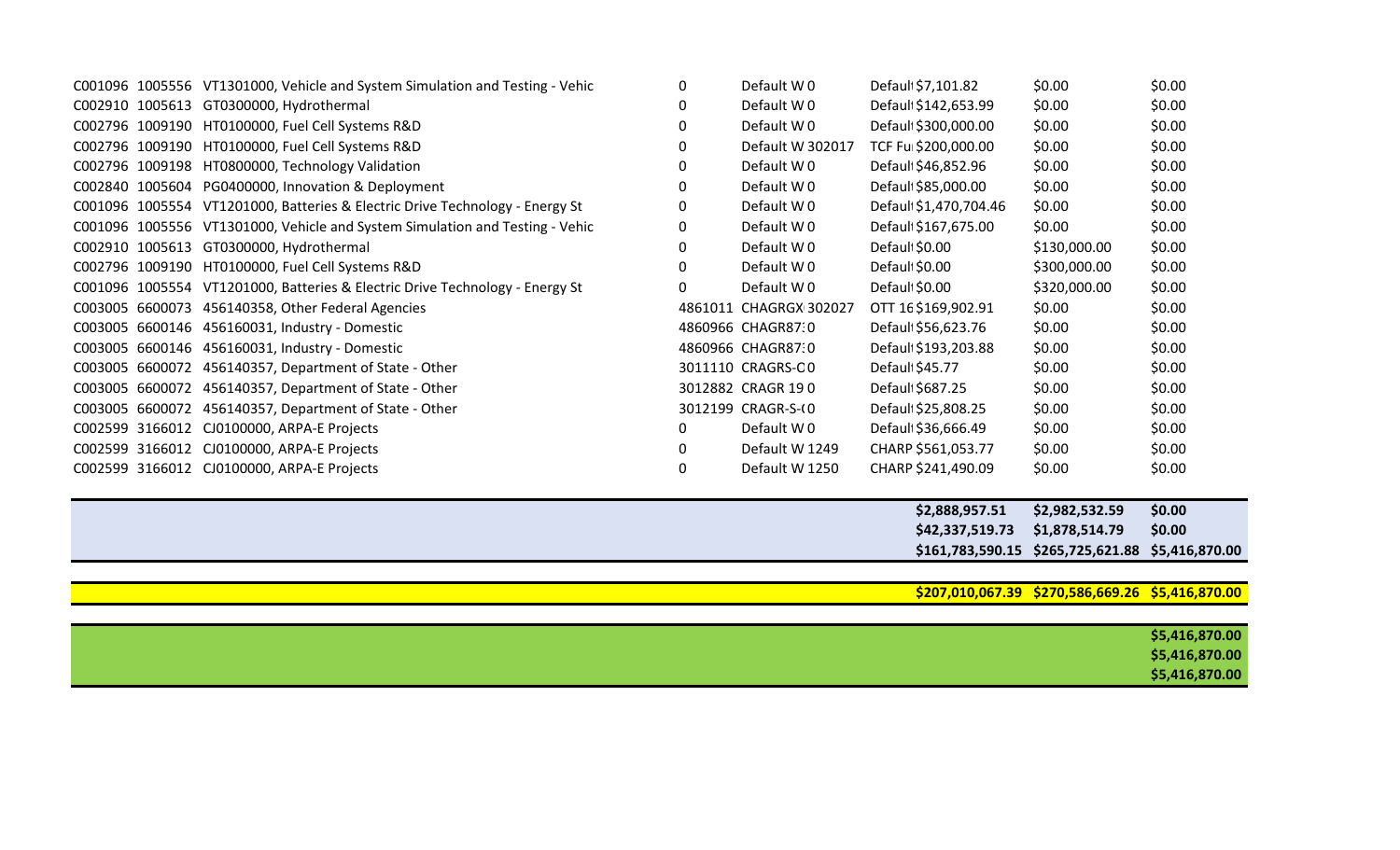| <b>Budget</b> | Total        |
|---------------|--------------|
| Authority     | Available    |
| Revised       |              |
| \$0.00        | \$1,581.19   |
| \$0.00        | \$39,292.45  |
| \$0.00        | \$3,865.54   |
| \$0.00        | \$2,180.42   |
| \$0.00        | \$133,299.29 |
| \$0.00        | \$2,515.98   |
| \$0.00        | \$22,965.75  |
| \$0.00        | \$3,459.35   |
| \$0.00        | \$88,613.67  |
| \$0.00        | \$108,136.82 |
| \$0.00        | \$31,958.69  |
| $-$13,302.54$ | \$0.00       |
| \$0.00        | \$13,328.21  |
| \$0.00        | \$25,126.18  |
| \$0.00        | \$212,904.79 |
| \$0.00        | \$34,228.17  |
| \$0.00        | \$440,766.74 |
| \$0.00        | \$165,193.55 |
| \$0.00        | \$708,710.29 |
| \$0.00        | \$6,172.14   |
| \$0.00        | \$180,000.00 |
| \$0.00        | \$66.09      |
| \$0.00        | \$0.35       |
| \$0.00        | \$1,164.17   |
| \$0.00        | \$2,399.33   |
| \$0.00        | \$620,981.62 |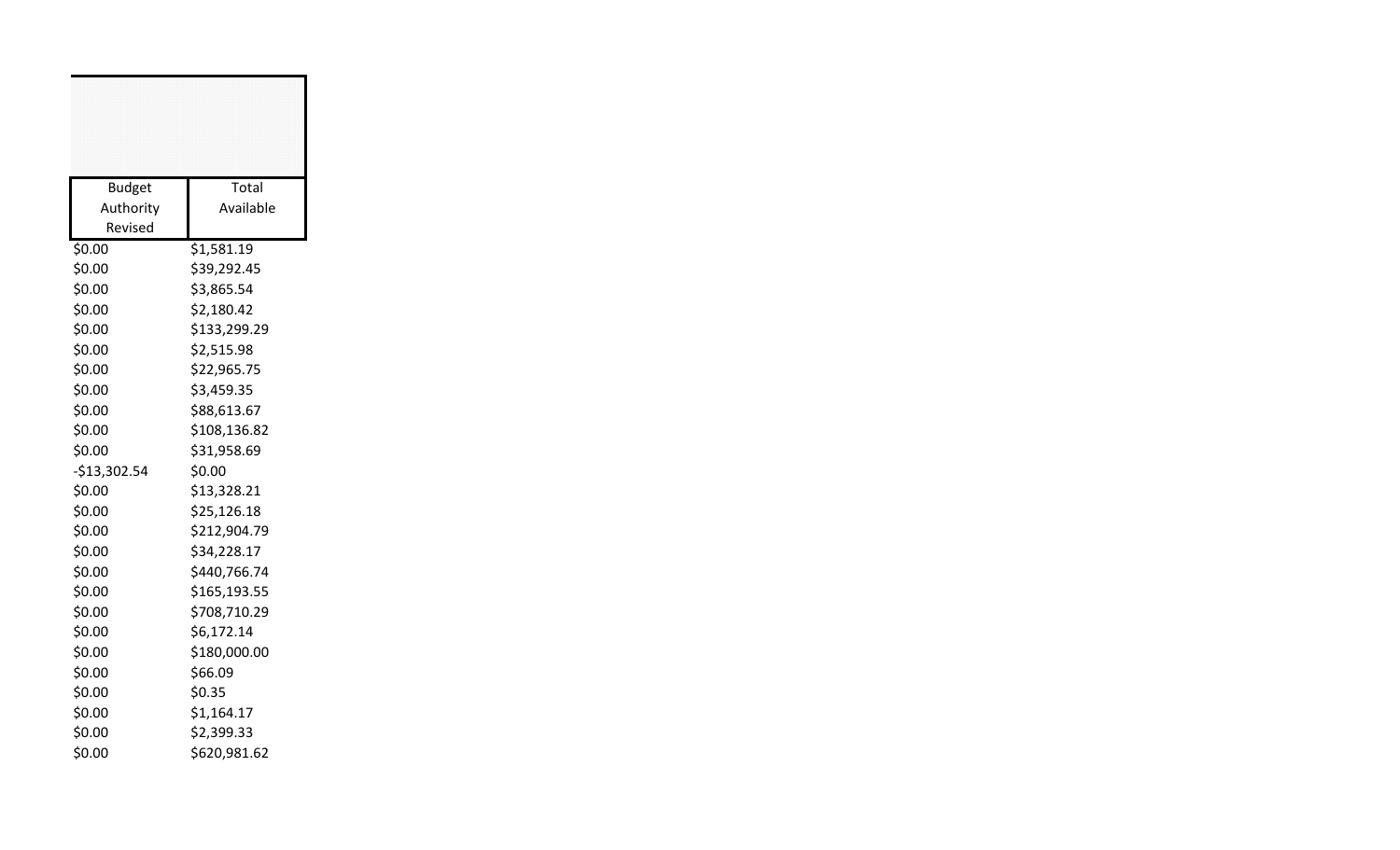| \$0.00 | \$52,821.41    |
|--------|----------------|
| \$0.00 | \$284,282.14   |
| \$0.00 | \$119,515.33   |
| \$0.00 | \$9,984.80     |
| \$0.00 | \$90,348.79    |
| \$0.00 | \$1,781,003.95 |
| \$0.00 | \$177,483.60   |
| \$0.00 | \$220,490.65   |
| \$0.00 | \$180,000.00   |
| \$0.00 | \$2,286,067.89 |
| \$0.00 | \$42,767.36    |
| \$0.00 | \$800,505.82   |
| \$0.00 | \$52,139.75    |
| \$0.00 | \$3,393.61     |
| \$0.00 | \$1,141,759.68 |
| \$0.00 | \$631,209.37   |
| \$0.00 | \$219,425.15   |
| \$0.00 | \$718,695.99   |
| \$0.00 | \$205,594.31   |
| \$0.00 | \$324,477.63   |
| \$0.00 | \$502,270.24   |
| \$0.00 | \$1,606,137.72 |
| \$0.00 | \$242,500.00   |
| \$0.00 | \$9,468,950.42 |
| \$0.00 | \$167,707.69   |
| \$0.00 | \$8,877.94     |
| \$0.00 | \$1,044,141.64 |
| \$0.00 | \$325,922.19   |
| \$0.00 | \$385,000.00   |
| \$0.00 | \$515,439.32   |
| \$0.00 | \$872,897.65   |
| \$0.00 | \$250,572.30   |
| \$0.00 | \$31,794.97    |
| \$0.00 | \$119,962.39   |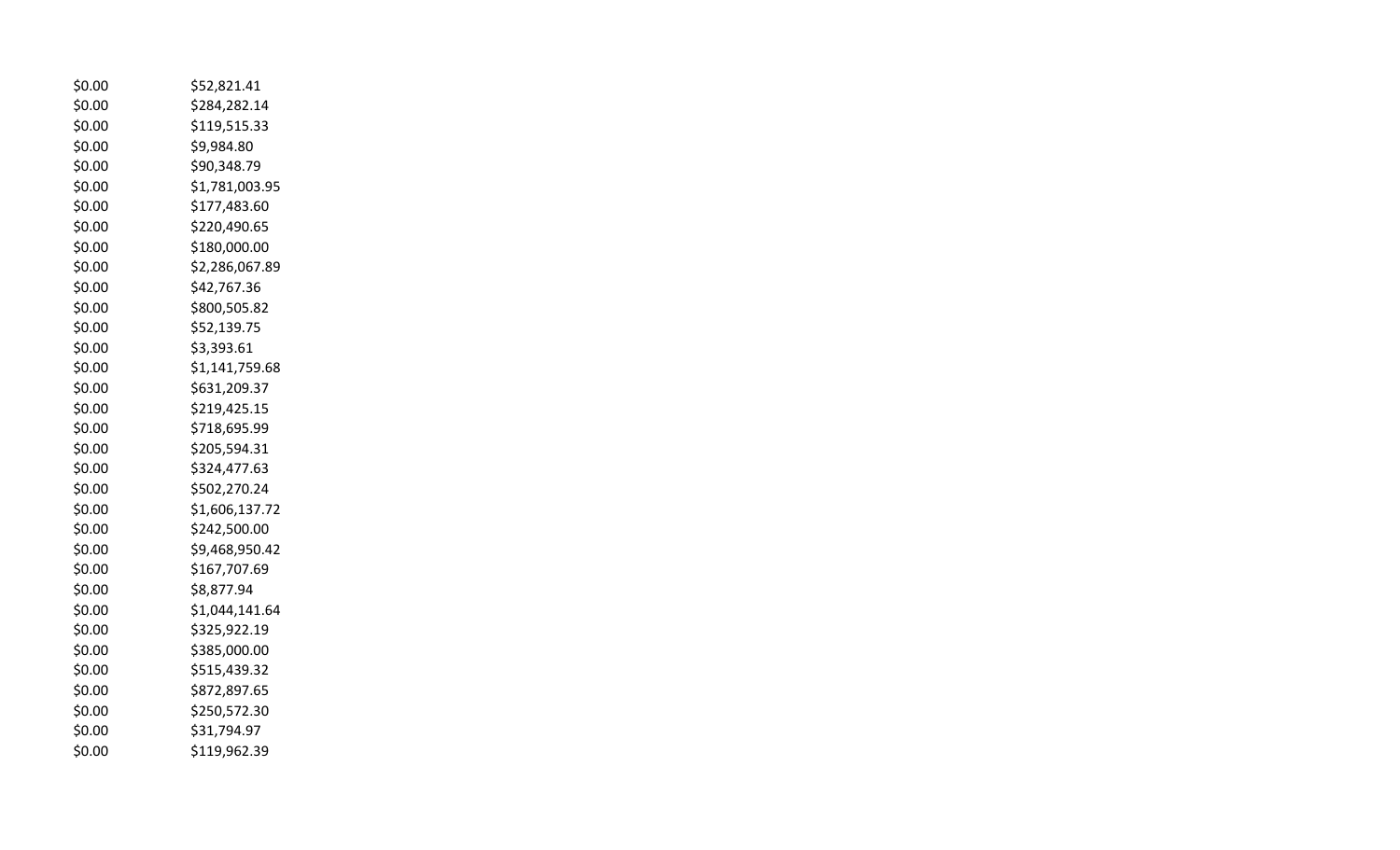| \$0.00           | \$171,563.78    |
|------------------|-----------------|
| \$0.00           | \$624,552.42    |
| \$0.00           | \$597,568.28    |
| \$0.00           | \$97,745.06     |
| \$0.00           | \$439,869.04    |
| \$0.00           | \$332,163.64    |
| \$0.00           | \$1,156,414.54  |
| \$0.00           | \$3,451.68      |
| \$0.00           | \$5,608,896.89  |
| \$0.00           | \$3,890,030.59  |
| \$0.00           | \$1,702,019.19  |
| \$0.00           | \$435,882.54    |
| \$0.00           | \$214,542.85    |
| \$0.00           | \$72,507.28     |
| \$0.00           | \$473,078.72    |
| \$0.00           | \$1,977,142.14  |
| \$0.00           | \$188,786.71    |
| \$0.00           | \$240,339.63    |
| \$0.00           | \$268,939.89    |
| \$0.00           | \$330,284.74    |
| \$0.00           | \$383,021.77    |
| \$0.00           | \$3,286,893.63  |
| $-55,600,000.00$ | \$20,185,995.15 |
| \$0.00           | \$7,853,607.86  |
| \$0.00           | \$20,444.56     |
| \$0.00           | \$1,357,113.79  |
| \$0.00           | \$2,017,288.63  |
| \$0.00           | \$514,401.99    |
| \$0.00           | \$974,600.96    |
| \$0.00           | \$688,593.25    |
| \$0.00           | \$2,875,000.00  |
| \$0.00           | \$63,125.86     |
| \$0.00           | \$79,184.60     |
| \$0.00           | \$500,000.00    |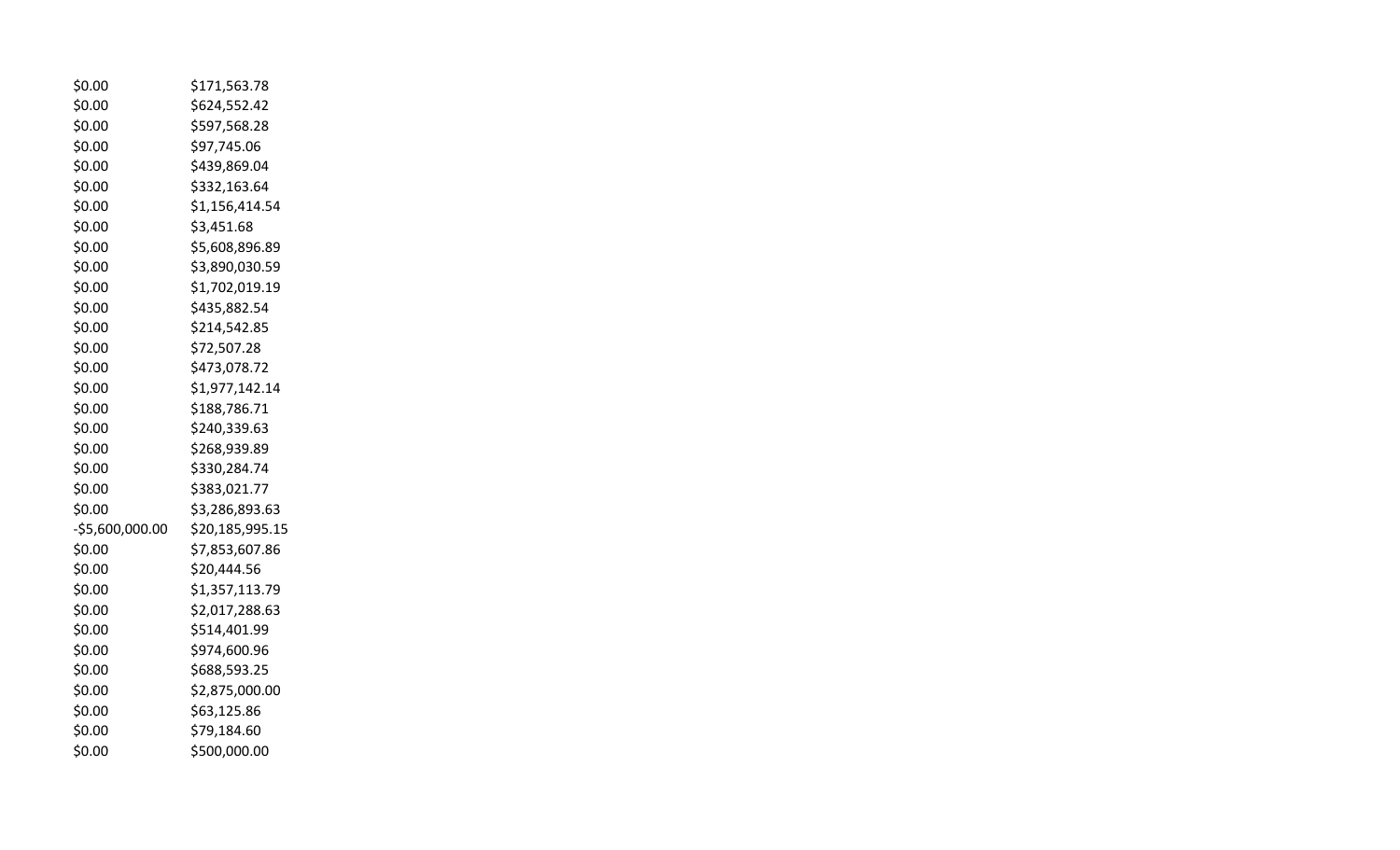| \$0.00           | \$471,000.00    |
|------------------|-----------------|
| \$0.00           | \$657,357.42    |
| \$0.00           | \$139,000.95    |
| \$0.00           | \$325,428.91    |
| \$0.00           | \$40,000.00     |
| \$0.00           | \$1,700,697.29  |
| \$0.00           | \$719,579.18    |
| $-$1,582,426.00$ | \$917,574.00    |
| \$0.00           | \$1,492,685.68  |
| \$0.00           | \$1,338,617.23  |
| \$0.00           | \$9,394,807.12  |
| \$0.00           | \$3,100,354.96  |
| \$0.00           | \$7,453,205.72  |
| \$0.00           | \$720,000.00    |
| \$0.00           | \$1,594,000.00  |
| \$0.00           | \$1,086,299.63  |
| \$5,600,000.00   | \$12,357,308.93 |
| \$0.00           | \$2,135,454.47  |
| \$1,582,426.00   | \$1,582,426.00  |
| \$0.00           | \$2,784,013.23  |
| \$0.00           | \$338,106.61    |
| \$0.00           | \$3,384,154.12  |
| \$3,898,000.00   | \$3,898,000.00  |
| \$515,000.00     | \$515,000.00    |
| \$293,000.00     | \$293,000.00    |
| \$1,206,000.00   | \$1,206,000.00  |
| \$338,000.00     | \$338,000.00    |
| \$407,000.00     | \$407,000.00    |
| \$451,000.00     | \$451,000.00    |
| \$2,838,000.00   | \$2,838,000.00  |
| \$12,647,000.00  | \$12,647,000.00 |
| \$1,979,000.00   | \$1,979,000.00  |
| \$2,477,000.00   | \$2,477,000.00  |
| \$559,000.00     | \$559,000.00    |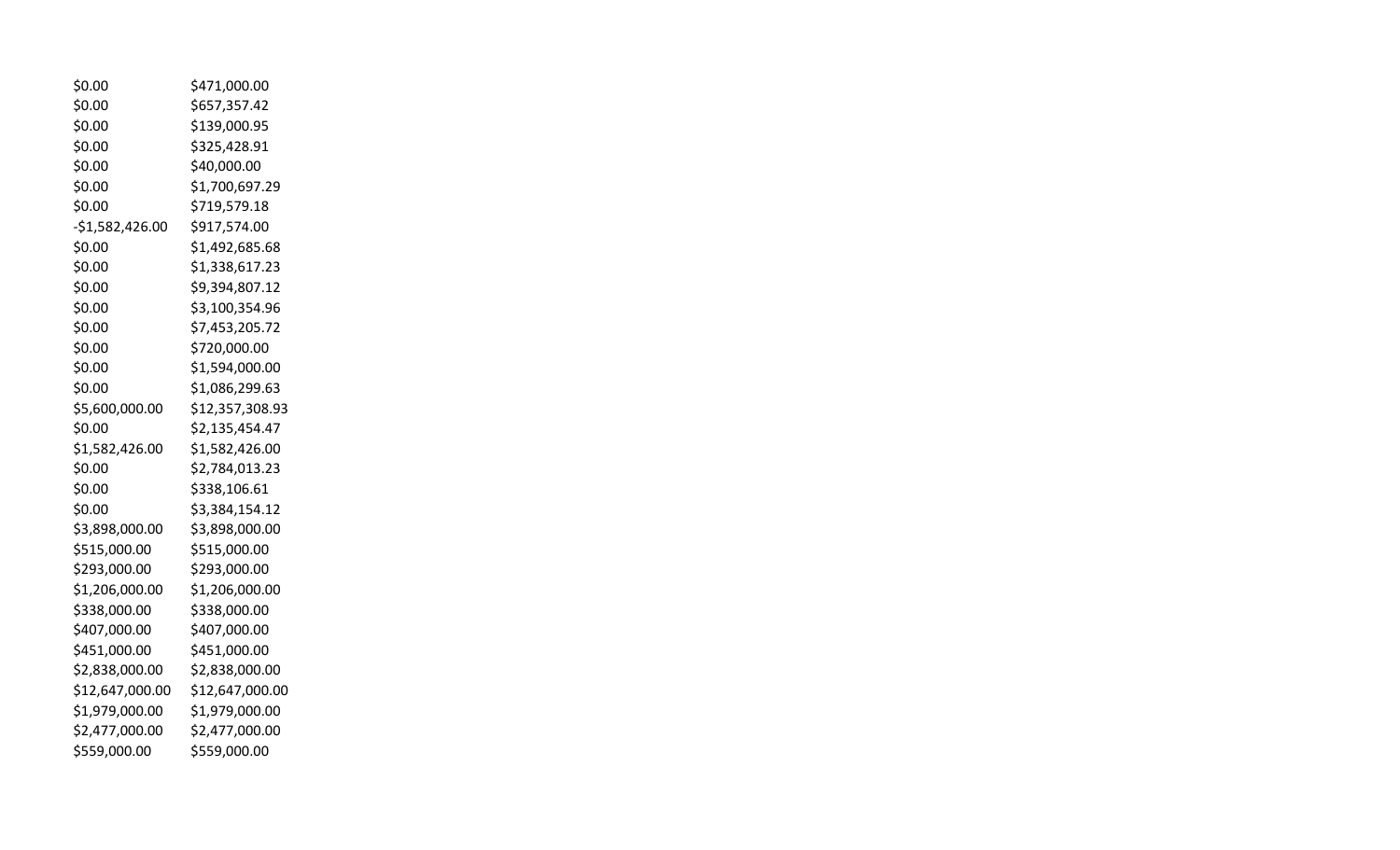| \$221,000.00    | \$221,000.00    |
|-----------------|-----------------|
| \$573,000.00    | \$573,000.00    |
| \$2,065,000.00  | \$2,065,000.00  |
| \$87,000.00     | \$87,000.00     |
| \$218,000.00    | \$218,000.00    |
| \$125,000.00    | \$125,000.00    |
| \$3,343,000.00  | \$3,343,000.00  |
| \$143,000.00    | \$143,000.00    |
| \$631,000.00    | \$631,000.00    |
| \$66,000.00     | \$66,000.00     |
| \$2,072,000.00  | \$2,072,000.00  |
| \$1,278,200.00  | \$1,278,200.00  |
| \$3,665,300.00  | \$3,665,300.00  |
| \$25,000.00     | \$25,000.00     |
| \$73,132,000.00 | \$73,132,000.00 |
| \$19,520,600.00 | \$19,520,600.00 |
| \$1,524,500.00  | \$1,524,500.00  |
| \$2,272,700.00  | \$2,272,700.00  |
| \$390,300.00    | \$390,300.00    |
| \$1,658,000.00  | \$1,658,000.00  |
| \$1,086,000.00  | \$1,086,000.00  |
| \$856,000.00    | \$856,000.00    |
| \$892,000.00    | \$892,000.00    |
| \$2,074,000.00  | \$2,074,000.00  |
| \$122,000.00    | \$122,000.00    |
| \$68,678,000.00 | \$68,678,000.00 |
| \$11,962,000.00 | \$11,962,000.00 |
| \$115,000.00    | \$115,000.00    |
| \$398,000.00    | \$398,000.00    |
| \$1,858,000.00  | \$1,858,000.00  |
| \$3,453,000.00  | \$3,453,000.00  |
| \$298,000.00    | \$298,000.00    |
| \$1,351,000.00  | \$1,351,000.00  |
| \$4,154,000.00  | \$4,154,000.00  |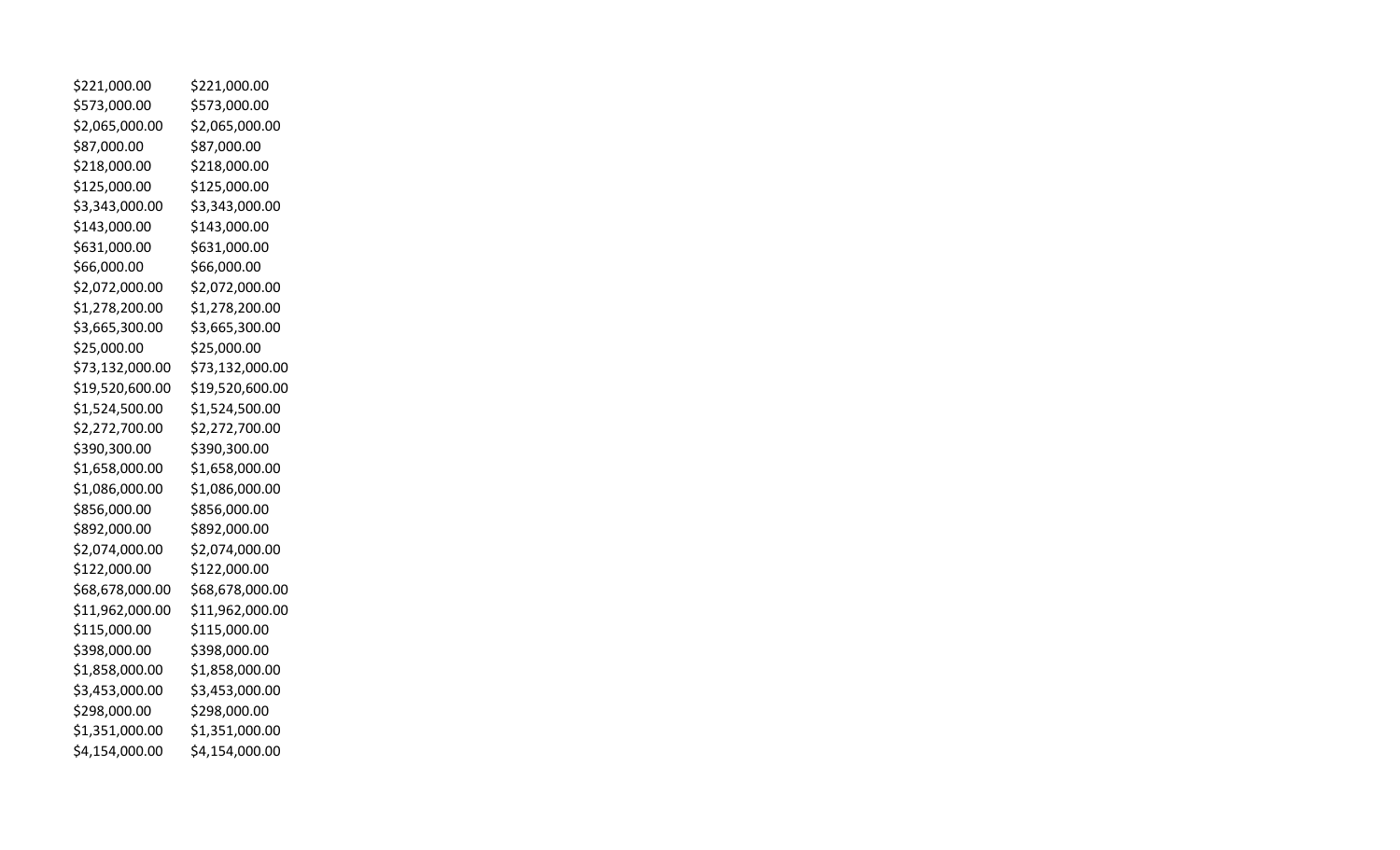| \$716,000.00   | \$716,000.00   |
|----------------|----------------|
| \$748,000.00   | \$748,000.00   |
| \$1,395,000.00 | \$1,395,000.00 |
| \$730,000.00   | \$730,000.00   |
| \$450,000.00   | \$450,000.00   |
| \$1,050,000.00 | \$1,050,000.00 |
| \$140,000.00   | \$140,000.00   |
| \$432,000.00   | \$432,000.00   |
| \$1,444,000.00 | \$1,444,000.00 |
| \$2,930,000.00 | \$2,930,000.00 |
| \$146,000.00   | \$146,000.00   |
| \$691,000.00   | \$691,000.00   |
| \$4,520,000.00 | \$4,520,000.00 |
| \$750,000.00   | \$750,000.00   |
| \$610,900.00   | \$610,900.00   |
| \$1,507,700.00 | \$1,507,700.00 |
| \$3,050,000.00 | \$3,050,000.00 |
| \$667,000.00   | \$667,000.00   |
| \$1,322,800.00 | \$1,322,800.00 |
| $-57,384.70$   | \$0.00         |
| \$0.00         | \$6,782.16     |
| \$0.00         | \$223.96       |
| \$0.00         | \$90,913.13    |
| \$0.00         | \$127,652.31   |
| \$0.00         | \$34,951.46    |
| \$0.00         | \$211,230.10   |
| \$0.00         | \$0.08         |
| \$0.00         | \$7,979.17     |
| \$0.00         | \$75,000.00    |
| \$93,734.97    | \$93,734.97    |
| \$72,815.53    | \$72,815.53    |
| \$0.00         | \$9,492.10     |
| \$0.00         | \$238,428.09   |
| $-$1,701.35$   | \$0.00         |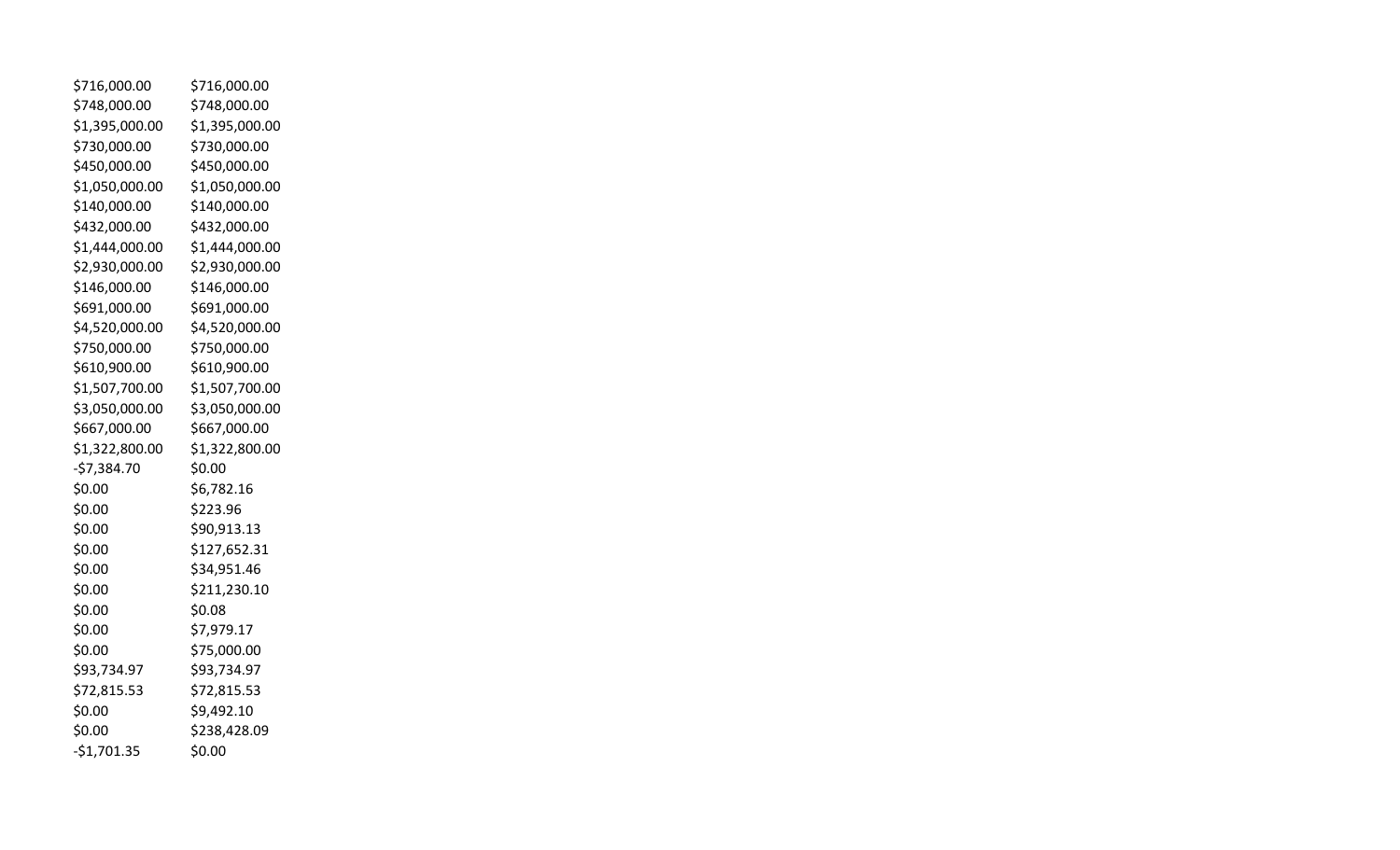| \$0.00        | \$14,199.38  |
|---------------|--------------|
| \$0.00        | \$11,542.04  |
| \$0.00        | \$1,002.84   |
| \$0.00        | \$2,163.30   |
| \$0.00        | \$20,689.98  |
| $-520,540.93$ | \$49,738.46  |
| \$0.00        | \$60,105.55  |
| $-$3,496.65$  | \$0.00       |
| \$0.00        | \$20,850.43  |
| \$0.00        | \$3,348.85   |
| \$0.00        | \$3,753.21   |
| \$0.00        | \$13,578.50  |
| -\$24,660.64  | \$0.00       |
| \$0.00        | \$3,397.00   |
| \$0.00        | \$327.03     |
| \$0.00        | \$7,832.17   |
| \$0.00        | \$3,767.67   |
| \$0.00        | \$40,366.79  |
| \$0.00        | \$908.26     |
| \$0.00        | \$2,034.98   |
| \$0.00        | \$2,111.25   |
| \$0.00        | \$0.04       |
| \$0.00        | \$6,865.03   |
| \$0.00        | \$375,478.83 |
| \$0.00        | \$8,509.56   |
| \$0.00        | \$70,958.66  |
| $-526,593.12$ | \$45,255.34  |
| $-5548.42$    | \$0.00       |
| \$0.00        | \$42,584.48  |
| \$0.00        | \$46,830.12  |
| \$0.00        | \$20,444.14  |
| $-53,072.52$  | \$0.00       |
| \$0.00        | \$11,474.22  |
| \$0.00        | \$0.02       |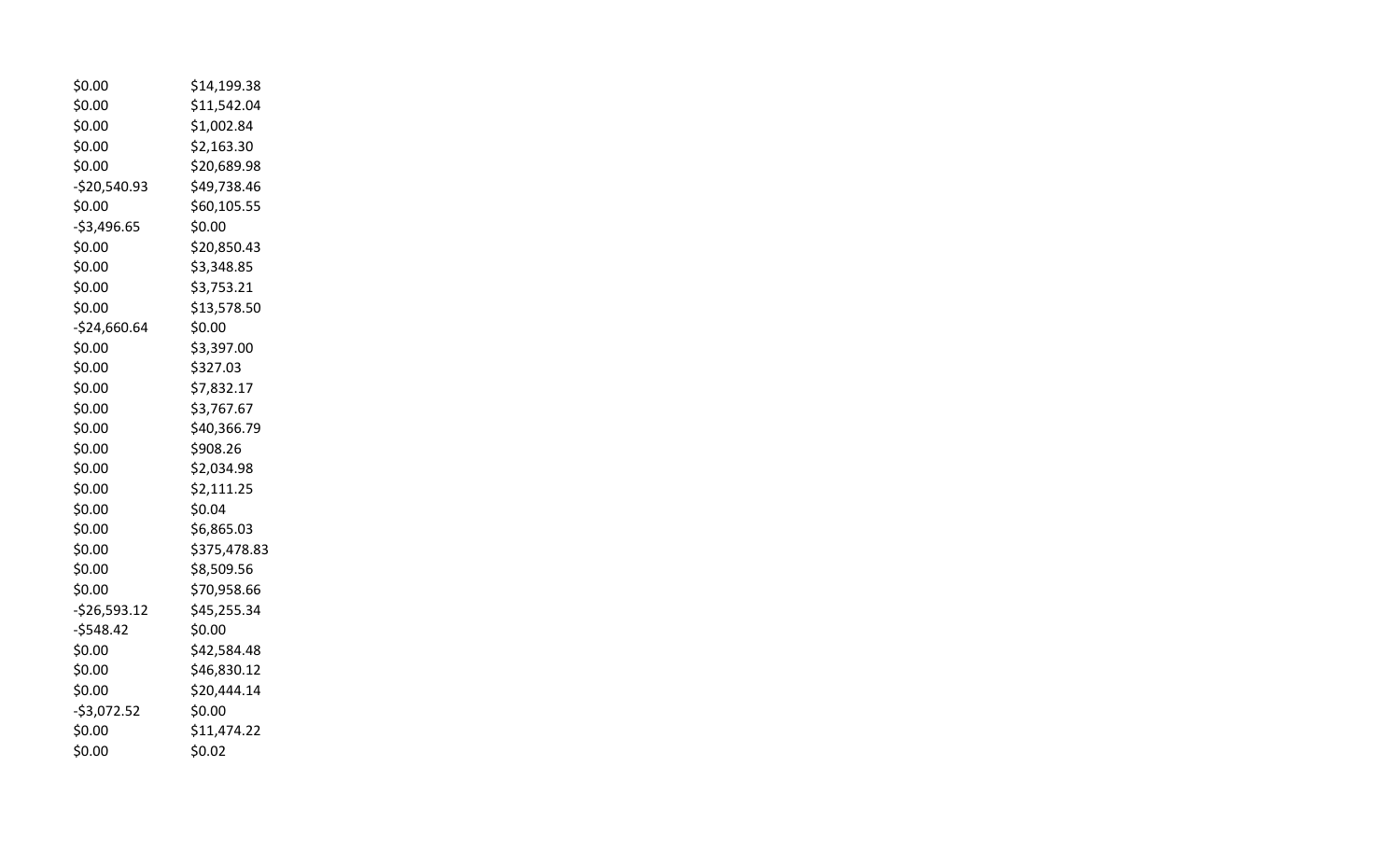| \$0.00        | \$2,473.53   |
|---------------|--------------|
| \$0.00        | \$120.20     |
| $-$50,000.00$ | \$1,066.81   |
| \$0.00        | \$104,046.13 |
| \$0.00        | \$15,000.00  |
| \$0.00        | \$39,948.28  |
| \$0.00        | \$83,388.97  |
| \$0.00        | \$1,904.38   |
| \$0.00        | \$15,420.15  |
| \$0.00        | \$18,066.55  |
| \$0.00        | \$113,277.89 |
| \$0.00        | \$1,845.92   |
| \$0.00        | \$35,369.90  |
| \$0.00        | \$814.13     |
| $-56,176.33$  | \$0.00       |
| \$0.00        | \$40,638.41  |
| \$0.00        | \$2,812.51   |
| \$0.00        | \$2,632.19   |
| \$0.00        | \$4.30       |
| \$0.00        | \$2,475.82   |
| \$0.00        | \$26,257.02  |
| \$19,969.11   | \$19,969.11  |
| \$41,429.71   | \$41,429.71  |
| \$4,172.21    | \$4,172.21   |
| \$4,771.04    | \$4,771.04   |
| \$25,232.87   | \$25,232.87  |
| \$53,169.88   | \$53,169.88  |
| \$36,532.04   | \$36,532.04  |
| \$95,986.00   | \$95,986.00  |
| \$14,879.80   | \$14,879.80  |
| \$140,776.70  | \$140,776.70 |
| \$7,000.00    | \$7,000.00   |
| \$35,000.00   | \$35,000.00  |
| \$8,000.00    | \$8,000.00   |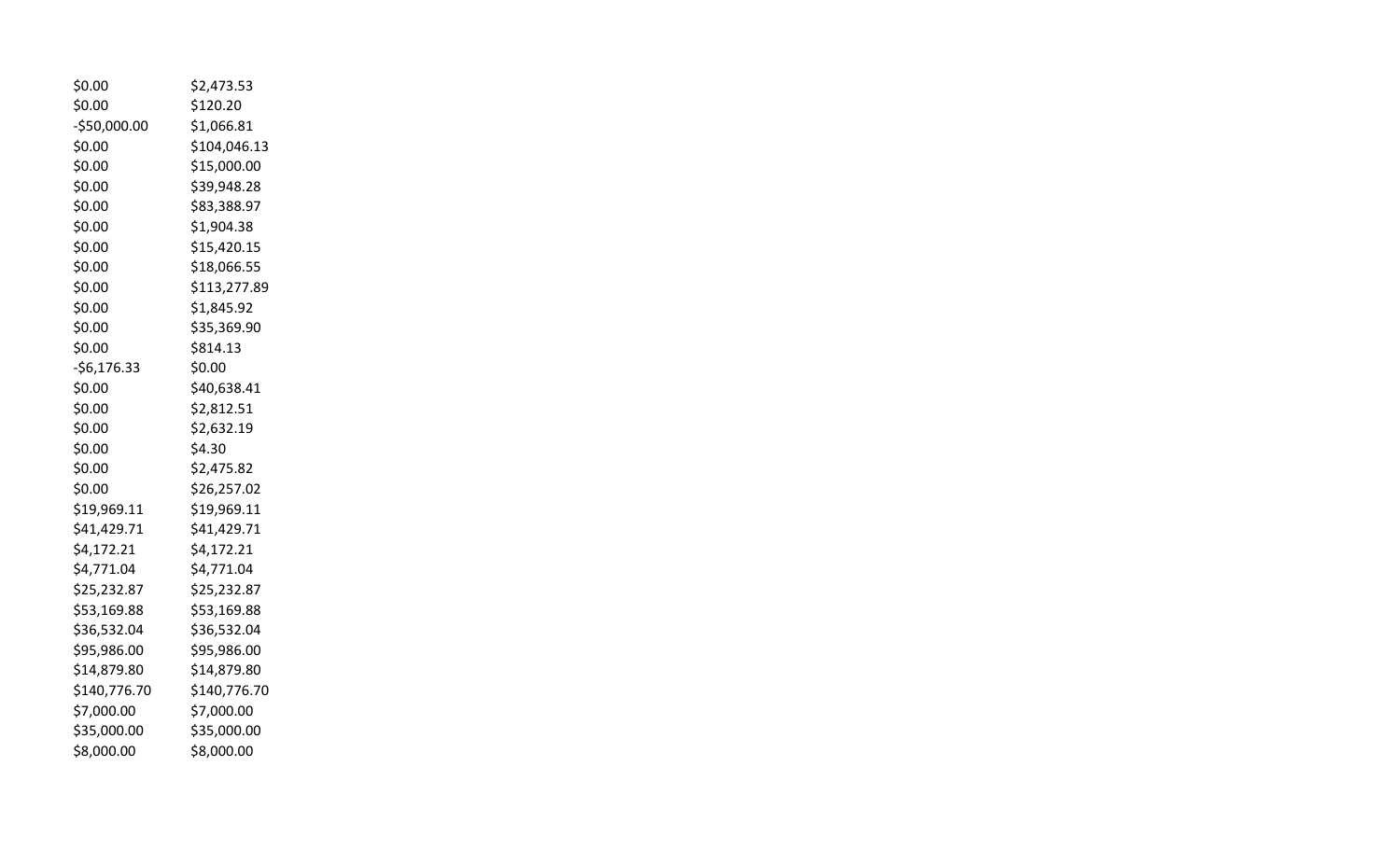| \$21,216.84    | \$21,216.84    |
|----------------|----------------|
| \$6,009.66     | \$6,009.66     |
| \$20,000.00    | \$20,000.00    |
| \$15,000.00    | \$15,000.00    |
| \$2,000,000.00 | \$2,000,000.00 |
| \$90,000.00    | \$90,000.00    |
| \$97,087.38    | \$97,087.38    |
| \$38,714.56    | \$38,714.56    |
| \$8,127.01     | \$8,127.01     |
| \$7,905.28     | \$7,905.28     |
| \$74,857.39    | \$74,857.39    |
| \$74,314.20    | \$74,314.20    |
| \$20,005.07    | \$20,005.07    |
| \$0.00         | \$72.36        |
| \$0.00         | \$316.17       |
| \$0.00         | \$12.58        |
| \$0.00         | \$2,532.20     |
| \$0.00         | \$7,826.04     |
| \$0.00         | \$132.52       |
| \$0.00         | \$258.04       |
| \$0.00         | \$271.59       |
| \$0.00         | \$2,193.60     |
| \$0.00         | \$527,491.57   |
| \$0.00         | \$108.32       |
| \$0.00         | \$16,355.37    |
| \$0.00         | \$10,071.02    |
| \$0.00         | \$394,234.20   |
| \$0.00         | \$43,756.46    |
| \$0.00         | \$166.79       |
| \$0.00         | \$0.01         |
| \$0.00         | \$133.81       |
| \$0.00         | \$0.01         |
| \$0.00         | \$145.88       |
| \$0.00         | \$662.75       |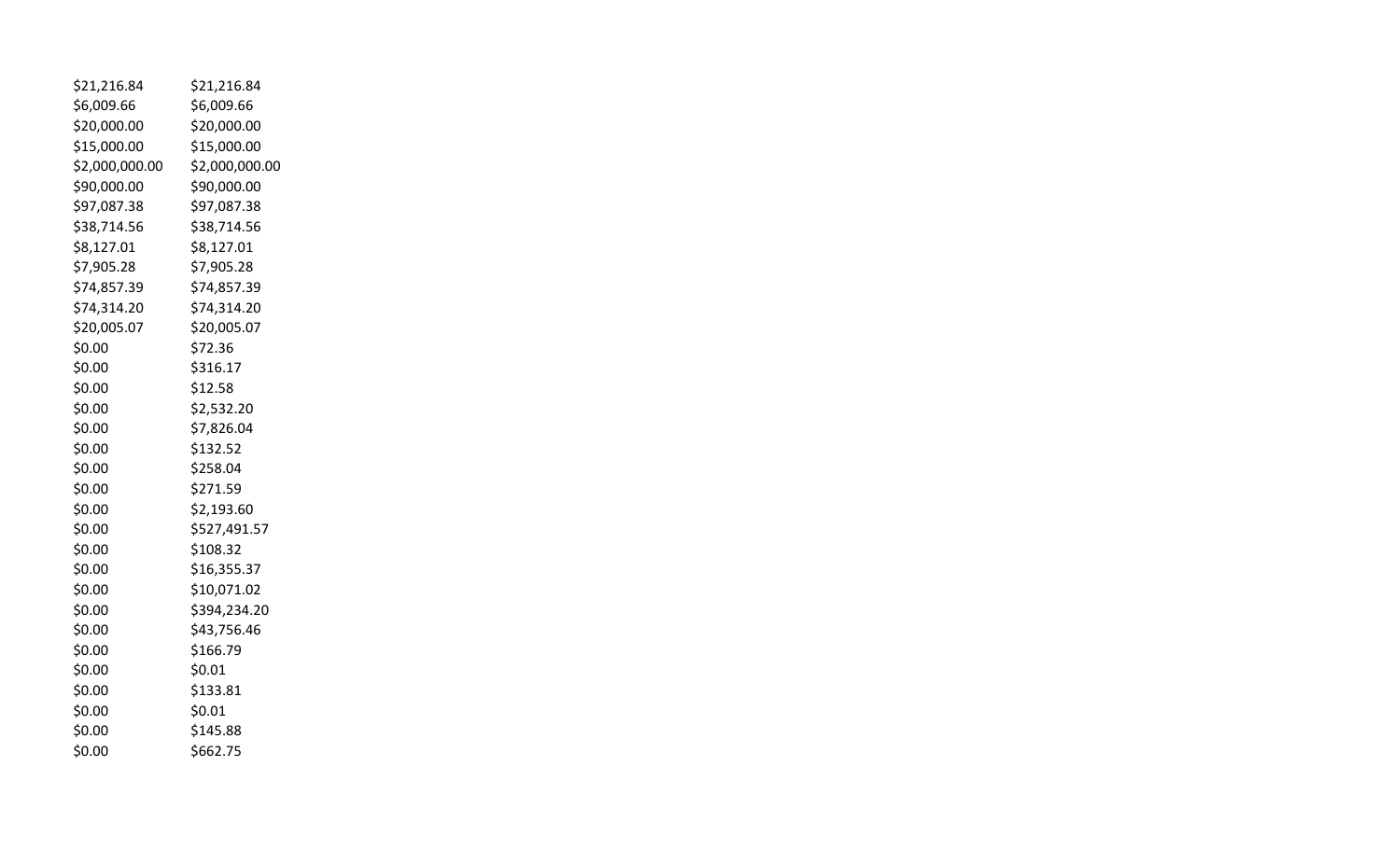| \$0.00 | \$385.54     |  |
|--------|--------------|--|
| \$0.00 | \$50.65      |  |
| \$0.00 | \$1,673.69   |  |
| \$0.00 | \$95.26      |  |
| \$0.00 | \$175.17     |  |
| \$0.00 | \$163,777.03 |  |
| \$0.00 | \$413.99     |  |
| \$0.00 | \$0.04       |  |
| \$0.00 | \$20,870.32  |  |
| \$0.00 | \$229.09     |  |
| \$0.00 | \$46.59      |  |
| \$0.00 | \$0.02       |  |
| \$0.00 | \$509,058.59 |  |
| \$0.00 | \$97,087.38  |  |
| \$0.00 | \$1,378.14   |  |
| \$0.00 | \$11,278.07  |  |
| \$0.00 | \$3.66       |  |
| \$0.00 | \$50,054.00  |  |
| \$0.00 | \$39.54      |  |
| \$0.00 | \$384.38     |  |
| \$0.00 | \$72.80      |  |
| \$0.00 | \$403.69     |  |
| \$0.00 | \$0.87       |  |
| \$0.00 | \$0.26       |  |
| \$0.00 | \$360,508.07 |  |
| \$0.00 | \$1,843.62   |  |
| \$0.00 | \$6.34       |  |
| \$0.00 | \$3,429.21   |  |
| \$0.00 | \$200,671.97 |  |
| \$0.00 | \$4,499.65   |  |
| \$0.00 | \$3,309.73   |  |
| \$0.00 | \$12,417.93  |  |
| \$0.00 | \$152,272.29 |  |
| \$0.00 | \$35,616.06  |  |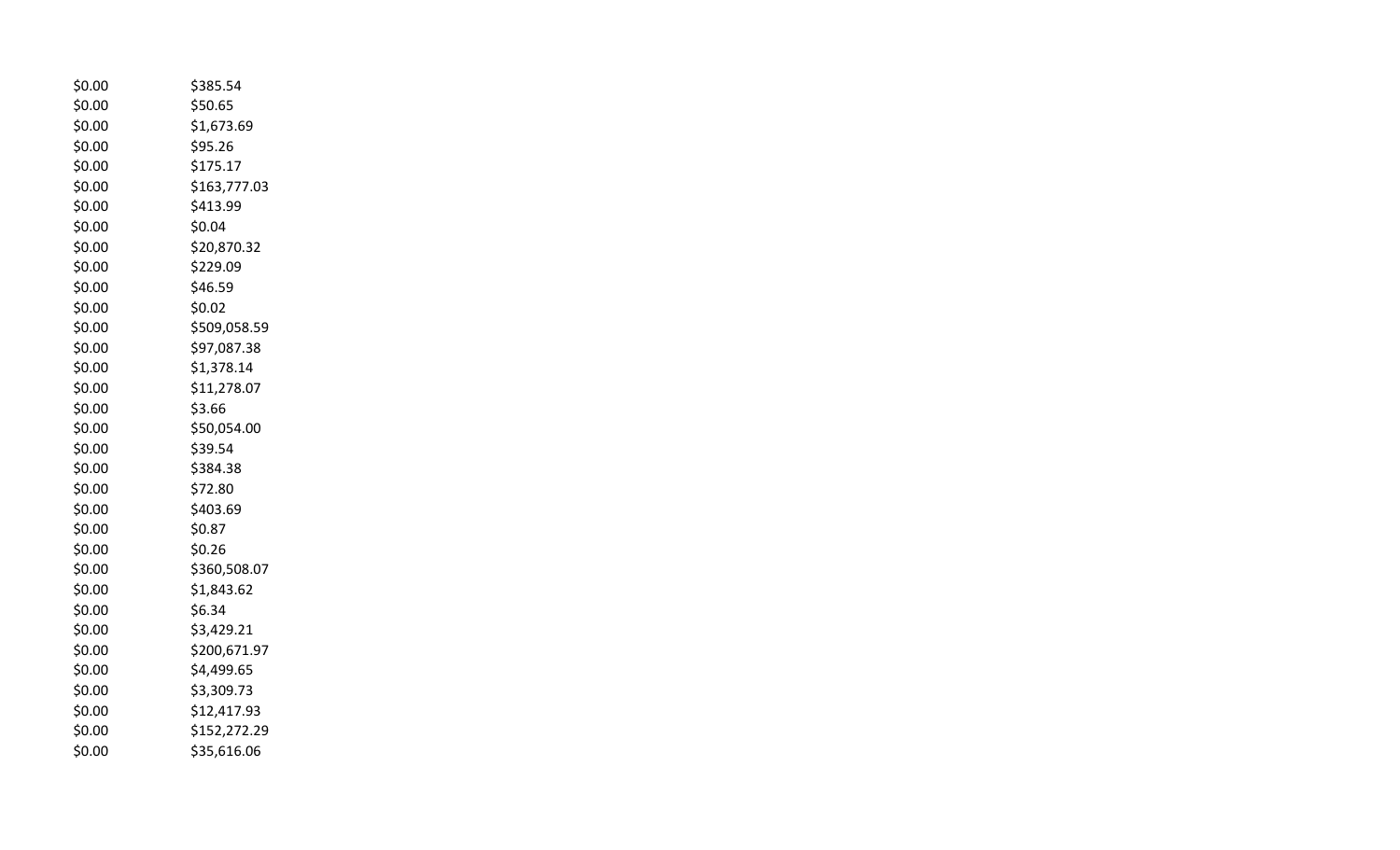| \$0.00 | \$422,331.19   |
|--------|----------------|
| \$0.00 | \$11,462.70    |
| \$0.00 | \$19,422.33    |
| \$0.00 | \$2,007.03     |
| \$0.00 | \$181,639.35   |
| \$0.00 | \$784,306.85   |
| \$0.00 | \$2,146,007.82 |
| \$0.00 | \$623.41       |
| \$0.00 | \$8,737.52     |
| \$0.00 | \$72,377.31    |
| \$0.00 | \$828,632.00   |
| \$0.00 | \$767.68       |
| \$0.00 | \$59,436.80    |
| \$0.00 | \$3,526,178.49 |
| \$0.00 | \$17,189.30    |
| \$0.00 | \$11,604.39    |
| \$0.00 | \$211.96       |
| \$0.00 | \$26,008.75    |
| \$0.00 | \$6,708.87     |
| \$0.00 | \$121.25       |
| \$0.00 | \$83,084.91    |
| \$0.00 | \$9,993.07     |
| \$0.00 | \$29,137.54    |
| \$0.00 | \$67,304.85    |
| \$0.00 | \$1.29         |
| \$0.00 | \$47,049.87    |
| \$0.00 | \$226,651.05   |
| \$0.00 | \$7,506.19     |
| \$0.00 | \$354.45       |
| \$0.00 | \$822,752.00   |
| \$0.00 | \$236,160.00   |
| \$0.00 | \$369,265.26   |
| \$0.00 | \$260.99       |
| \$0.00 | \$561.39       |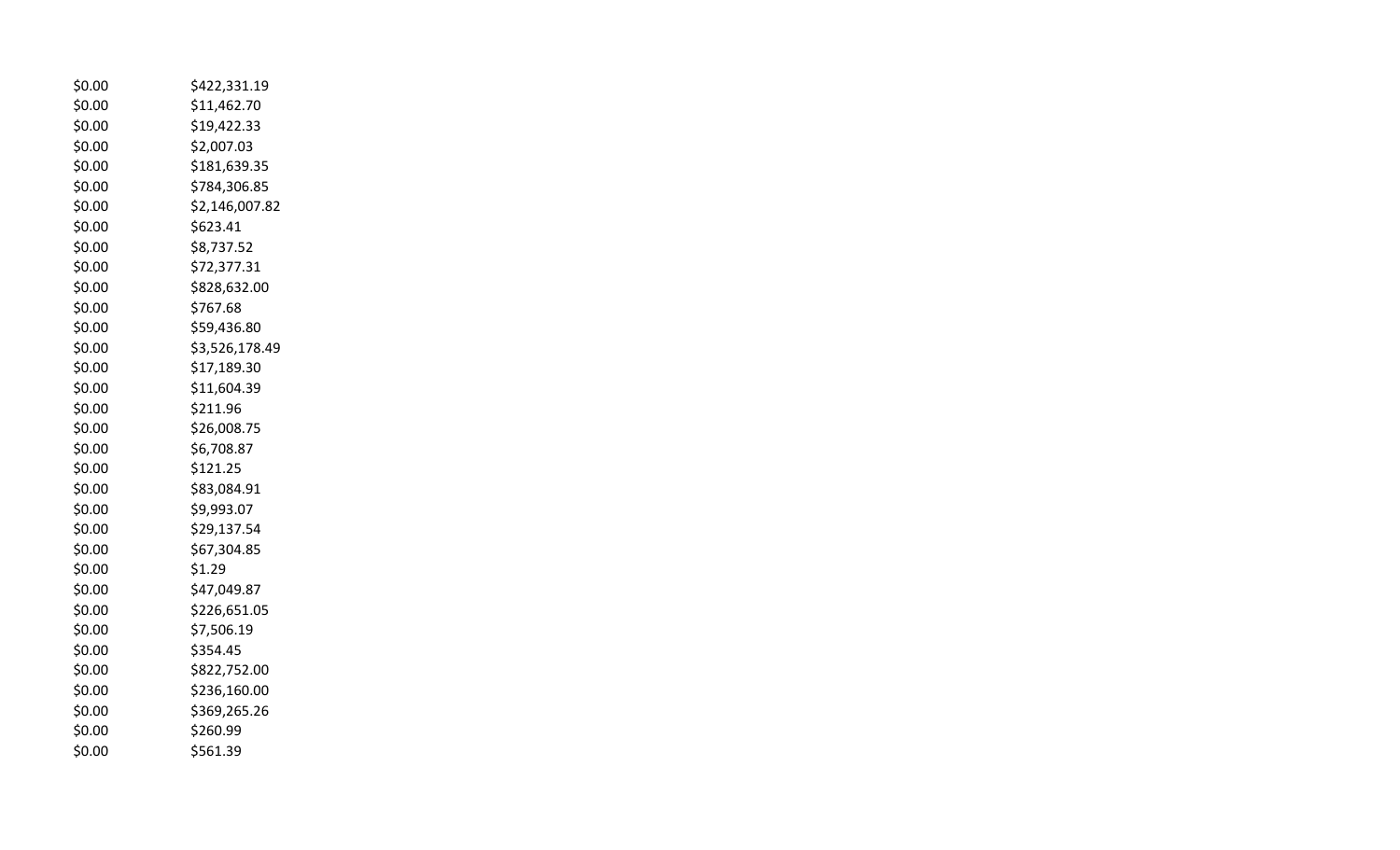| \$0.00 | \$9,708.74     |
|--------|----------------|
| \$0.00 | \$3,085.77     |
| \$0.00 | \$94.63        |
| \$0.00 | \$85,446.78    |
| \$0.00 | \$17,462.48    |
| \$0.00 | \$54,016.06    |
| \$0.00 | \$151.73       |
| \$0.00 | \$4,163,036.69 |
| \$0.00 | \$0.01         |
| \$0.00 | \$97,087.38    |
| \$0.00 | \$38,834.95    |
| \$0.00 | \$468.39       |
| \$0.00 | \$44,319.97    |
| \$0.00 | \$1,554.98     |
| \$0.00 | \$2,230,518.21 |
| \$0.00 | \$47,986.62    |
| \$0.00 | \$4,068.54     |
| \$0.00 | \$25,958.30    |
| \$0.00 | \$455,077.00   |
| \$0.00 | \$2,661,274.80 |
| \$0.00 | \$4,429,967.46 |
| \$0.00 | \$7,800,000.00 |
| \$0.00 | \$412,997.74   |
| \$0.00 | \$215,187.79   |
| \$0.00 | \$2,265,436.99 |
| \$0.00 | \$3,761.11     |
| \$0.00 | \$62,911.03    |
| \$0.00 | \$1,737.71     |
| \$0.00 | \$200.29       |
| \$0.00 | \$144,163.11   |
| \$0.00 | \$28,048.54    |
| \$0.00 | \$8,972.89     |
| \$0.00 | \$242,078.92   |
| \$0.00 | \$21,779.72    |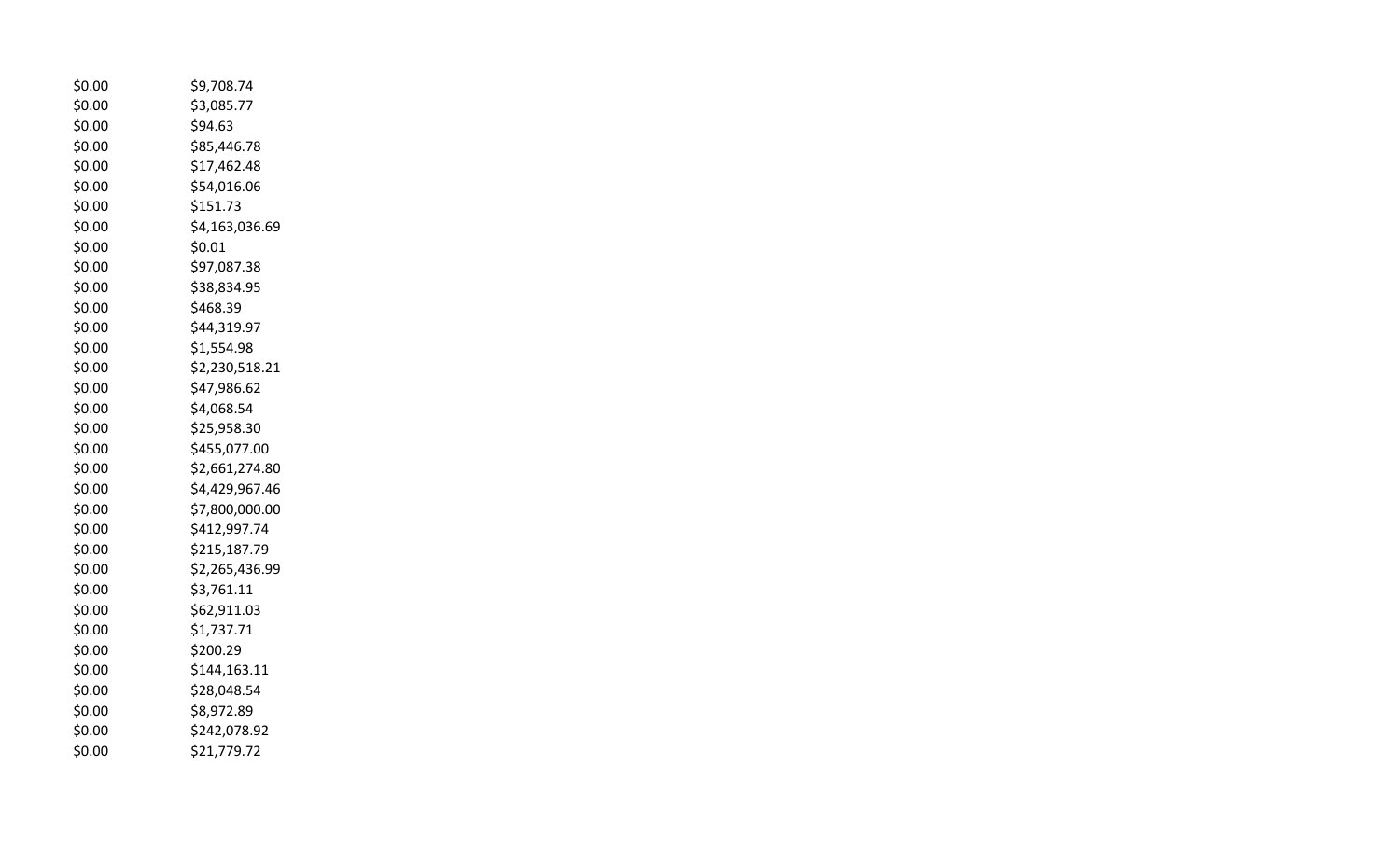| \$0.00         | \$107,398.78   |
|----------------|----------------|
| \$0.00         | \$822,843.93   |
| \$1,460,068.19 | \$1,460,068.19 |
| \$165,048.54   | \$165,048.54   |
| \$10,679.61    | \$10,679.61    |
| \$242,718.45   | \$242,718.45   |
| \$0.00         | \$53,343.14    |
| \$0.00         | \$23,465.53    |
| \$0.00         | \$200,083.97   |
| \$0.00         | \$40,000.00    |
| \$0.00         | \$54,145.26    |
| \$0.00         | \$17,728.79    |
| \$0.00         | \$2,310.04     |
| \$0.00         | \$2,057.91     |
| \$0.00         | \$0.01         |
| \$0.00         | \$256.73       |
| \$0.00         | \$1,659.63     |
| \$0.00         | \$50,000.00    |
| \$0.00         | \$28,101.77    |
| \$124,265.00   | \$124,265.00   |
| \$0.00         | \$252.20       |
| \$0.00         | \$90.80        |
| \$0.00         | \$40.30        |
| \$0.00         | \$2,468.42     |
| \$0.00         | \$9,500.40     |
| \$0.00         | \$516.93       |
| \$0.00         | \$759.55       |
| \$0.00         | \$121.67       |
| \$0.00         | \$1,977.80     |
| \$0.00         | \$43.04        |
| \$0.00         | \$8.15         |
| \$0.00         | \$199,247.13   |
| \$0.00         | \$1,650.49     |
| \$0.00         | \$16,850.98    |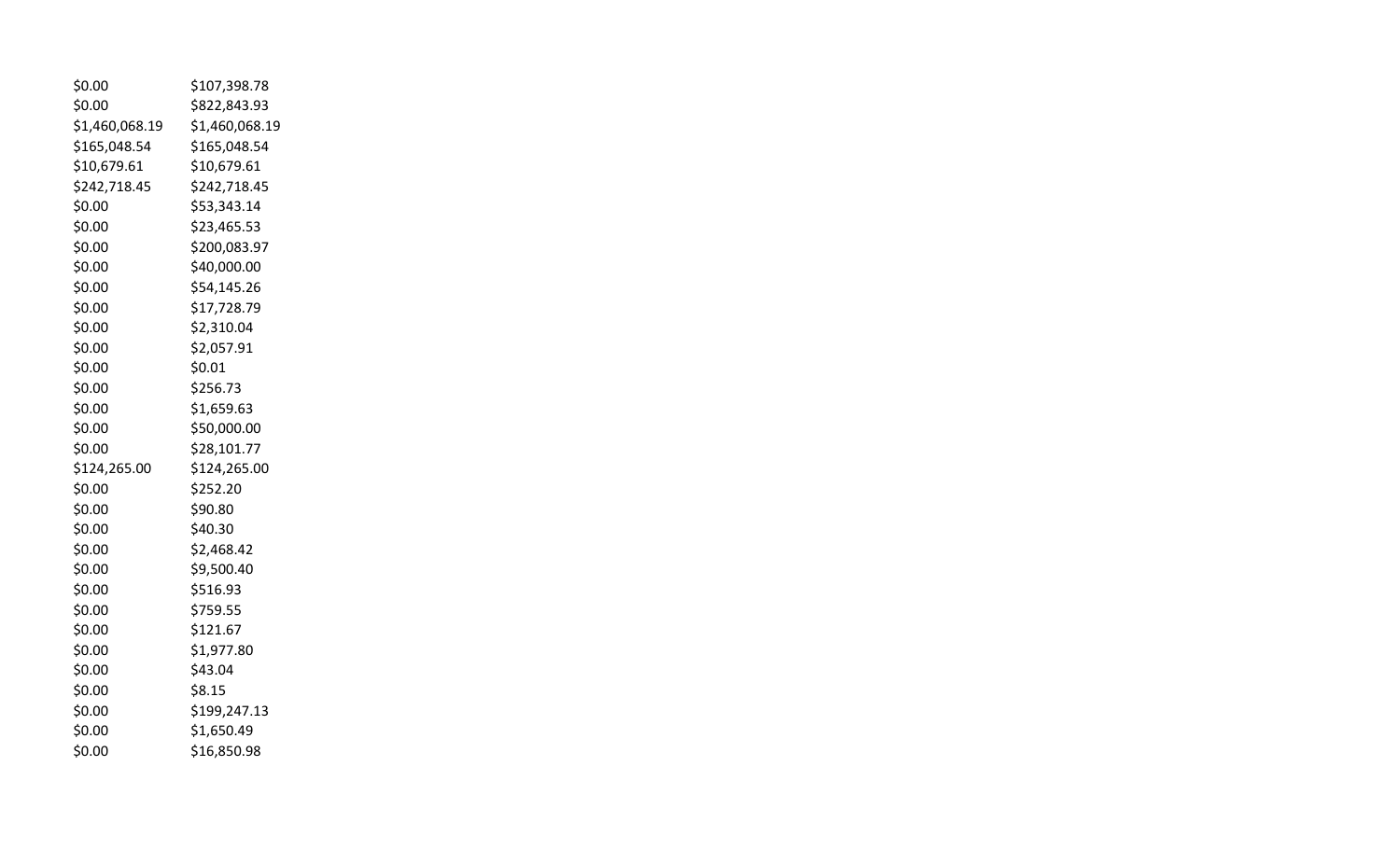| \$0.00 | \$4,212.25   |
|--------|--------------|
| \$0.00 | \$3,429.15   |
| \$0.00 | \$15,314.81  |
| \$0.00 | \$97,087.38  |
| \$0.00 | \$33,978.70  |
| \$0.00 | \$13,885.65  |
| \$0.00 | \$1.63       |
| \$0.00 | \$1,834.82   |
| \$0.00 | \$738.21     |
| \$0.00 | \$1,372.48   |
| \$0.00 | \$0.42       |
| \$0.00 | \$2,572.20   |
| \$0.00 | \$232.09     |
| \$0.00 | \$76.14      |
| \$0.00 | \$6,766.21   |
| \$0.00 | \$25,454.80  |
| \$0.00 | \$12,675.15  |
| \$0.00 | \$0.01       |
| \$0.00 | \$20,000.00  |
| \$0.00 | \$7,027.90   |
| \$0.00 | \$0.10       |
| \$0.00 | \$57.50      |
| \$0.00 | \$401.74     |
| \$0.00 | \$302.17     |
| \$0.00 | \$5,909.14   |
| \$0.00 | \$419,024.14 |
| \$0.00 | \$696.09     |
| \$0.00 | \$2,147.71   |
| \$0.00 | \$333,730.82 |
| \$0.00 | \$88,388.00  |
| \$0.00 | \$100,000.00 |
| \$0.00 | \$30,000.00  |
| \$0.00 | \$90,000.00  |
| \$0.00 | \$12,464.49  |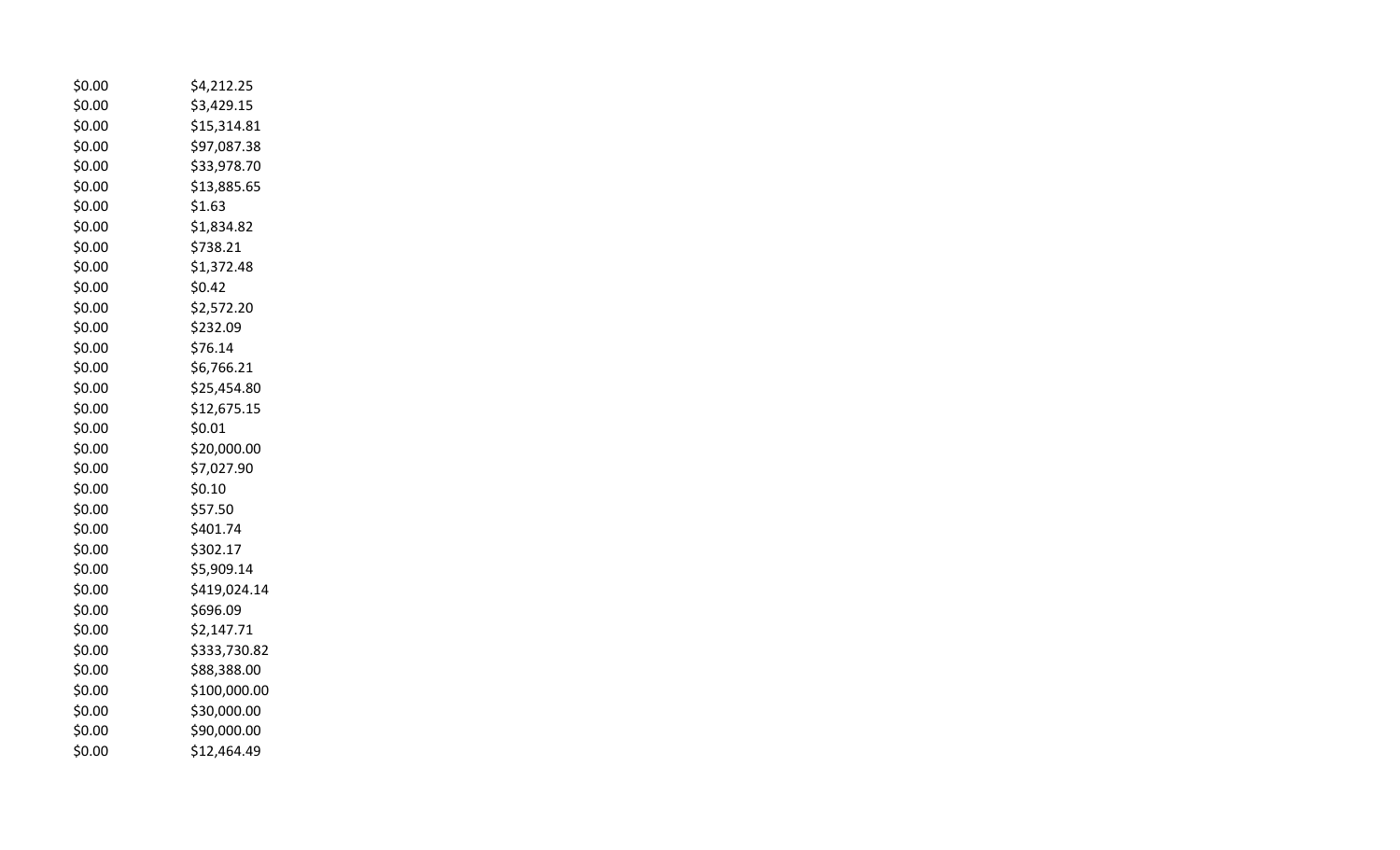| \$0.00        | \$263,290.35   |
|---------------|----------------|
| \$0.00        | \$52,000.00    |
| \$0.00        | \$1,079,070.26 |
| \$0.00        | \$25,000.00    |
| \$0.00        | \$38,022.43    |
| \$0.00        | \$95,177.67    |
| \$0.00        | \$620,975.87   |
| \$0.00        | \$27,779.43    |
| \$0.00        | \$284,128.50   |
| \$0.00        | \$31,971.53    |
| \$219,285.00  | \$219,285.00   |
| \$940,691.00  | \$940,691.00   |
| \$25,765.00   | \$25,765.00    |
| \$496,969.00  | \$496,969.00   |
| \$214,723.00  | \$214,723.00   |
| \$0.00        | \$173,407.96   |
| \$0.00        | \$7,926.55     |
| \$0.00        | \$109,686.53   |
| \$0.00        | \$240,667.55   |
| \$0.00        | \$2,868.79     |
| \$0.00        | \$5,882.97     |
| \$0.00        | \$3,898.41     |
| \$0.00        | \$1,797,650.48 |
| \$0.00        | \$118,720.00   |
| \$0.00        | \$303,914.10   |
| \$0.00        | \$4.97         |
| \$0.00        | \$12,375.31    |
| \$0.00        | \$27,382.94    |
| \$0.00        | \$51,312.90    |
| \$0.00        | \$5,557.99     |
| \$0.00        | \$40,296.10    |
| \$0.00        | \$90,568.64    |
| \$0.00        | \$115,983.55   |
| $-$18,567.08$ | \$9,921.51     |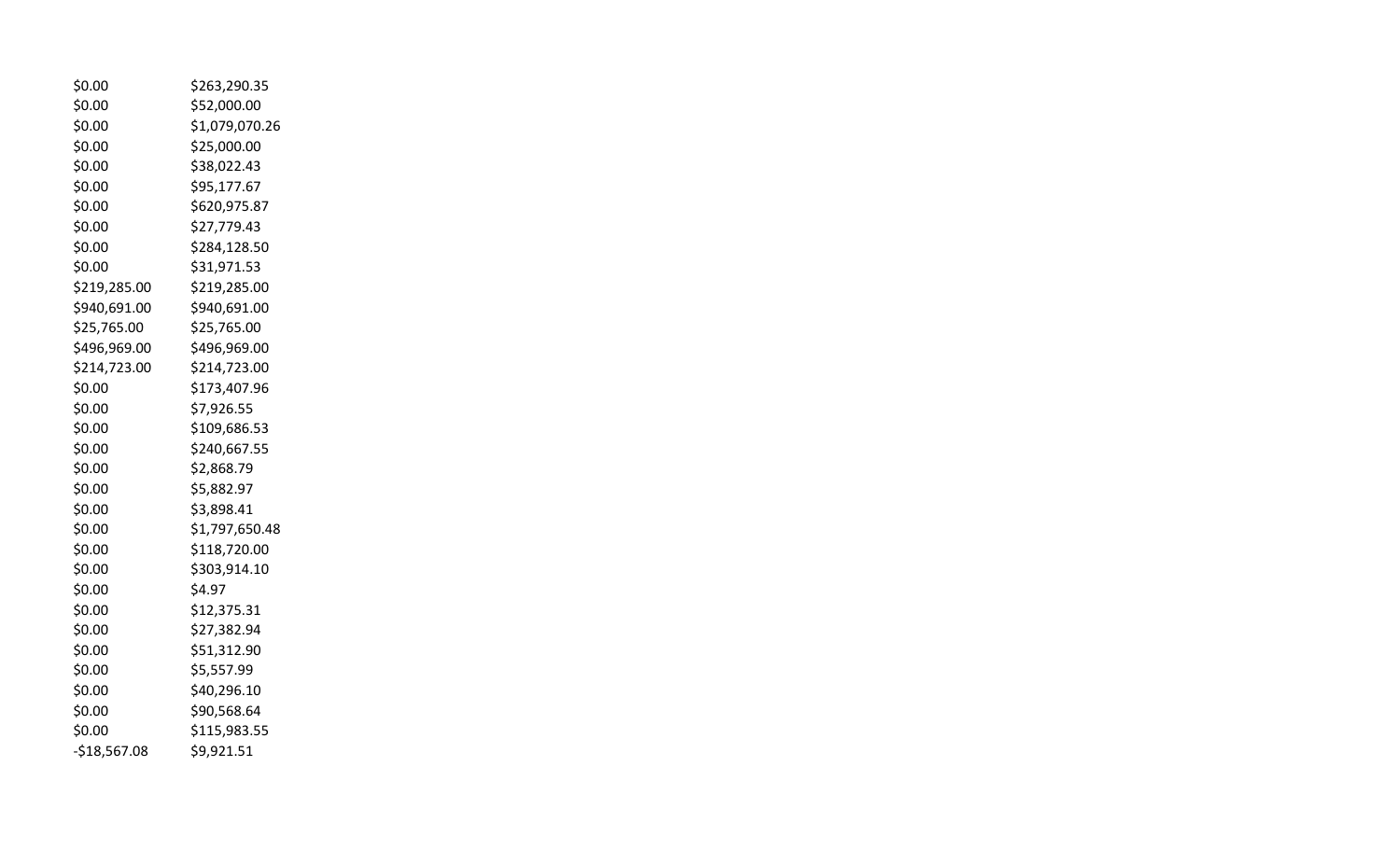| \$0.00       | \$0.03         |
|--------------|----------------|
| \$0.00       | \$12,700.54    |
| \$0.00       | \$15,681.30    |
| \$0.00       | \$3,279.15     |
| \$0.00       | \$91,216.46    |
| \$0.00       | \$1,170,606.82 |
| \$0.00       | \$612,798.16   |
| \$0.00       | \$153,515.04   |
| \$0.00       | \$29.25        |
| \$0.00       | \$234,731.14   |
| \$0.00       | \$80,517.16    |
| \$0.00       | \$1,148.73     |
| \$0.00       | \$15,000.00    |
| \$0.00       | \$4,283.61     |
| \$0.00       | \$50,000.00    |
| \$0.00       | \$55,526.01    |
| \$0.00       | \$75,498.15    |
| \$0.00       | \$101,821.47   |
| \$0.00       | \$4,200.90     |
| \$0.00       | \$231,051.41   |
| \$0.00       | \$704,027.86   |
| \$0.00       | \$40,000.00    |
| \$0.00       | \$367,968.12   |
| \$0.00       | \$130,977.11   |
| \$0.00       | \$333,801.45   |
| \$0.00       | \$543,679.17   |
| \$0.00       | \$24,431.56    |
| \$0.00       | \$18,664.46    |
| \$0.00       | \$119,435.40   |
| \$0.00       | \$134,656.26   |
| \$0.00       | \$131,792.22   |
| \$34,042.00  | \$34,042.00    |
| \$953,172.00 | \$953,172.00   |
| \$135,600.00 | \$135,600.00   |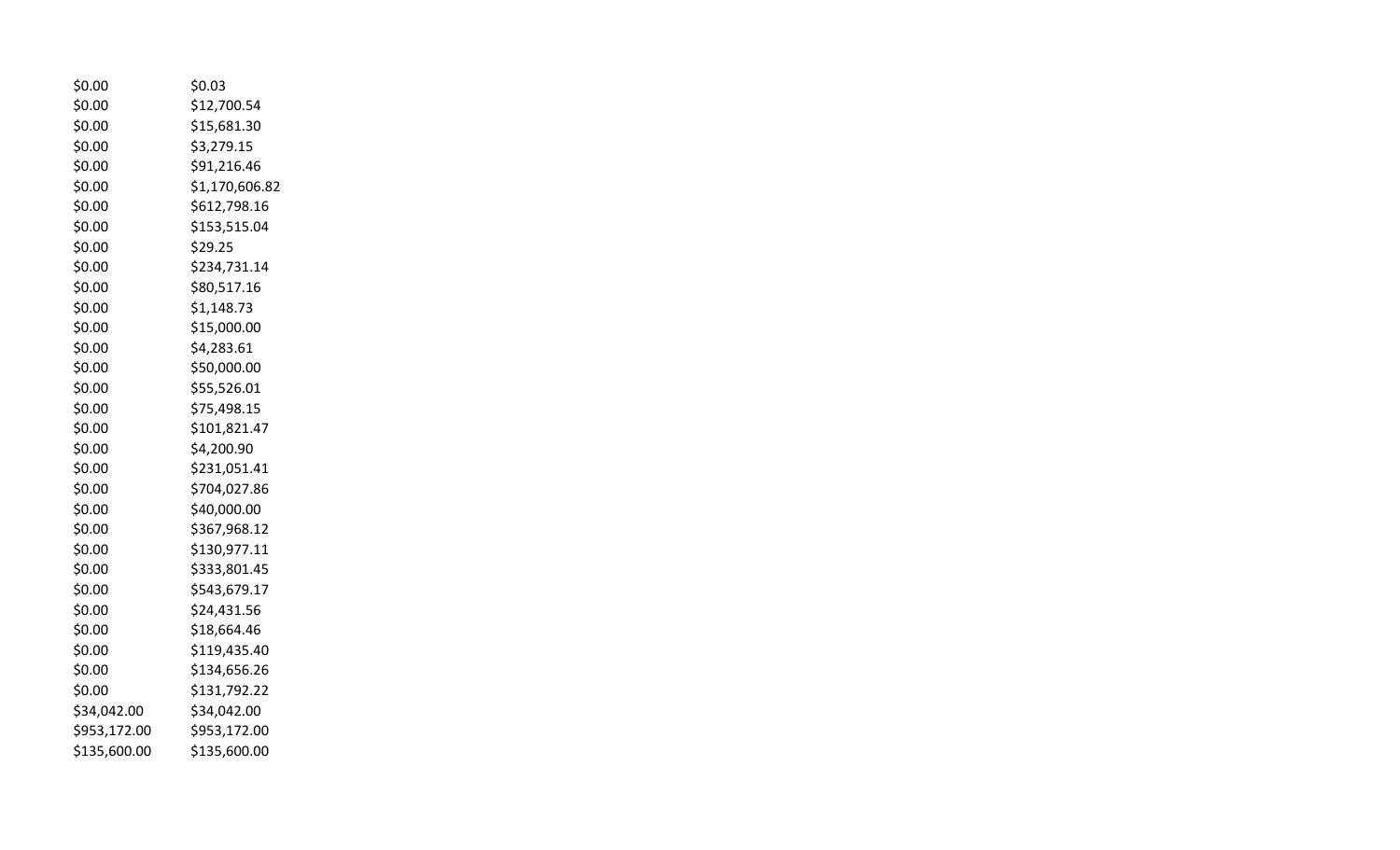| \$11,347.00  | \$11,347.00    |
|--------------|----------------|
| \$140,000.00 | \$140,000.00   |
| \$484,231.00 | \$484,231.00   |
| \$458,450.00 | \$458,450.00   |
| \$20,000.00  | \$20,000.00    |
| \$513,447.30 | \$513,447.30   |
| \$904,402.07 | \$904,402.07   |
| \$219,228.79 | \$219,228.79   |
| \$256,426.81 | \$256,426.81   |
| \$46,330.03  | \$46,330.03    |
| \$0.00       | \$50,324.10    |
| \$0.00       | \$38,795.51    |
| \$0.00       | \$2,019.15     |
| \$0.00       | \$522,109.05   |
| \$0.00       | \$47.62        |
| \$0.00       | \$506,852.52   |
| \$0.00       | \$107,238.58   |
| \$0.00       | \$378,714.95   |
| \$0.00       | \$11,925.21    |
| \$0.00       | \$49,875.62    |
| \$0.00       | \$152,000.00   |
| \$185,000.00 | \$405,833.12   |
| \$0.00       | \$147,084.32   |
| \$140,000.00 | \$374,931.66   |
| \$600,000.00 | \$2,027,585.71 |
| \$0.00       | \$20,289.84    |
| \$0.00       | \$2,217,227.76 |
| \$100,000.00 | \$100,000.00   |
| \$850,000.00 | \$850,000.00   |
| \$0.00       | \$8,661.50     |
| \$0.00       | \$31,959.55    |
| \$0.00       | \$20,611.00    |
| \$0.00       | \$26,357.24    |
| \$0.00       | \$56.79        |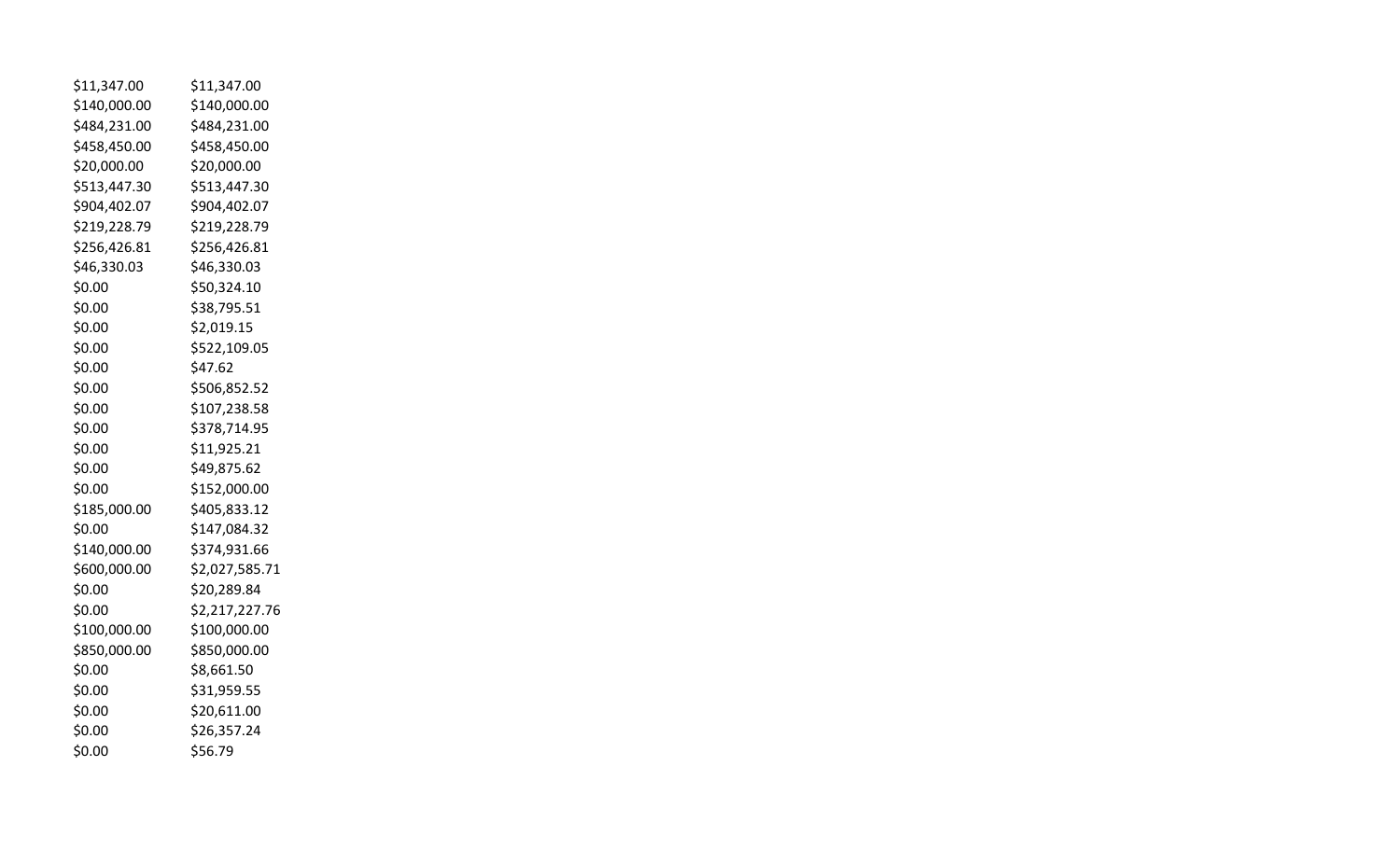| \$0.00       | \$63.25      |
|--------------|--------------|
| \$0.00       | \$67,432.00  |
| \$0.00       | \$7,976.36   |
| \$0.00       | \$250,799.93 |
| \$0.00       | \$2,347.00   |
| \$0.00       | \$276.08     |
| \$0.00       | \$2,804.90   |
| \$0.00       | \$83,643.81  |
| \$0.00       | \$45,945.00  |
| \$0.00       | \$32,823.22  |
| \$0.00       | \$8,312.99   |
| \$0.00       | \$49,649.35  |
| \$0.00       | \$3,750.00   |
| \$0.00       | \$4,790.55   |
| \$0.00       | \$98,115.68  |
| \$0.00       | \$2,668.83   |
| \$0.00       | \$5,184.83   |
| \$0.00       | \$46,642.43  |
| \$0.00       | \$168,682.35 |
| \$0.00       | \$95,188.31  |
| \$0.00       | \$214,496.04 |
| \$0.00       | \$22,642.70  |
| \$10,000.00  | \$10,000.00  |
| \$77,950.00  | \$77,950.00  |
| \$623,600.00 | \$623,600.00 |
| \$315,697.50 | \$315,697.50 |
| \$32,739.00  | \$32,739.00  |
| \$75,000.00  | \$75,000.00  |
| \$0.00       | \$118,016.25 |
| \$0.00       | \$2,556.10   |
| \$0.00       | \$6,318.43   |
| \$0.00       | \$338.96     |
| \$0.00       | \$6,683.36   |
| \$0.00       | \$7,158.23   |